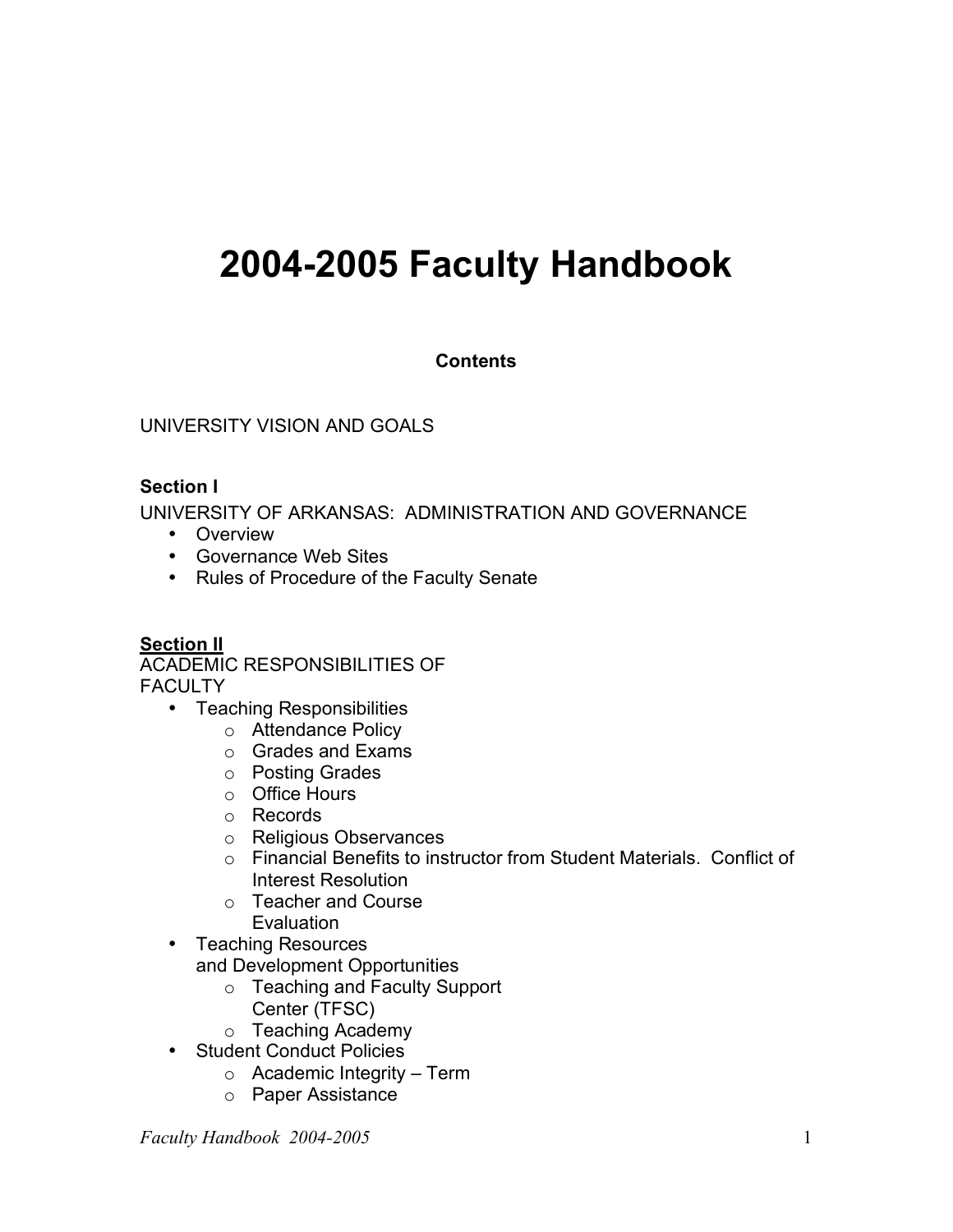- o Academic Honesty
- Academic Support Services for students
	- o Career Development Center
	- o The Language Learning Center LLC
	- o Math Resource and Tutoring Center
	- o Quality Writing Center
- Academic Advising of Undergraduate Students
- Research, Scholarship, and Creative Activity
	- o Financial Disclosure for Sponsored Programs
	- o Institutional Animal Care and Use
	- o Human participants, radioactive Substances, Biohazardous Materials and Toxic Substances
	- $\circ$  University Libraries
	- o Research and Scholarly Misconduct Policies and Procedures
	- o Research and Sponsored Programs
- Attendance at Commencement
- Children, Family Members or friends in the Workplace
- Code of Computing Practice
- Conflicts of Interest and Commitment
- Outside Employment
- Professionally Related Public Service
- Workload Assignment
- Policy and Regulations

### *Section III*

POLICIES GOVERNING FACULTY SERVICE

- Introduction
- College and School Personnel Documents
- Appointment Periods and Compensation
	- o Employment Periods
	- o Administrative Employees
	- o Faculty Employees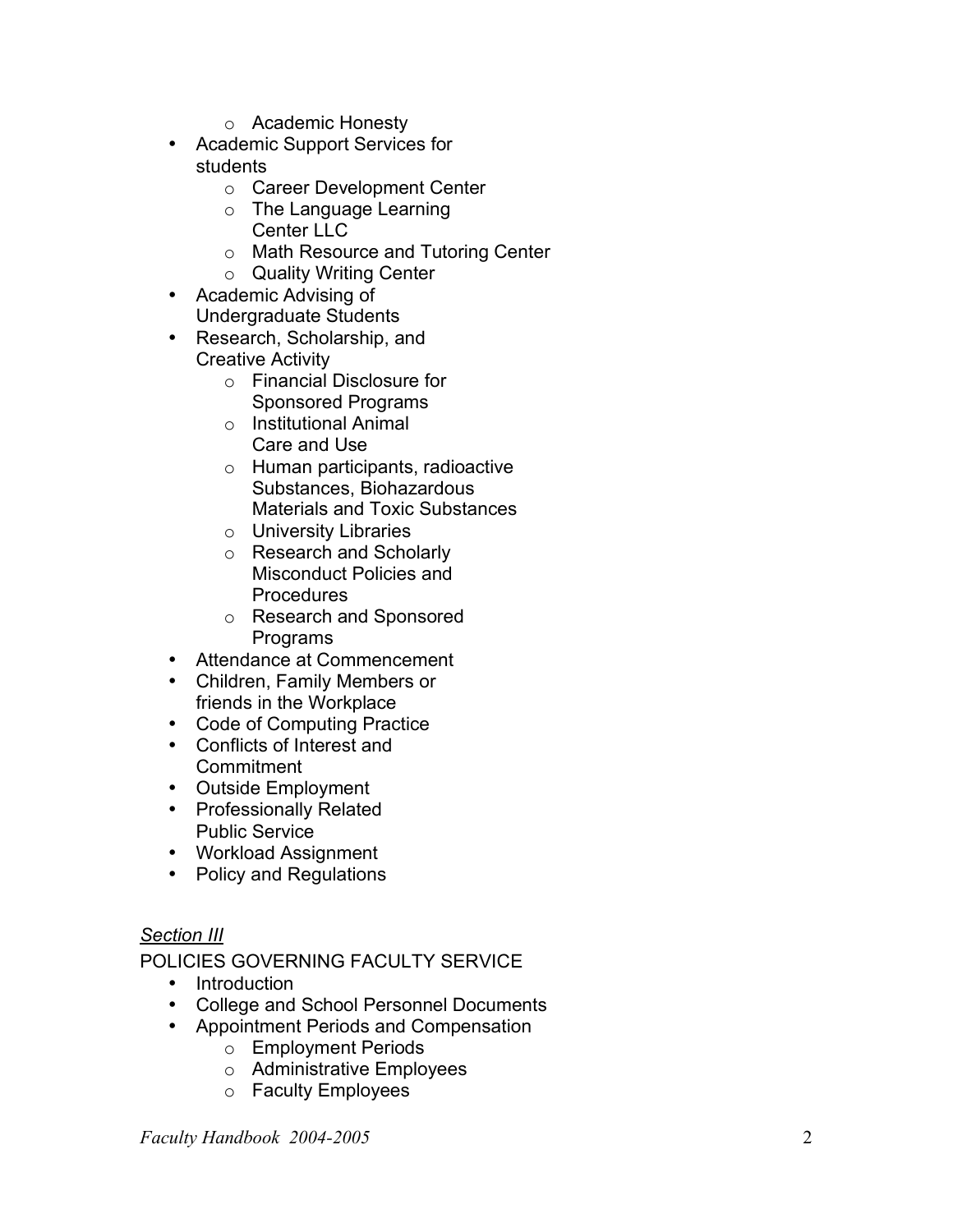- o Staff Employees
- o Student and Hourly Employees
- Resignation of Employment
- Retirement
- Lump Sum Terminal Pay
- Emeritus Status
	- o Eligibility for Emeritus Status
	- o Procedures for Awarding Emeritus Status
	- o Privileges of Emeritus Status
	- o Responsibility of Recipients of Emeritus Status
- Outside Employment of Faculty and Administrative Staff Members for Compensation
- Extra Compensation and Overload
- Nepotism
- Political Activity
- Relations with Legislators and Members of Congress
- Proposal Submission and Contracting Authority
- Patent and Copyright Policy
- Holidays
- Leave Policies for Academic and Other Non-Classified Personnel
	- o Sick Leave Policy
	- o Annual Leave
	- o Military Leave
	- o Court and Jury Leave
	- o Leave of Absence Without Pay
	- o Vacation Leave for Graduate Study
- Family and Medical Leave
- Off-Campus Duty Assignment
- Attendance at Professional Meetings
- Administrator Grievance Procedure

### **Section IV**

GENERAL POLICIES, PROCEDURES, AND SERVICES

- Benefits and Employment
	- o Fringe Benefits
	- o Athletic Event Tickets
	- o Tuition Waiver for Employees
	- o Resident Status of University Employees
	- o Bookstore
	- o Direct Deposit of Pay
	- o UARK Federal Credit Union
	- o Garnishment and Salary Liens
	- o Authorization to Offset Amounts due University by an Employee against Amounts Owed by the University to that Employee
	- o Moving Expenses
- Business Affairs Regulations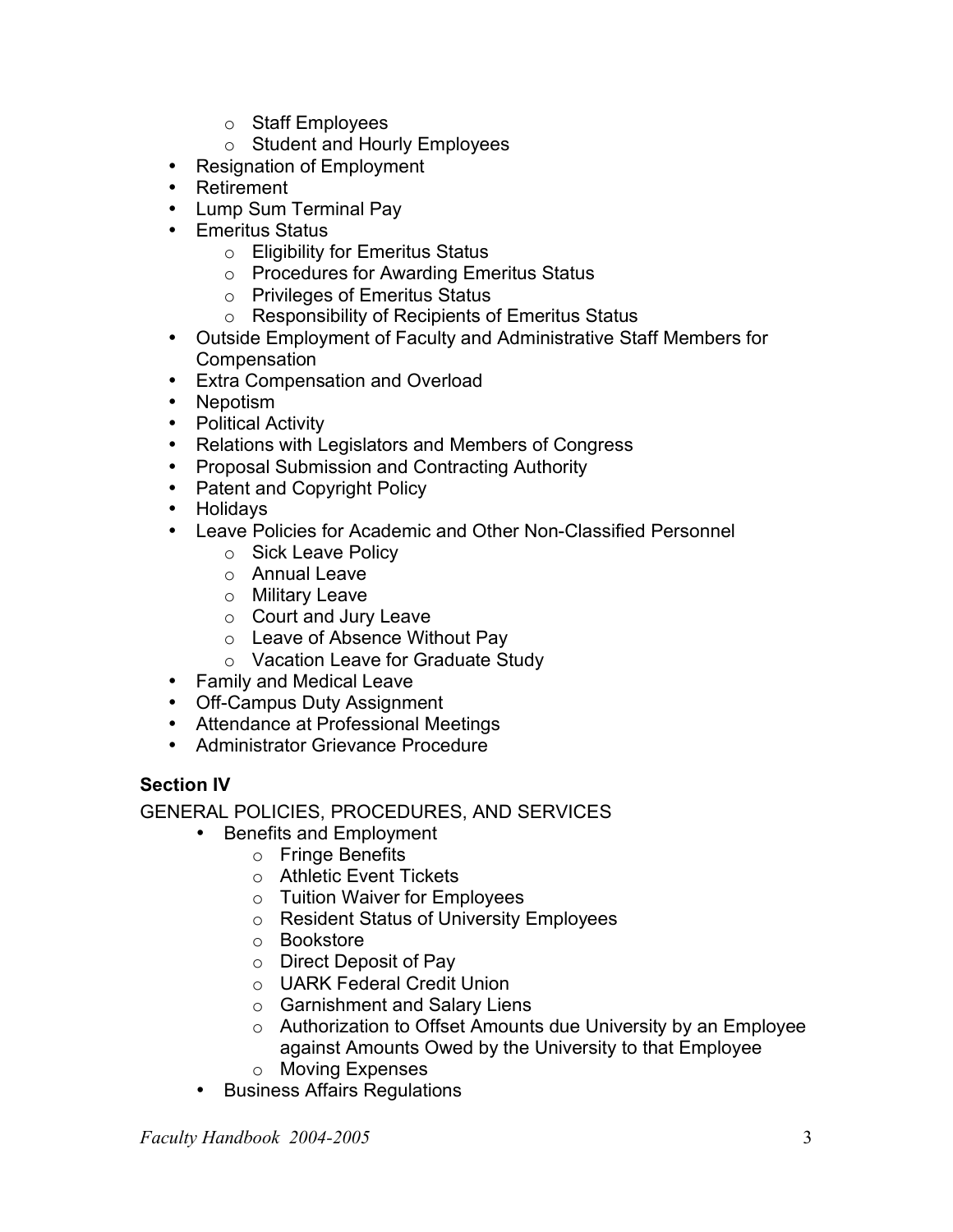- o Purchasing
- o Contract Signature Authority
- o Conflict of Interest
- o Sale or Disposal of University Property
- o Sale of Books
- o Travel Regulations
- o Use of Tower Logo and
- Other Trademarks
- Facilities
	- o Use of University Facilities
	- o Building Executives
	- o Use of Building Exteriors and Roofs
	- o Keys: Authorization, Issue, Return, Replacement
- Workplace Policies
	- o Inclement Weather Policy and Emergency Procedures
	- o Environmental Health and Safety
	- o On-the-Job Injury
	- o Disturbances and Demonstrations
	- o Alcohol Policy
	- o Smoking Policy/Tobacco Use Policy
	- o Drug Free Workplace Policy
	- o Workforce Violence Policy
- Campus Services
	- o Bookstore, Computer Store, Razorback Shop and Hog Heaven
	- o Mailing Services
	- o Printing and Copying Services
	- o Transit System
	- o Parking on Campus
	- o University Identification Cards
	- o Lost and Found
- Other Links to UA Policies

### **Section V**

POLICIES ON EMPLOYMENT, STUDENT RECORDS, AND SEXUAL HARASSMENT AND ASSAULT

- Federal Laws and Executive Orders
- Non Discrimination
- Personally Identifiable Student Records
- Sexual Assault Policy
	- o Policy Statement
	- o Definitions
	- o Responsibility to Report
	- o Preserving Evidence
	- o Availability of Counseling
	- o Education and Awareness Programs
	- o University Judicial System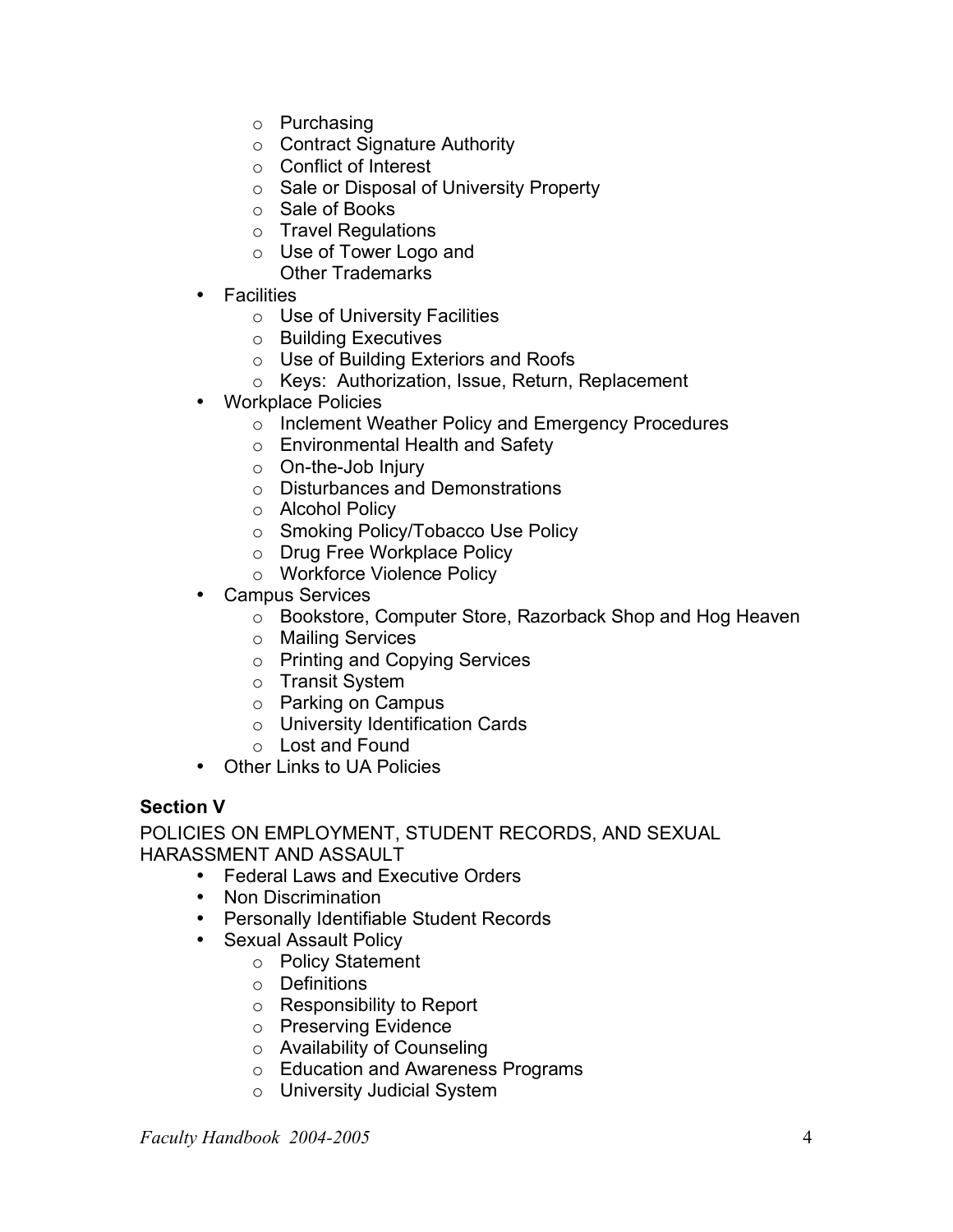- o Disciplinary Action
- Sexual Harassment Policy
	- o Policy Statement
	- o Definitions
	- o Academic Freedom
	- o Consensual Relationships
	- o Responsibility to Report
	- o Timeframe for Reporting
	- o Retaliation Prohibited
	- o False Reports of Sexual Harassment
	- o Reporting System
	- o Investigation of Complaints
	- o Resolution and Grievance Procedures
	- o Direct, Informal Action
	- o Informal Resolution Process
	- o Formal Grievance Procedure
	- o Disclosure
	- o Disciplinary Action
	- o Record Keeping
	- o Statistical Review
- Appendix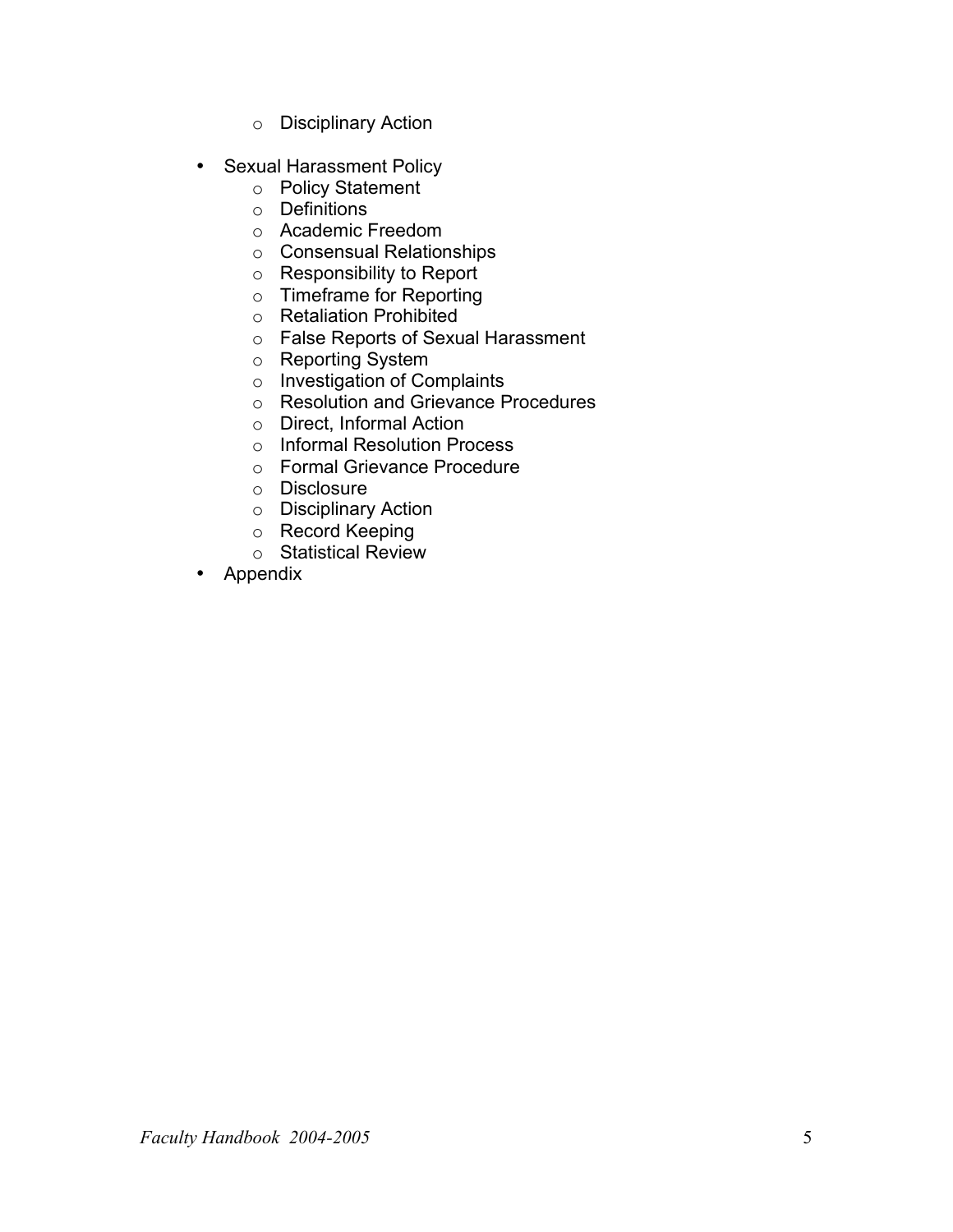# **UNIVERSITY OF ARKANSAS VISION AND GOALS**

It is the vision of the University of Arkansas to be **a nationally competitive, student-centered research university serving Arkansas and the world**. Our students, faculty, staff, alumni, and friends are working to realize that vision through five major institutional goals:

- Strengthening academic quality and reputation by enhancing and developing programs of excellence in teaching, research and outreach;
- Increasing the size and quality of the student body;
- Enhancing diversity among our faculty, students, and staff;
- Increasing public financial support;
- Increasing private gift support.

This is an exciting time for the University of Arkansas. We are the major landgrant and state university for Arkansas, as well as the state's only major research university, and we are striving for recognition as one of the top 50 public universities in America. Our university community is committed to getting better at everything we do so that we can fulfill our potential to drive economic development and improve the quality of life for all the people of Arkansas.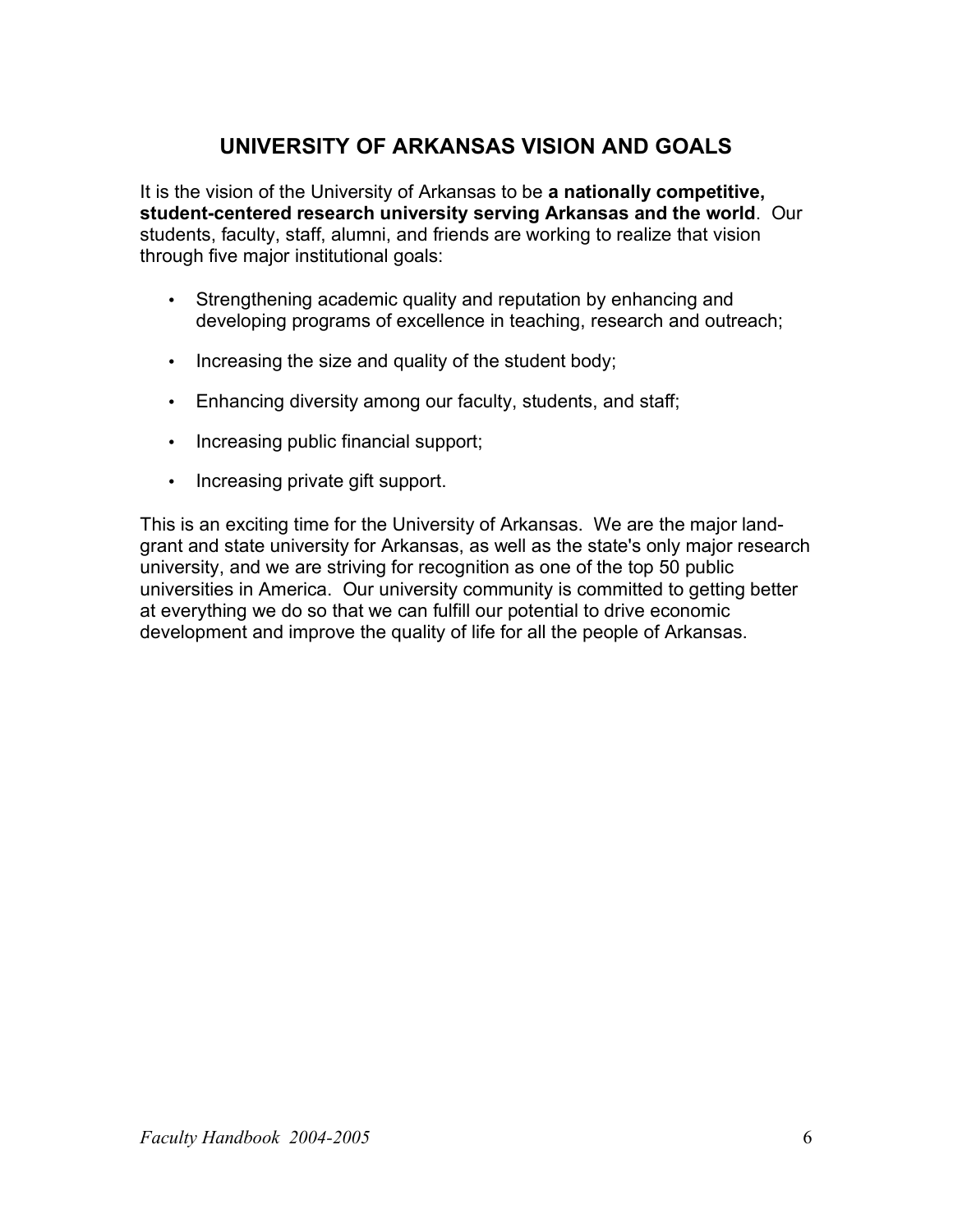# **UNIVERSITY OF ARKANSAS: ADMINISTRATION AND GOVERNANCE**

### **OVERVIEW**

The University of Arkansas, Fayetteville, is one campus in the University of Arkansas System, a statewide, multi-campus, public university whose purpose is to provide quality comprehensive post-secondary education to a wide and varied constituency. All programs and activities of the University of Arkansas are governed by its Board of Trustees, which has been accorded constitutional status for the exercise of its powers and authority by Amendment 33 to the Arkansas Constitution. The Board of Trustees has delegated to the president of the system the administrative authority for all aspects of the university's operations. Administrative authority is further delegated to the chancellors and vice president for agriculture, who have responsibility for the programs and activities of their respective campuses or state-wide operating division.

The president exercises his authority in consultation with a staff of chancellors, vice presidents, and senior advisers. The chancellors and vice president for agriculture have direct administrative and operational responsibility for their programs and activities. The fiscal authority and contractual responsibilities of the university are shared by the president and chief fiscal officer of the university, subject to such delegation of that authority as may be approved by the Board of Trustees. The university is a single corporate entity under the laws and Constitution of the State of Arkansas, but the president, chancellors, and vice presidents have delegated their authority broadly throughout the university and its campuses and operating divisions. In practice the university functions in a highly decentralized manner, with faculty accorded significant governance responsibilities, and with many administrative initiatives being exercised in colleges, departments, and divisions.

The central administration of the university, headed by the president and composed of the chancellors, the vice presidents and senior staff advisers, coordinates various operations of the university components to ensure that the university operates as a whole and maximizes its advantages of size and diversity. In addition, the central administration provides those administrative and professional services that are more effectively and efficiently furnished on a university-wide basis.

The chief administrative officer of the University of Arkansas, Fayetteville, is the chancellor. Under his leadership, administrative affairs are conducted in keeping with policy established or approved by the Board of Trustees.

Directly responsible to the chancellor are the provost and vice chancellor for academic affairs, the vice chancellor for finance and administration, the vice chancellor for university advancement, the vice chancellor for student affairs, the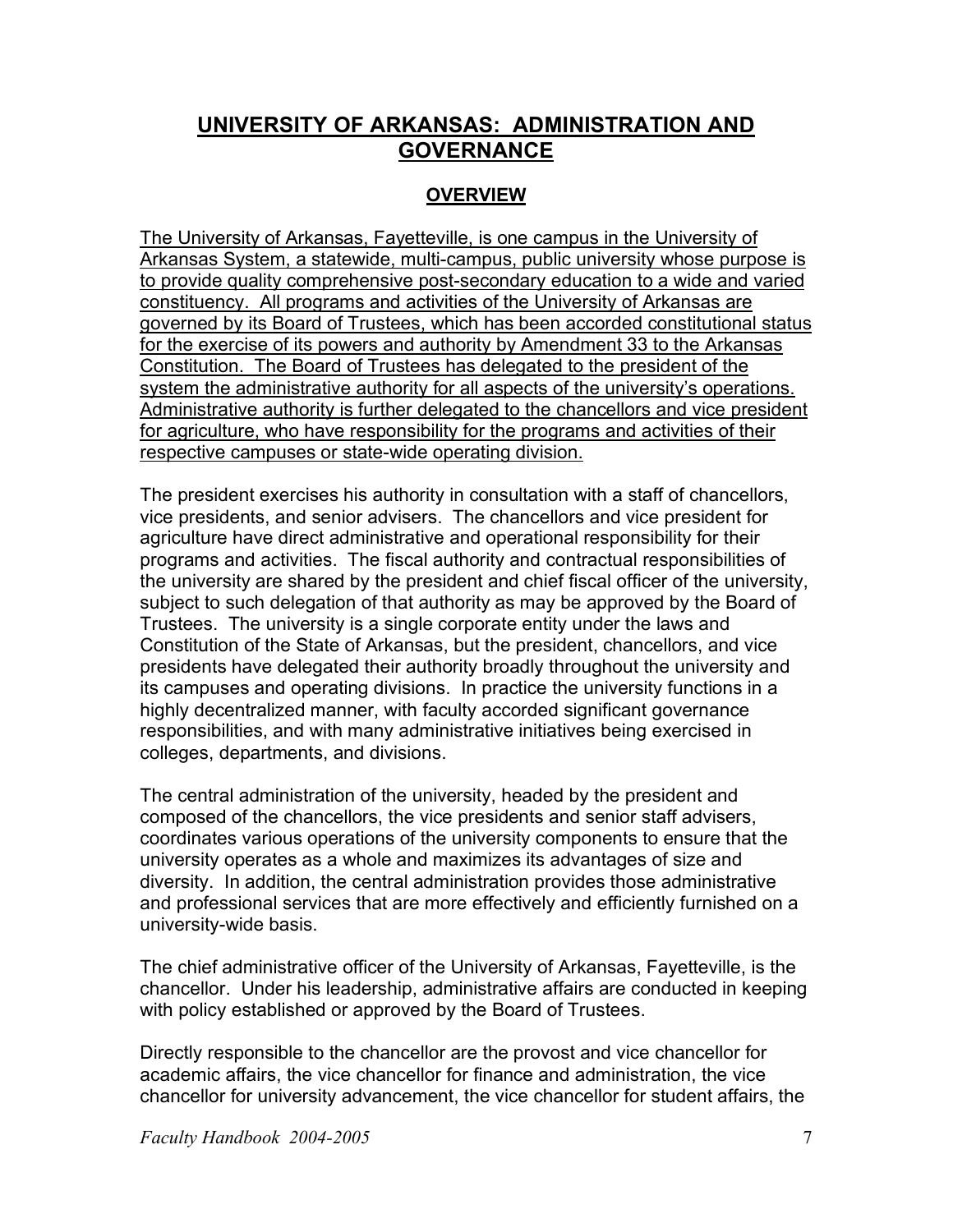vice chancellor for government and community relations, and the directors of affirmative action and men's and women's athletics.

Deans are the chief administrative officials of the colleges and schools. Deans, directors, and other administrative officials or units are responsible to the appropriate vice chancellors or, under certain circumstances, directly to the chancellor, for the discharge of the duties and responsibilities placed upon them.

The general areas of administrative or academic responsibilities of each of these officials are indicated by the official title that the individual bears. Written charges, or memoranda of understanding, pertaining to specific areas of responsibility are prepared whenever such actions are considered necessary or appropriate.

The Council of Deans includes deans (and other officials as may be designated) and advises the provost and vice chancellor for academic affairs. The dean or director of each college, school, or other division is the executive head of the division. Such offices are responsible for and are empowered to execute university policies applicable to the school or college. They may require such reports from members of their faculty and staff as may be needed in the administrative work of their unit. They are responsible for recommending appointments, promotions, and other personnel changes to the provost and vice chancellor for academic affairs after consultation with appropriate members of the department concerned, other related department heads, and the deans of other interested divisions. Deans and directors are authorized to control the workload and assignments of the individual members of their faculty and staff.

The chairperson (or head) of a department is responsible for the general conduct of the affairs of the department. At least once in each semester he or she shall call a meeting of the departmental staff for the purpose of discussing departmental affairs. The chancellor appoints the head of a department on recommendation of the dean. On recommendation of the dean, following his consultation with all members of the departmental faculty and such departmental faculty concurrence as is appropriate, the chancellor may appoint a departmental chairperson, in lieu of a head of a department, for a specified time.

### **GOVERNANCE WEB SITES**

Board of Trustees policy 810.1, Articles of Local Campus Government for the University of Arkansas, Fayetteville is provided below as Appendix A. This policy contains information on the Faculty, Faculty Senate, College and School at-Large Faculties, The Students, The Student Senate, The Staff, The Staff Senate, and The Campus Council.

http://www.uark.edu/admin/vcfainfo/systempp/systemindex.html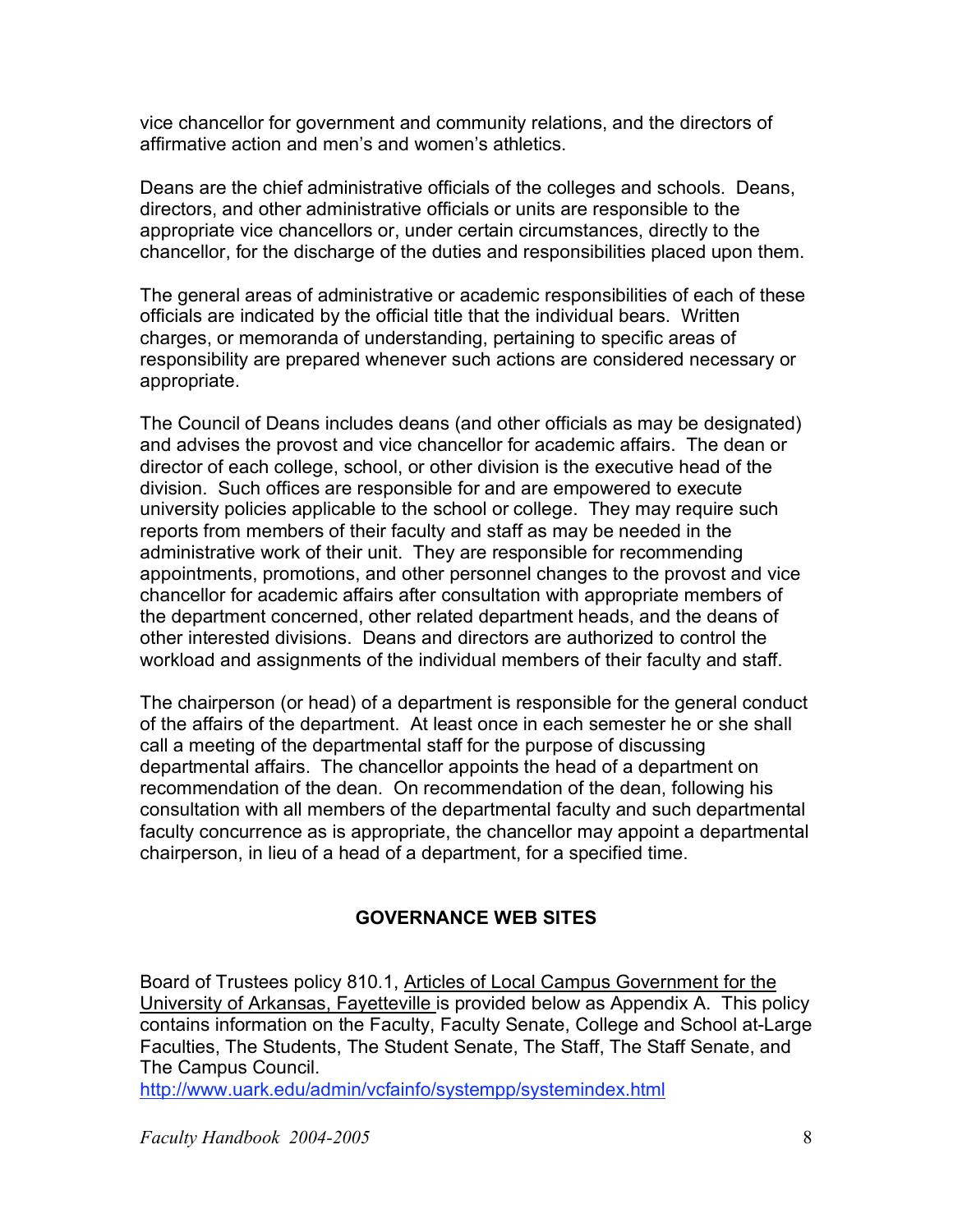Rules of Procedure of the Faculty Senate is provided below as Appendix B.

For current information regarding campus governance groups, including agendas, minutes, committees, membership, and annual reports, consult the Governance website maintained by the secretary of the Faculty Senate at http://www.uark.edu/admin/vcacsey/vcaa/governence.html.

For current information regarding the Graduate Council, the governance body of the Graduate School, see the website http://www.uark.edu/depts/gradinfo/faculty/gradcouncil/index.html.

For the UA organizational structure, see the listing of units maintained at the University Relations website http://advancement.uark.edu/info/orgchart/.

For brief descriptions of University Centers and Research Units, see the listing maintained in the *Catalog of Studies*, http://catalogofstudies.uark.edu

For a Profile of the University of Arkansas 2002, see the Chancellor's website, http://www.uark.edu/admin/chaninfo/chan.html.

For memorable moments in the history of the institution, see the Historic Markers information at the Alumni website, http://advancement.uark.edu/info/historical\_markers/.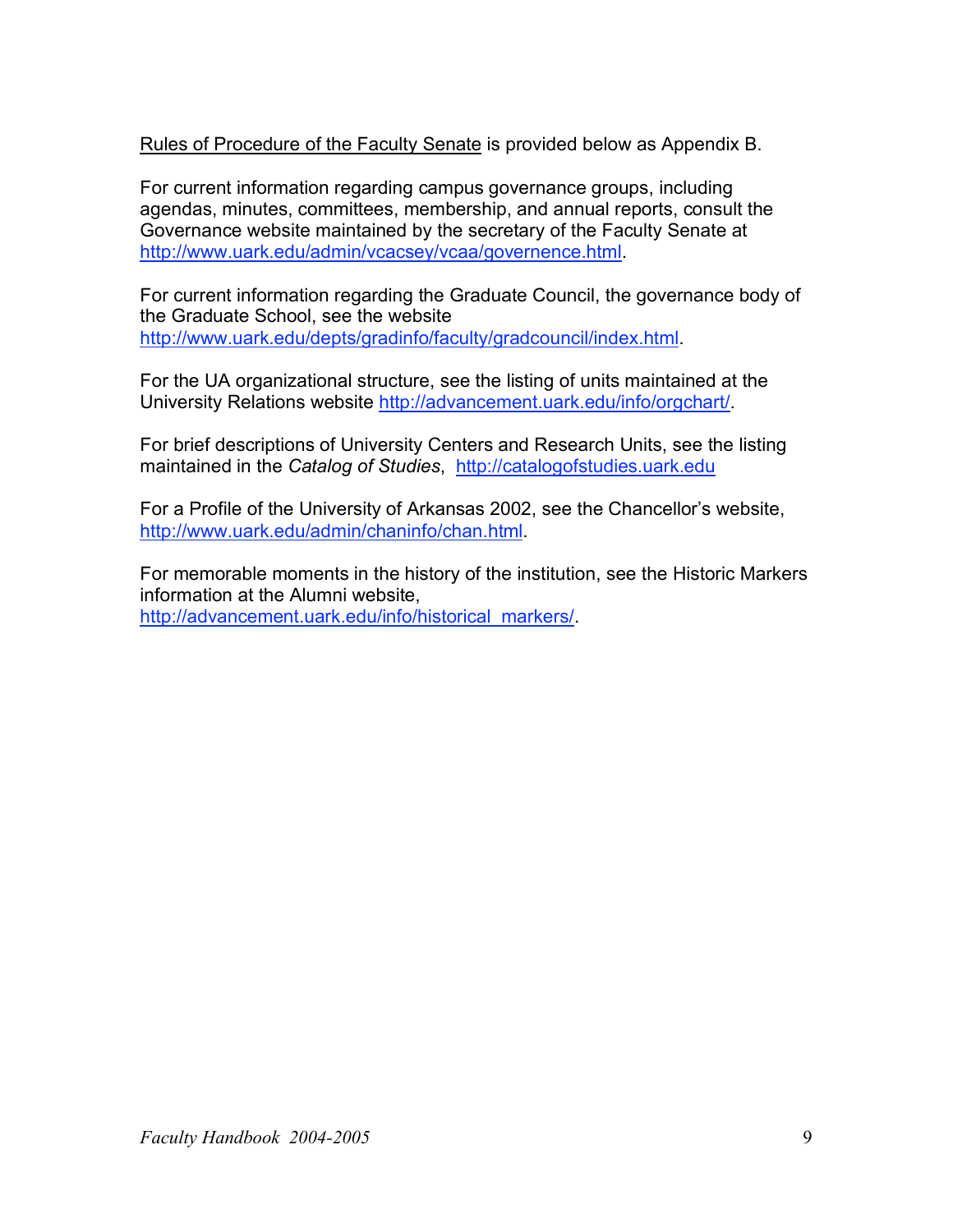### **APPENDIX B**

### Rules Of Procedure Of The Faculty Senate

(Faculty Senate, adopted April 3, 1997; most recently revised April 17, 2002)

The Faculty Senate has adopted its own rules of procedure to supplement the Board of Trustees policy 810.1 which establishes the Senate and its authority and organizational structure. The text is provided below.

#### 1. Parliamentary procedure:

The Faculty Senate shall be governed by the current edition of *The Standard Code of Parliamentary Procedure* by Alice Sturgis.

#### *2. Campus-wide elections*

- A. During the spring semester of each year, the Faculty Chair, Faculty Vice Chair, and the campus-wide representatives on the Faculty Senate shall be elected by the following members of the faculty: those holding a halftime (or greater) faculty appointment who are tenured or on the tenure track or have been declared eligible to vote by the Faculty Senate, and those in their third (or greater) consecutive year of full-time appointment who are instructors or lecturers.
- B. During the spring semester of each year, the members of the Committee on Appointment, Promotion and Tenure shall be elected by tenured and tenure-track members of the faculty.
- C. The elections described in Sections A and B hereof shall be conducted by campus mail each year by the Nominating and Election Coordinating Committee ("The Committee" herein) pursuant to these rules and any additional rules adopted by the Committee that are consistent with these rules. The Committee is hereby given the authority to resolve any questions concerning the elections or elective procedures.
- D. On or before February 15 of each year, the Committee shall distribute the following to all eligible voters:
	- 1. A list of at least four nominees for the position of Faculty Chair.
	- 2. A list of nominees for the positions of campus-wide representatives on the Faculty Senate. The number of individuals on the list shall be at least twice the number of campus-wide representatives to be elected.
	- 3. A list of nominees for the Committee on Appointment, Promotion and Tenure. The number of individuals on the list shall be at least twice the number of members of the Committee on Tenure to be elected
	- 4. A brief biographical sketch for each nominee described in subsections 1, 2, and 3 hereof.
	- 5. A call for additional nominations for any of the offices, each such nomination to be (a) made by a petition signed by ten or more members of the faculty eligible to vote in the election for the office in question, (b) submitted to the Committee within one week after the call is mailed, and (c) accompanied by a brief biographical sketch for the nominee.
- E. The nomination of any one person to more than one of the positions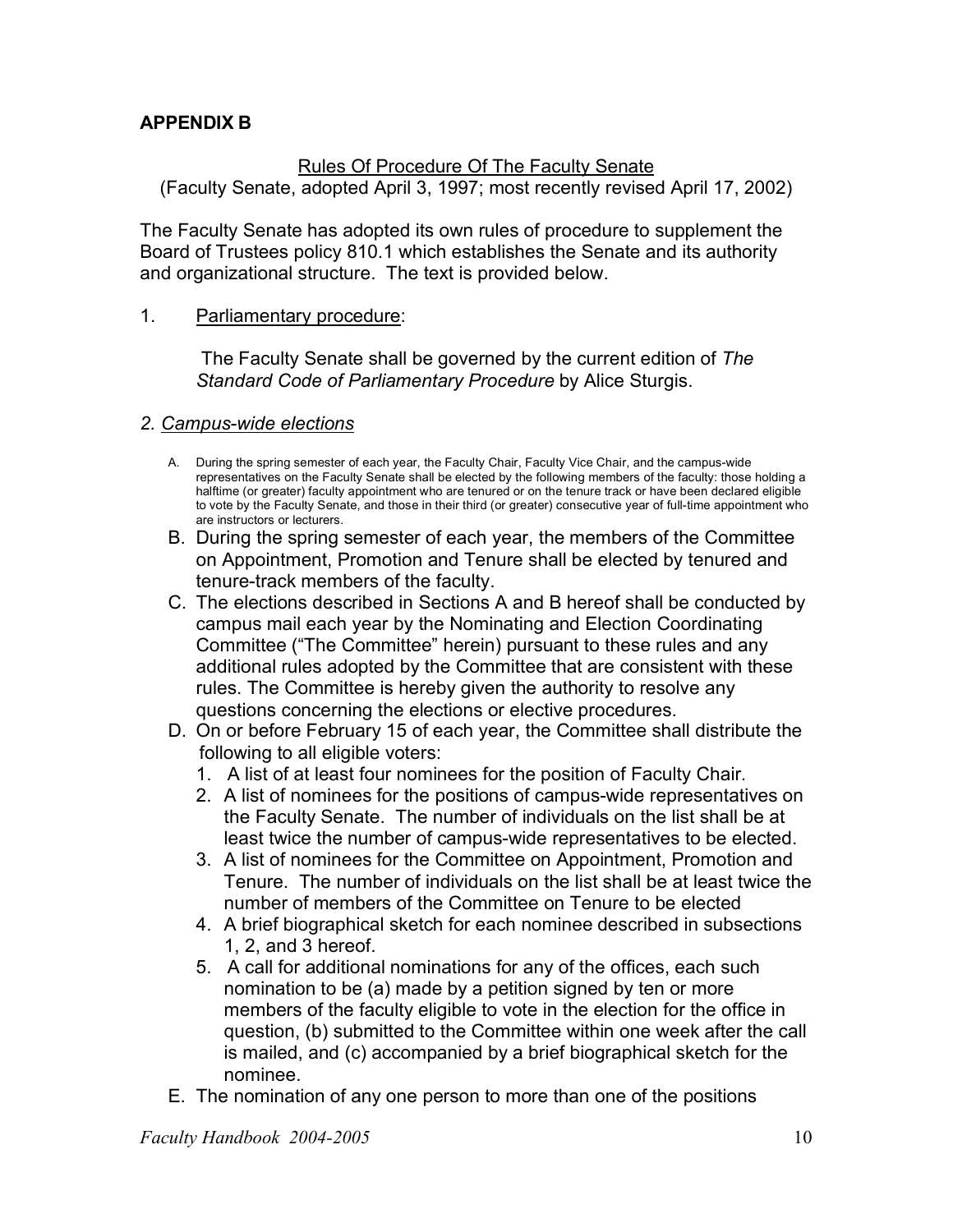described in Section D hereof is not precluded.

- F**.** On or before March 1 of each year, the Committee shall distribute the following to all eligible voters:
	- 1. Separate ballot-form lists of the nominees for the primary election of each of the following:
		- a. The Faculty Chair
		- b. Campus-wide representatives on the Faculty Senate, and
		- c. Members of the Committee on Appointment, Promotion and Tenure. Each list shall include all nominees nominated either by the Committee or by valid petition.
	- 2**.** A brief biographical sketch for each nominee.
	- 3. A call for the return of the completed ballots, specifying that valid ballots must be received by the Secretary of the Committee within 12 days after the call is mailed. The call shall be accompanied by appropriate instructions regarding proper voting procedures under the provisions of Sections I, J, and K hereof.
- F. On or before March 15 of each year, having counted the primary ballots in accordance with the provisions of sections I, J, and K hereof, the Committee shall announce by official publication the results of the primary elections.
- H. By April 1 of each year, the Committee shall have completed any run-off elections required under the provisions of sections I, J, and K hereof, and shall announce by official publication the results of such run-off elections. Except for the reduction in the number of candidates as provided therein, the procedures set forth in sections F and G hereof shall apply to any such run-off election.
- I. The Faculty Chair and Faculty Vice Chair shall be elected from a common list of nominees for the office of Faculty Chair.
	- 1. In the primary election, each eligible voter shall be entitled to vote for two of the nominees.
	- 2. The three candidates receiving the greatest number of votes in the primary election shall stand for a run-off election in which each eligible voter shall be entitled to vote for two of the three candidates.
	- 3. The winner of the run-off election shall be the elected Faculty Chair, and the runner-up shall be the elected Faculty Vice Chair.
- J. Campus-wide representatives on the Faculty Senate shall be elected as

follows:

- 1. In both the primary election and any run-off election, each eligible voter shall be entitled to cast as many unit votes as there are campus-wide representatives to be elected, and to distribute these votes among the several nominees in any way, except that no more than half of these votes may be cast for any single nominee.
- 2. In the primary election, each nominee shall be declared elected upon receiving a number of votes equal to a majority of the valid ballots cast, unless the number of such nominees exceeds the number of campus-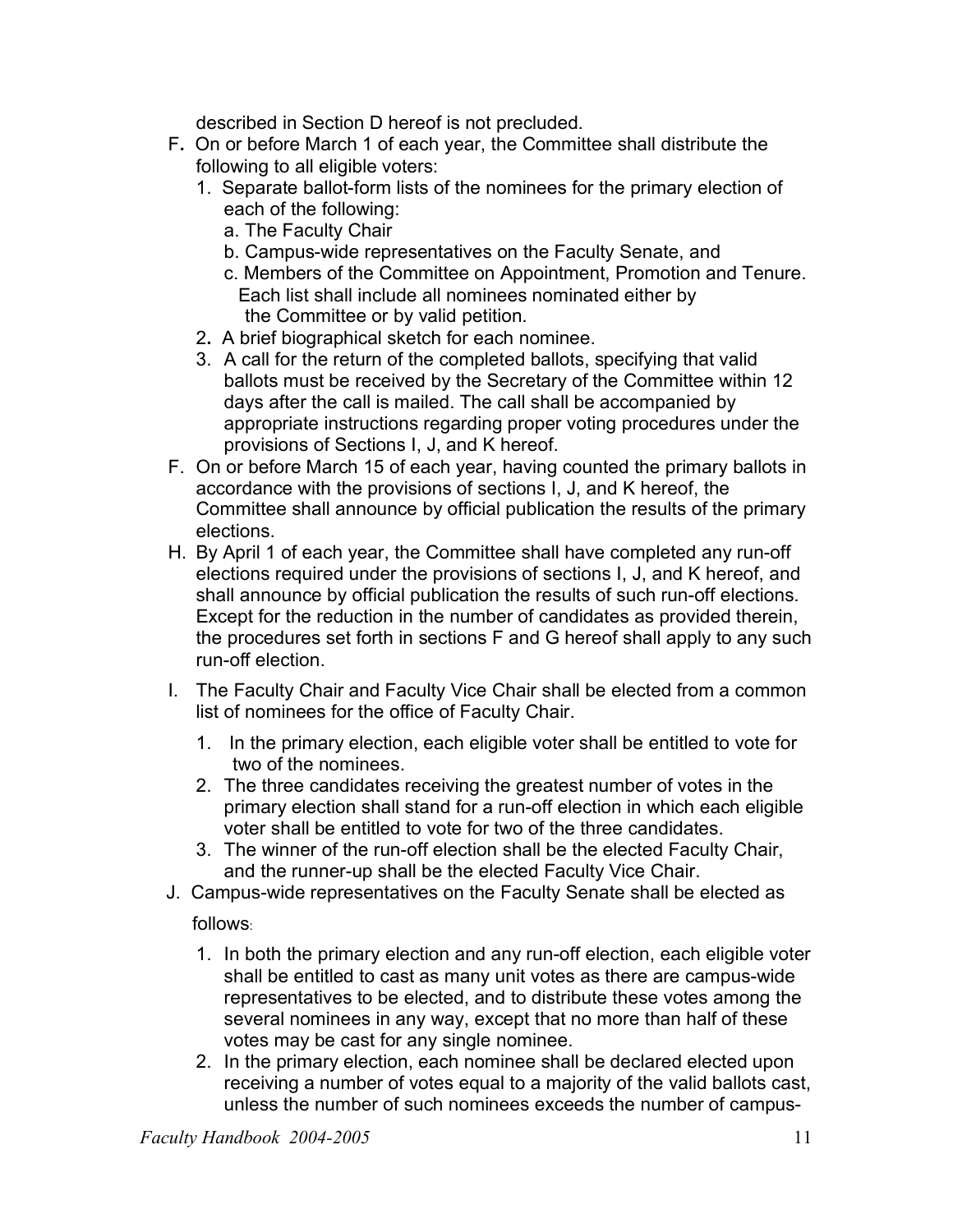wide representatives to be elected. In the later event, the nominees shall be declared elected in order of decreasing number of votes received, until all positions have been filled.

- 3. Should the number of nominees elected in the primary election be less than the number of positions to be filled, there shall be a run-off election among the runner-up nominees who received the greatest number of votes the number such candidates in the run-off election to be equal to the number of positions to be filled, plus three (or the number of remaining candidates, if fewer than three). The candidates receiving the most votes in the run-off election shall be declared elected.
- 4. Should a campus-wide representative elected to the Faculty Senate be unable to complete his or her term of office, the vacancy shall be filled by referring to the results of the same election in which that representative was elected. Among the candidates who were eliminated in that election, the individual who received the most votes and who is able to fill the vacancy shall be a campus-wide representative in the Faculty Senate for the remainder of the unexpired term.

K. Members of the Committee on Appointment, Promotion and Tenure shall be elected as follows:

- 1. In both the primary election and any run-off election, each eligible voter shall be entitled to cast as many unit votes as there are members of the Committee on Appointment, Promotion and Tenure to be elected, and to distribute these votes among the several nominees in any way, except that no more than half of these votes may be cast for any single nominee.
- 2. In the primary election, each nominee shall be declared elected upon receiving a number of votes equal to a majority of the valid ballots cast, unless the number of such nominees exceeds the number of members of the Committee on Appointment, Promotion and Tenure to be elected. In the latter event, the nominees shall be declared elected in order of decreasing number of votes received, until all positions have been filled.
- 3. Should the number of nominees elected in the primary election be less than the number of positions to be filled, there shall be a run-off election among runner-up nominees who received the greatest number of votes, the number of such candidates in the run-off election to be equal to the number of positions to be filled, plus three (or the number of remaining candidates, if fewer than three). The candidates receiving the most votes in the run-off election shall be declared elected.

### 3. Vacancy in the office of Faculty Vice Chair Should the office of Faculty Vice Chair become vacant during the term of office, a new Faculty Vice Chair shall be elected for the unexpired term by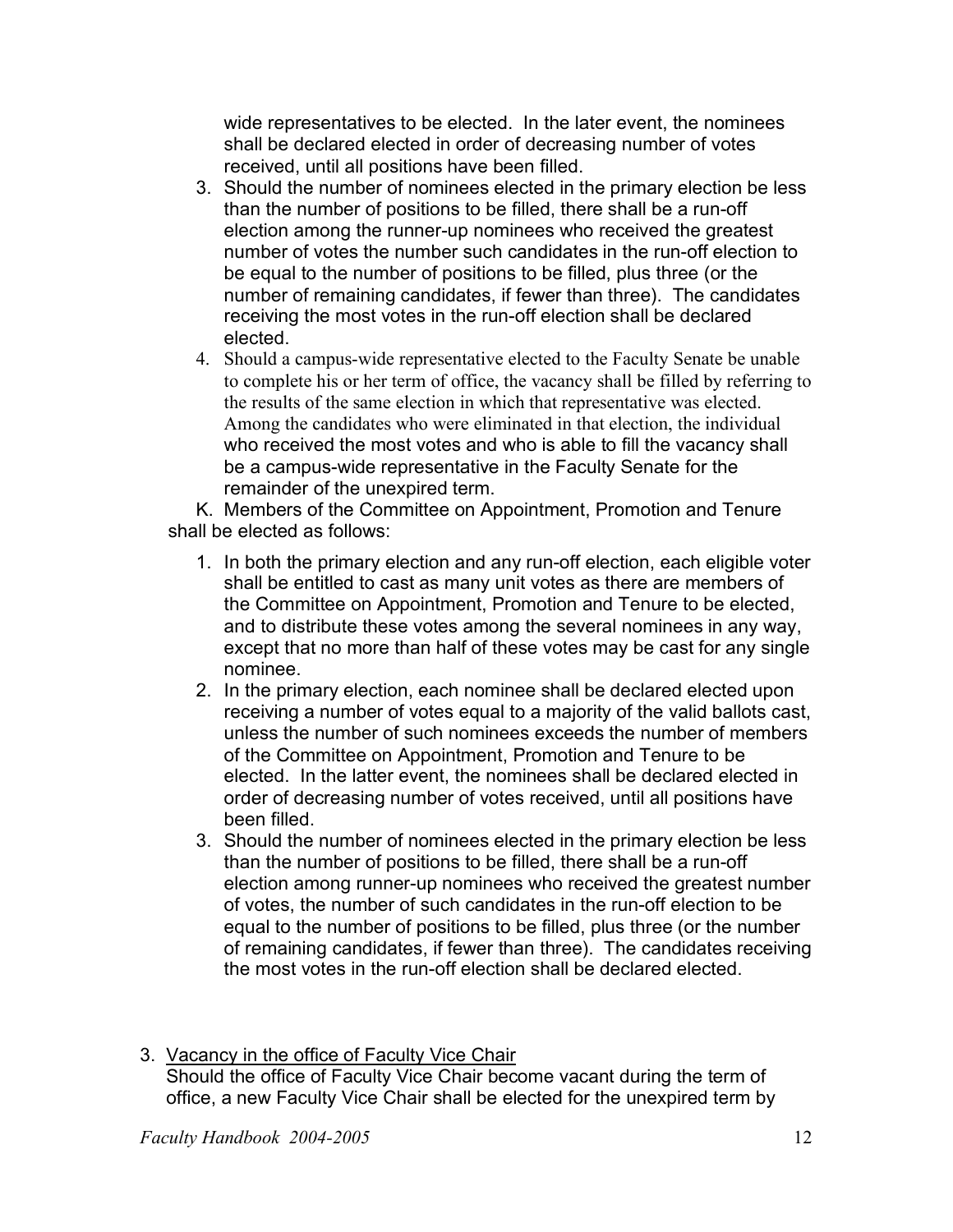the Faculty Senate. In such election, no one shall be declared elected until he or she has received at least twenty four votes.

- 4. Election of faculty representatives on the Campus Council
	- At the Faculty Senate's first meeting of each academic year, the Senate shall elect 16 senators from among its voting members (other than its Chair and

Vice Chair to be faculty representatives on the Campus Council. The Senate

shall be governed by the following procedures for the election of these

senators:

- A. Before any voting occurs, nominations for filling all of the representative positions shall be made from the floor.
- B. In case there are more nominations than positions to be filled, voting shall be each senator shall be entitled to cast as many unit votes as there are positions to be filled, and to distribute these votes among the several nominees for the positions in any way, except that no more than half of these votes may be cast for any single candidate.
- C. In the first round of voting, each nominee shall be declared elected upon receiving a number of votes equal to a majority of the valid ballots cast, unless the number In the latter event, the nominees shall be declared elected in order of decreasing number of votes received, until all positions have been filled.
- D. Should the number of nominees elected in the first round of voting be less than the number of positions to be filled, there shall be a run-off election among the runner-up nominees who received the greatest number of votes, the number of such candidates in the run-off election to be equal to the number of positions to be filled, plus three (or the number of remaining candidates, if fewer than three). The candidates receiving the most votes in the run-off election shall be declared elected.
- E. Should a faculty representative elected to the Campus Council be unable to complete his or her term of office, the vacancy shall be filled by referring to the results of the Senate's election in which that representative was elected. Among the candidates who were eliminated in that election, the senator who received the most votes and who is able to fill the vacancy shall be a faculty representative on the Campus Council for the remainder of the unexpired term.
- 5. Campus representative on the Arkansas Higher Education Faculty Council The Faculty Chair shall serve as the representative-elect to the Arkansas Higher Education Faculty Council, and the Chair of the Faculty Senate shall serve as the representative on the Council.
- 6. Action on legislation of a separate faculty or the Graduate School Faculty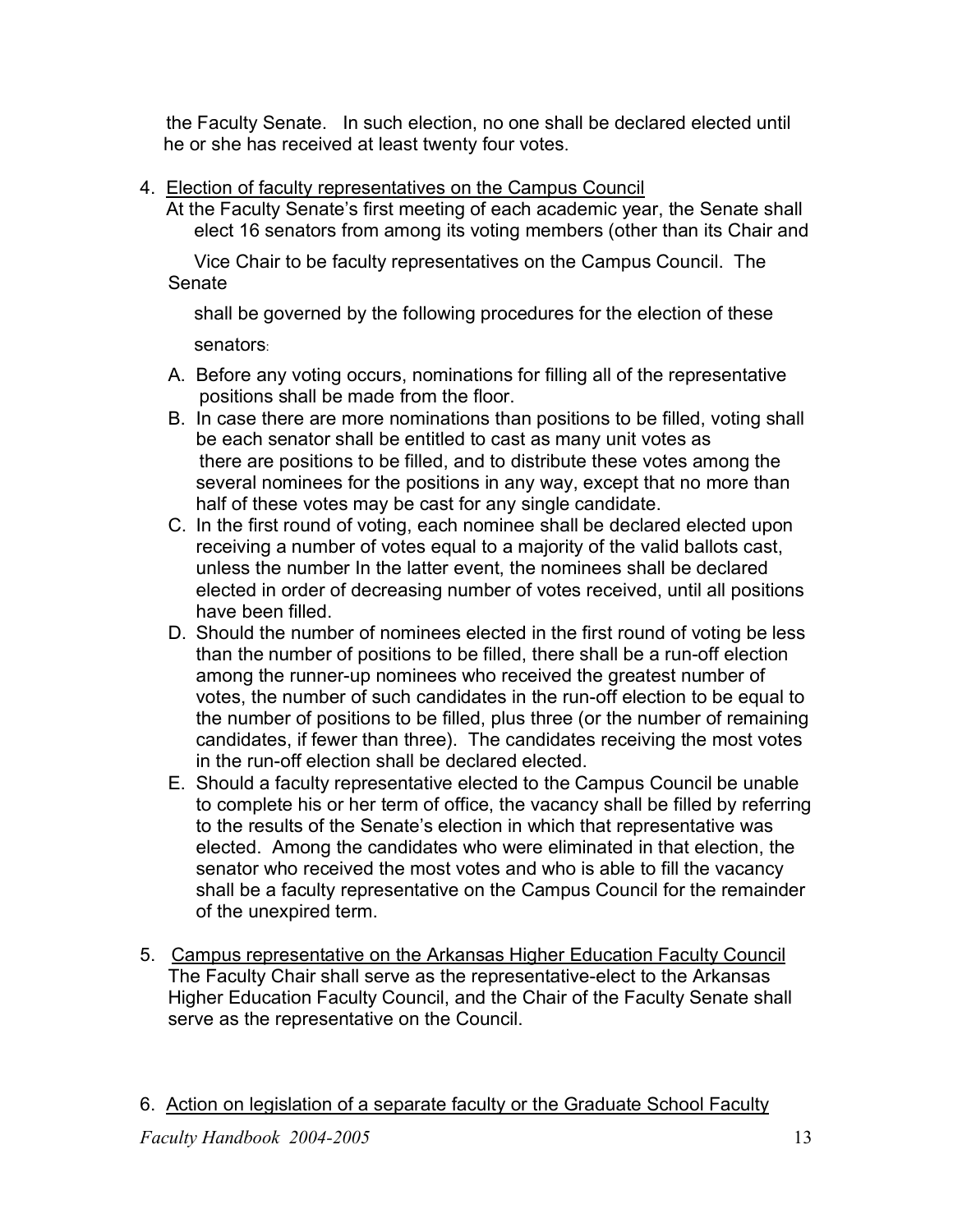When the Faculty Senate receives legislation from a separate faculty or the Graduate School Faculty concerning its own academic affairs ("the legislation" herein), the Senate's action on the legislation shall be governed by the following procedures:

The presiding officer shall first call for a motion to approve the legislation.

- A. If a motion to approve is made and is passed, the Senate shall take no other action on the legislation (unless, of course, it reconsiders or rescinds the motion). After approval of the legislation, if the Senate has sole legislative jurisdiction over the legislation, the Chair of the Senate shall advise the Chancellor of the Senate's approval of the legislation; if the Senate does not have sole legislative jurisdiction over the legislation and it directly affects students or staff, it shall be referred to the Campus Council for final action.
- B. If a motion to approve is not made or if a motion to approve is made and is defeated, the presiding officer shall call for a motion to negate the legislation.
	- 1. If a motion to negate is made and is passed, the Senate shall take no other action on the legislation (unless, of course, it reconsiders or rescinds the motion). fter approval of the legislation, if the Senate has sole legislative jurisdiction over the legislation, the Chair of the Senate shall advise the Chancellor of the Senate's negation of the legislation; if the Senate does not have sole legislative jurisdiction over the legislation and it directly affects students or staff, it shall be referred to the Campus Council for final action.
	- 2. If a motion to negate is not made or if a motion to negate is made and is defeated, the presiding officer shall announce that, in the absence of an objection from the floor, the legislation will be filed. After filing of the legislation, if the Senate has sole legislative jurisdiction over the legislation, the Chair of the Senate shall advise the Chancellor of the Senate's filing of the legislation; if the Senate does not have sole jurisdiction over the legislation and it directly affects students or staff, it shall be referred to the Campus Council for final action. If a senator objects to filing the legislation, the presiding officer shall entertain a motion to file the legislation. When a motion to file is made, if the Senate has sole legislative jurisdiction over the legislation, the Chair of the Senate shall advise the Chancellor of the Senate's action on the motion to file the legislation; if the Senate does not have sole legislative jurisdiction over the legislation and it directly affects students or staff, it shall be referred to the Campus Council for final action.

### 7. Notices and minutes

A. In any year, the distributions to faculty members required by Subsection D.2 and D.4 of Article II of Board Policy 810.1 may be complied with by (a) sending the required information by e-mail to all faculty members who receive e-mail, and (b) placing the required information on a website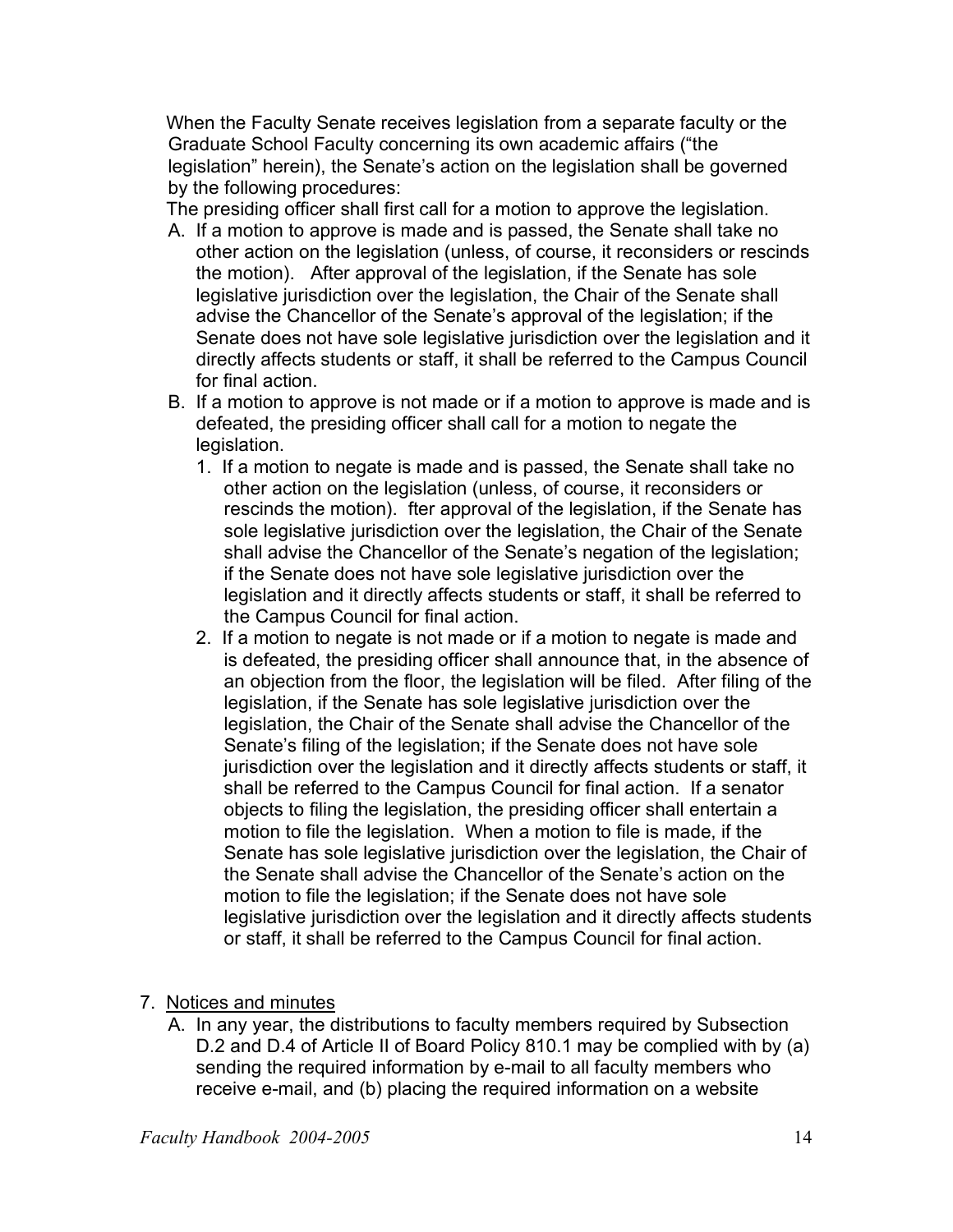dedicated to faculty governance, provided however that early in the fall semester all faculty members are notified by campus mail of the Web site's address and of the times tentatively scheduled for the six regular meetings of the Faculty Senate that year.

- B. Even if minutes of Faculty Senate meetings are distributed to them by email, hard copies shall be distributed to the chairpersons of the Student Senate and the Staff Senate, to the Chair of the Campus Council, to the Chair of the Agenda Committee of the Campus Council, to all chairs of academic departments, to all directors of units, to all vice chancellors and deans, and to the Chancellor. The office of the Provost and Vice Chancellor for Academic Affairs shall send to the President and to the Board of Trustees all actions involving approval by, or notification to, the Board of Trustees. These postings, which shall be done in a timely manner, will be accompanied with explicit information in the required format.
- C. Although supporting information shall be distributed with each tentative agenda when it is feasible to do so, Subsection D.2 or Article II of Board Policy 810.1 shall be complied with whenever the agenda lists by item all of the business known by the one preparing the agenda to be scheduled for the meeting in question.

### 8. "Prefiling" of motions

When any main motion (except to reconsider, rescind, or resume consideration) is made at a meeting, it shall not be voted upon at that meeting unless its language has been distributed to all members of the Faculty Senate at least 24 hours before the meeting; such distribution may be made by e-mail to all Senators who receive e-mail.

### 9. Committee reports

When the Faculty Senate asks a committee to act, the committee's report shall be addressed to the Faculty Senate. The original of the report shall be filed with the Chair of the Faculty Senate, and a copy of the report shall also be sent to the Faculty Chair. When a committee addresses a report to the Campus Faculty, a copy shall also be sent to the Chair of the Faculty Senate. All committee reports received by the Chair of the Senate shall be distributed to members of the Senate; such distribution may be made by e-mail to all senators who receive e-mail

### 10. Faculty Senate Curriculum Review

(*Faculty Senate 11-14-96)*

Curriculum review is the responsibility of the Faculty Senate and is exercised as described herein. The University Committee on Courses and Programs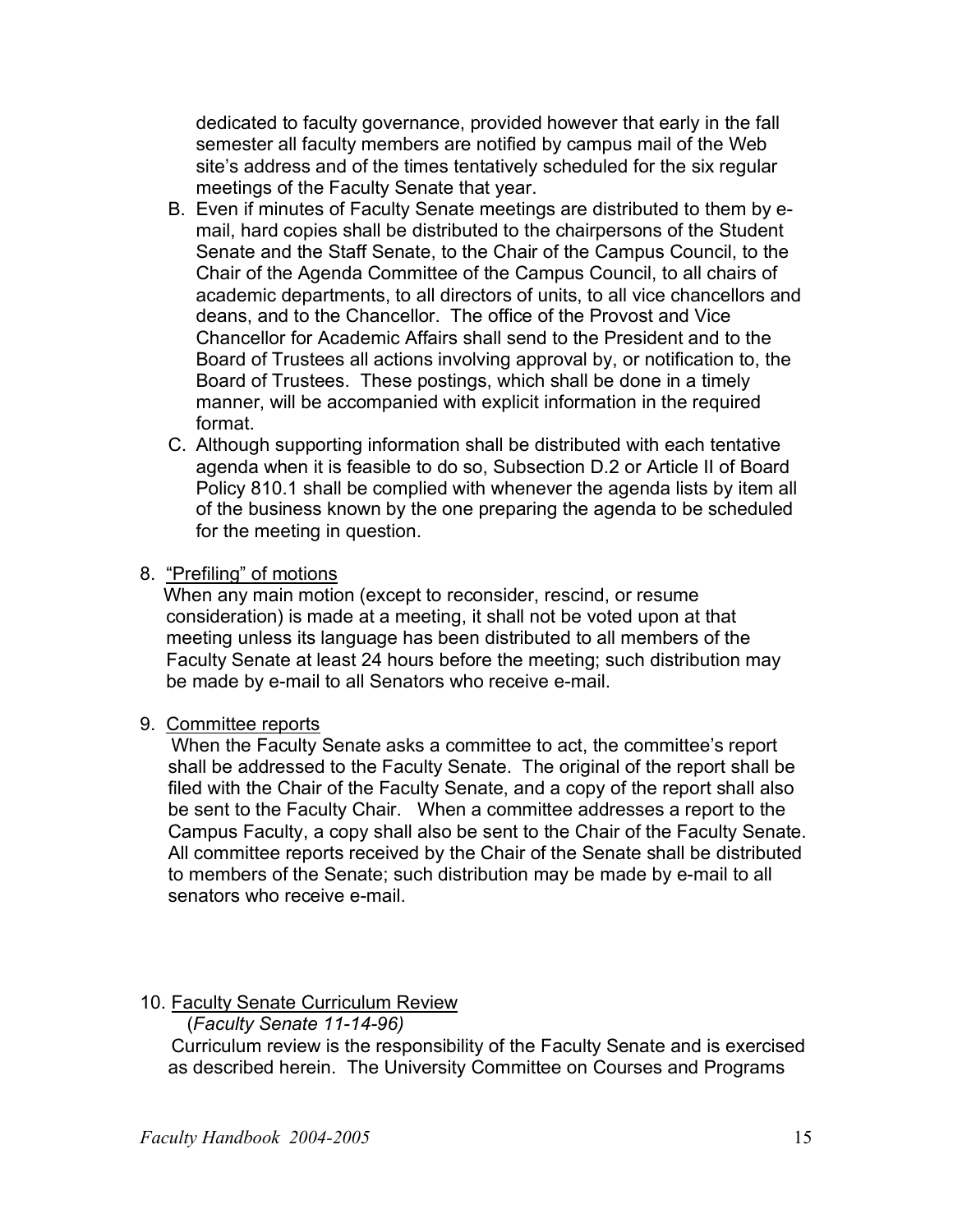and the University Committee on Program Review are committees jointly of the Graduate Council and the Faculty Senate.

A. University Committee on Courses and Programs

The University Committee on Courses and Programs reviews and makes recommendations to the Graduate Council and Faculty Senate for actions on proposals approved by a college or school for the following: 1) new courses; 2) changes in title, description, number, prerequisites, etc. of courses; 3) new undergraduate and graduate degree programs; and 4) modifications to degree programs. The committee is responsible for resolving questions concerning course numbering, course or program duplication, completeness of course or program revision forms, and other questions pertaining to course and program changes, including compliance with administrative guidelines implementing Board Policy.

Proposals made to this Committee will be collected by the Graduate School and distributed to the members prior to each meeting. A summary sheet listing all recommendations from the committee is distributed with the agenda to the Graduate Council and the Faculty Senate prior to the meetings at which they are reported. Proposals which affect graduate courses or programs will be approved by the Graduate Council prior to consideration by the Faculty Senate.

Voting committee membership consists of a representative with graduate faculty rank to be appointed by the dean of each undergraduate college or school, a representative with graduate faculty rank from each undergraduate college and school to be chosen from the voting membership of the Faculty Senate, a representative of the Graduate Council, a representative of the university libraries appointed by the Dean of Libraries, a representative of the School of Law chosen by the Dean of Law, a student member selected by the ASG and a student member selected by the Graduate Dean's Student Advisory Board, the chair of the Campus Faculty, the Vice Chair of the Faculty Senate, and the chair of the Graduate Council. In addition, one nonvoting representative appointed by the Dean of the Division of Continuing Education will serve on the committee, and a representative from the Registrar's Office will meet with the committee to provide technical support. The committee elects its own chair.

B. The University Committee on Program Review

The University Committee on Program Review has the responsibility for initiating, participating in, or evaluating the results of undergraduate and graduate program reviews consistent with University guidelines and the review schedule as set forth in Academic Policy 1620.10 and 1620.11 requiring that each program be reviewed at least once every 10 years by this process or external reviewers. Revisions to the guidelines and the schedule for reviews may be developed by the committee and recommended by the Faculty Senate, consistent with Board of Trustees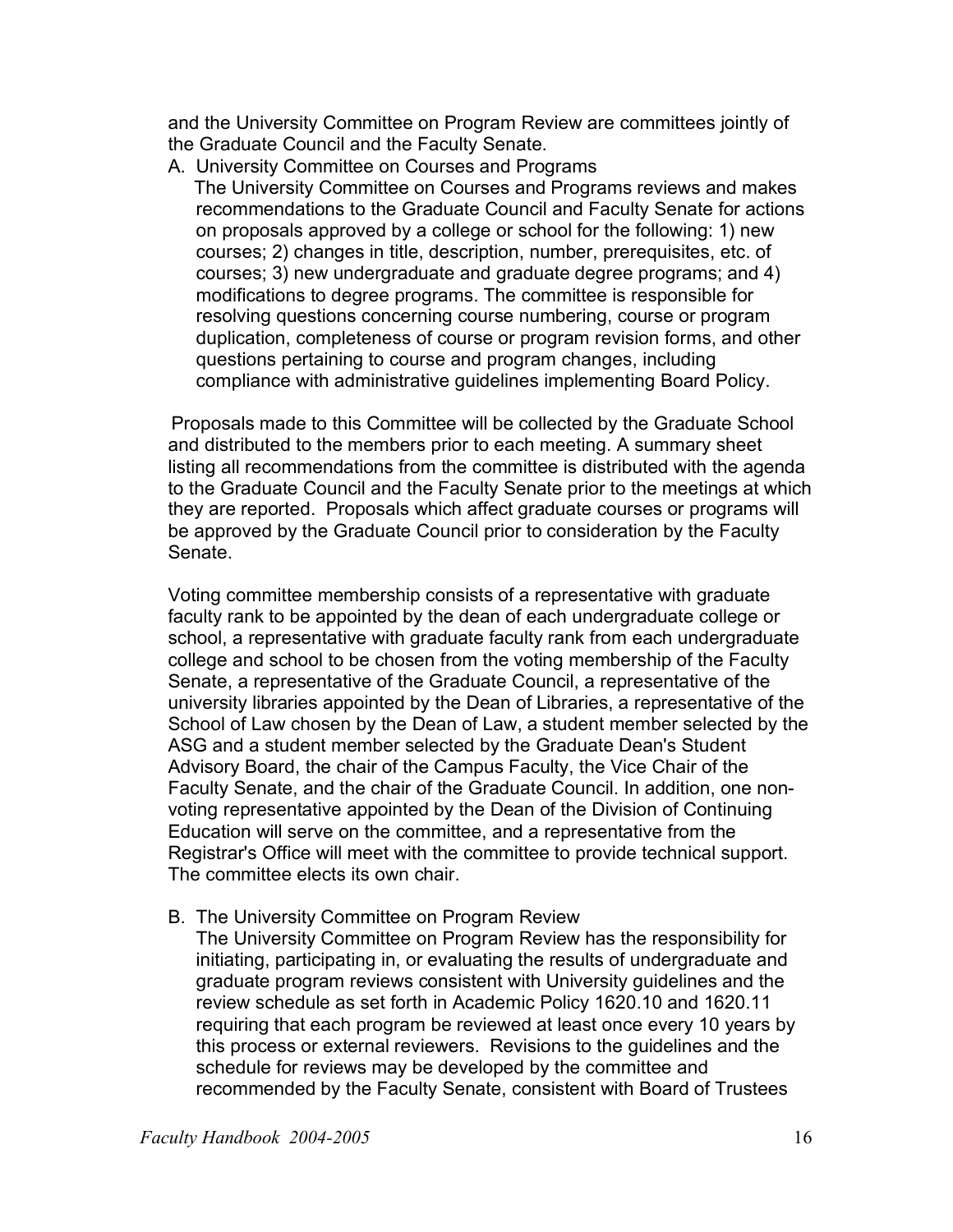policy 620.1, Arkansas code 6-61-214, and policy of the Arkansas Higher Education Coordinating Board including the provision that changes to program review guidelines and schedule must be approved by the AHECB. Reviews of graduate programs will be presented to the Graduate Council before being presented to the Faculty Senate.

Voting committee membership consists of a voting member of the Faculty Senate and a voting member of the Graduate Council from each academic college, the chair of the Graduate Council, and the Vice Chair of the Faculty Senate or his/her representative. The committee elects its own chair.

\* \* \*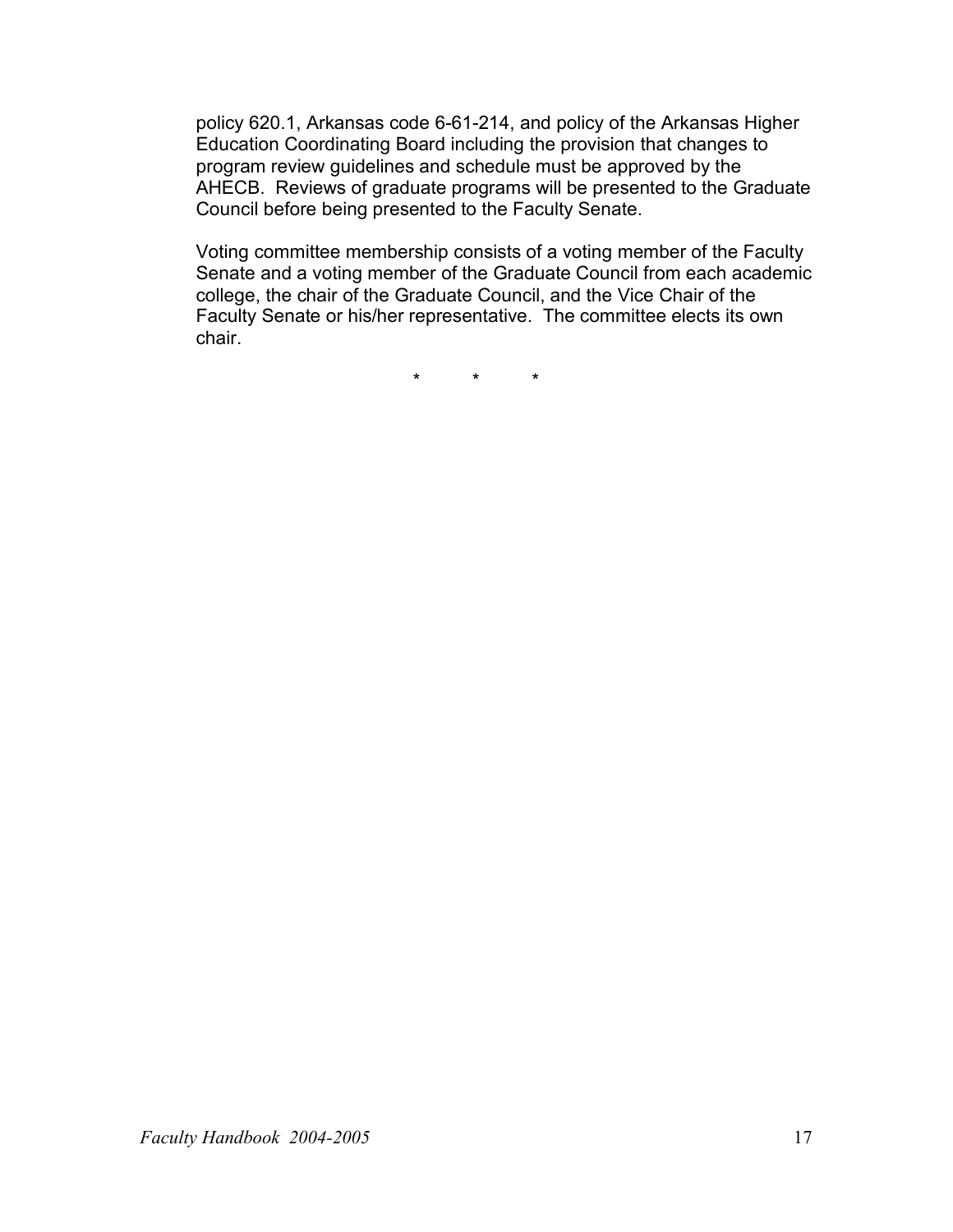# **ACADEMIC RESPONSIBILITIES OF FACULTY**

The orderly conduct of academic affairs in an educational institution requires that faculty members accept and discharge responsibilities related to their workload assignment and carry out the traditional duties associated with their positions consistent with professional good practice. Policy statements on specific activities and areas of responsibility are provided below.

### **Teaching**

Faculty members assigned to teach classes are responsible for determining that the content of their classes is appropriate to each course, as officially described in the catalog (or proposing changes to the description through the campus process), and achieves the coverage indicated by that description. They are also responsible for choosing appropriate texts and other teaching materials in a timely way. Faculty members are responsible for confining classroom discussion to subjects related to the topics of concern in the course. They are responsible for holding the classes and giving final exams at the times and places approved for them, except as changes are authorized by the appropriate department head and dean. They are responsible for providing reasonable accommodation to students with documented disabilities, consistent with policies and procedures of the Center for Students with Disabilities (telephone 5-3104). It is also the responsibility of the faculty member to include in the course syllabus instructions on how students can learn prior to class time whether a class is cancelled because of weather conditions or for other reasons. See http://www.uark.edu/admin/vcacsey/vcaa/policies.html.

Faculty members are responsible for maintaining in the classroom an environment appropriate to academic endeavor and complying with the university statement on discrimination, adopted in 1983 and amended in the Fall of 1991: *The Campus Council of the University of Arkansas, Fayetteville, does not condone discriminatory treatment of students or staff on the basis of age, disability, ethnic origin, marital status, race, religious commitment, sex, or sexual orientation in any of the activities conducted upon this campus. Members of the faculty are requested to be sensitive to this issue when, for example, presenting lecture material, assigning seating within the classroom, selecting groups for laboratory experiments, and assigning student work. The university faculty, administration, and staff are committed to providing an equal educational opportunity to all students.*

### *Attendance Policy*

*(Faculty Senate, May 26, 1999)*

*Faculty Handbook 2004-2005* 18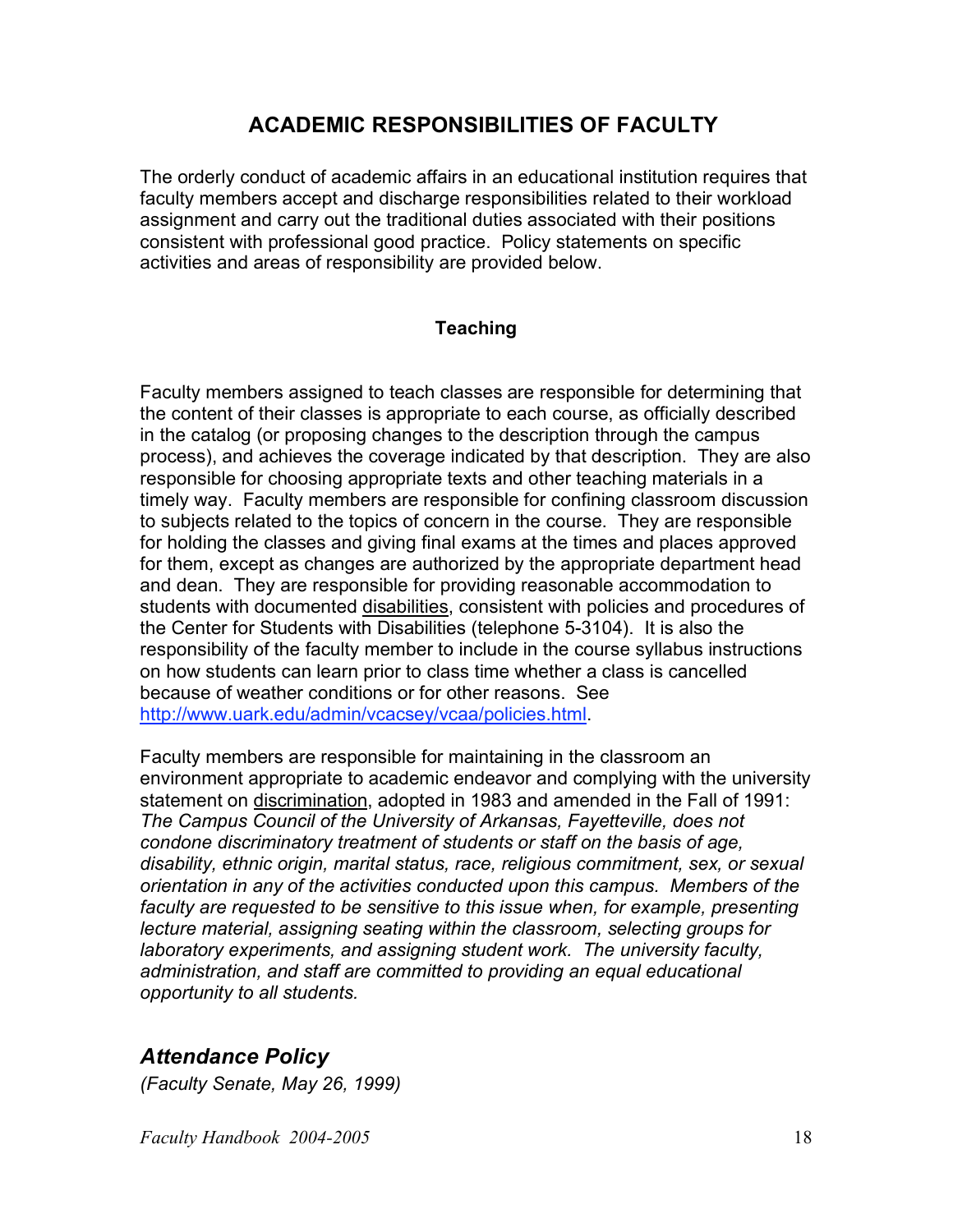Education at the university level requires active involvement in the learning process. Therefore students have the responsibility to attend classes and to actively engage in all learning assignments or opportunities provided in their classes. Instructors have the responsibility to provide a written policy on student attendance that is tied to course objectives included in a course syllabus. There may be times, however, when illness, family crisis, or university-sponsored activities make full attendance or participation impossible. In these situations students are responsible for making timely arrangements with the instructor to make up work missed. Such arrangements should be made in writing and prior to the absence when possible.

Examples of absences that should be considered excusable include those resulting from the following: 1) illness of the student, 2) serious illness or death of a member of the student's immediate family or other family crisis, 3) Universitysponsored activities for which the student's attendance is required by virtue of scholarship or leadership/participation responsibilities, 4) religious observances (see UA Religious Observances policy), 5) jury duty or subpoena for court appearance, and 6) military duty. The instructor has the right to require that the student provide appropriate documentation for any absence for which the student wishes to be excused.

# *Grades and Exams*

Faculty members are advised to note the terms of the "Grade Appeal Structure for Undergraduate Students" in which is implicit the assumption that instructors will include grading and make-up policies in the syllabus for the course or at the course web site, or announce such policies at the beginning of class meetings for each course.

Student appeal and grievance policy and procedures are available at http://catalogofstudies.uark.edu / for undergraduate students. See http://www.uark.edu/gradinfo/grievance-final.htm for graduate student procedures.

The grading system in use at the university is stated in the current catalog under the heading Grades and Marks, at http://advancement.uark.edu/catalogofstudies. A revised statement will be in effect for 2005-2006 and will appear in the catalog for that year.

The Campus Council has gone on record as "affirming the fundamental responsibility of instructors to inform students of their progress in courses as accurately and completely as possible." In meeting this responsibility, early progress grades are entered into the web-based facility by faculty at the end of six weeks for students in 1000- and 2000-level courses. Early progress grade reports are issued to students in the seventh week, as soon as possible following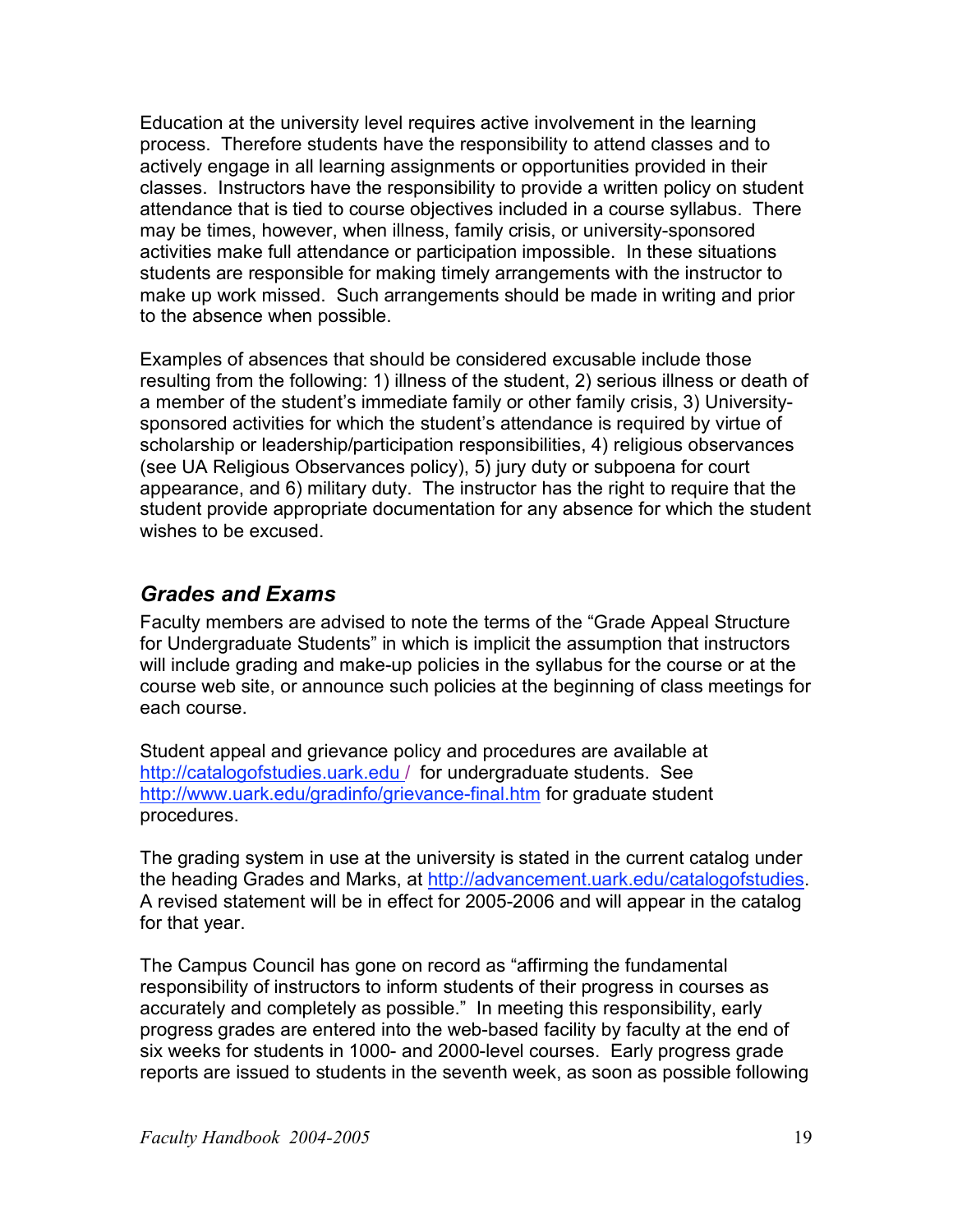submission by instructors, with the reports made available to deans' offices for advisors.

Each faculty member is expected to select appropriate times for the periodic examinations that are necessary or desirable during the course of the semester, but if examinations are to be given at times other than the regular class period, these times must be published in the printed schedule and should also be announced at the first class meeting.

A copy of the final examination schedule is included in the *Schedule of Classes*. Any final examination must be given at times specified in the schedule. Whenever extreme circumstances make necessary a deviation from the announced schedule, clearance for such deviation must be obtained in advance from the appropriate college dean and the Provost and Vice Chancellor for Academic Affairs. Consistent with Campus Council policy of 1989, it is the policy of the university to minimize student participation in extracurricular activities during the final examination period. No meetings, social activities, athletic events, or other extracurricular activities which require student participation will be scheduled on Dead Day or during the final examination period. Any exceptions to this policy must receive prior approval from the Provost and Vice Chancellor for Academic Affairs.

Final examinations in the summer term courses are to be given at the final scheduled class session.

Faculty members are responsible for entering final grades into a web-based facility consistent with procedures established by the Registrar's Office. A paperbased process is still in place for grade changes, with policy established by the Registrar's Office. See the grading system statement at http://catalogofstudies.uark.edu/

Campus Council policy (1978) provides that instructors for on-campus courses are to report final grades as soon as possible and no later than two working days following the end of the final exam period. Grades for off-campus courses are to be reported within four days following the exam.

### Posting Grades

The Family Rights and Privacy Act of 1974, as amended, prohibits disclosure of personally identifiable education records to a third party without prior written consent. Accordingly, faculty should ensure that grade information posted or made available through graded papers left for collection in public places (such as offices or hallways) is not "personally identifiable." The Department of Education Regulations for the Act define "personally identifiable" information as that data or information which includes (1) the name of the student, the student's parent, or other family members; (2) the student's address; (3) a personal identifier (such as a social security number or student number); or (4) a list of personal characteristics, or other information which would make the student's identity easily traceable.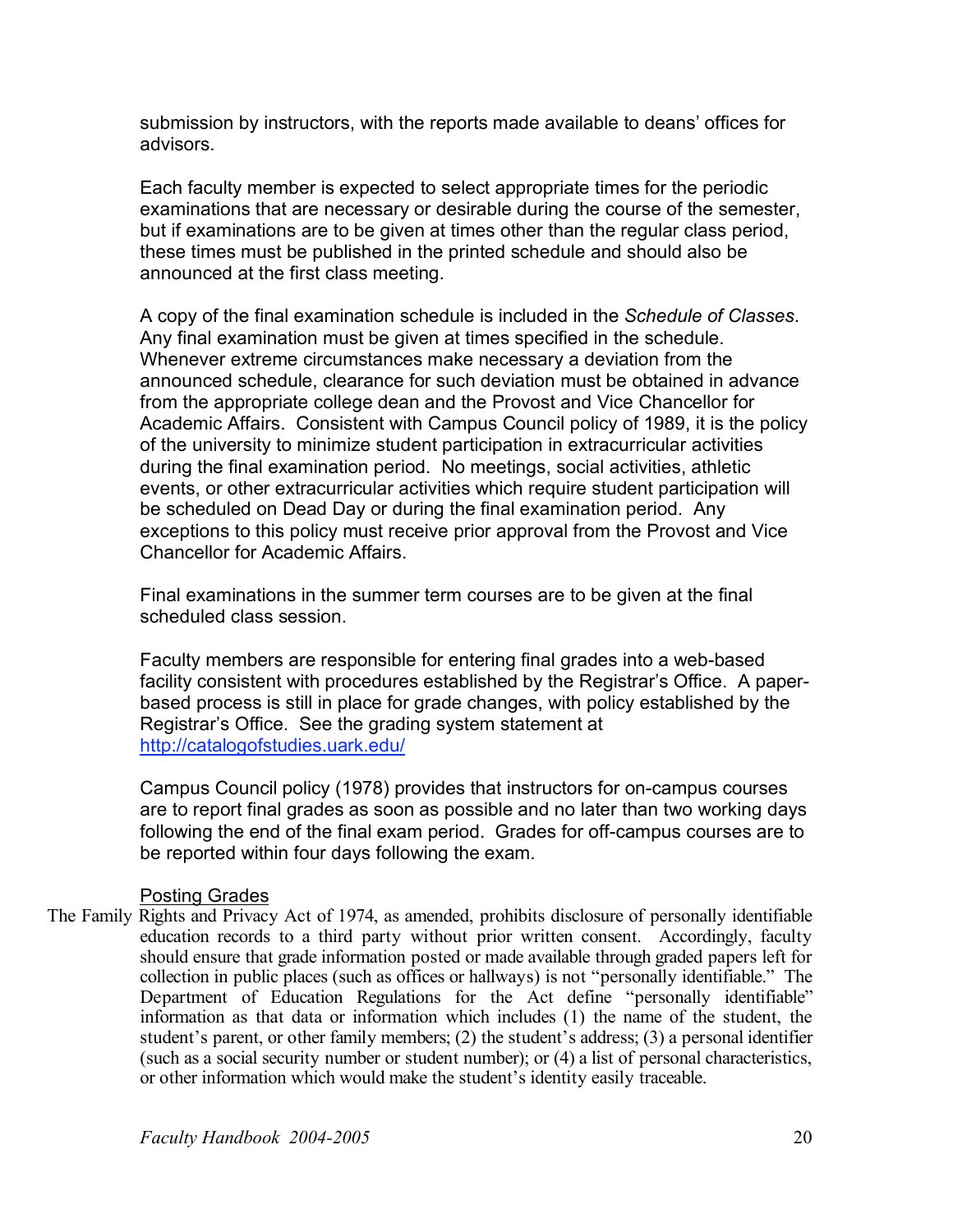# *Office Hours*

Faculty members are expected to keep regularly-scheduled office (or laboratory) hours each week during which time students may confer with them. The number of hours scheduled should reflect the teaching load and class enrollment of the faculty member. Office hours should be flexible enough to provide reasonable access to students who may have class conflicts. For example, office hours of (only) M-W-F, 9:30 to 10:20 a.m. eliminates access for those students who have class during that hour.

# *Records*

Consistent with *Academic Policy 1480.10,* records and materials collected by faculty as evidence of student performance and learning are the primary source of data for the evaluation of students for grades. Members of the faculty are responsible for maintaining such records as part of their teaching responsibilities. Such records should be retained for two years following the assignment of final grades for all coursework, either by the faculty member or by the department in which the faculty member is appointed, in the event of the faculty member's leaving the employment of the institution.

# *Religious Observances*

(*Campus Faculty, revised November 15, 1995)*

Although Christian religious holidays are reflected to some extent in the academic calendar of the university, holidays of other religious groups are not. When members of other religions seek to be excused from class for religious reasons, they are expected to provide their instructors with a schedule of religious holidays that they intend to observe, in writing, before the completion of the first week of classes. The Schedule of Classes should inform students of the university calendar of events, including class meeting and final examination dates, so that before they enroll they can take into account their calendar of religious observances. Scheduling should be done with recognition of religious observances where possible. However, faculty members are expected to allow students to make up work scheduled for dates during which they observe the holidays of their religion.

### Financial Benefit to Instructor from Student Materials: Conflict of Interest Resolution (*Academic Policy Series* 1550.30)

Each year with the beginning of a new appointment period, faculty members should review the policies and procedures on requiring material for use by students for which the instructor derives direct or indirect financial benefit and of the approvals and reports that are required.

Consistent with University of Arkansas Board of Trustees policy 450.1, full-time faculty and non-classified administrative staff members may engage in limited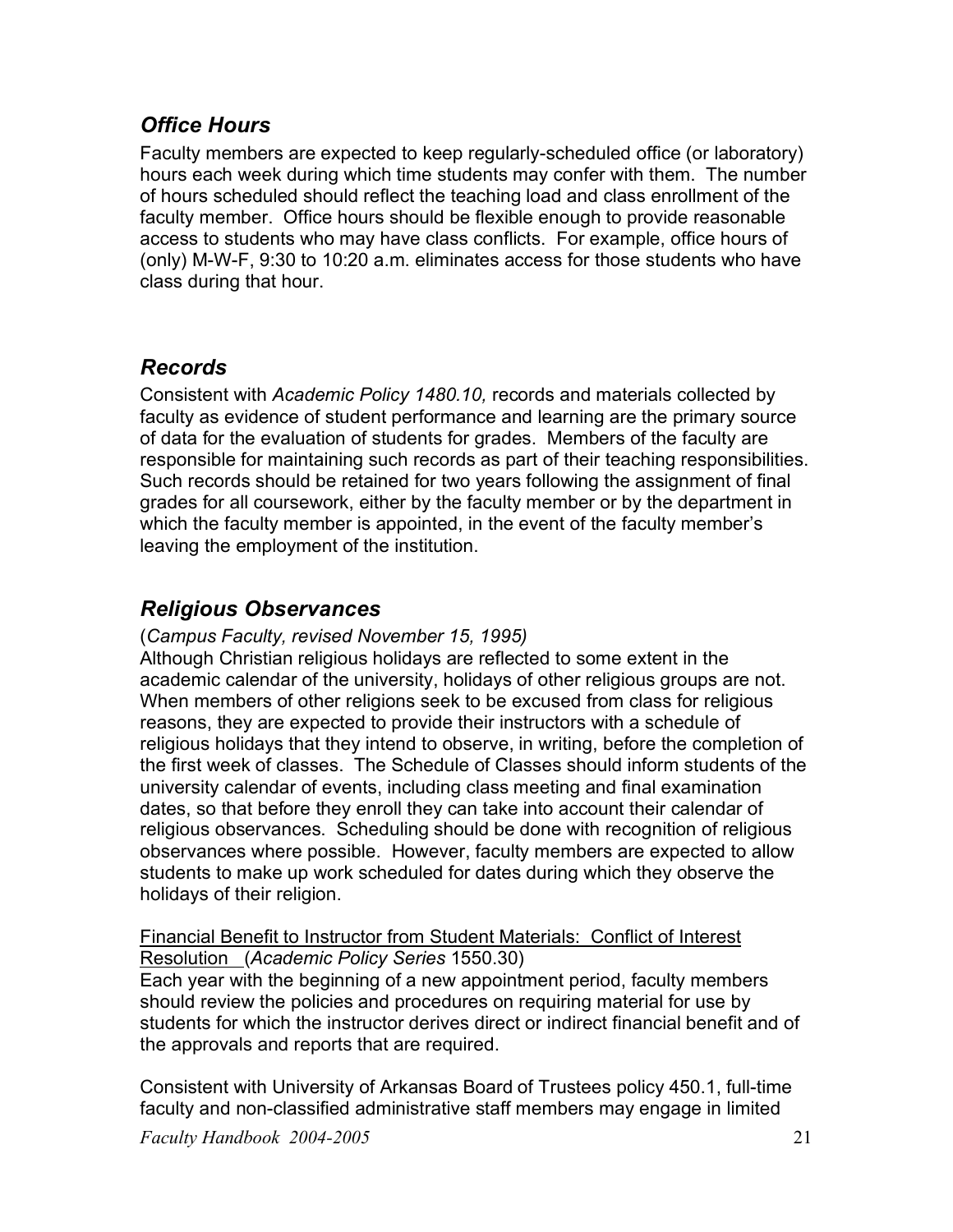and specifically approved outside employment for compensation provided this employment does not interfere with the employee's duties (such as by creating a conflict of interest or commitment) and provided that the employee receives written approval from his or her department head and/or dean in advance of the employment. Similarly, employees planning to engage in outside employment must disclose by means of the appropriate form any relationships or activities which might give rise to conflicts, or the appearance thereof, with their duties, responsibilities or obligations to the University of Arkansas.

Faculty members who derive direct or indirect financial benefit from materials required to be used by their students are engaged in outside employment for compensation that constitutes a conflict of interest. Procedures required to address that conflict of interest are as follows.

### Required Compliance Procedures

- Faculty members must disclose the conflict of interest in writing and obtain prior written approval from department chair and dean to require the purchase of their own proprietary materials by their students or to require the purchase of any other materials for which the faculty member receives compensation (including, but not limited to, publishers' incentive payments for text book adoption).
- The request for approval must include a description of the material(s) and a justification for their use.
- The request must state the provision made for disposition of revenues and royalties from the sales of the material(s). These revenues must be paid to a unit not related to or associated with the faculty member, but one that will benefit student welfare at the university.
- Consistent with the deadline for reporting Outside Employment (report to dean before September 15), faculty members must provide a satisfactory accounting of remuneration and disposition of revenues and royalties acceptable to their dean relative to materials required for student purchase during the preceding year.

# *Teacher and Course Evaluation*

### *(Campus Council, Adopted March 14, 1985)*

The Campus Council action reaffirmed the value of teacher and course evaluation by students, but significantly modified its implementation by recognizing that student evaluation of teaching effectiveness serves two related but distinctly separate objectives. The first relates directly to the instructor's own effort to teach effectively. The second pertains to administrative decisions regarding salary, promotion, and tenure. While evaluations by others—such as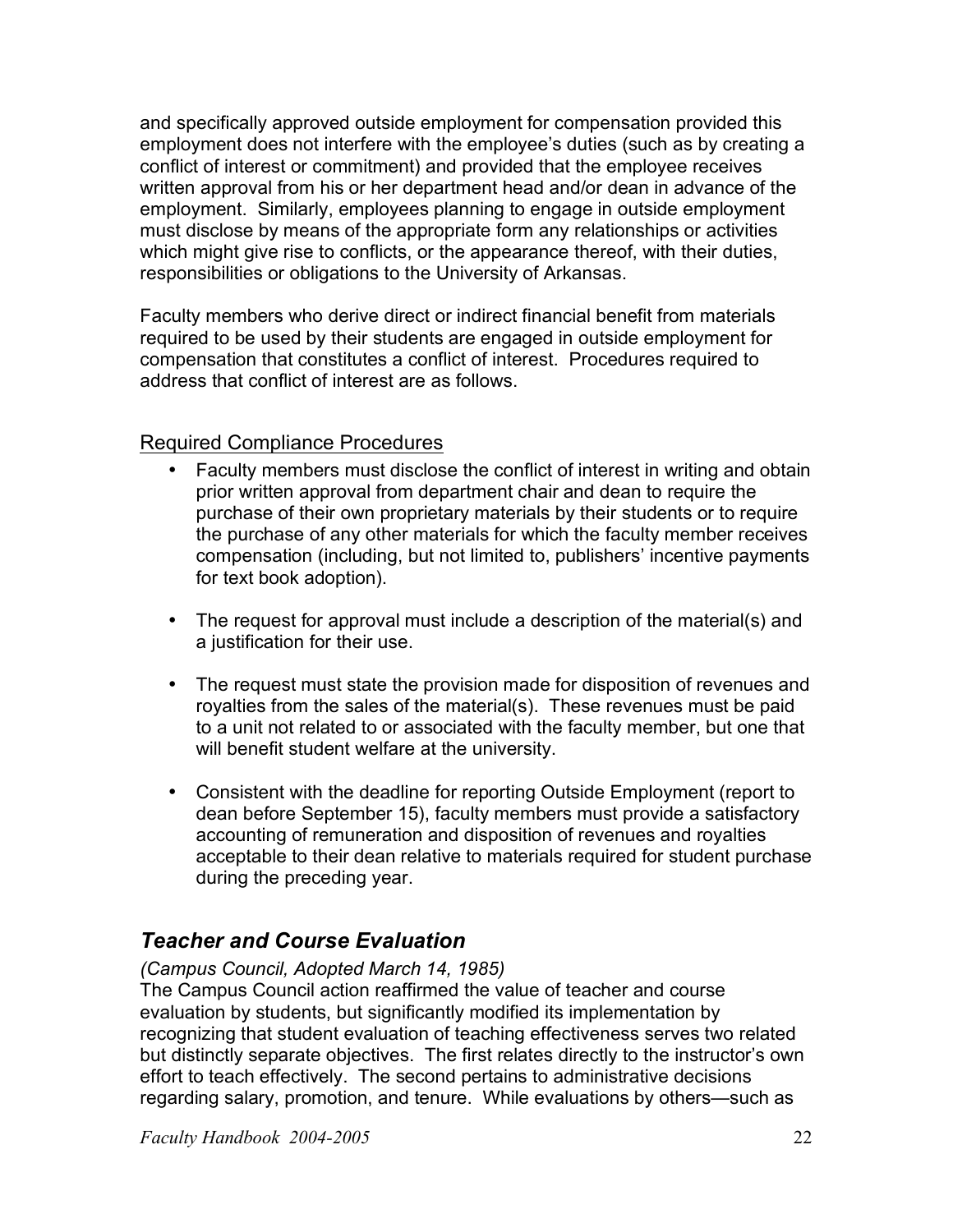peers and recent alumni—are valuable, and their use is encouraged as a means of broadening the basis for judgment, the perceptions of current students are an essential consideration in any administrative review of teaching effectiveness. The new policy also makes clear that no one form [such as the Purdue form] or procedure is suitable for all classes, and one form may not be equally appropriate for realizing both objectives. The policy adopted by the Campus Council specifies the following:

- 1. That each department faculty adopt a formal procedure whereby each student in each class has the opportunity to submit a written critique to the instructor for the instructor's self-evaluation. If maximum benefit is to be realized, students must be assured that their comments are for the instructor, alone, and will be reviewed by others only if the instructor releases them for such review;
- 2. That each department faculty adopt a formal procedure or procedures which will ensure that the perceptions of current students are duly considered when teaching effectiveness is evaluated in making decisions regarding salary, promotion, and tenure. [The Purdue evaluation form is used for this purpose at the university.] Perceptions may be obtained from student comments released by the instructor, from the Purdue results, from narrative statements, from exit interviews conducted by someone other than the instructor, or from some combination of these alternatives. All evaluations for administrative purposes, including those released by the instructor as in (1) above, must be administered by a person or persons designated by the department in which the course is offered (rather than by the instructor), and in accordance with procedures which ensure the integrity of the process.
- 3. That the dean of each college or school shall be responsible for the adoption and implementation no later than Spring, 1986, of the forms and procedures described in (1) and (2) above. The forms and procedures adopted by each department will be made available to instructors and students.

*Note:* Most colleges and schools at the University of Arkansas use the Purdue Teaching and Course Evaluation System. Forms are provided early in each semester to allow faculty to select evaluation items for each class. Some core items are identified by the university and by each school and college. Late in the semester, evaluation forms are generated for each class. Evaluation forms are distributed to and collected from classes by someone other than the instructor and collected for processing by Computing Services. In the following term a computerized summary of responses is provided to faculty along with the original evaluation forms. Faculty teaching in summer terms make their selection of items during the spring semester for forms delivered in the summer. See Academic Policy 1405.15 at the web site,

http://www.uark.edu/admin/vcacsey/AcaPolicySeries/academic\_policies.html.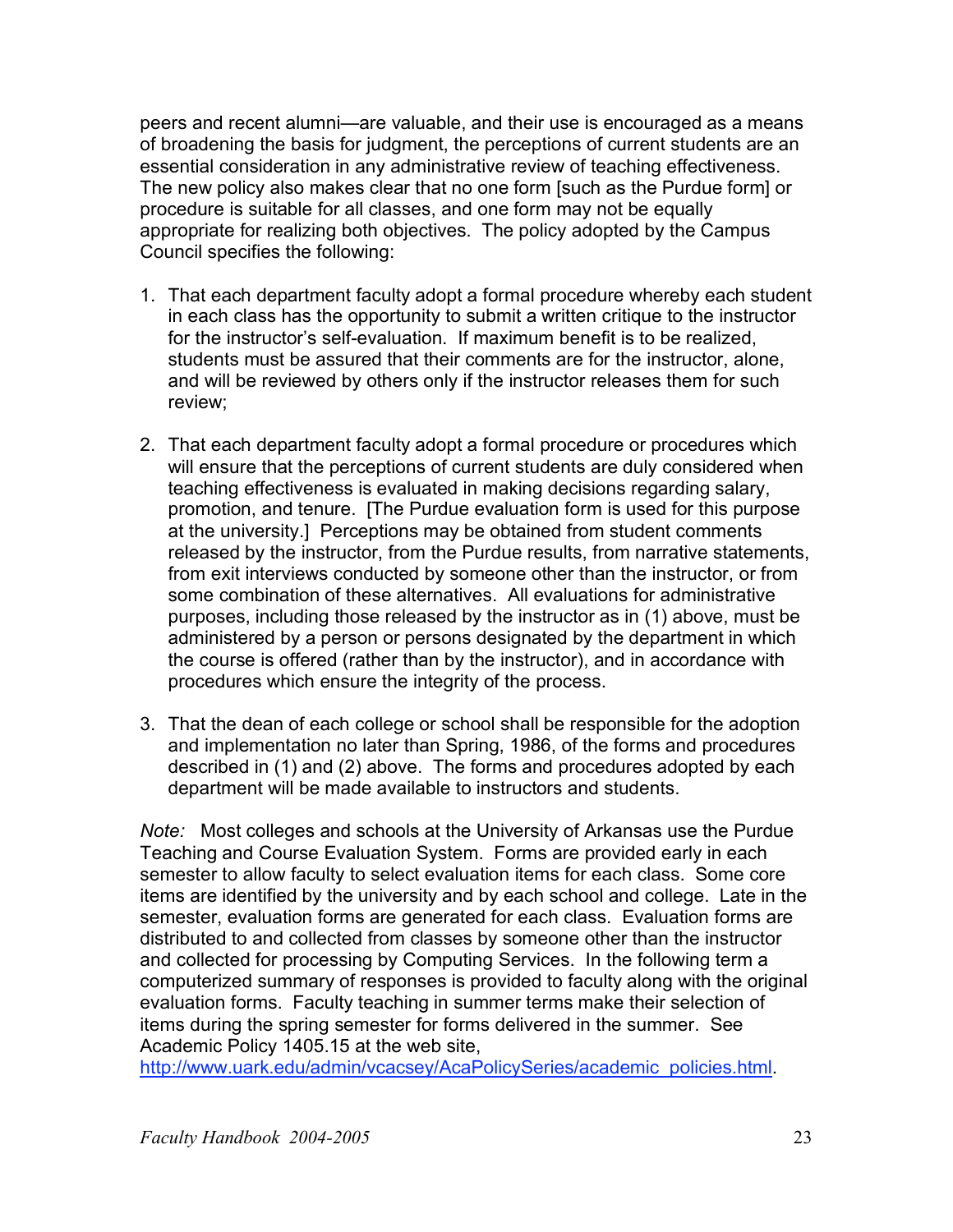### Teaching Resources and Development Opportunities

• Teaching and Faculty Support Center (TFSC)

The TFSC at the University of Arkansas was established in 1992. Representing a part of the university's commitment to excellence in teaching, the center provides a central facility to assist faculty, teaching assistants, and departments in the continued improvement of learning and teaching. It functions as a resource clearinghouse for addressing instructional issues. The address of the center is 241 North Buchanan Avenue, telephone 575-3222. For more information, visit the web site at: http://www.uark.edu/misc/tfscinfo/TFSC.html.

• Teaching Academy

The Teaching Academy is an honorary society for outstanding teachers that advocates and represents teaching interests as well as sponsoring events such as a fall workshop on teaching. For more information, consult the web site at http://www.uark.edu/studorg/uateach/.

### **Student Conduct Policies**

• Academic Integrity – Term Paper Assistance

*(From Campus Council action of March 26, 1987)* The use of the services of "term paper assistance" companies is a violation of university policies on academic integrity. Student submission of such research or term papers to meet requirements of any class or degree program is expressly prohibited and constitutes academic dishonesty. Any violation of this prohibition will automatically result in both punitive action by the instructor (e.g., the award of  $\qquad$  a grade of "F" for the course) and a referral of each violation to the All-University Judiciary Committee for its consideration.

• Academic Honesty

The University of Arkansas, Fayetteville, presents this policy as part of its effort to maintain the integrity of its academic processes. Academic honesty should be a concern of the entire university community, and a commitment to it must involve students, faculty members, and University administrators.

Students must understand what academic integrity is and what the most common violations are. With that understanding, they must commit themselves to the highest standards for their own, as well as for their peers', academic behavior.

Public support and encouragement of the faculty is a second critical component necessary to strengthen academic integrity on campus. Faculty members must be continually vigilant in the management of their classes, their assignments, and their tests. To see the entire policy text and provisions, please visit the web site at http://catalogofstudies.uark.edu/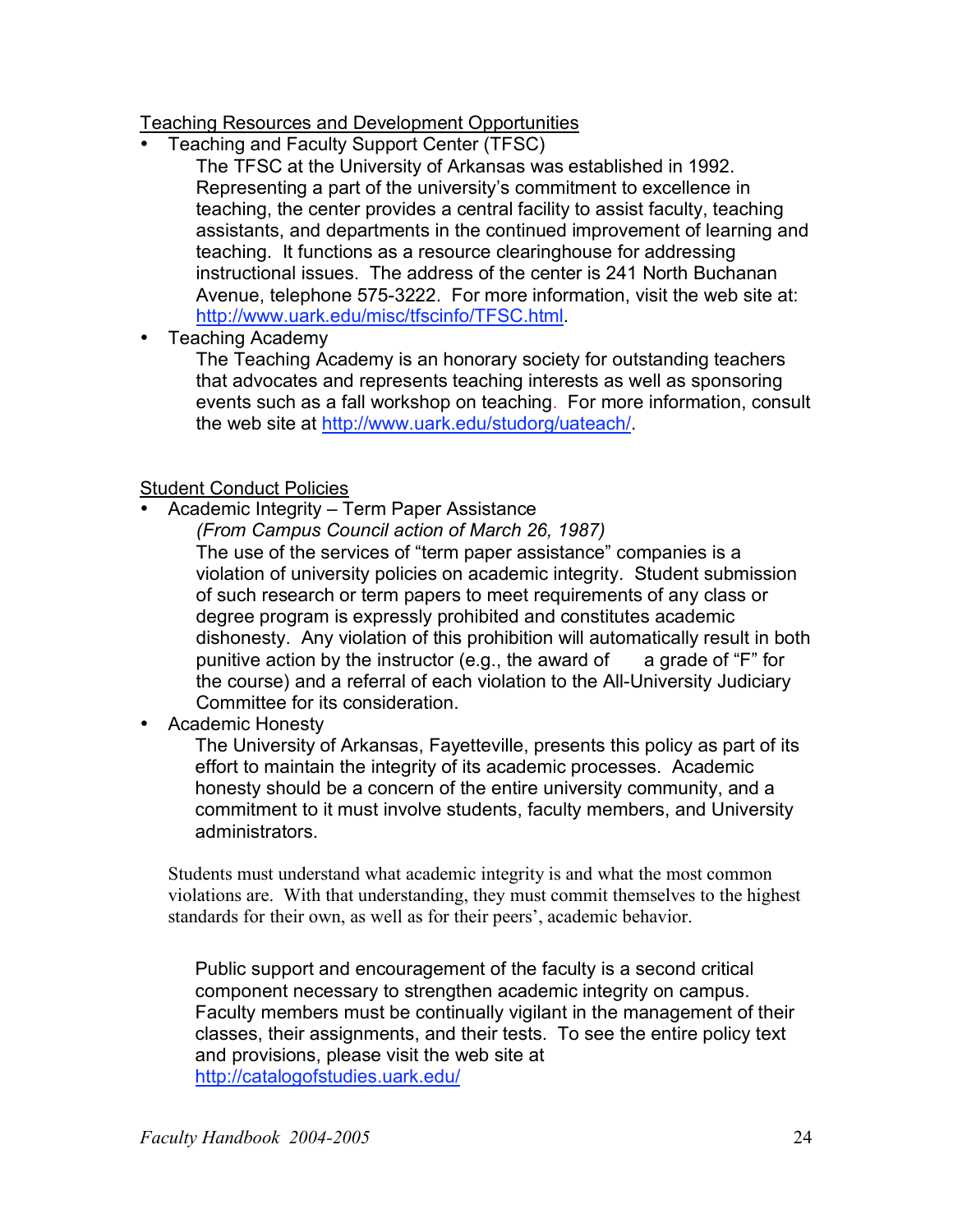### Academic Support and Related Services for Students

Support services for students include many services directly related to performance in the classroom and laboratory, some of which are identified below.

• The Career Development Center provides a comprehensive career development program with career advising sessions, a career decision-making course, jobsearch workshops and individual assistance with resume preparation, job interview skills and placement services. For more information visit

http://career.uark.edu/.

• The mission of the Enhanced Learning Center (ELC) is to foster the intellectual development of the community of student scholars at the University of Arkansas.

In collaboration with faculty, students and staff, the ELC provides programs and services to support every student's academic pursuit. For more information visit http://elc.uark.edu/

• The Language Learning Center (LLC**)** is an audio/visual center in the Department of Foreign Languages where faculty, graduate assistants and students obtain AV equipment for language teaching, use computers for word processing and communicative assignments, or for completion of course assignments relative to language learning. This center houses such equipment as 25 Macintosh computers, 30 Tandberg listening carrels, one satellite television module, 3 audio/visual and 3 interactive videodisc stations. The LLC also houses a large array of audio-visual materials and software applications for use in courses and within the center itself. For more information visit

<http://www.uark.edu/depts/flanin/llc.html>http://www.uark.edu/depts/flanin/llc. <http://www.uark.edu/depts/flanin/llc.html>html.

- The Math Resource and Tutoring Center provides tutoring from 9 a.m. to 3 p.m. weekdays in Darby Hall for students in intermediate and college algebra, survey of calculus, calculus I and II, finite math, and trigonometry. For more information visit<http://mrtc.uark.edu/>http://mrtc.uark.edu/.
- Since 1984, the Quality Writing Center has been a fre*e* consulting service for students, faculty, and staff from all schools and colleges on campus and serves as a resource for any type of writing project. Our primary goal is to help those who come to the center become more competent and self-confident writers. We teach all aspects of writing from organization, coherence, and clarity to punctuation, grammar, usage, and style, and we work at all levels from teaching basic writing skills to helping with research papers, theses, and dissertations to consulting with faculty on writing-related issues. We do not, however, proofread or edit papers. We are located in Kimpel Hall 315 and 319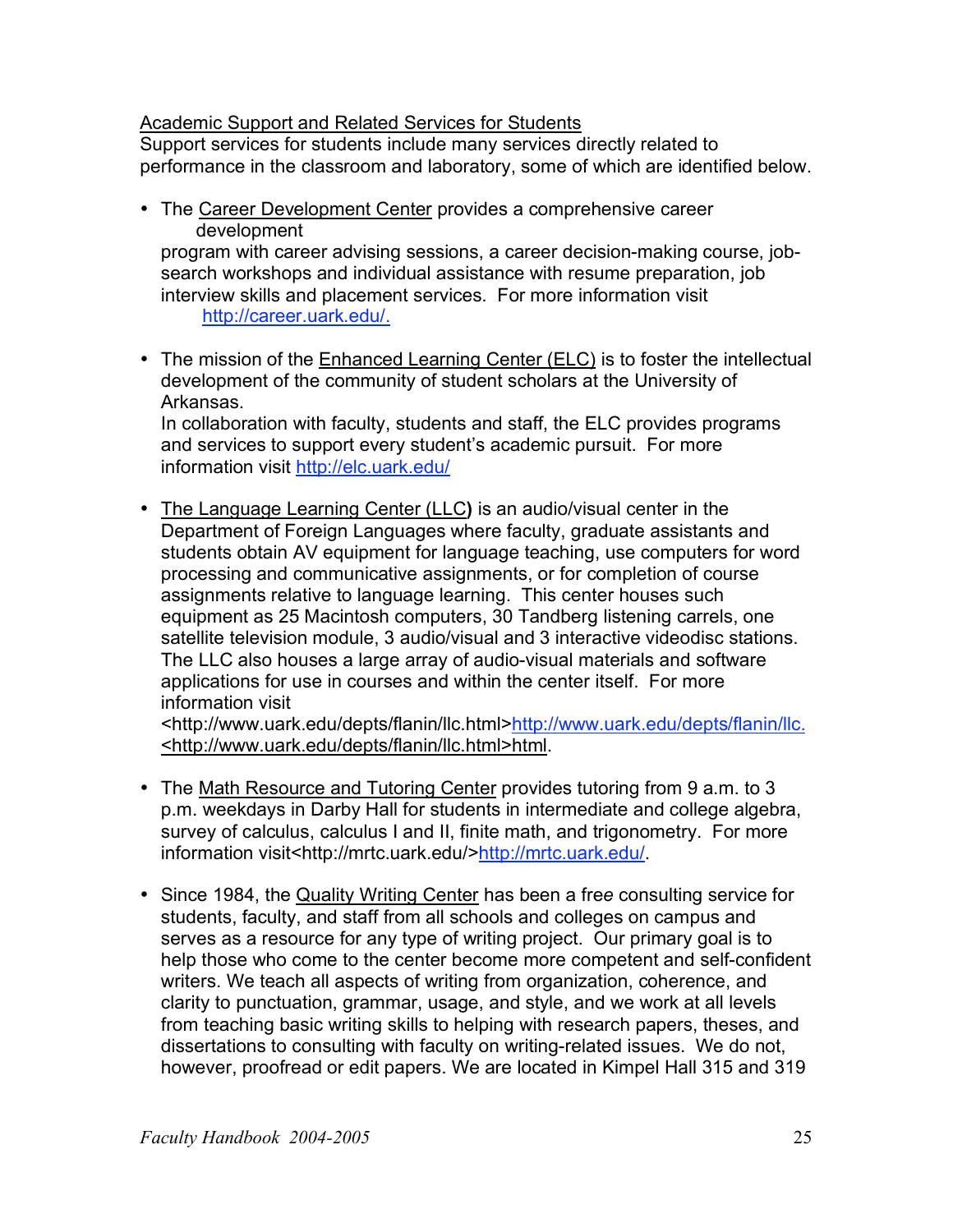and in the Enhanced Learning Center in Gregson Hall. For more information visit www.uark.edu/write.

For a more complete guide to student support services provided by Student Affairs, see the Faculty Guide to Student Affairs at <http://studentaffairs.uark.edu/Faculty%20Guide.pdf>http://studentaffairs.uark.ed u/Faculty%20Guide.<http://studentaffairs.uark.edu/Faculty%20Guide.pdf>pdf.

### **Academic Advising of Undergraduate Students**

(Academic Policy Series 1550.20)

Academic advising is a process, ideally one of continuity and mutual commitment by both students and faculty. In addition to helping students plan course schedules, advisers use the medium of a curriculum to assist students in their intellectual, ethical, personal, cultural, and social development. Advisers also help students explore academic options and personal goals and the relationship of these to the practical world of work. Academic advisers supplement, reinforce, and help interpret and apply information for which students are themselves responsible, such as that in the *Catalog of Studies*.

Advising support will include information provided by offices such as the Registrar's Office and made available to students by means of mailings, electronic mail, and web sites. Advising procedures may vary among schools and colleges, but all students should be provided information regarding the following things (among others):

- admission status and test scores and their relationship to required remedial courses or eligibility for honors programs and classes
- registration (including procedures for priority registration and withdrawal from classes)
- academic policies and regulations, including appeal processes
- university and college requirements
- course and other requirements in the student's major
- career opportunities related to the student's major
- referral to support services including tutoring, career planning services, services for students with disability, counseling services, and other services for students in need of assistance with any aspect of their university life
- Application for degrees and commencement activities

It will be the responsibility of the department and college to assist faculty and staff assigned to academic advising duties, which include the following:

- keep timely and thorough records to chart academic progress toward graduation and to maintain the continuity of the advising process
- provide extended office hours during registration periods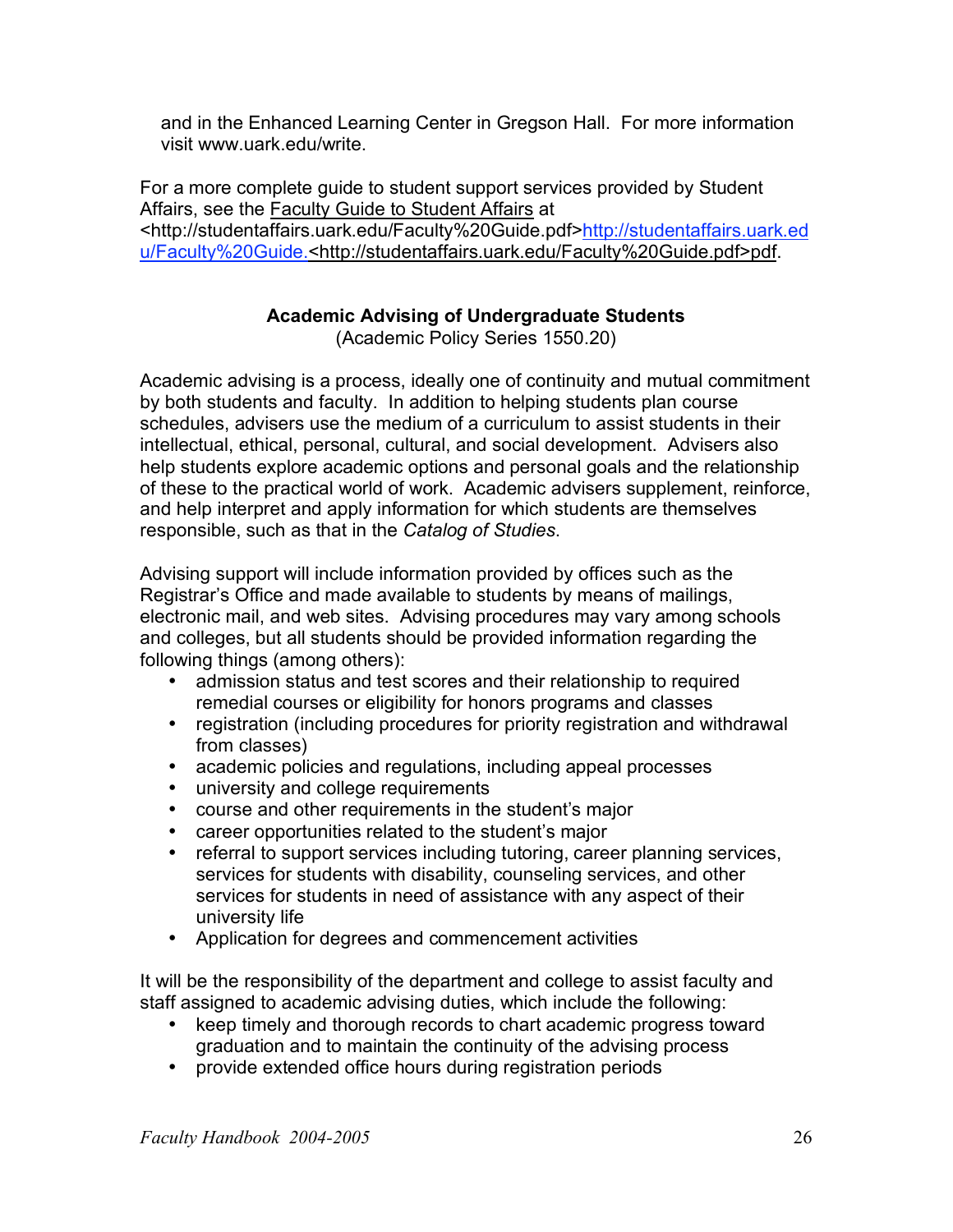- initiate contact with students as needed regarding early grade reports, priority registration, academic standing, and degree audit (graduation requirement) information
- respond in a timely way to advisee needs
- be sensitive to the diversity of students and related issues
- be aware of the special needs of college-age students
- serve as a resource--and student advocate, as appropriate—for advisees
- provide special time and assistance to first-year students
- be available to meet with prospective students to provide information and assist with their transition to the university

The number and kinds of advising duties assigned to faculty members and staff will be reflected in their workload assignments, and their accomplishments and those of their students reflected in their merit evaluations. Training and developmental opportunities will be made available to faculty and staff assigned to advising duties. Awards for outstanding advising will be developed commensurate with those for teaching, research, and other service assignments. The institution will establish a continuing process for the monitoring and identification of issues related to advising and the design of solutions. Those involved in the everyday practice of advising students will have a key role in this process through the Academic Advising Council.

### **Research, Scholarship, and Creative Activity**

Tenured and tenure-track faculty members are expected to engage in research, scholarship or other creative activity as a substantial part of their assigned work at the university. Depending upon the unit, this effort can be up to 50 percent of the academic year assigned workload and 100 percent of the summer assigned workload. The activity is expected to result in work products and recognition of the effort by such indicators as invited presentations or shows, publication of articles and books, invitations to join prestigious societies, and other recognition appropriate to amount and quality of activity as evaluated by peers. Consistent with the vision of a student-centered institution, faculty members are expected to provide for active involvement by students in their research, scholarship, or other creative activity.

Faculty members who engage in research, scholarship or other creative activity are responsible for determining and complying with university regulations that apply to their activities—such as govern the preparation and approval of proposals for funding, the amount of time which may be spent on consulting, the treatment of human or animal subjects of experiments, the use of biohazards including human pathogens, the reporting of outside income, conflict of interest, and computing activities. They are responsible for determining that laboratory procedures, including modifications for facilities and installation of equipment, conform to university regulations. Activities on university property or time should be appropriately scheduled and approved. Faculty who travel from the campus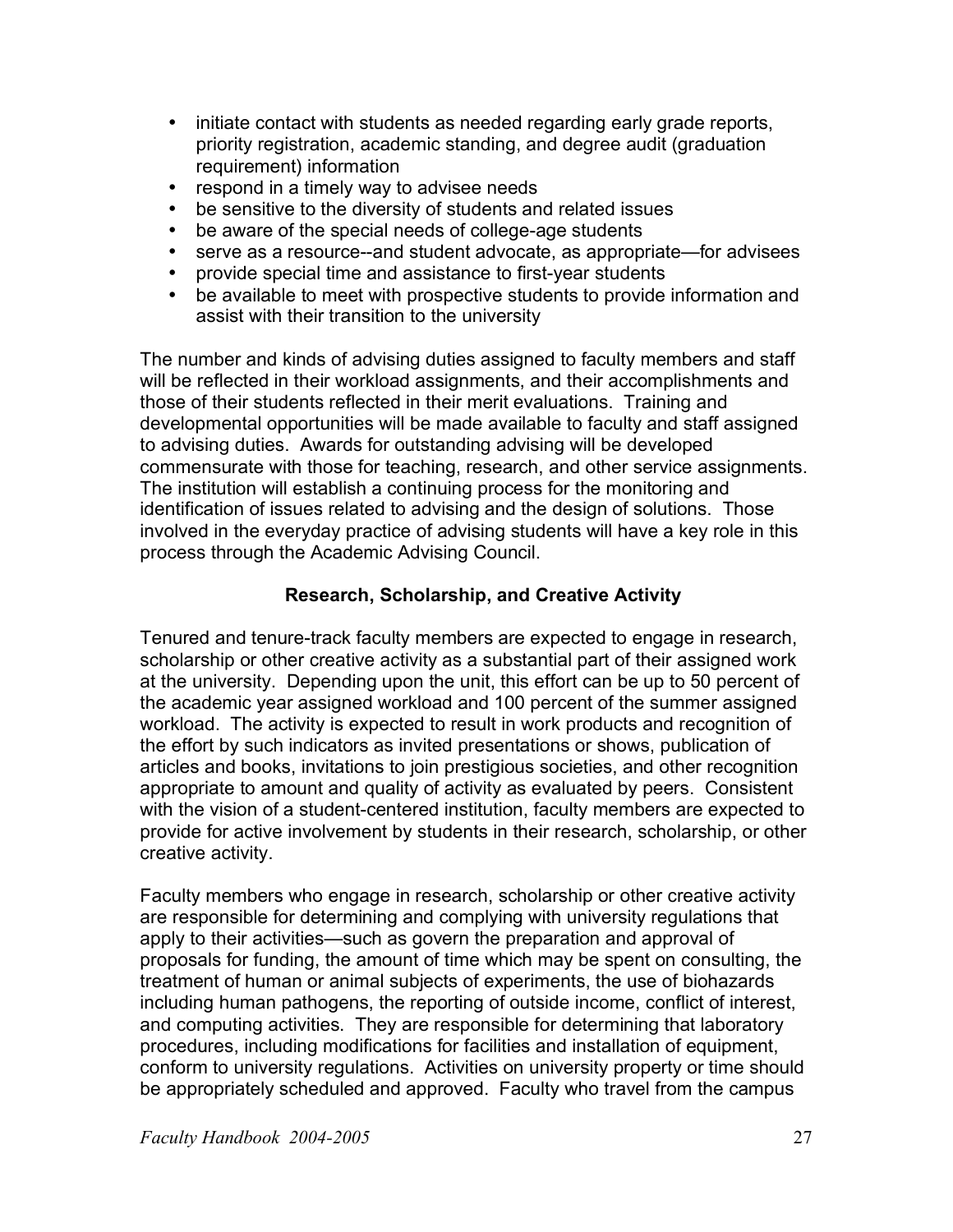to engage in research, scholarship or other creative activity should comply with university policies regarding absence from work.

Faculty must be aware that the U.S.A. Patriot Act can have an effect on scholarship, particularly with certain international scholars and students.

Resources and policies related to research and creative activity are identified below.

### Financial Disclosure for Sponsored Programs

#### *(An addendum to the Conflicts of Interest and Commitment Policy; Campus Council, October 26, 1995)*

Beginning October 1, 1995, federal regulations require that the university manage, reduce, or eliminate any actual or potential conflicts of interest that may be presented by a financial interest of a principal investigator or project director of a sponsored project. Accordingly, the University must require that investigators and project directors disclose any significant financial interest that may present an actual or potential conflict of interest in relation to a sponsored project. The federal regulations also require that such a disclosure be made before submitting a sponsored project proposal, or, if a significant financial interest develops after a proposal submission or issuance of award, when such significant financial interest comes into existence. In order to comply with these new federal requirements regarding sponsored project proposal submissions, the University of Arkansas, Fayetteville, has established this policy and the Investigator Financial Disclosure Policy Summary form. See the full text of this addendum to the Conflicts of Interest and Commitment Policy at the research and Sponsored Programs web site.

### Institutional Animal Care and Use

### *(Campus Council, April 11, 1996)*

The university endorses and supports the responsible use of animals in research and teaching. The policy of the University of Arkansas, Fayetteville, regarding animal care and use applies to all research and teaching using live vertebrate animals conducted at the university campus, or by university faculty, staff, or students when acting as representatives of the University at off-campus locations. In addition, it has been adopted by the University of Arkansas Division of Agriculture for application to all research and teaching using live vertebrate animals conducted at the Agricultural Experiment Station, or by individuals acting as representatives of the Agricultural Experiment Station at off-site locations. This policy does not apply to services provided by the Cooperative Extension Service of the University of Arkansas Division of Agriculture. In addition, this policy does not apply to research and teaching using human subjects, the oversight of which is the duty of the University Institutional Review Board. See the full text of the policy at the web site of Research and Sponsored Programs.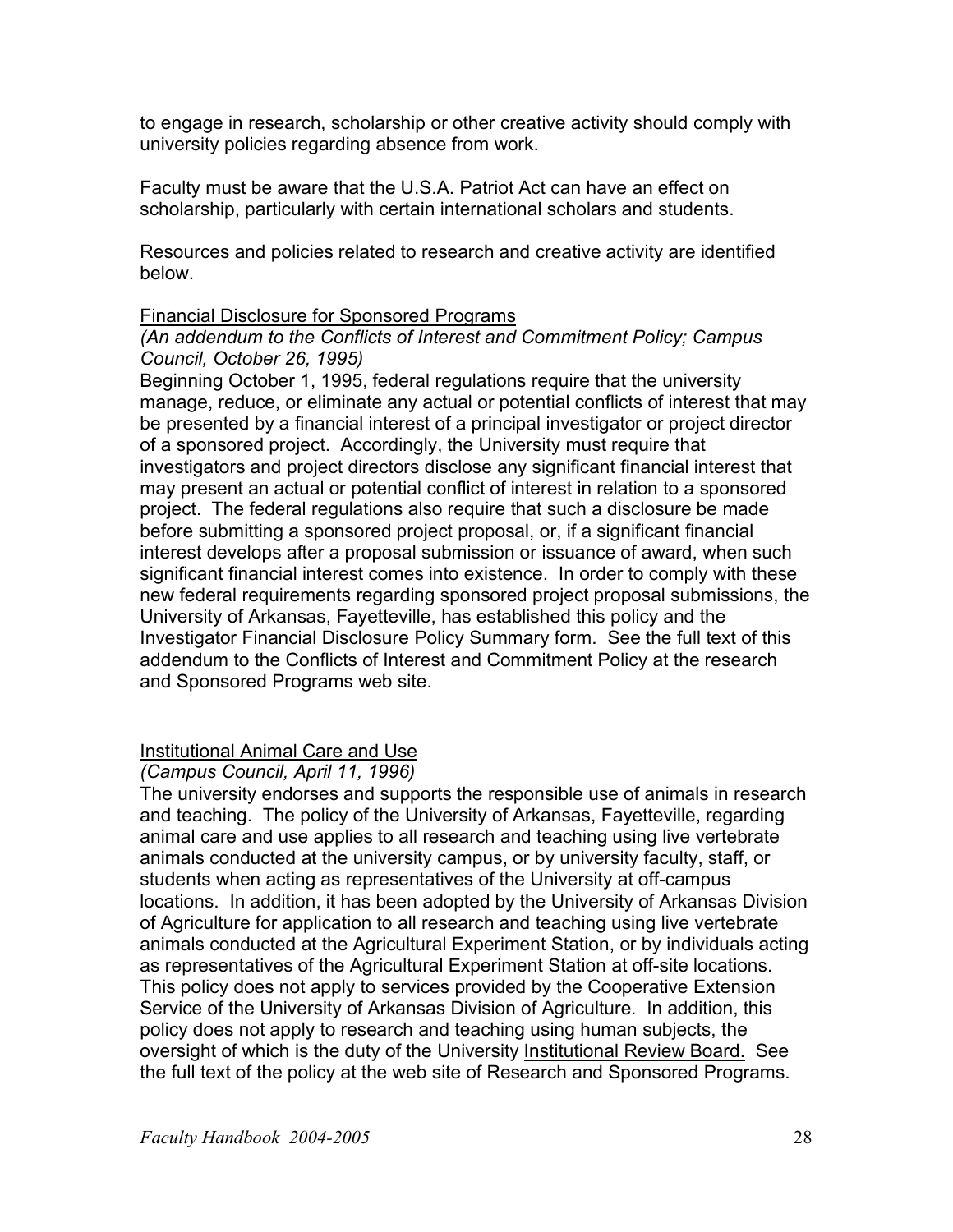Human participants, radioactive substances, biohazardous materials, and toxic substances are additional research areas covered by policy and procedures that can be accessed at the web site for Research and Sponsored Programs.

### University Libraries

The library system of the University of Arkansas, Fayetteville, is composed of the David W. Mullins Library (the main research facility) and four branch libraries: the Robert A. and Vivian Young Law Library, the Fine Arts Library, the Chemistry Library, and the Physics Library.

Besides the collection of approximately 1.7 million books and more than 17,000 journals, other resources provided include electronic databases, maps, microforms, audio/visual recordings, music scores, and original manuscripts. The University Libraries maintain membership in the Greater Western Library Alliance (GWLA), Center for Research Libraries (CRL), Council on Library Information Resources (CLIR), AMIGOS Bibliographic Council, and ARKnet.

The Libraries' records are computerized on the InfoLinks library system (<http://library.uark.edu/screens/opacmenu.html>http://library.uark.edu/screens/o pacmenu.html) and can be accessed and searched from computers within the library as well as from computers anywhere in the world via modem or network connection. A wide variety of services such as interlibrary loan, document delivery, and specialized indexing, abstracting, and full-text databases are provided through the Libraries' home page

(<http://libinfo.uark.edu/>http://libinfo.uark.edu/). Anyone with valid university identification may check out materials. The initial loan period for books is sixteen weeks for all students, staff, and faculty; other circulation policies are available at the Circulation Desk or through the library home page

(<http://libinfo.uark.edu/circulation/circpolicies.asp>http://libinfo.uark.edu/circulati on/circpolicies.asp). >From the library home page, students and faculty may also renew library materials and request holds electronically by using an assigned PIN number to access their circulation record

(<http://library.uark.edu/patroninfo/>http://library.uark.edu/patroninfo/). The Reference Department assists faculty and students in locating and using library materials, including the numerous electronic databases available. Librarians also offer lectures to faculty on new databases and other resources, as well as lectures on research methods to classes upon request.

### The Libraries' Special Collections

(<http://libinfo.uark.edu/specialcollections/>http://libinfo.uark.edu/specialcollection s/) acquires and preserves materials for research in the history, literature, and culture of Arkansas and surrounding regions. Scholars have access here to a rich assortment of books, pamphlets, periodicals, photographs, maps, and original manuscripts to support their work.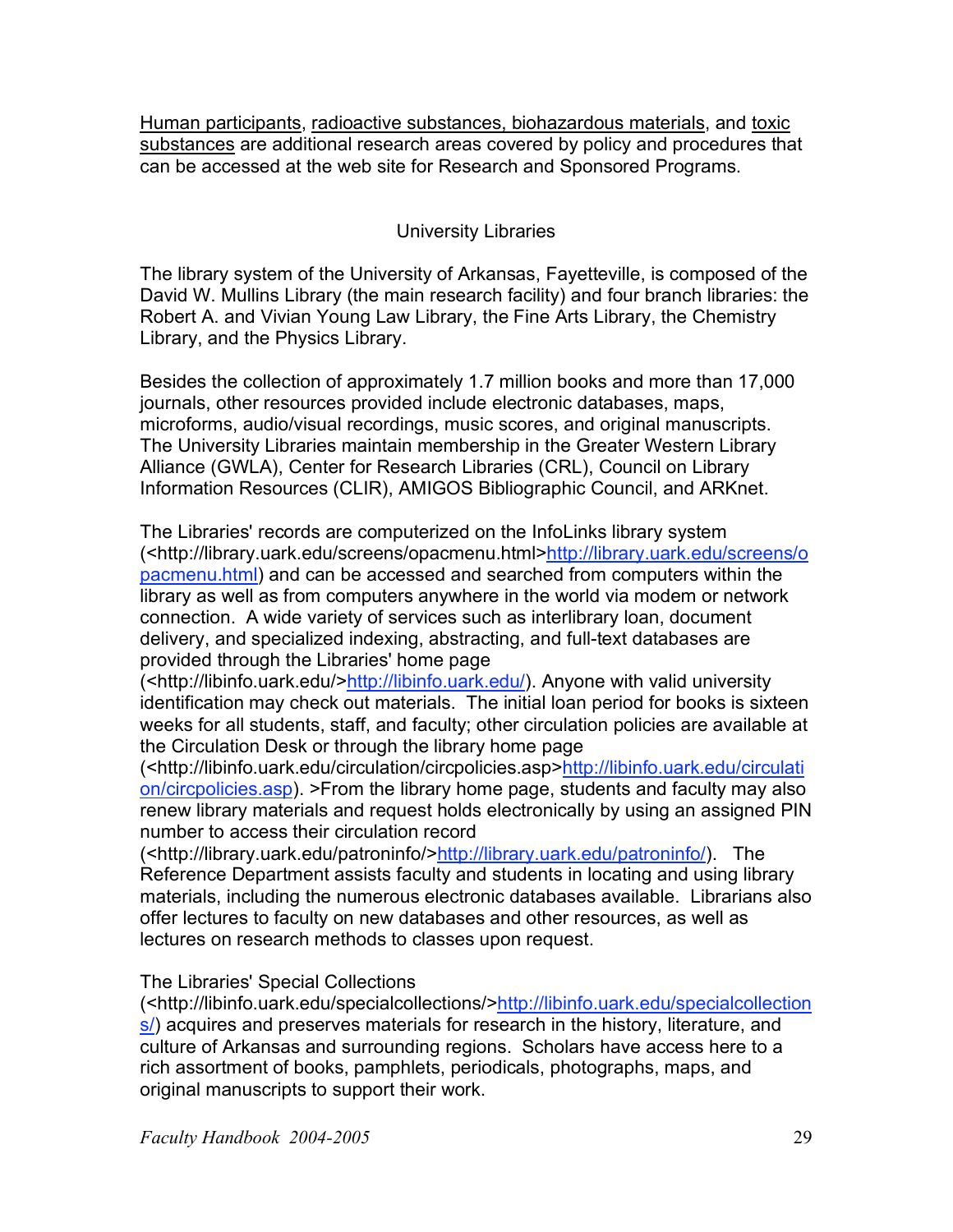For information concerning collections and services, as well as information on viewing rooms, reserve policies, and book and journal ordering procedures, please inquire at (479) 575-4104. For inquiries regarding seminar rooms, faculty studies, gifts and donations, or any other library matter, please call the Dean's Office (479) 575-6702.

#### Research and Scholarly Misconduct Policies and Procedures

The University of Arkansas is committed to integrity in research and scholarly activity. *Research and Scholarly Misconduct Policies and Procedures* apply to all research and sponsored programs, whether they are unfunded, funded by the university, or have extramural funding from state, federal or private agencies. These regulations govern the preparation and approval of proposals for funding, the process of conducting research, presentation or publication of results, and the treatment of human or animal subjects of experiments. All individuals who may be involved with an ongoing research project or with a project for which an application has been submitted are governed by these policies. These policies apply to any person paid by, under the control of, or affiliated with the university, such as administrators, faculty, scientists, trainees, technicians and other staff members, students, fellows, guest researchers, or collaborators at the University of Arkansas. See the full text of the *Research and Scholarly Misconduct Policies and Procedures* at the web site for Research and Sponsored Programs.

### Research and Sponsored Programs, Office of

This office provides information regarding the responsible conduct of research and compliance with policy regarding research, funding sources, grant proposal preparation and submission, and a variety of related services. Consult their web site for further information, http://www.uark.edu/admin/rsspinfo/.

\* \* \*

### **Attendance at Commencement**

At least half of the faculty members from each college, as determined by the dean, are expected to be present and to take part in the academic procession, unless excused by the Provost and Vice Chancellor for Academic Affairs. The wearing of appropriate academic regalia is required at such functions. Faculty members who do not own academic regalia may rent them through the University Bookstore.

**Children, Other Family Members, or Friends in the Workplace** (From *Fayetteville Policies and Procedures 732.0, February 15, 2003)*

It is university policy that only those providing or making use of university programs and services should be on campus regularly or routinely, except as bona fide visitors. Consequently, neither employees nor students should have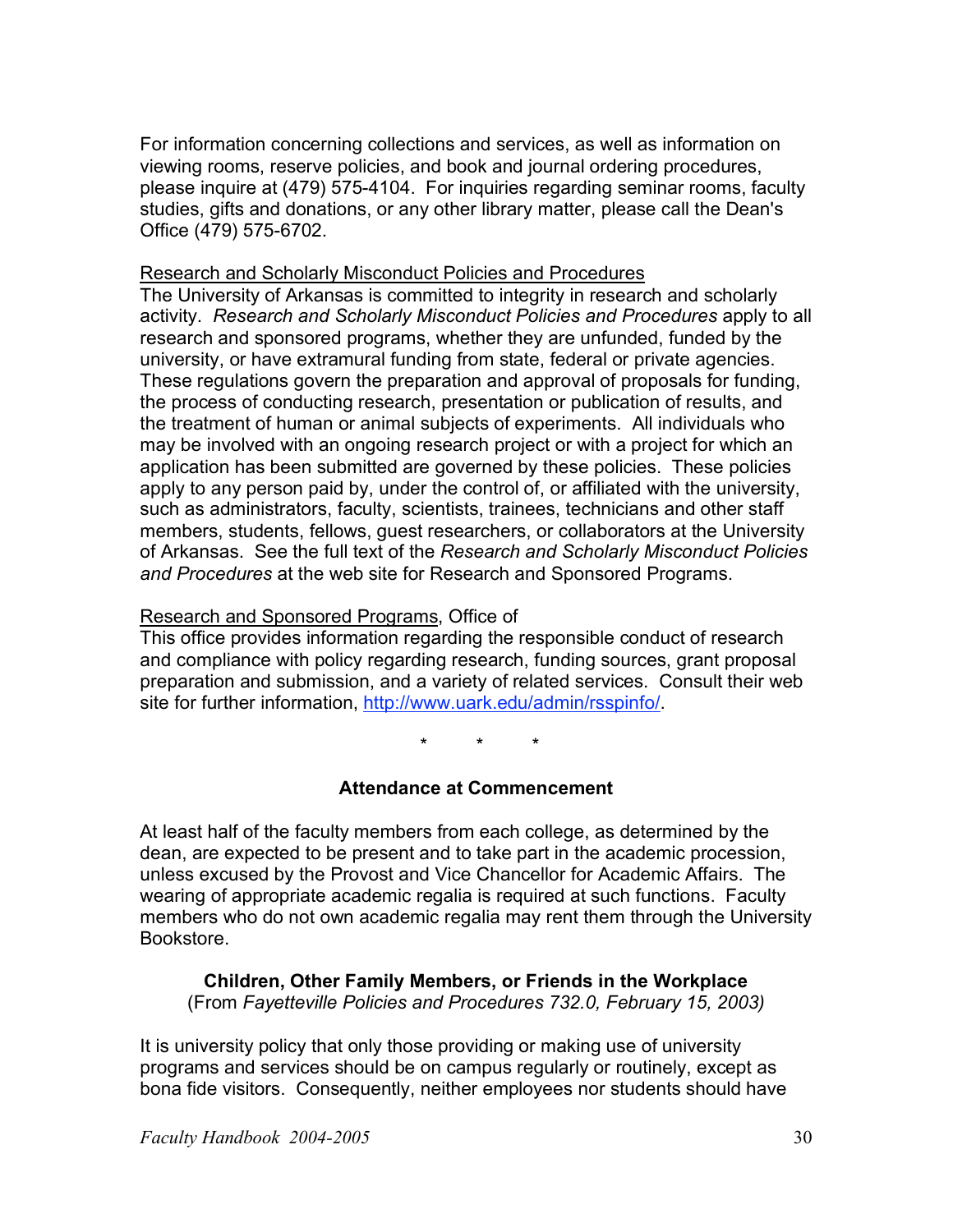family members, including children, or friends as a regular presence in their workplace or classrooms and other areas of instruction, including laboratories. Exceptions should only be made in response to special circumstances for short periods of time and must be approved by the employee's supervisor.

### **Code of Computing Practice**

Computing resources are provided by the University of Arkansas to enhance teaching, research, service, and the activities which support them. The University of Arkansas is committed to a computing system which effectively meets the needs of users. Individuals who are granted computing accounts or use computing resources at the University of Arkansas accept responsibility with such access. Each user is expected to use accounts or resources within the university-approved educational, research, or administrative purposes for which they are granted. Activities beyond these stated purposes are strictly prohibited. The code of computing practices for the university with which faculty members are expected to comply is available at the Computing Services web site. Violations of this code will be reviewed through established university judicial and administrative procedures. Actions to restrict computer usage may be challenged through the same procedures. See the code at http://www.uark.edu/compserv/npp/policies/code.html.

### **Conflicts of Interest and Commitment**

*(Campus Council, February 13, 1992)*

University employees need to be sensitive to the possibility that outside obligations, financial interests, or employment may affect their responsibilities and decisions as members of the university community. Involvement of university employees in outside activities, both public and private, often serves the interests of the individual, university, and general public. Participation of individuals in activities outside the university is encouraged to the extent that they do not interfere with the mission of the university in preserving, generating, and disseminating knowledge.

University employees may be faced with situations that conflict with their obligations, responsibilities, and decisions related to the mission of the university. These conflicts can generally be categorized as conflicts of interest and conflicts of commitment. Conflicts of interest are situations in which university employees may have the opportunity to influence university administrative, business, or academic decisions in ways that could lead to personal gain, give improper advantage to self or others, or interfere with the preservation, generation, or public dissemination of knowledge. Conflicts of commitment are situations in which university employees' time and effort given to outside activities and interests interfere with their obligations and responsibilities to the university. Conflicts of interest and commitment are not necessarily unwarranted, unethical, or illegal. Furthermore, conflicts of interest and commitment are not always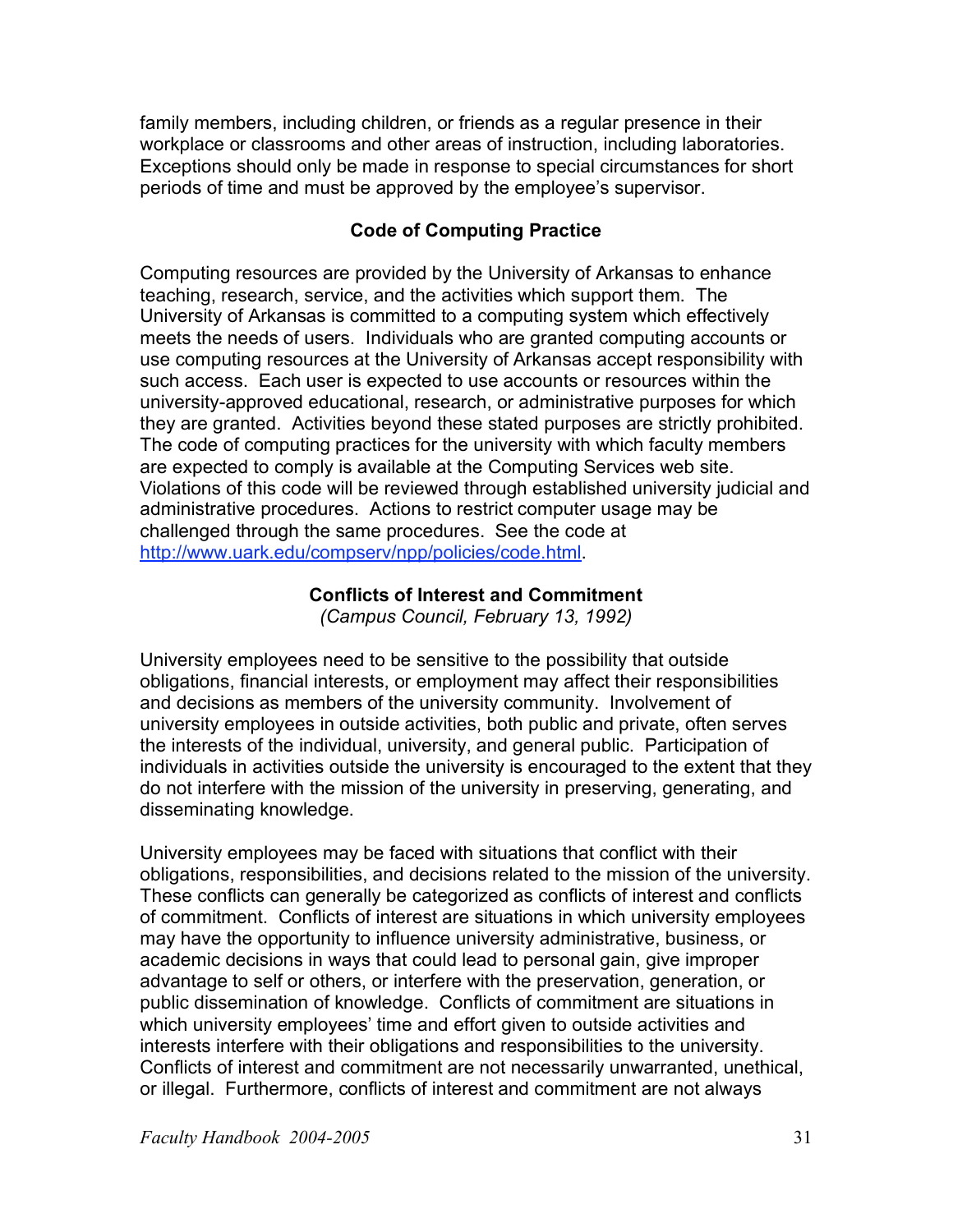avoidable. The failure to disclose situations that have the potential for or involve actual conflicts of interest or commitment, however, may be unethical and/or illegal.

See the full text of the *Conflict of Interest and Commitment* at the Research and Sponsored Programs web site, http://www.uark.edu/admin/rsspinfo/compliance/conduct/index.html.

To download and print the form for prior approval of outside employment and the form for disclosure of potential conflict of interest and commitment, see the web site for Fayetteville Policies and Procedures 404.0,

http://www.uark.edu/admin/vcfainfo/policyprocedures/facstaff.htm.

### **Outside Employment**

Prior approval by department head and/or dean is required in order for any fulltime faculty and non-classified administrative staff member to engage in outside employment. Such employment for compensation is authorized by Board of Trustees policy 450.1 provided this employment does not interfere with the employee's duties (such as by creating a conflict of interest or commitment) and provided that the employee receives written approval from his or her department head and/or dean in advance of the employment. Similarly, employees planning to engage in outside employment must disclose by means of the appropriate form any relationships or activities which might give rise to conflicts, or the appearance thereof, with their duties, responsibilities or obligations to the University of Arkansas.

### **Professionally-Related Public Service**

Faculty who perform professionally-related public services should comply with university policies concerning absence from work. They should schedule offcampus activities in such a way as to allow sufficient time on campus to perform their assigned duties. Faculty assigned to public service duties should ensure that all activities and programs for which they are responsible are conducted in accordance with university regulations.

### **Workload Assignment**

The work of the university faculty in teaching, research and creative activity, administration, and service is professional in character and does not, therefore, conform to an exact pattern such as the eight-hour day or the forty-hour week. However, so that there may be consistency, equity, and some basis for judgment of work loads and assignments and for comparison with other institutions and state agencies, the standards summarized here will be used. The basic element of faculty work assignments is a work unit, which is based on the contact and preparation time for one class hour (50 minutes) per week for a semester of an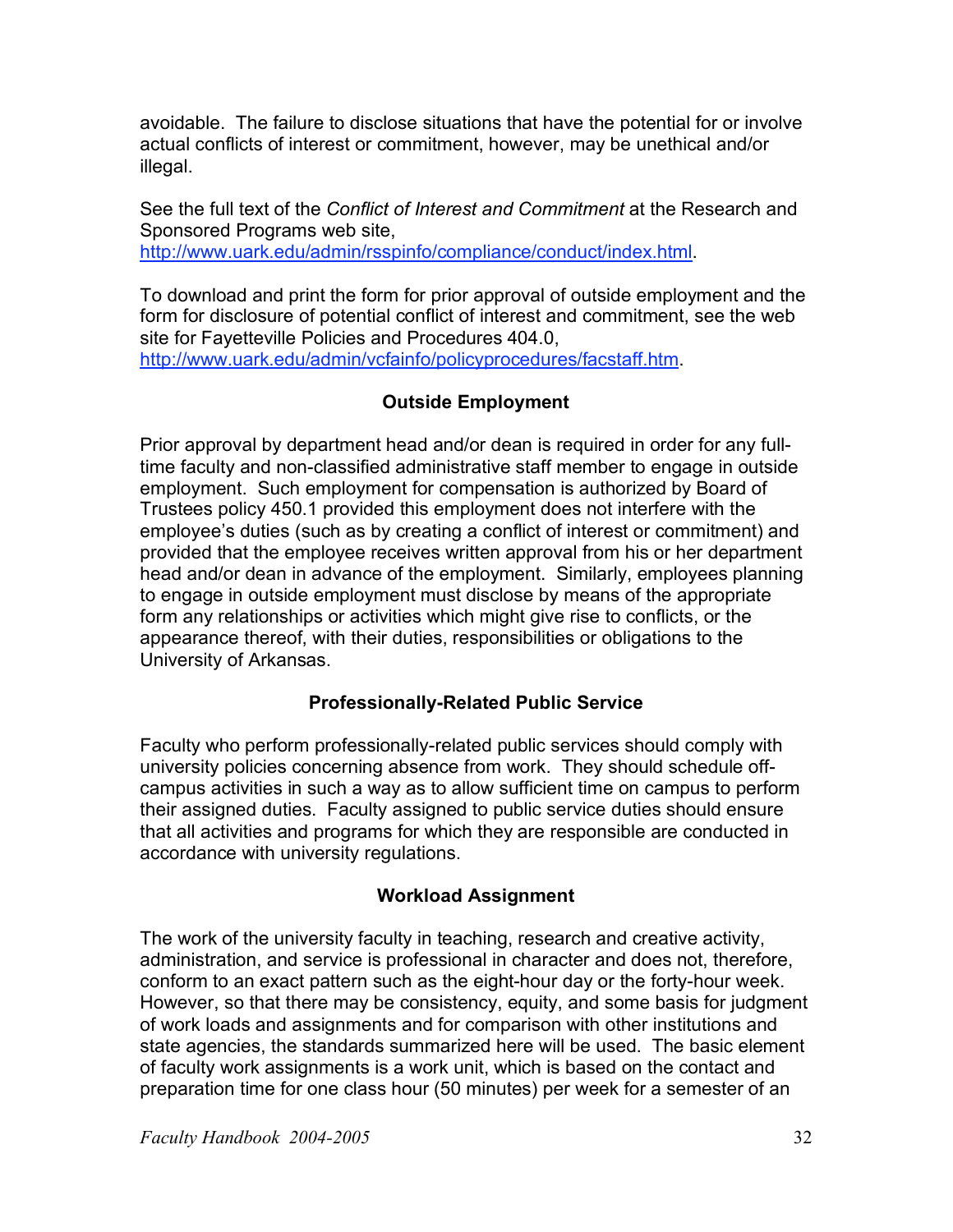equivalent amount of time for other kinds of scheduled activity. Included for each of these work units is the classroom contact time, the time for class preparation, grading, office hours and other work with students outside class. A minimum of twelve work units per semester constitutes the typical work assignment of a fulltime faculty member. However, individual work units will vary considerably in nature (if not, theoretically, in number). Work assignments typically include assigned teaching and advising, research/scholarly/creative activities, and service or administration, in varying proportions.

Faculty members are typically expected, as part of their university service as fulltime faculty members, not only to teach, to take part in research, scholarly and/or creative endeavors, and to perform academically related and public service, but also to take part in advising students, serving on committees, and maintaining currency in teaching and research disciplines through professional development activities. Such activities are considered a normal part of the duties of full-time faculty, along with those activities directly linked to a particular class, and constitute a necessary part of such a work assignment. However, work units may be earned for work done beyond the minimum in any of these areas, as well as for instruction and administration. Work units are only earned for assigned responsibilities, not for work and activities undertaken at the initiative of the faculty member.

A position on the staff of the university is considered to be a full-time undertaking unless it is specifically designated as part-time, and each person is expected to perform adequately the duties assigned to him or her. Any departure from a work schedule normal for the tasks assigned should receive approval from the appropriate department head and dean in advance.

### **Policy and Regulations**

One additional faculty responsibility is to know and follow the policies and regulations of the state, the university, and their college or school. As not all policies related to faculty service and responsibilities can be collected and duplicated in one place, faculty should be aware not only of such information provided in the *Faculty Handbook* but should also be familiar with, or know how to consult, the following major policies and policy series for information on policies that apply to faculty members:

Academic Policy Series http://www.uark.edu/admin/vcacsey/AcaPolicySeries/academic\_policies.html

# *Board of Trustees policies*

http://www.uark.edu/admin/vcfainfo/systempp/systemindex.html

### Catalogs

*Faculty Handbook 2004-2005* 33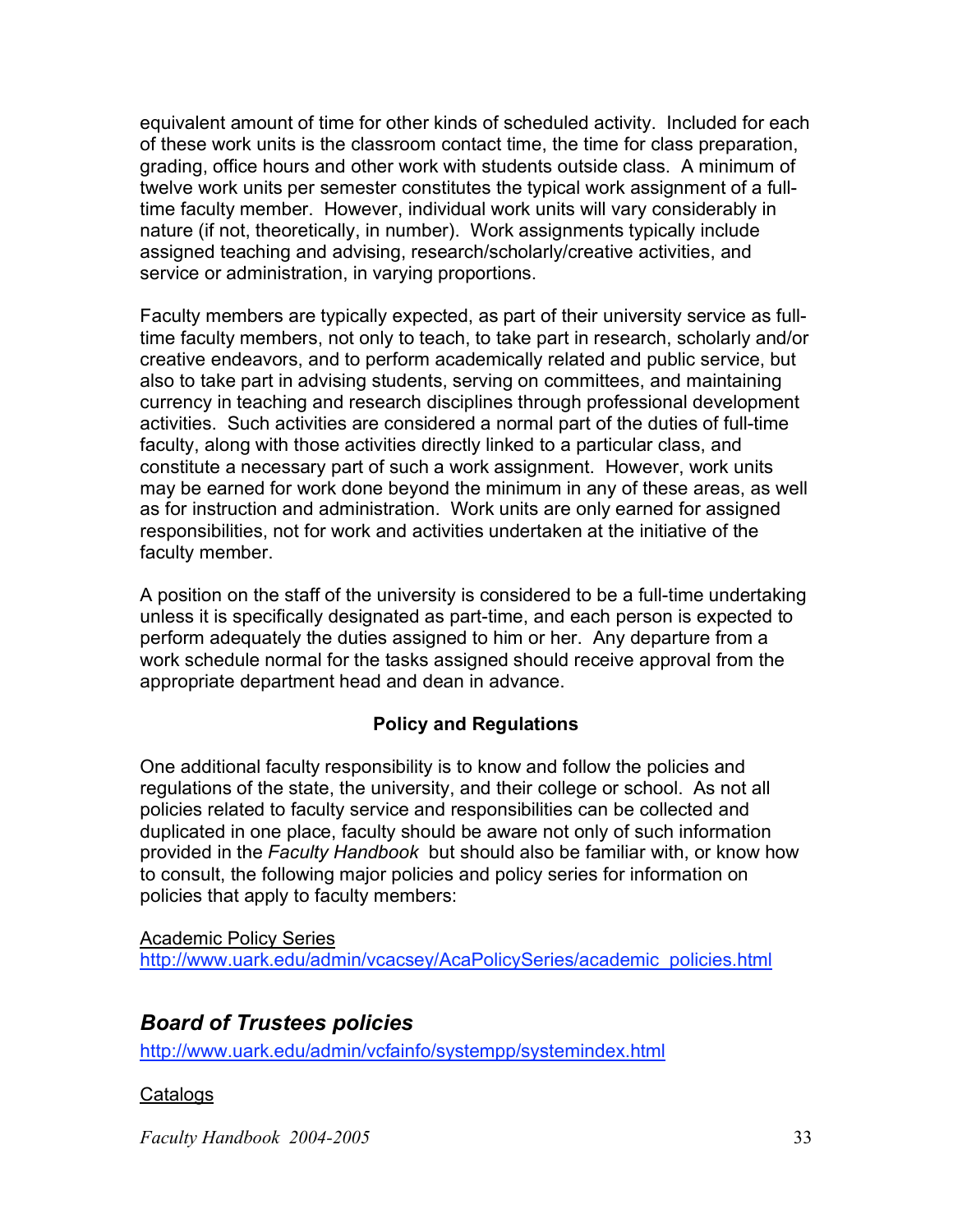http://catalogofstudies.uark.edu/

### College and school personnel documents

(Consult with the department chair or dean regarding the school or college personnel document).

Fayetteville Policies and Procedures http://www.uark.edu/admin/vcfainfo/policyprocedures/ppindex2.html

Schedules of Classes http://www.uark.edu/classes/soc.html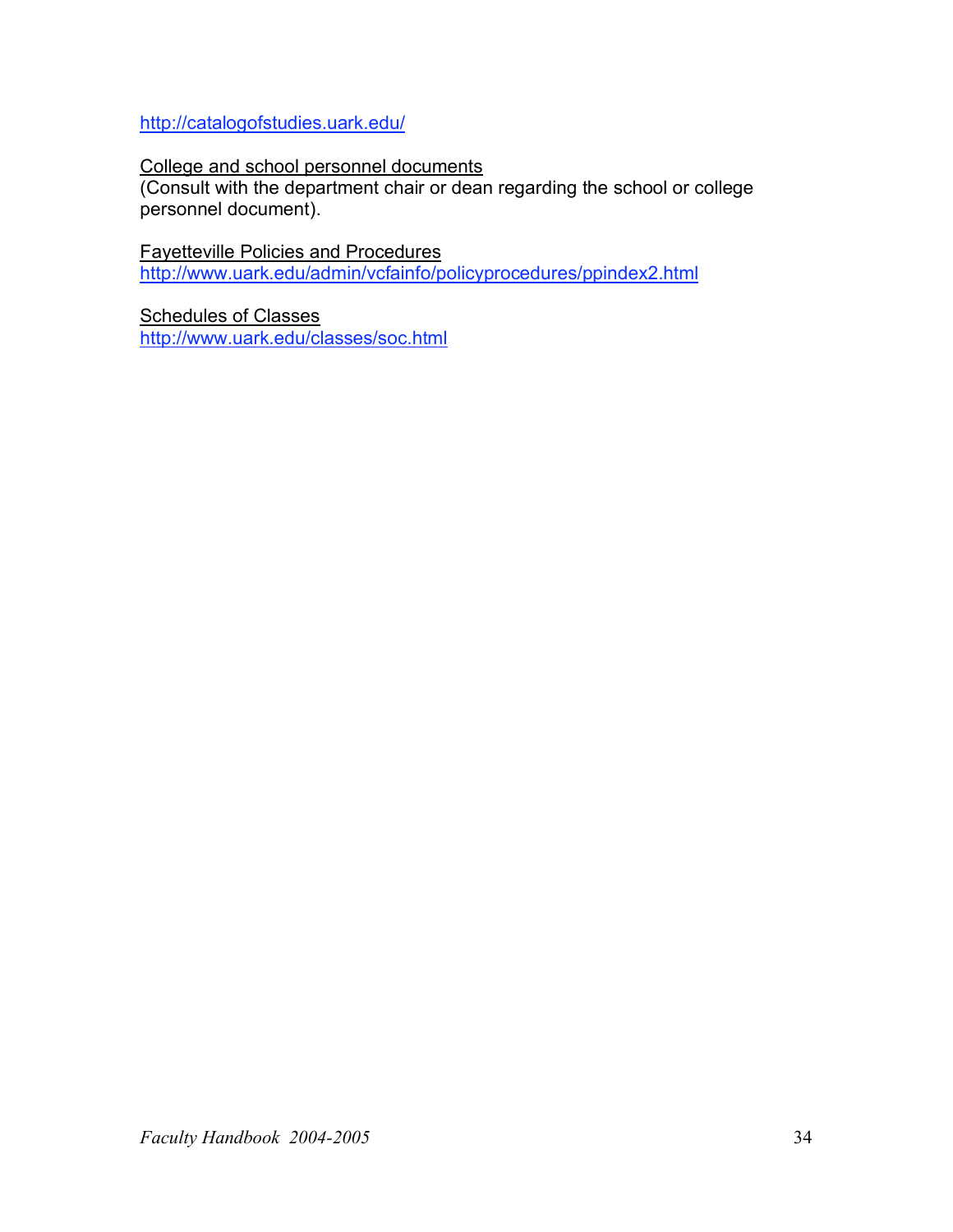# **POLICIES GOVERNING FACULTY SERVICE**

Policies governing faculty service fall into several categories. Five of particular importance address such matters as evaluative criteria, standards, and procedures for appointment, promotion, tenure, annual review, post-tenure review, non-reappointment, and dismissal of faculty. They are the following:

*Appointments, Promotion, Tenure, Non-Reappointment, and Dismissal of Faculty*, Board of Trustees Policy 405.1 (revised October 2, 2001) http://www.uark.edu/admin/vcfainfo/systempp/systemindex.html

*Evaluative Criteria, Procedures and General Standards for Initial Appointment, Successive Appointments, Annual and Post-tenure Review, Promotion and Tenure* (revised August 1, 2003) http://www.uark.edu/admin/vcacsey/vcaa/policies.html

*University and Distinguished Professors* (Campus Faculty, November 2, 1989) http://www.uark.edu/admin/vcacsey/vcaa/policies.html

*Faculty Grievance Procedure* (revised August 20, 2001) http://www.uark.edu/admin/vcacsey/vcaa/pdf/PROCEDURE.pdf

*Retrenchment* (Board Policy 405.5) http://www.uark.edu/admin/vcfainfo/systempp/systemindex.html

Personnel documents of the colleges and schools also address these matters:

**Bumpers College of Agricultural, Food and Life Sciences http://www.uark.edu/depts/dbcafls/personneldocument99.pdf**

**Fulbright College of Arts and Sciences http://www.uark.edu/~arsc/info/personneldocs.html**

**College of Education and Health Professions http://www.uark.edu/depts/coehp**

**Walton College of Business** (password required) **http://intranet.waltoncollege.uark.edu**

**University Libraries http://libinfo.uark.edu/webdocs/humanresources/facpersonneldoc.pdf**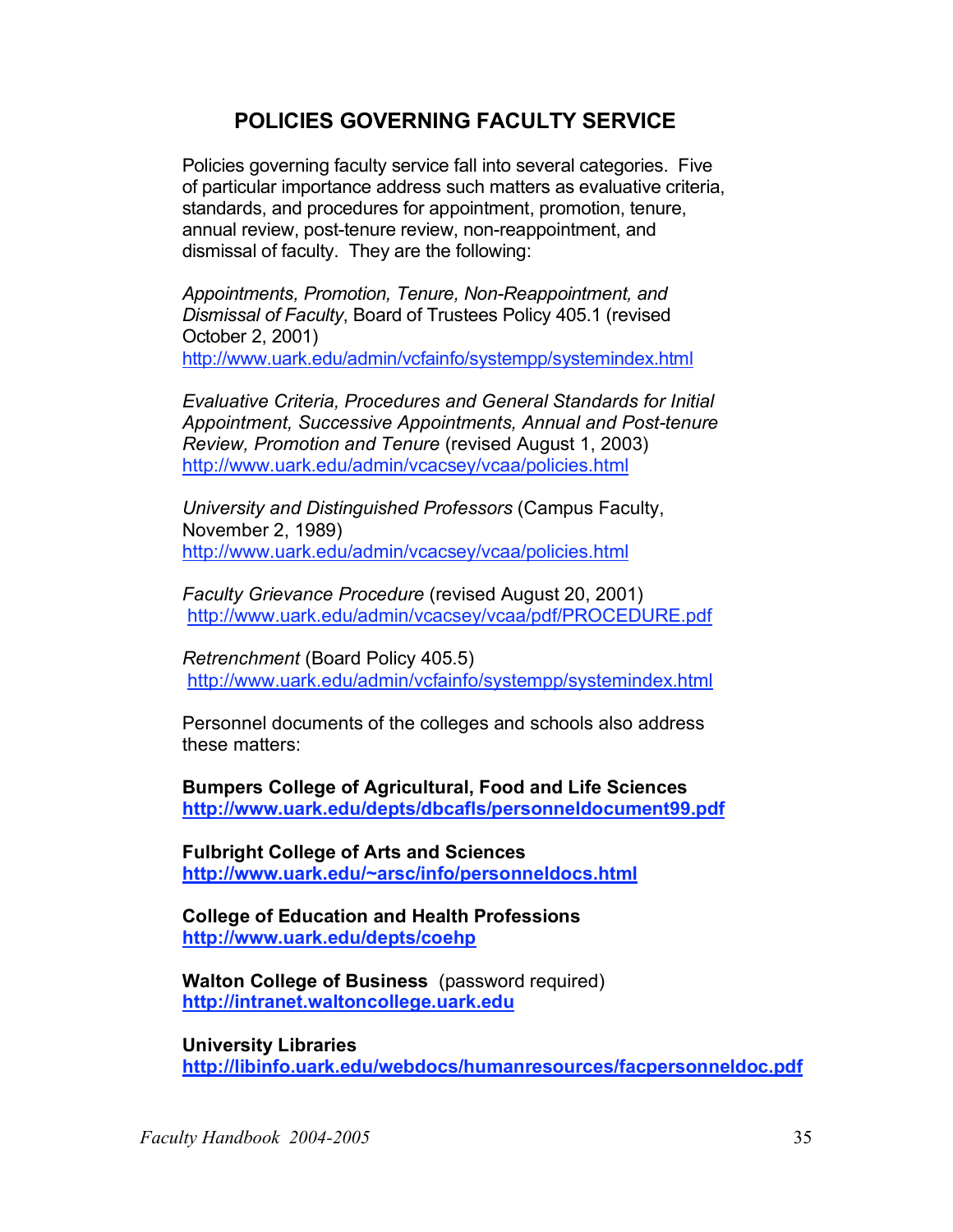### **Appointment Periods and Compensation**

Faculty are usually appointed for a nine-month period, although faculty and administrative personnel may be appointed for a twelve-month period, depending upon the needs of the unit concerned or the nature of the research or administrative work being done. The appointment period for nine-month employees is the academic year. The beginning and ending dates for nine-month appointment are available for the next five years in Academic Policy 1200.20, The Academic Calendar, available at the policy series web site

http://www.uark.edu/admin/vcacsey/AcaPolicySeries/academic\_policies.ht ml. The appointment period for twelve-month employees is from July 1 to June 30, inclusive, which corresponds to the university's fiscal year. Ninemonth employees are paid a one-half month salary for August, one-ninth of the nine-month salary at the end of each month from September through April, and the remainder at the end of May. Twelve-month employees are paid one-twelfth of their annual salary at the end of each calendar month. Nine-month employees (on one-half time or greater appointments) may receive their annual salary on the basis of twelve equal installments, provided that no monthly installments shall commence earlier than the first day of the month in which the employee begins work.

Deductions from salary payments will include some or all of the following: federal and state income taxes, employee Medicare and OASDI taxes, payments to retirement plans, medical insurance premiums, dental insurance premiums, and deductions for the flexible medical spending account. Employees choose some deductions and some withholding amounts. Each employee is informed of the amounts withheld and for what purposes they are withheld by means of a monthly earnings statement.

In special circumstances certain categories of employees may earn additional pay for additional work as outlined in Fayetteville Policy and Procedures 407.0, Extra Compensation Policy. See http:///www.uark.edu/admin/vcafainfo/policyprocedures/4070

Faculty members on nine-month appointments may be appointed to teach during the summer. The salary rate for a full-time teaching load (six hours or its equivalent) during one summer term of five or six weeks is an amount equal to 15 percent of the individual's previous nine-months salary. Compensation for appointments for periods other than a five or six week term will be on a prorated basis. While nine-month teaching personnel do not ordinarily teach both terms of the summer session, they may be appointed to do so with the recommendation of the dean of the school or college. Employees on nine-month appointments will be compensated for any summer research employment on a basis proportionate to the salary of the previous nine months. For example, full-time summer employment for the entire period between the ending of the previous nine-month period and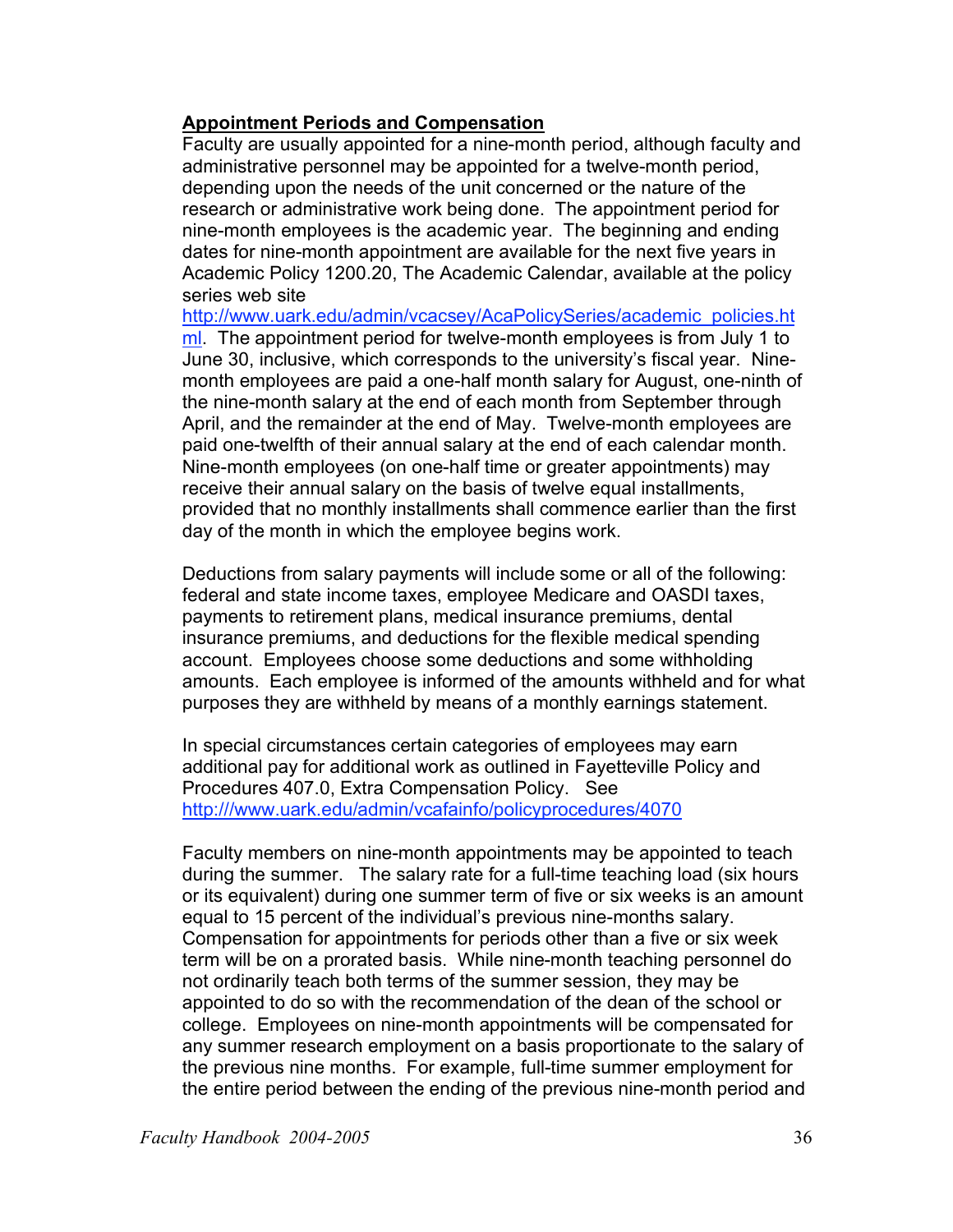the beginning of the following nine-month period will be compensated by an amount equivalent to 33 1/3 percent of the previous nine-month's salary, and part-time employment will be at a proportionate rate.

If a nine-month employee is assigned to a twelve-month position with the same title and duties, the twelve-month salary will be 1.25 times the ninemonth salary. In the event an employee on a twelve-month appointment is assigned to a nine-month position with the same title and duties, the ninemonth salary will be 80 percent of the twelve-month salary, consistent with Board of Trustees policy 435.1.

### **Employment Periods**

*(*From *Board Policy 405.4, revised September 18, 1998)*

### **Administrative Employees**

The President of the University shall serve at the pleasure of the Board of Trustees. The vice presidents, members of the system staff, and the chancellors shall serve at the pleasure of the President. Vice chancellors, associate vice chancellors, and assistant vice chancellors shall serve at the pleasure of their appropriate chancellors, unless otherwise provided by contract. Termination of employment in such positions shall be effected by a notice, in writing, of thirty days in advance thereof.

## **Faculty Employees**

- 1. Faculty members who have been awarded tenure, heretofore or hereafter, have a right to continuous employment except for dismissal for cause (according to the procedures in Section IV.C of Board Policy No. 405.1), or for termination in the event of demonstrably bona fide financial exigency, reduction or elimination of programs, retirement, or resignation.
- 2. Faculty members in tenure-track positions (assistant professor, associate professor, professor, distinguished professor, and university professor who have not yet been awarded tenure, heretofore or hereafter, may be terminated effective at the end of a year by a written notice, given in advance, according to the following schedule of time: in the first year of his or her employment, not less than 90 days before the employment ceases; (b) in the second year of his or her employment, not less than 180 days before the employment ceases; and (c) not later than twelve months before the expiration of the employment after the employment has continued for two or more consecutive years. "Year" will be either a fiscal year (July 1 through June 30 next) or an academic year (fall and spring semester of the same fiscal year). For purposes of (c) above, the employment for the last year shall be for an academic or fiscal year according to the employment period previously served by the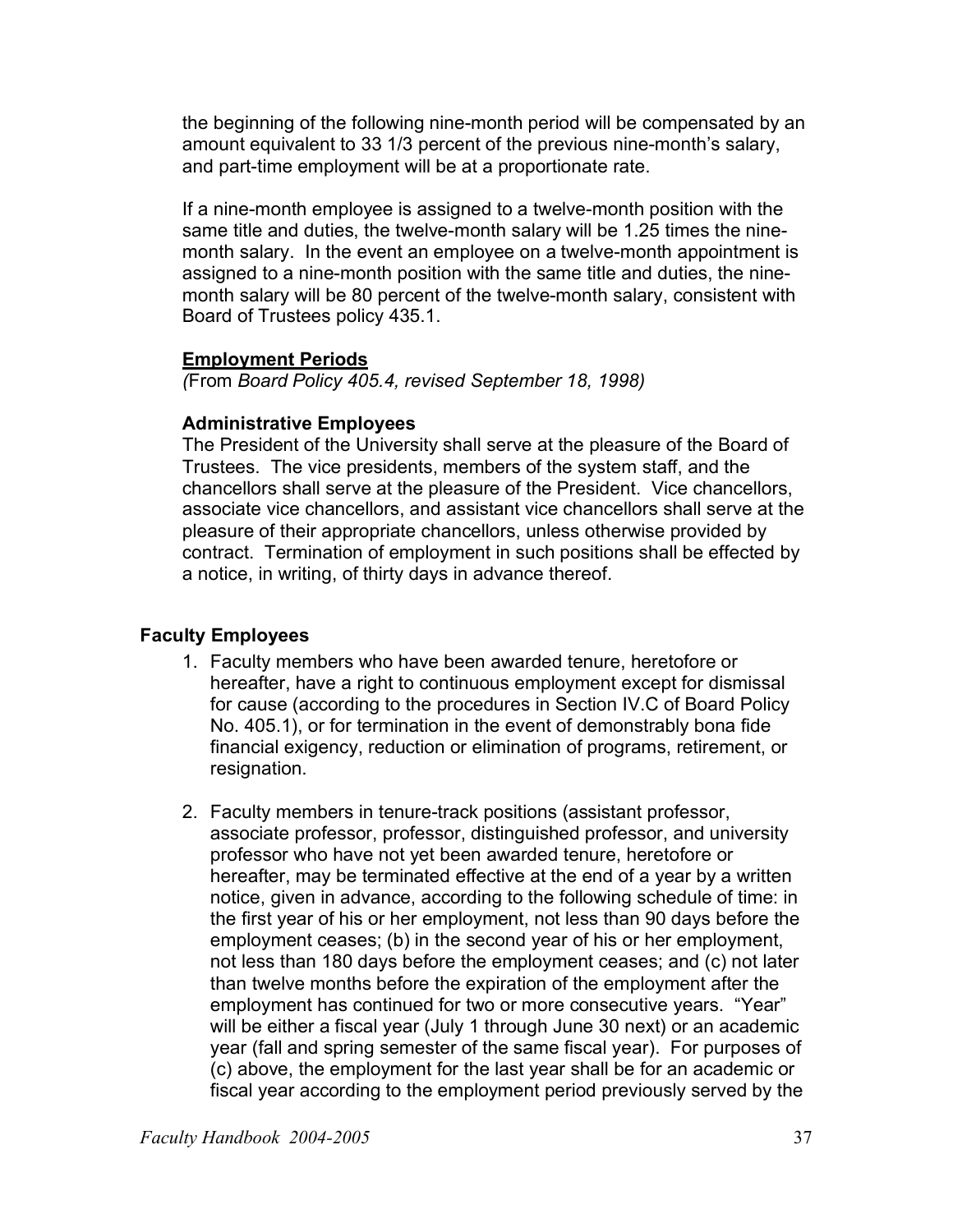individual. These termination notice periods are those specified under IV.B., "Non-Reappointment," in Board Policy No. 405.1. In addition to termination as outlined here, these employees may be dismissed for cause, or terminated in the event of demonstrably bona fide financial exigency, reduction or elimination of programs, retirement, or resignation, pursuant to Board Policy No. 405.1.

3. Faculty members and other academic employees in positions for which tenure may not be awarded (part-time faculty in the ranks of assistant professor, associate professor, professor, distinguished professor, and university professor; clinical,

research, adjunct, and visiting faculty; research associates and research assistants; graduate associates, graduate assistants, instructors; assistant instructors; master lecturers; and lecturers) may be terminated at any time, or dismissed for cause under the procedures of Board Policy Termination is effected through the giving of a notice, in writing, of that action at least sixty days in advance of the date the employment is to cease.

#### **Staff Employees**

All staff employees of the university, whether full-time, part-time, extra help, or otherwise, may be terminated at any time or be dismissed for cause under university procedures. Termination is effected through the giving of a notice, in writing, of that action at least thirty days in advance of the date the employment is to cease.

#### **Student and Hourly Employees**

Student and hourly employees are hired to work at the pleasure of the university and, therefore, may be terminated at any time without notice.

## **Resignation of Employment**

#### *(Board Policy 405.3, revised March 9, 1984*

A faculty or staff member has a duty to give early notice of his or her resignation, including the effective date of the resignation. Notice shall be given in writing to the administrative head of the department to which the individual is assigned. A copy of the letter of resignation, together with the recommendation of the administrative head of the department, shall be forwarded immediately to the dean/director for acceptance or rejection. The dean/director shall give written notice of acceptance or rejection to the employee within five working days of receipt of the letter of resignation. When the written acceptance of the resignation is forwarded by the dean/director to the individual submitting his or her resignation, the resignation becomes final and cannot thereafter be withdrawn. A copy of the letter of resignation and the acceptance shall be forwarded to the Chancellor of the campus.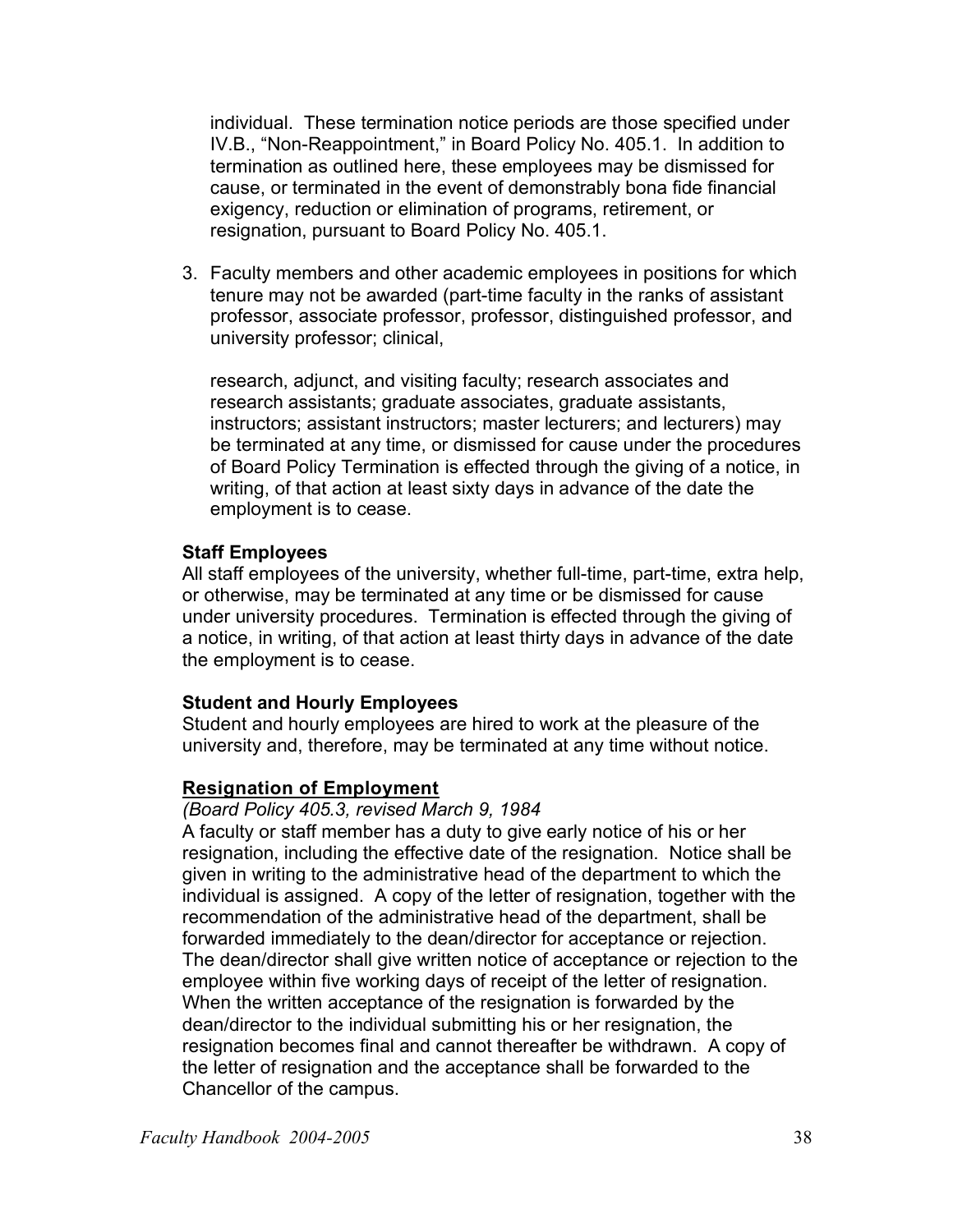## **Retirement**

For information on the University of Arkansas Retirement Program see BOT policy 425.5

http://www.uark.edu/admin/vcfainfo/systempp/systemindex.html >. See Fayetteville Policies and Procedures 412.0 for information on retirement privileges http://www.uark.edu/admin/vcfainfo/policyprocedures/4120.pdf >.

## **Lump Sum Terminal Pay**

*(Universitywide Administrative Memorandum 440.4, revised March 7, 1980* When an individual ceases to be an employee of the University, any unused annual leave as of his/her last duty date shall be liquidated by a lump sum payment not to exceed thirty working days, inclusive of holidays. Accrued unpaid leave shall be calculated as follows: divide the annual salary rate (or twelve times the monthly salary rate) by 260 to obtain the daily rate; multiply the daily rate by the number of days of accrued unpaid leave (to a maximum of thirty days). This shall be the amount of lump sum payment due for unused leave. Final payment shall include all monies due up to and including the last day of work, which shall be the employee's date of termination. The position being vacated may be filled on the day following the date of termination, provided all aspects of the University's Affirmative Action and Equal Employment Opportunity Plans have been met.

## **Emeritus Status**

*(Board Policy 475.1, revised June 16, 1989)*

## **Eligibility for Emeritus Status**

In recognition of distinguished service to the University of Arkansas, retiring employees may be awarded emeritus status at the rank or title held at the time of retirement. In order to be considered for emeritus status, an individual must be appropriately recommended and meet at least one of the following conditions:

- 1. The retiring individual is age 65 or older and has at least five years of continuous service with the University.
- 2. The retiring individual is age 62 or older and has at least 10 years of continuous service with the University.
- 3. The retiring individual has at least 20 years of continuous service with the University.

## **Procedures for Awarding Emeritus Status**

In order for emeritus status to be conferred by the Board of Trustees, the individual must be recommended by the chief executive officer of the campus or unit. The President will recommend the final list of individuals to receive emeritus status. Emeritus status will normally be conferred once each year by the Board of Trustees effective on July 1 for those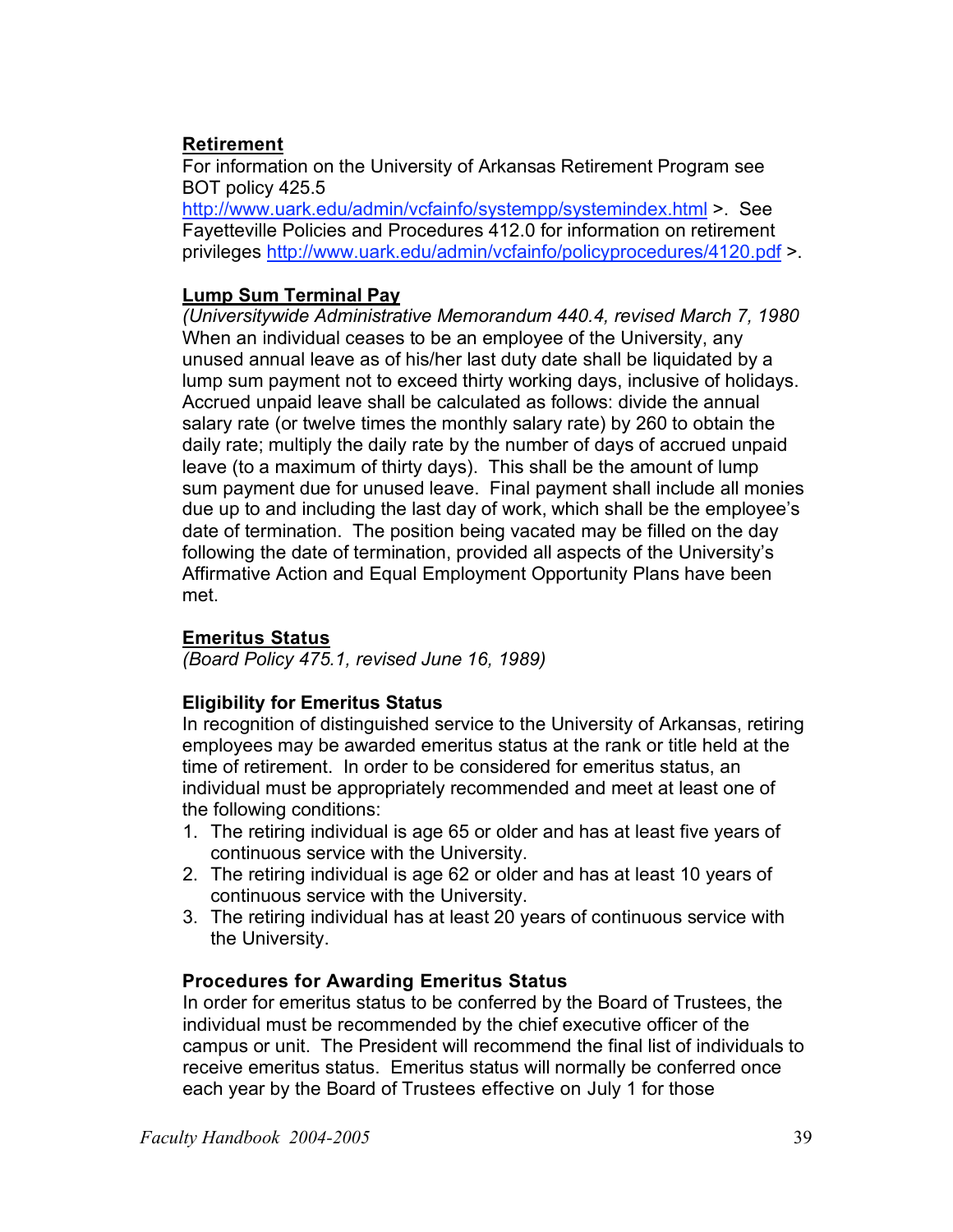individuals who have retired prior to that date. The President will receive recommendations no later than February 15, or such other date as may be specified, from the chief executive officer of the campus or unit.

### **Privileges of Emeritus Status**

Emeritus status entitles the recipient to the following privileges:

- 1. Presentation of a certificate or resolution appropriate for framing;
- 2. Use of the title;
- 3. Continued campus faculty membership status for those with faculty rank, but without vote in the campus faculty governance body,
- 4. Inclusion in the campus directory, catalog, and other listings of campus faculty/staff;
- 5. Use of the library;
- 6. Eligibility to purchase a faculty/staff parking decal;
- 7. Faculty/staff admission to campus activities and
- 8. Waiver of fees for enrollment in University courses on a space available basis.

## **Responsibility of Recipients of Emeritus Status**

Emeritus employees are expected to assist and support the University in their areas of competence, particularly in an advisory capacity, when requested to do so. See also Academic Policy 1475.10 http://www.uark.edu/admin/vcacsey/AcaPolicySeries/academic\_policies.ht ml

#### **Outside Employment of Faculty and Administrative Staff Members for Compensation**

(Board Policy 450.1, revised September 26, 1997)

While emphasizing the fact that full-time faculty and non-classified administrative staff members of the University are obligated to devote their working time and efforts primarily to University activities, the University recognizes that a limited amount of outside work for private compensation may be advantageous to all concerned. Deans, department heads, directors, vice chancellors, chancellors, vice presidents, and the president are included as administrative staff. Such persons are, therefore, encouraged to engage in outside employment which will affirmatively contribute to their professional advancement or correlate usefully with their University work. This employment shall not interfere in any substantial way with the employee's University duties nor conflict with his/her University assignments. Written approval from the department head and/or dean shall be obtained in advance of such outside employment. Each dean or similar officer shall keep records on outside employment by personnel in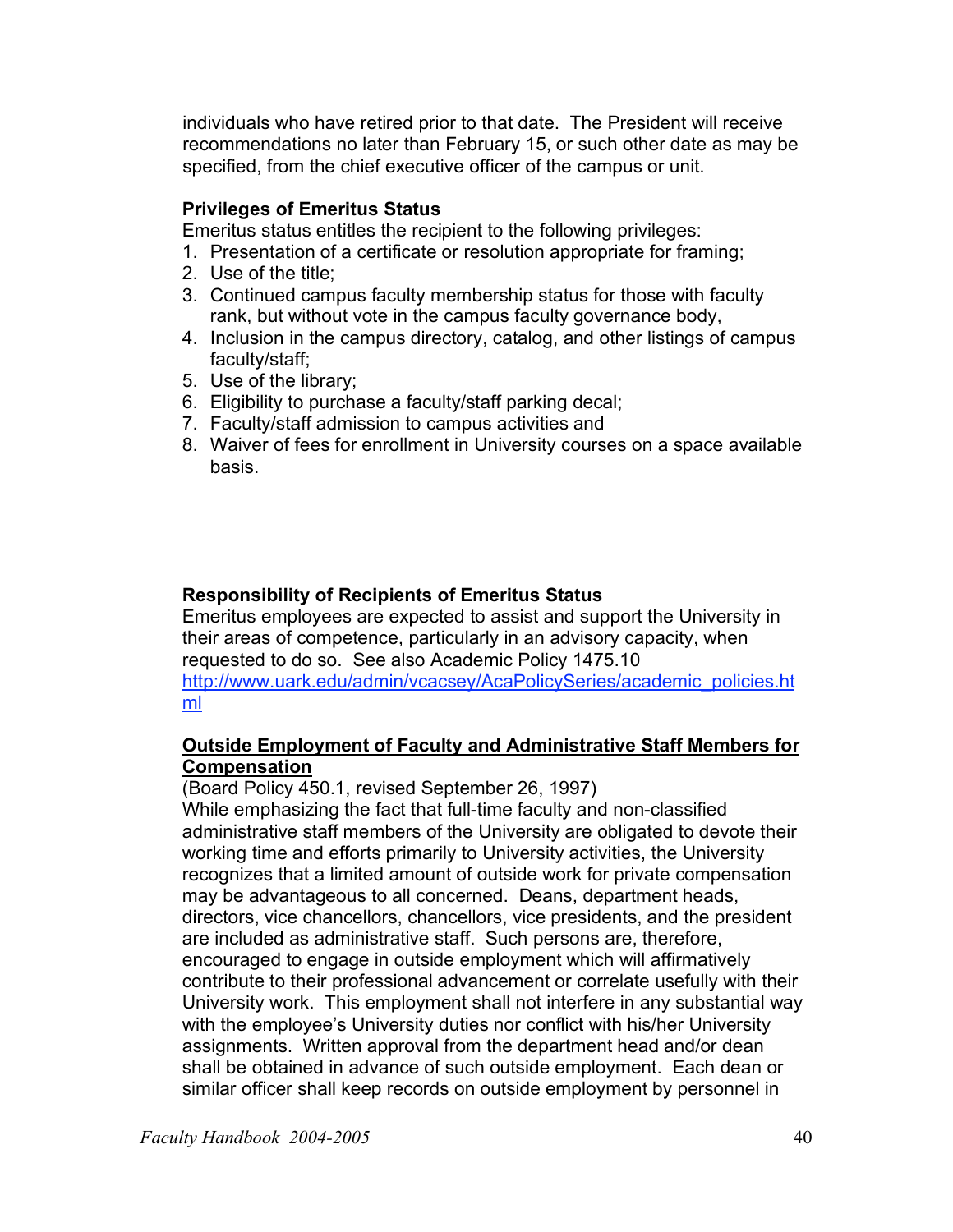his/her college or administrative unit. The report should include actual time spent during the reporting period. Such records shall be reviewed by the appropriate administrator and submitted to the Chancellor or Vice President for Agriculture by September 30 of each year and such records shall be reviewed periodically by the appropriate administrator. The employee shall always make it clear the outside employment is his/her own responsibility and that in it he/she does not act as an agent or representative of the University. University facilities or property shall not be used except with permission of the department head or dean, and the payment of appropriate fees may be required.

## **Extra Compensation and Overload**

*(Universitywide Administrative Memorandum 440.2, revised August 7, 1995)*

### **Purpose**

In accomplishing its mission, the University's greatest resource is its personnel. The purpose of this policy is to provide flexibility, within appropriate guidelines, in order to permit the most effective use of the time and talents of University personnel.

#### **Assumptions**

- 1. The salary of a full-time employee of the University is intended as compensation for all regularly assigned activities performed for or in the name of the University.
- 2. An employee may be called upon from time to time to perform additional tasks over and above regularly assigned duties for which he or she may receive extra compensation.

#### **Restrictions**

- 1. An employee must be certified by his or her dean or supervisor as working a full load in addition to the activity for which extra compensation is being recommended.
- 2. The work for extra compensation shall not interfere with the regular duties of the individual, as certified by the dean or supervisor.
- 3. The request for extra compensation should be approved by the dean or equivalent officer in advance of performance of the work.
- 4. Federal funds may not be used to pay extra compensation unless specifically authorized by the sponsoring agency.
- 5. Extra compensation for an individual must be consistent with any applicable state and federal laws and regulations and with any applicable accreditation standards or criteria.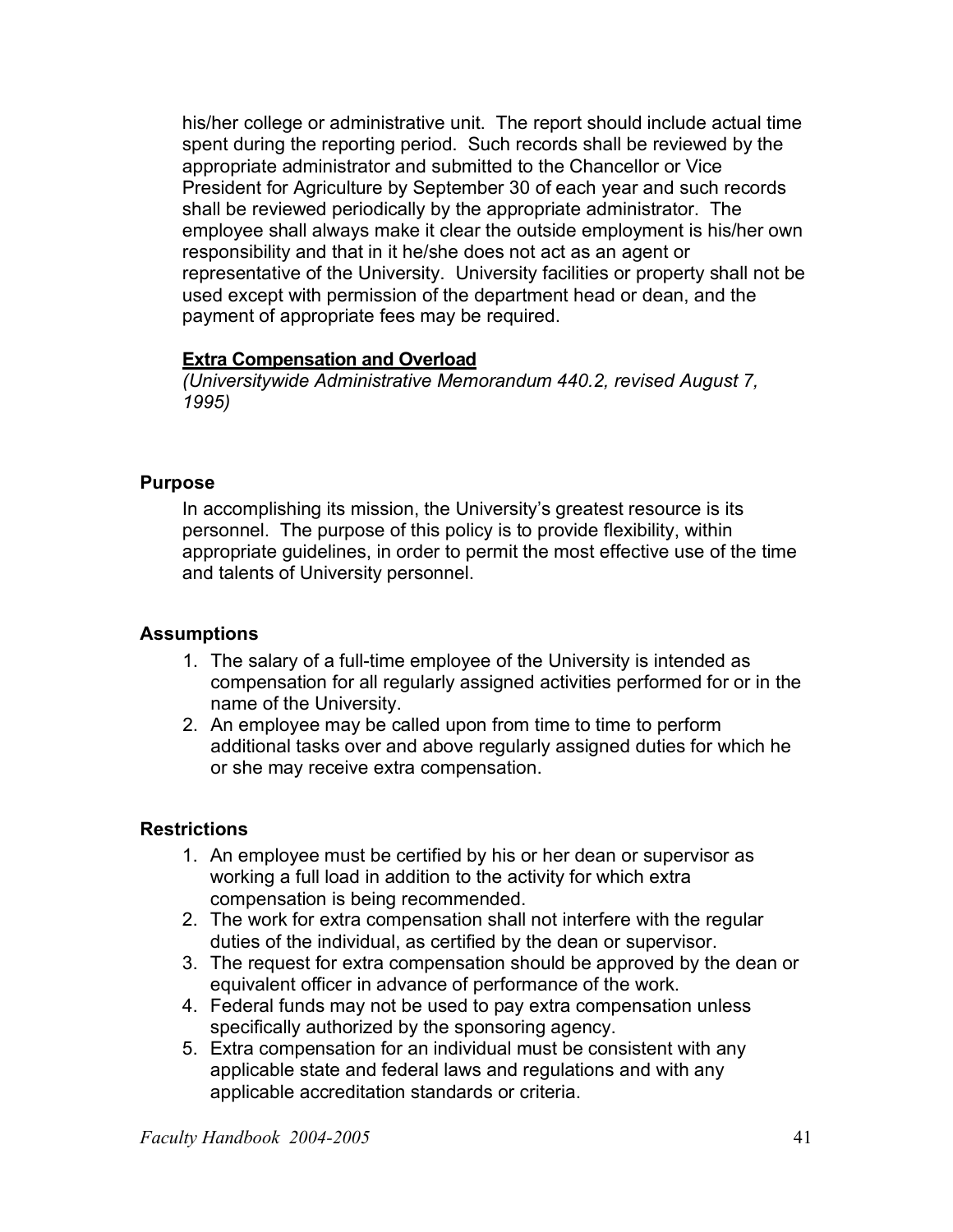- 6. Extra compensation must not result in a conflict of interest.
- 7. University funds will not be used for extra compensation for speeches, public appearances, etc., which are civic, public relations, or development activities.
- 8. University funds will not be used for extra compensation for such scholarly activities as research, research consultation and collaboration, or creative works considered part of normal faculty duties.
- 9. The institutional policy that an employee may not through extramural funding achieve a raise in his or her base annual salary is here reaffirmed.
- 10. An employee's total compensation, for a year or for a month, including extra compensation, shall not exceed the maximum salary as provided in applicable state statutes. A change of title will not be approved in order to pay an individual above his/her existing line item maximum.
- 11. Full-time employees may teach for extra compensation with preparation for and time in class falling outside their regular work schedules.
- 12. Senior administrators, as defined by the Chancellor, shall not be eligible for extra compensation for teaching a class or performing other duties for the University.
- 13. Stipend for extra compensation must be authorized to be paid at the regular payroll period for the time period in which it is earned.

## **Procedure**

- 1. Each campus or unit within the University of Arkansas shall establish procedures to receive recommendations for extra compensation. Each campus or unit will monitor extra compensation for conformity to the requirements of this Administrative Memorandum. Each Chancellor or equivalent officer shall approve each request for extra compensation. Information regarding extra compensation shall be maintained for an annual report.
- 2. The maximum amount which may be paid to an employee is twenty (20) percent of his/her annual salary, in accordance with restriction number ten (10).
- 3. Exceptions to the provisions of this policy will require the approval of the President.

See http://www.uark.edu/admin/vcfainfo/policyprocedures/ppindex2.html Fayetteville Policies and Procedures 407.0 for complete campus guidelines and restrictions and the reporting form.

## **Nepotism**

*(Board Policy 410.1, revised June 9, 2000)*

The University recognizes that potential conflicts of interest may exist when members of the same immediate family are employed by the University, particularly in the same department, unit, or division. To avoid conflicts of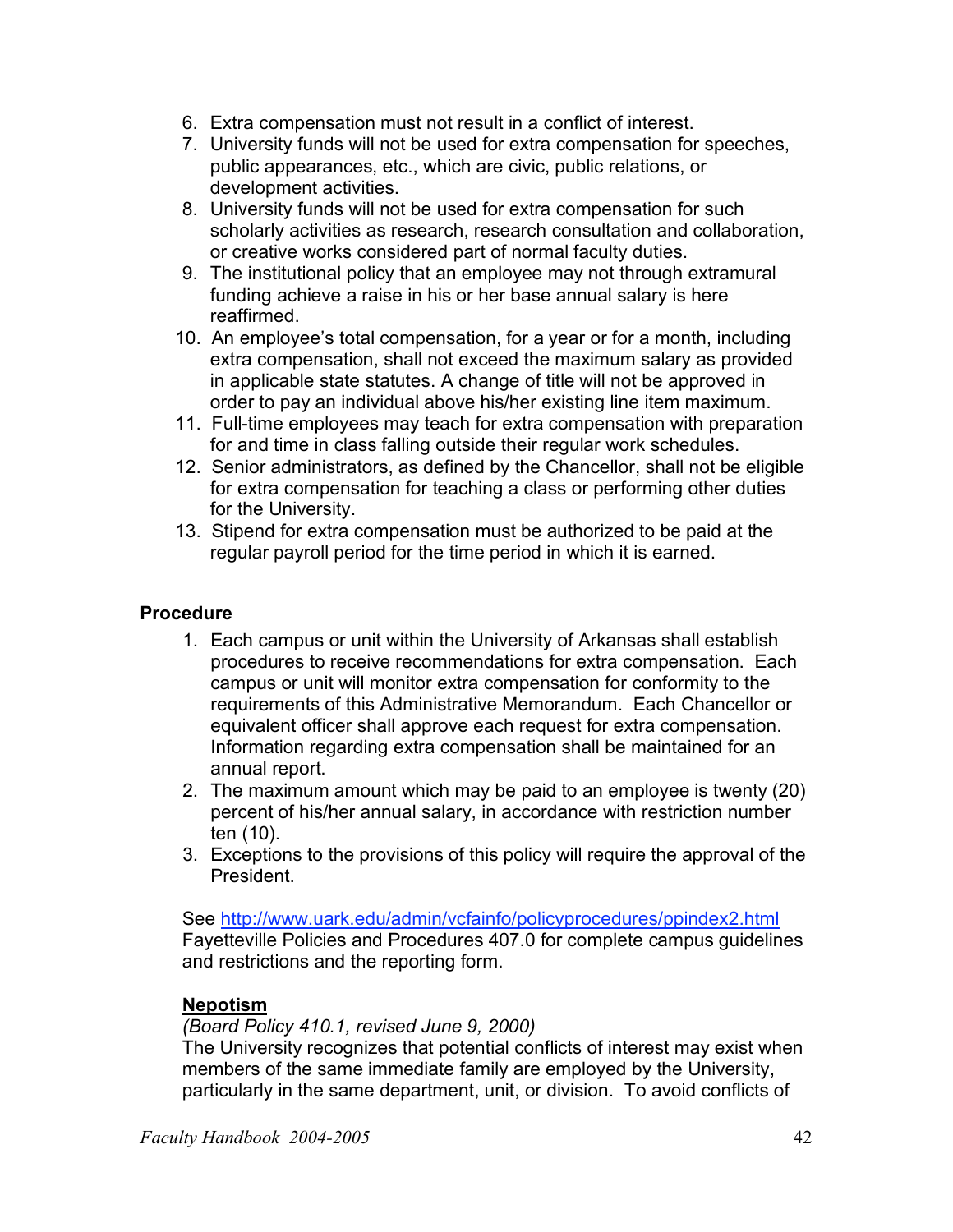interest which may result from such employment, immediate family members should not participate in decisions to hire, retain, promote or determine the salary of the other. It is the responsibility of the President, each Chancellor, the Vice President for Agriculture, the Director of the Criminal Justice Institute, and the Director of the Arkansas Archeological Survey to assure that one immediate family member shall not have direction or supervision of the other and shall not participate in decisions to hire, retain, promote or determine the salary of the other. Exceptions to this policy may be made in writing with justification by the President, each Chancellor, the Vice President for Agriculture, the Director of the Criminal Justice Institute or the Director of the Arkansas Archeological Survey. Exceptions involving immediate family members of a Chancellor, the Vice President for Agriculture, the Director of the Criminal Justice Institute or the Director of the Arkansas Archeological Survey shall be made by the President. For purposes of this policy, "immediate family member" shall mean an employee's spouse, children of the employee or his or her spouse, and brothers, sisters, uncles, aunts, nieces, nephews, or parents, whether by blood or marriage of the employee or his or her spouse.

This policy is supplementary to any provisions of applicable law.

#### **Political Activity**

#### *(Board Policy 465.1, adopted March 7, 1975)*

University employees, as citizens, have the right to engage in political activity. However, no employee may involve the institution's name, symbols, property, or supplies in political activities. An employee who intends to seek public office or to assume a major role in a political campaign is obligated to discuss his plans with his supervisor. If the supervisor determines that the activity will impinge to any extent upon the full discharge of the employee's responsibilities to the University, the plans must be reviewed through regular administrative channels to the President's Office for a determination of workload and salary adjustment. Involvements which require part or full-time services, and for which more than token compensation is received, will require reduction of workload and pay, leave of absence, or resignation, depending upon the extent of the activity. To employees who may become candidates for office or become actively involved in political campaigns, the following statement (Administrative Memorandum 455.1) may be helpful: An employee of the University who becomes a candidate for any national or statewide office will be placed on Leave of Absence Without Pay at the time of filing. An employee who becomes a candidate for the Arkansas General Assembly or a county office will have his or her employment status and salary reduced to halftime at such time after filing that he or she has an opponent who has filed. (In primary elections this means an opponent with the same political party designation.) Such leaves will extend to the end of the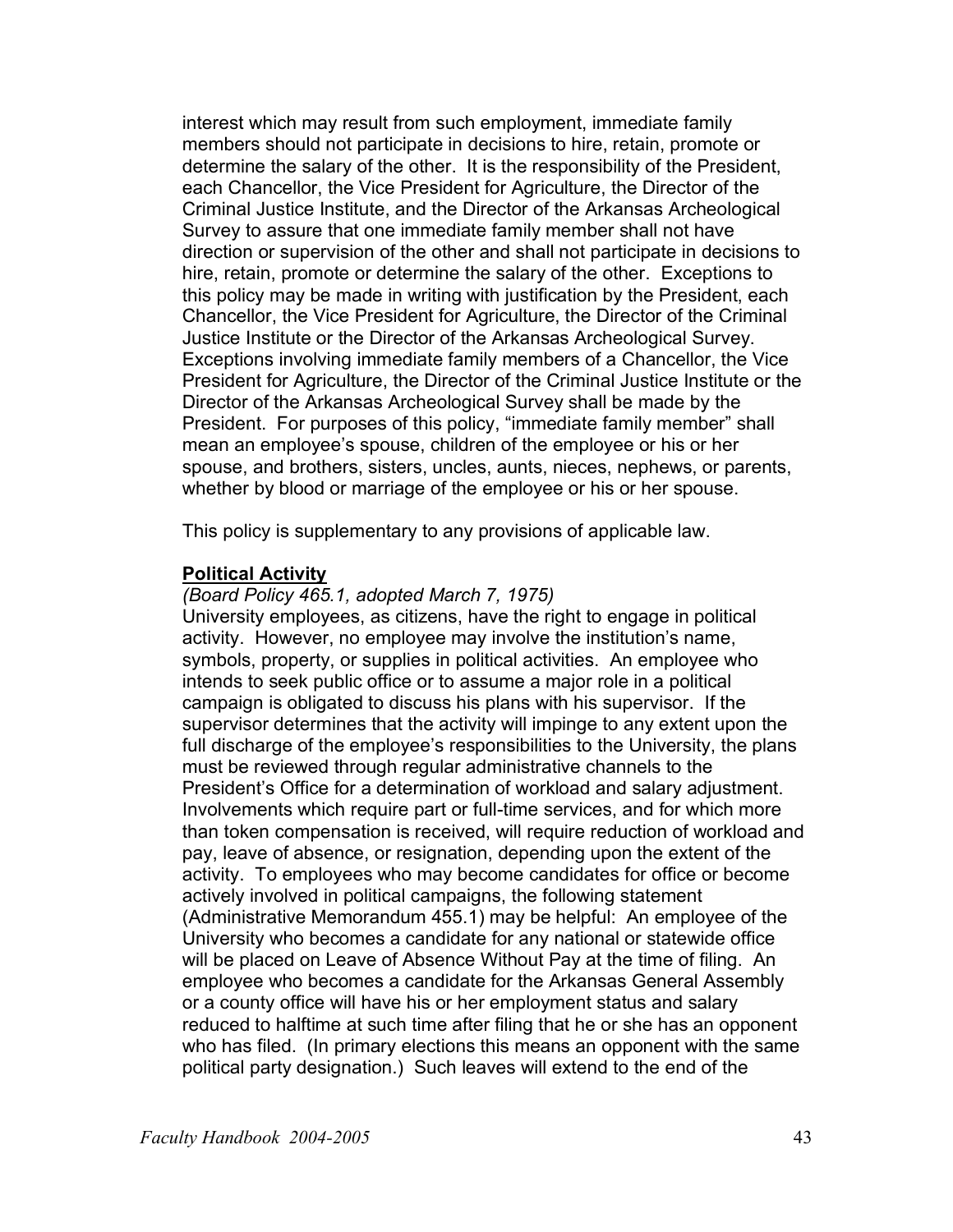semester or summer session in which the election is held. An employee who has an opponent in

the general election must take similar leave for the fall semester. An employee who is elected to a full-time county, statewide or national office will be granted a Leave of Absence Without Pay for one year, and at the discretion of the Board of Trustees for a second year. In no instance will the leave be extended beyond the end of the second year. Minimally, employees elected to the Arkansas General Assembly must take Leave of Absence Without Pay when the General Assembly is in regular session and for the duration of extraordinary sessions.

Where teaching duties are involved, in order that courses not be interrupted by a change in instructors to the disadvantage of students, campus administrators may require that such leaves coincide with the beginning or ending of a regular employment period for the University (semester, fiscal year, academic year).

#### **Relations with Legislators and Members of Congress**

The Board of Trustees and the university administration respect the right of each university employee as a citizen to exercise freedom of expression on legislative issues. At the same time, university employees should not, unless authorized, attempt to speak as agents of the university in discussions with members of the Arkansas General Assembly, Arkansas constitutional officers, and members of Congress. University positions are developed by the chancellor in coordination with the University of Arkansas Board of Trustees and System officials. The chancellor, the vice chancellor for government and community relations, and other designated university officials are responsible for interpreting UA policy and presenting data and other information to appropriate state and federal officials. Campus employees who wish the university to consider matters for incorporation into its legislative programs should, in coordination with their supervisors, bring them to the attention of the vice chancellor for government and community relations.

#### **Proposal Submission and Contracting Authority**

The Office of Research and Sponsored Programs (RSSP) is the unit designated by the chancellor to submit all proposals for extramural support, excluding USDA proposals. Also delegated to RSSP is the authority to prepare and negotiate contracts and other agreements related to sponsored programs and technology administration. The President of the University of Arkansas has delegated the authority to sign contracts for research, other sponsored programs, and technology matters to the director of RSSP. RSSP is the unit that receives invention disclosures, manages inventions, patents, and related intellectual property. RSSP also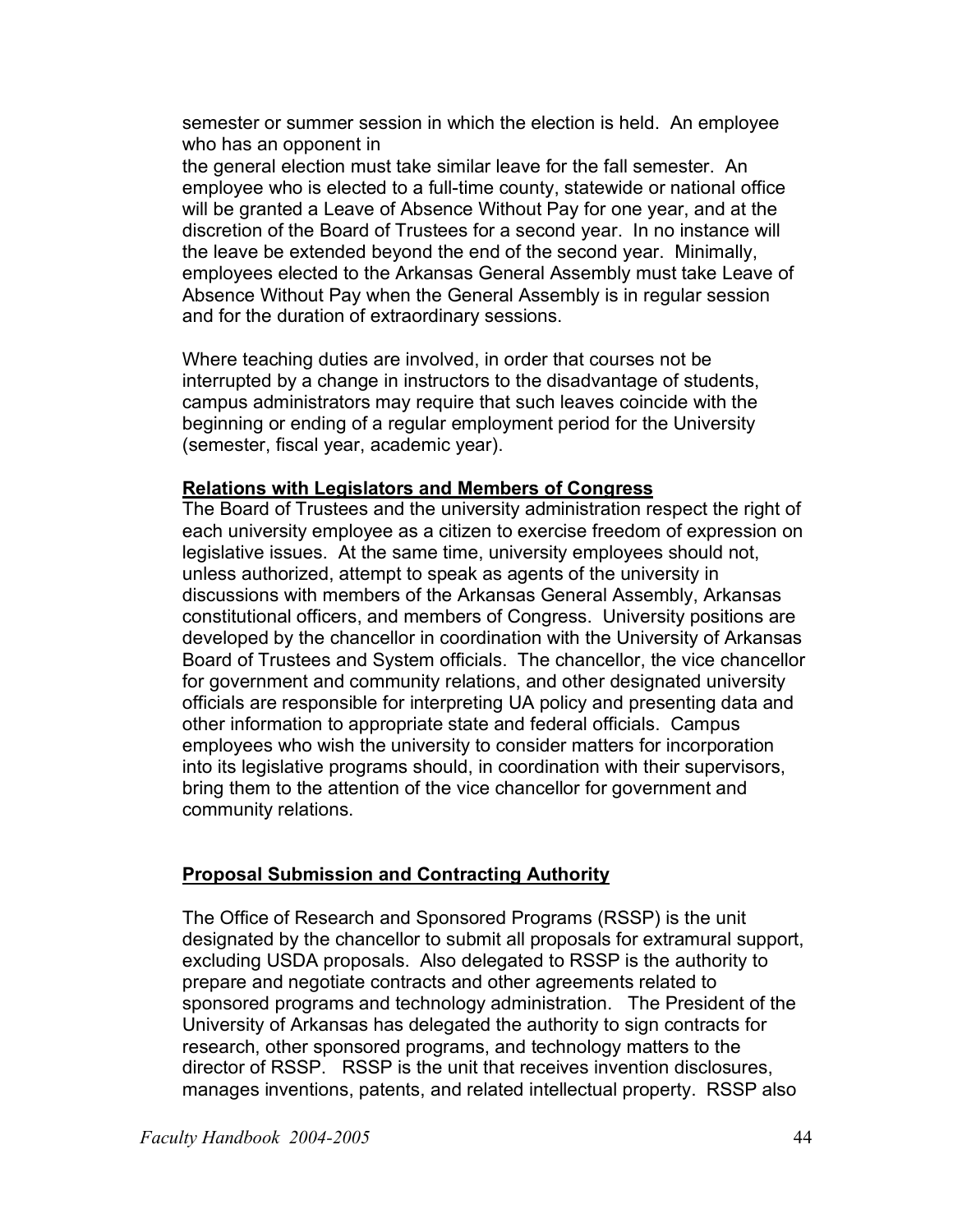handles research compliance functions. Information and forms for these activities can be located at http://www.uark.edu/admin/rsspinfo/. See Board Policy 300.1, revised September 19, 2002, http://www.uark.edu/admin/vcfainfo/systempp/systemindex.html for details.

### **Patent and Copyright Policy**

While inventions are not the primary objective of university research, when they occur the University of Arkansas has the responsibility of insuring that such inventions are used and controlled in a manner that benefits the public, the inventor, and the

university to the fullest extent possible. It shall be the policy of the university to acquire and retain legal title to all inventions created by any person or persons to whom this policy is applicable. Inventors shall retain rights in inventions which the university has chosen not to claim under this policy or pledged to a third party as a result of a grant, contract, cooperative agreement, or other sponsored research agreement. This

policy shall apply to all persons employed, compensated or appointed by the University and to anyone using facilities owned, operated, or controlled by the University. It shall also apply to all inventions financed, in whole or in part, from funds under the control of the University. The state of the University of the University of the University of the University of the University of the University of the University of the University of the Univ

for the campus and for the Division of Agriculture. See Board Policy 210.1 at http://www.uark.edu/admin/vcfainfo/minutes/botminutes.html for details.

#### **Holidays**

All state employees are granted twelve paid holidays. The annual holiday schedule for this campus is available at the Human Resources web site and in the Fayetteville Policies and Procedures series: http://www.uark.edu/admin/vcfainfo/policyprocedures/ppindex2.html.

Faculty and staff on nine-month appointment have the same holiday schedule as employees on twelve-month appointment. When the university requires that a day of annual leave be taken at the institution's direction (such as when the university closes for a December break), ninemonth employees also take this day as a holiday. Holidays are established by the Board of Trustees each year, and in some years an extra day is approved by the Governor. Except for holidays, faculty and nine-month staff are expected to be on duty throughout the period of their appointment, consistent with their individual workload assignments, except when on leave consistent with university policy.

#### **Leave Policies for Academic and Other Non-Classified Personnel**

(Board Policy 420.1, revised June 9, 1995)

#### **Sick Leave Policy**

All full-time appointed employees earn sick leave credit at the rate of eight hours per month with a maximum of 9608 hours accrual. Sick leave accrues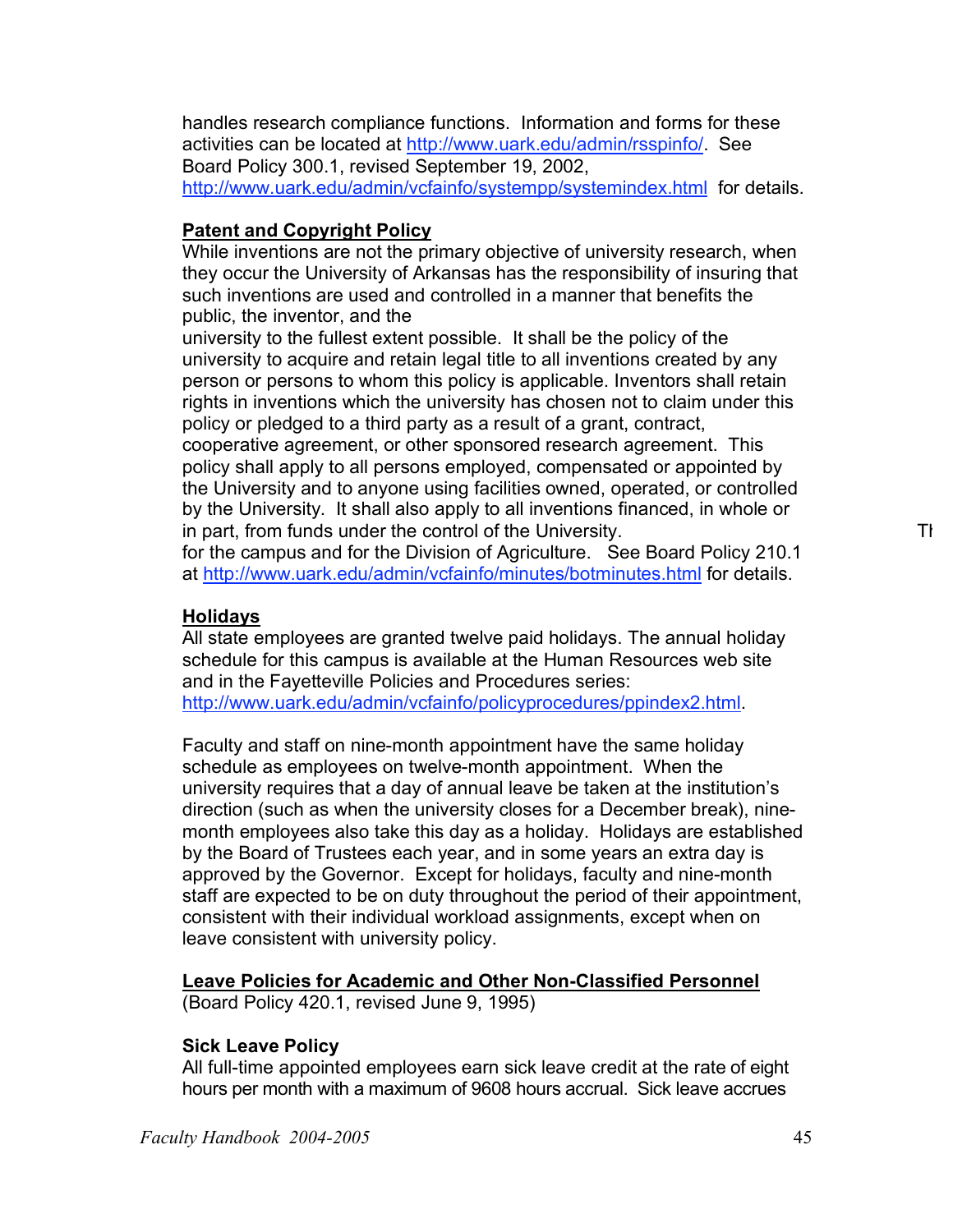only when an employee is in a paid status, and does not accrue while an employee is on leave without pay. Paid sick leave is not granted as vacation but is permissible only when illness or injury to the employee causes absence from his/her work or if conditions require appointment with a physician, dentist, optometrist, chiropractor, or osteopath. Sick leave may also be granted to employees due to the death or serious illness of a member of the employee's immediate family. Immediate family shall mean the father,

mother, sister, brother, husband, wife, child, grandparents, in-laws, or any individual

acting as a parent or guardian of an employee.

Sick leave applies only to a period when the employee is in an appointed status. If sick leave begins during the Spring Semester it shall not be extended into the Summer Session, but, if necessary, sick leave may be extended into or begun in the Fall Semester if the individual has received a Personnel Action Form for the Fall Semester, even though the illness may begin in the summer when the individual is not in appointed status for the summer.

Absence due to illness or disability, except in case of maternity leave, is charged in the following order:

- 1. Earned sick leave.
- 2. Earned annual leave.
- 3. Leave without pay.

Employees may continue to work during pregnancy provided they are able to do their normal jobs. Since pregnancy is considered as any temporary illness, an employee who is not able to work because of pregnancy may elect to take a leave of absence without pay without exhausting accumulated annual and sick leave. Upon return from pregnancy leave the employee will be given the same or comparable position to the one she occupied prior to the leave. The employee is expected to give her supervisor as much notice as possible prior to beginning maternity leave and at least two weeks notice prior to returning to work. Both notices should be in writing.

#### **Annual Leave**

Employees whose titles are listed in the appropriation acts as twelve-month non-classified positions, will receive 22.5 days of paid vacation from the onset of employment, earned at a rate of 15 hours per month. While administrative duties cannot be limited to a five-day, forty-hour week, for purposes of annual leave the normal work week shall be considered Monday through Friday.

Vacation shall not be taken before it is earned, but must be taken within 12 months after the close of the calendar year in which it is earned. An exception may be made when a vacation is postponed for the convenience of the University.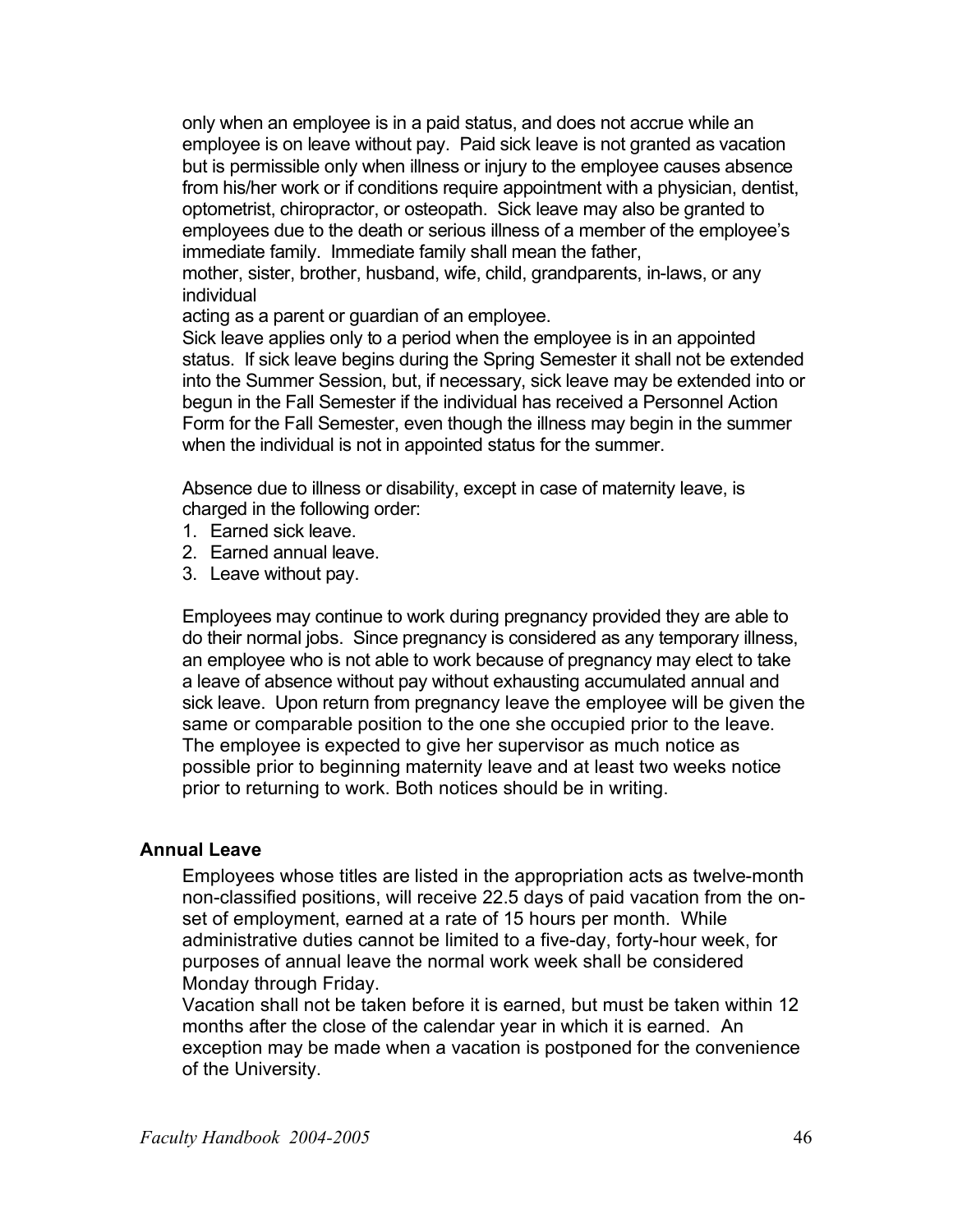Vacation benefits are granted to all non-classified and student employees on 12-month appointments of one-half time or more, with the part-time employees earning leave in proportion to the time worked.

An employee whose appointment is scheduled to be changed from a 12 month basis to a nine-month basis must take all accrued, unused vacation before the end of the 12-month period. An employment period shall not be extended for the purpose of paying an employee for unused vacation, and neither shall lump-sum terminal payment be made unless an employee terminates employment with the University.

Annual leave is cumulative; however, no employee may have in excess of 30 days on December 31 of each year. During the calendar year accrued leave may exceed 30 days, but those days in excess of 30 will be lost if they are not used before December 31 of each year. Accrued annual leave may be requested by an employee at any time. The appropriate supervisor will grant the request when it will least interfere with the efficient operation of the department.

Annual leave may not be accumulated while an employee is on leave without pay.

Upon termination, resignation, retirement, death, or other action by which a person ceases to be an active employee of the University, the amount due the employee or his estate from accrued annual leave or holiday leave, not to exceed 30 working days inclusive of holidays, shall be included in the final pay to the employee. No employee receiving such additional compensation shall return to University employment until the number of days for which he received additional compensation has expired.

#### **Military Leave**

Twelve-month employees who are members of the National Guard or any of the reserve branches of the Armed Forces of the United States shall be granted a maximum of two weeks leave annually plus necessary travel time for annual training requirements. Such leave shall be granted without loss of pay and in addition to regular vacation time. Nine-month academic and administrative employees are expected to take any two weeks military leave during the three months they are not under contract to the University. Each employee who requests military leave shall furnish a copy of his or her orders to the appropriate vice president or vice chancellor. An employee who is drafted or called to active duty in the Armed Forces of the United States or who volunteers for military service shall be placed on extended military leave without pay and upon application within 90 days after the effective date of his or her release from active duty shall be reinstated to the position vacated or to an equivalent position at no loss of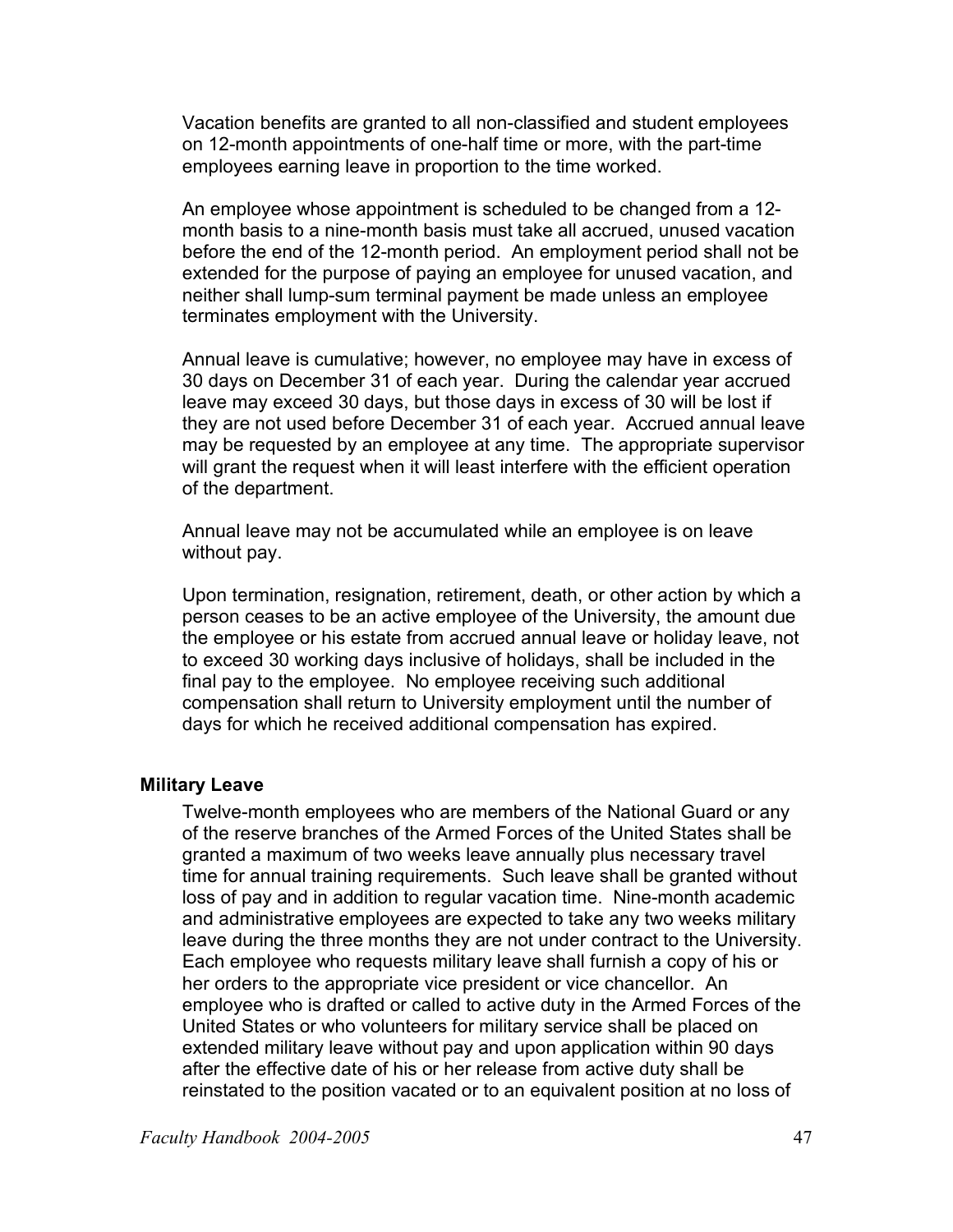seniority or any of the other benefits and privileges of employment. An employee who enlists or reenlists for a second consecutive tour of military duty shall forfeit his or her reemployment rights.

Military personnel called to duty in emergencies by the Governor or by the President of the United States shall be granted leave with pay not to exceed 30 working days after which leave without pay will be granted. This leave shall be granted in addition to regular time.

#### **Court and Jury Leave**

Any employee serving as a witness, juror, or party litigant shall be entitled to regular University compensation in addition to any fees paid by the Court for such services and such absences shall not be counted as annual leave.

In cases where service as a witness can be handled by having the involved attorney take a deposition or statement, it is preferred. Depositions or statements which involve the University may be taken during duty hours. All others should be handled as off-duty time.

Employees who are accepted by the Court as expert witnesses and paid a fee in excess of the normal witness fee shall take annual leave for the time required for such testimony.

Where service on a jury would substantially interfere with the execution of the University work schedule, the chief administrative officer of the campus may petition the judge in writing for exemption from service. However, if exemption is denied or if no response is received prior to the date jury duty is to begin, the individual must report for jury duty.

An employee who is summoned to serve on jury duty shall not be subject to discharge from employment, loss of sick leave or vacation time, or any other form of penalty as a result of his or her absence from employment due to such jury duty, upon giving reasonable notice to his or her employer of such summons.

#### **Leave of Absence Without Pay**

The President of the University is authorized to grant leaves of absence without pay for a period not to exceed one year. (See also Family and Medical Leave below.)

#### **Vacation Leave for Graduate Study**

Vacation leave for graduate study may be granted to otherwise eligible employees under the following terms: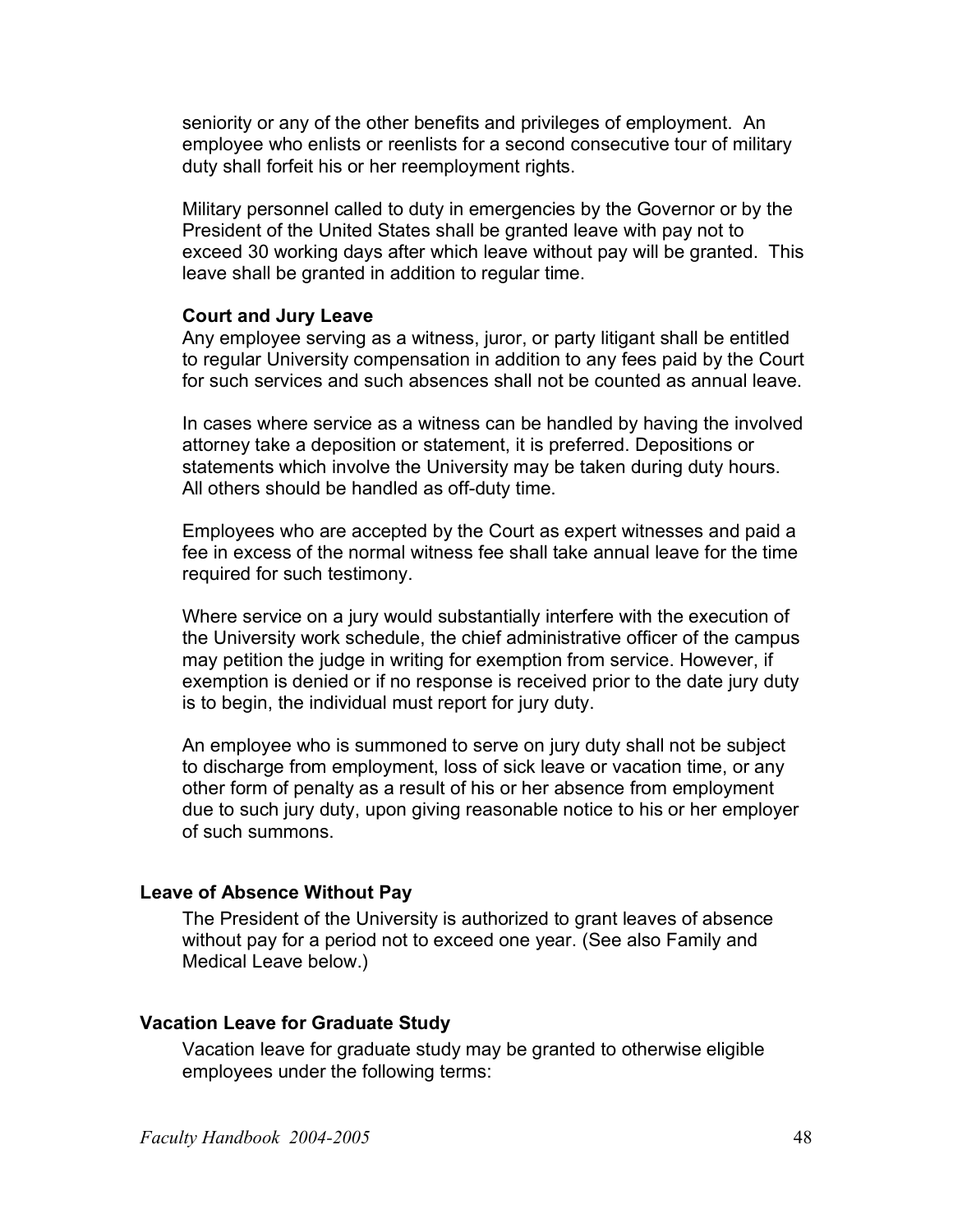- 1. Accrued vacation with pay may, if used for graduate study, be accumulated for two calendar years preceding the date of the leave, if it is used by January 1 of the third year.
- 2. Permission to carry over such credit must be requested in writing by the employee and approved by the President in advance of the commencement of vacation accrual. The President may approve a modified application of the regulation where circumstances warrant, not to exceed the earned vacation allowance for two years.

## **Family and Medical Leave**

*(The Family and Medical Leave Act of 1993 - CFR 29-825; AHRMS Policy Manual 105-6)*

The federal Family and Medical Leave Act (FMLA) entitles you, if you meet its definition of eligible employee (see below), to a total of twelve work weeks of leave during any twelve-month period for one of the following reasons:

- 1. the birth of your child and to care for your newborn child;
- 2. the placement of a child with you for adoption or foster care;
- 3. the care of your spouse, child, or parent who has a serious health condition; or
- 4. a serious health condition that makes you unable to perform the functions of your job.

The twelve-month period during which you may take up to 12 weeks of FMLA leave is the calendar year (January through December). In the case of your child's birth or adoption, the twelve-month period begins with the child's birth or placement.

Family and medical leave is leave without pay. However, you may elect, or the University may require you, to substitute paid leave for any part of the twelve-week period. Paid leave to handle personal and family medical needs is available under the sick leave, annual leave and catastrophic leave policies. Compensatory time off may not be counted as part of your FMLA entitlement, but it must be exhausted before you are granted leave without pay, and you may request the use of your compensatory time for an FMLA reason.

For the complete text of policy and procedures regarding Family and Medical Leave, see the Human Resources web site, and the text in the Staff Handbook at http://hr.uark.edu/general/staffhandbook.asp.

## **Off-Campus Duty Assignment**

An Off-Campus Duty Assignment is an appointment, usually away from the campus, which allows eligible faculty and administrators to pursue an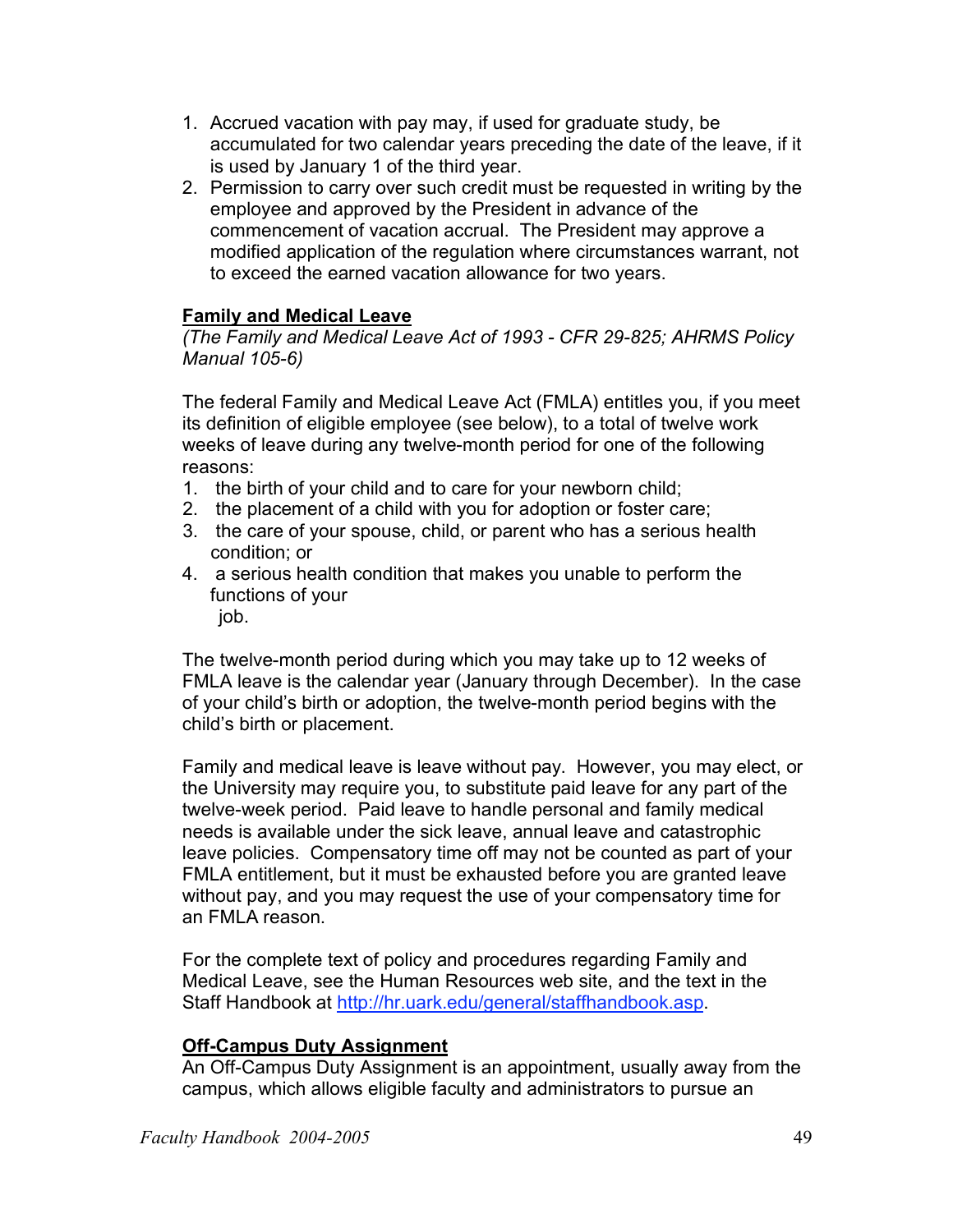approved project while being relieved of teaching and administrative duties. The purpose is to enhance the individual's value to the institution.

Faculty members (including research faculty and extension personnel) and non-classified administrators who have completed six years of continuous full-time employment with the university or who have completed six years of continuous full-time service since a previous Off-Campus Duty Assignment may apply for an Off-Campus Duty Assignment. The application, prepared in accordance with campus regulations, must describe the project which the applicant wishes to undertake, where it is to be done, and the anticipated value to the individual and to the university. To be approved, a proposed assignment must be consonant with the needs, objectives, and mission of the campus.

An Off-Campus Duty Assignment is a privilege, not a right. A limited number may be approved by the Board of Trustees each year upon the recommendation of the chancellor. Assignments should not exceed one semester (or six months for employees on twelve-month appointments) at full salary, or two semesters (or one year for those on twelve-month appointments) at half salary. The university assumes no financial responsibility beyond the salary stated above.

Within sixty days after returning to the campus from an Off-Campus Duty Assignment, the faculty member or administrator must submit a written report of his or her activities and accomplishments during the Off-Campus Duty Assignment to the chairperson of his or her department, the dean of the college, provost/vice chancellor for academic affairs and the chancellor.

In accepting an Off-Campus Duty Assignment, the recipient agrees to return to the university for at least one year following the end of assignment.

For additional information and guidelines, see Academic Policy 1435.40 at the web site:

http://www.uark.edu/admin/vcacsey/AcaPolicySeries/academic\_policies.ht ml.

#### **Attendance at Professional Meetings**

Members of the teaching, research, administrative, and extension staffs are encouraged to attend professional meetings, as such attendance is deemed beneficial to both the individual and to the university. Brief absences from official duties are allowed for attendance at such meetings when circumstances permit, and the university may reimburse the individual for a part of the travel expenses depending upon his or her level of participation when travel funds are available for such purposes and to the extent allowed by university travel regulations. Plans to be absent and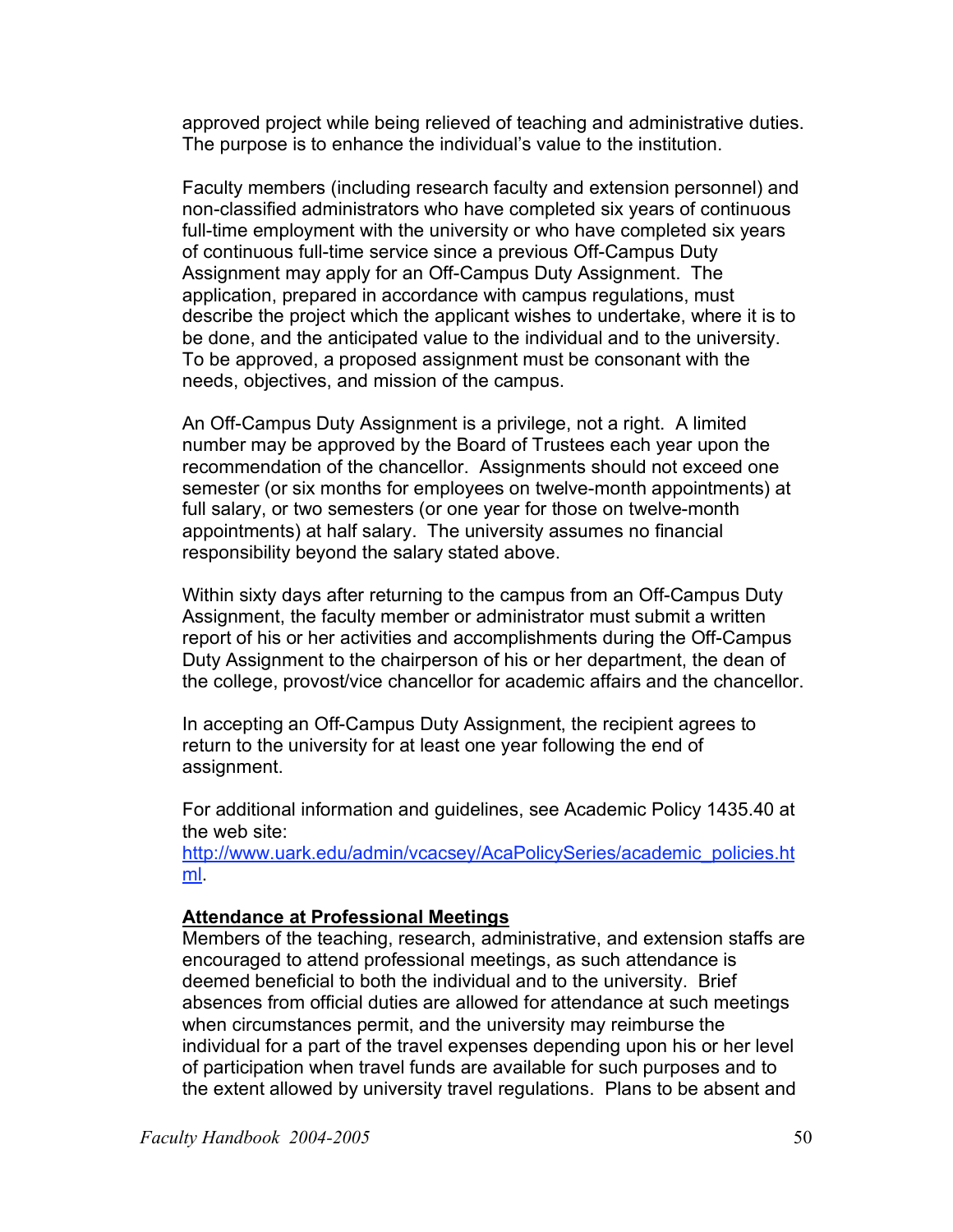applications for travel allowance for attendance at professional meetings must be approved in advance by the appropriate administrative personnel.

## **Administrator Grievance Procedure**

An administrator who has a grievance should discuss the matter with his or her supervisor, and if the matter is not resolved satisfactorily, the aggrieved party should reduce the complaint to writing and send copies to the supervisor and to the chief executive office on the campus. The supervisor should respond in writing with copies to the chief executive office and the aggrieved party. The chief executive officer will review the matter and make his decision, which shall be final.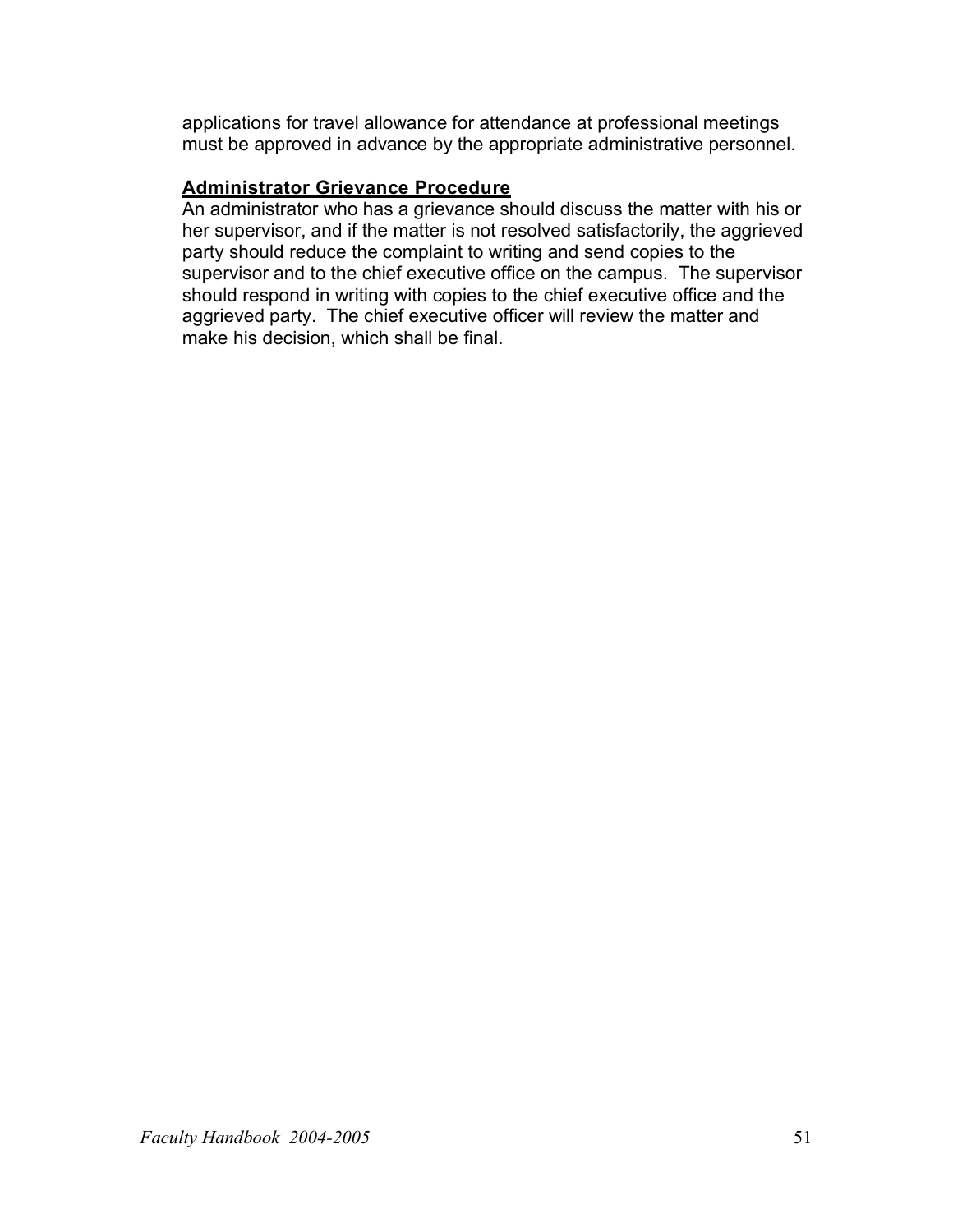# **GENERAL POLICIES, PROCEDURES AND SERVICES**

## **Benefits and Employment**

### **Fringe Benefits**

The fringe benefit package for eligible university employees is designed to protect employees and/or their families from significant financial loss resulting from illness, disability, or death, while providing for a generous retirement income. Coupled with vacation and sick leave, educational benefits, and holidays, the university's comprehensive benefits package adds a value of many hundreds of dollars to an employee's regular income. See the Human Resources Benefits website at http://hr.uark.edu/benefits/ for more detailed information.

The following list represents several major elements of the fringe benefits package. Please note that all faculty members appointed at least half-time in a regular position are eligible to participate in the following programs. As a condition of employment, all employees must enroll for benefits within 31 days of the appointment date to be guaranteed enrollment.

- 1. Medical Insurance: Employees may choose from the Point of Service Plan or the Classic Plan. Out of service area (Arkansas) participants are also eligible to participate in the Indemnity Plan for the period they are out of Arkansas. Health coverage is administered by QualChoice of Arkansas. For a comparison of the coverages available see http://hr.uark.edu/benefits/hcomp.asp. The university will contribute 64.7 percent of the premiums for employees with a 100 percent appointment for the Point of Service Plan, 74.5 percent for the Classic Plan (Fayetteville), and 72 percent for the Classic Plan for the Division of Agriculture. (Premiums for employees with appointments of 50-99 percent will be prorated.) For a full premium listing, see http://hr.uark.edu/benefits/premiums.asp. The Board of Trustees of the University of Arkansas reserves the right to change, amend, discontinue or terminate the plan at any time.
- 2. Dental Insurance: Employees are eligible to participate in a dental plan through Delta Dental of Arkansas. For a review of coverage see http://hr.uark.edu/benefits/dental.asp. The university will contribute 50 percent of the premium for employees with a 100 percent appointment. (Premiums for employees with appointments of 50-99 percent will be prorated.) See http://hr.uark.edu/benefits/premiums.asp for a list of premiums.
- 3. Regular Life Insurance: provides coverage equal to the employee's salary, up to a \$50,000 maximum. The university pays the entire cost of this life insurance coverage.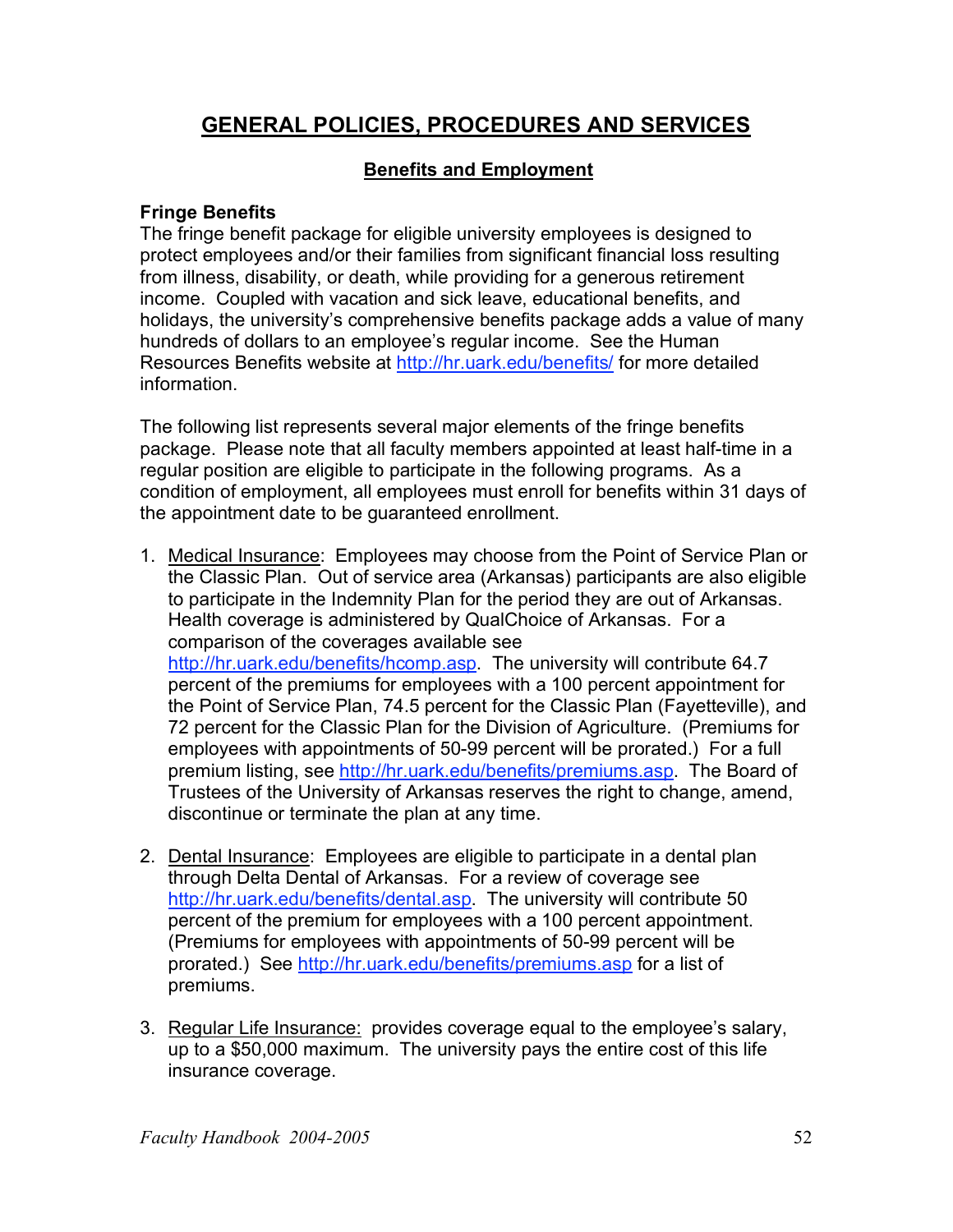- 4. Optional Life Insurance: provides coverage based upon one, two, three or four times the employee's salary. The employee pays the entire cost for this coverage. Rate is based upon the employee's age and the coverage is a \$500,000 maximum. For a list of premiums see http://hr.uark.edu/benefits/premiums.asp.
- 5. Dependent Life Insurance: provides coverage of \$10,000, \$15,000, or \$20,000 for the employee's spouse and 50 percent of spouse coverage per eligible dependent child to age 19 (unless a full-time student, then to age 25). The employee pays 100 percent of this coverage. For a list of premiums see http://hr.uark.edu/benefits/premiums.asp.
- 6. Accidental Death and Dismemberment Insurance: may be elected in \$25,000 increments from a minimum of \$25,000 to a maximum of \$300,000 (for salaries under \$20,000: limited to closest \$25,000 increment equal to 15 times the annual salary). The employee may also cover a family with 60 percent of employee coverage for spouse and 20 percent of the coverage for eligible dependent child(ren) to age 25. The employee pays the entire amount for this coverage. For a list of premiums see http://hr.uark.edu/benefits/premiums.asp.
- 7. Long-term Disability Insurance: provides 60 percent of salary (after a waiting period) that is coordinated with Social Security and Workers' Compensation benefits. The university will provide coverage, at no cost, for up to \$20,000 in salary. This program is mandatory for all eligible employees.
- 8. Supplemental Long-term Disability Insurance: provides the same coverage as basic long-term disability for salary amounts above \$20,000 per year up to a maximum covered salary of \$100,000. The employee pays the entire cost for this coverage. For a list of premiums see http://hr.uark.edu/benefits/premiums.asp.
- 9. TIAA-CREF and Fidelity Retirement (403B): The university will contribute a sum equal to 5 percent of the employee's salary into TIAA-CREF and/or Fidelity for retirement benefits, with no employee contribution required. The employee may elect to have a portion of his or her salary contributed to his or her retirement account(s) on either a "tax-sheltered" or "non-sheltered" basis. The employee contributions to retirement will be matched by the university, not to exceed a 10 percent university contribution. The employee also may contribute an amount greater than 10 percent through a supplemental annuity (subject to IRS maximum limitations). The employee may participate in either TIAA-CREF or Fidelity or both. Please contact the Benefits Office for current vesting schedules and additional information or see the website at http://hr.uark.edu/benefits/Retirement.asp. This program is mandatory for all eligible employees. The university also provides a 457B plan which will allow employees to tax-defer an additional amount after they have reached their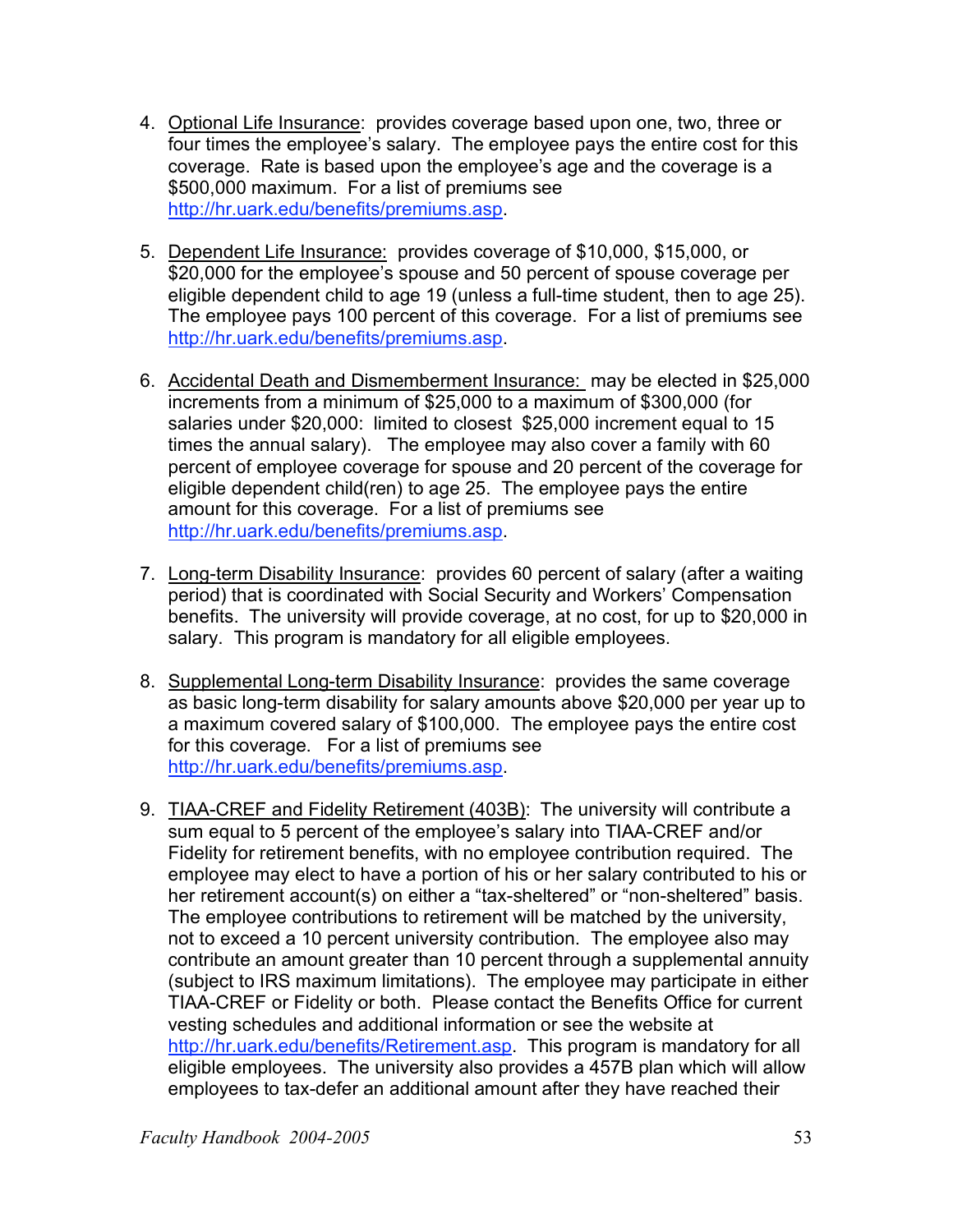tax-deferred limit under the 403B retirement plan. PLEASE NOTE: The combined total of matching for all retirement programs cannot exceed 10 percent of the employee salary, including the 5 percent contribution to TIAA-CREF and/or Fidelity made by the university for all employees. This does not include Social Security.

- 10.Voluntary Products: See http://hr.uark.edu/benefits/benefits.asp for the Voluntary Products section. The university offers as Voluntary Products Vision Care (administered by VSP), Group Rated Auto/Home Insurance (administered by Liberty Mutual), Cancer/Heart Insurance (administered by Transamerica), and Long Term Care Insurance (administered by CNA).
- 11.The Cafeteria Plan (per IRS Code, section 125): allows employees to "tax shelter" major medical, dental, Cancer/Heart, and vision care insurance premiums from federal, state, and Social Security taxes. This requires employees to sign-up and a "drop" period is allowed once a year. In addition, the university also offers a "flexible spending account" program for unreimbursed medical and dependent care expenses.
- 12.Employee Assistance Program (EAP): The EAP provides confidential counseling, information, and management consultation for employees who experience some form of personal distress. See http://hr.uark.edu/benefits/eap.asp for additional information.
- 13.Dual Career Network: The Dual Career Network is designed to be responsive to the needs of dual-career families relocating to Northwest Arkansas. This resource is free with a referral service available to partners of employees recently relocated or candidates being actively recruited by participating companies and organizations. For additional information see http://hr.uark.edu/programs/DualCareerEmploymentNetwork.asp.

Other benefits include the following:

## **Athletic Event Tickets**

Full-time faculty members are eligible to purchase, depending upon availability, two sets of non-premium season tickets for home games for men's basketball, men's football and baseball games at half price. Half-time employees may purchase one set of tickets. Retired and emeritus faculty members are eligible for the same discount rates. The Razorback ticket office (575-5151) will provide details. The difference between the discounted price of the tickets and their full price may be taxable to the employee.

## **Tuition Waiver for Employees**

*(Board Policy 440.1, revised June 6, 2003, effective July 1, 2003)*

*Faculty Handbook 2004-2005* 54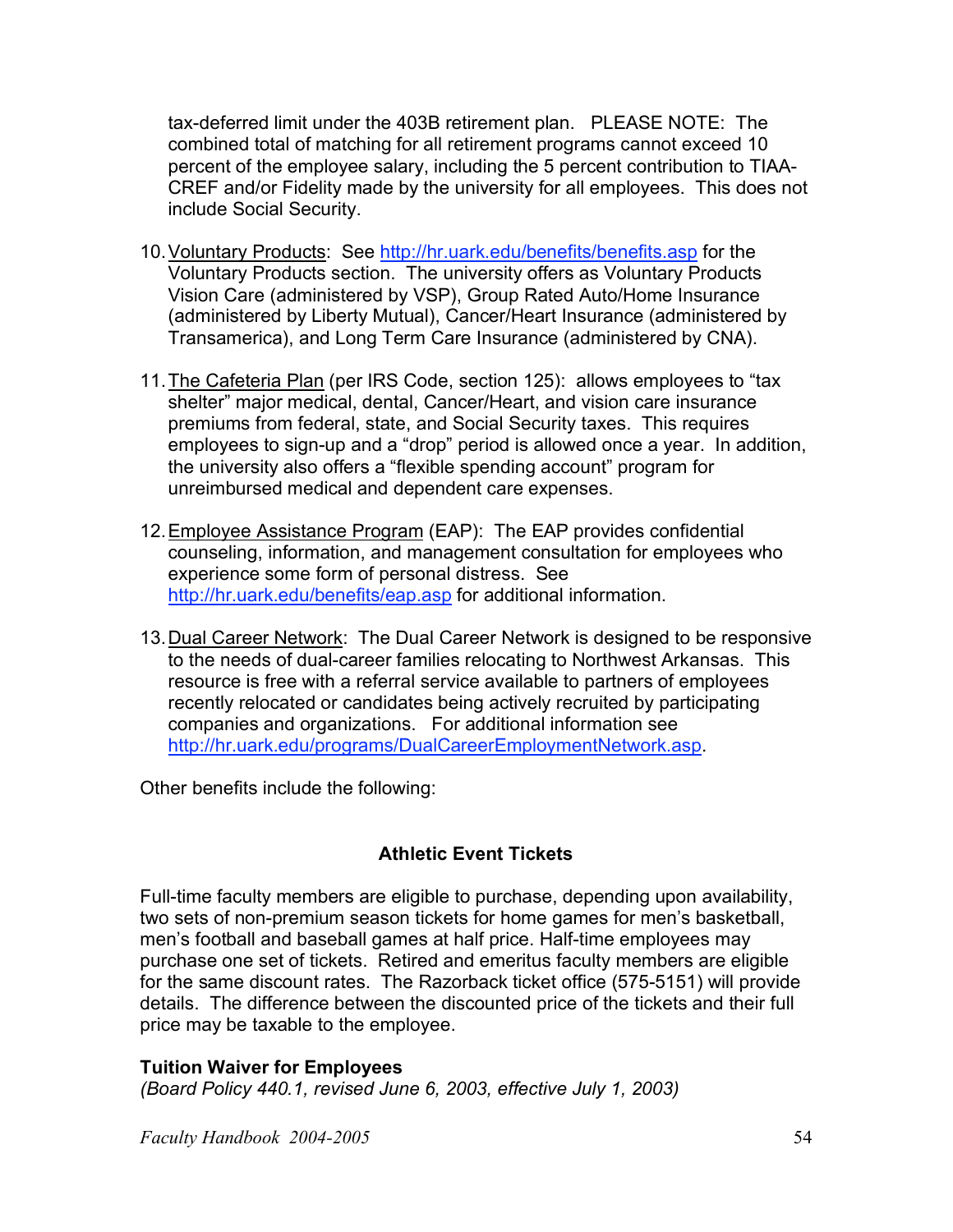### I. Eligibility

All full-time employees employed as of the final day of regular registration in any particular session or semester, their spouses, and their dependent children (as defined by the Internal Revenue Service) are eligible. Spouses, who have not remarried, and dependent children of deceased employees who died while in the full-time employment of the University of Arkansas are also eligible. All enrollees must meet normal admissions requirements, and audits should be on a space available basis only.

II. Transferability

The tuition waiver benefit is available to any employee, employee's spouse, or employee's dependent children at any on-campus unit of the University of Arkansas regardless of the site of employment. Individual units may also allow tuition waivers in specified off-campus classes when enrollment in the class in which enrollment is sought already has sufficient student enrollment by full-fee paying students to meet the minimum enrollment (as established by the offering unit) to recover the costs of offering the class. Waiver benefits are applicable to tuition only. All applicable fees are to be paid in full for any enrollment. The waiver benefit is applicable to credit classes only.

- III. Extent of Waiver
	- A. Employees may take any combination of undergraduate or graduate semester credit hours during the fall and spring semesters and up to three semester credit hours during each summer term, when dates of enrollment are non-concurrent, at a tuition cost of \$5 per credit hour at the employee's campus or at 30% of the cost of full tuition for courses offered by any other campus within the university. This waiver does not apply to professional degrees as determined by the Chancellor of each campus.

Employees enrolled in electronically delivered courses such as CIV, Internet, web based, or distance education are eligible for waiver benefits on regular tuition (\$5 per credit hour for courses offered by the employee's campus, or 30% of the cost of tuition for courses offered by any other University of Arkansas campus). In addition to this tuition cost, the employee will pay the difference between the cost of regular tuition and the tuition charge for distance education courses.

B. Employees of the University of Arkansas System office, the Cooperative Extension Service, the Agricultural Experiment Stations, the UAMS Area Health Education Centers, and other widely dispersed units of the University of Arkansas shall designate one campus as the "employee's campus' for purposes of this policy. The designated campus shall remain the same for the term of employment unless the site of employment changes.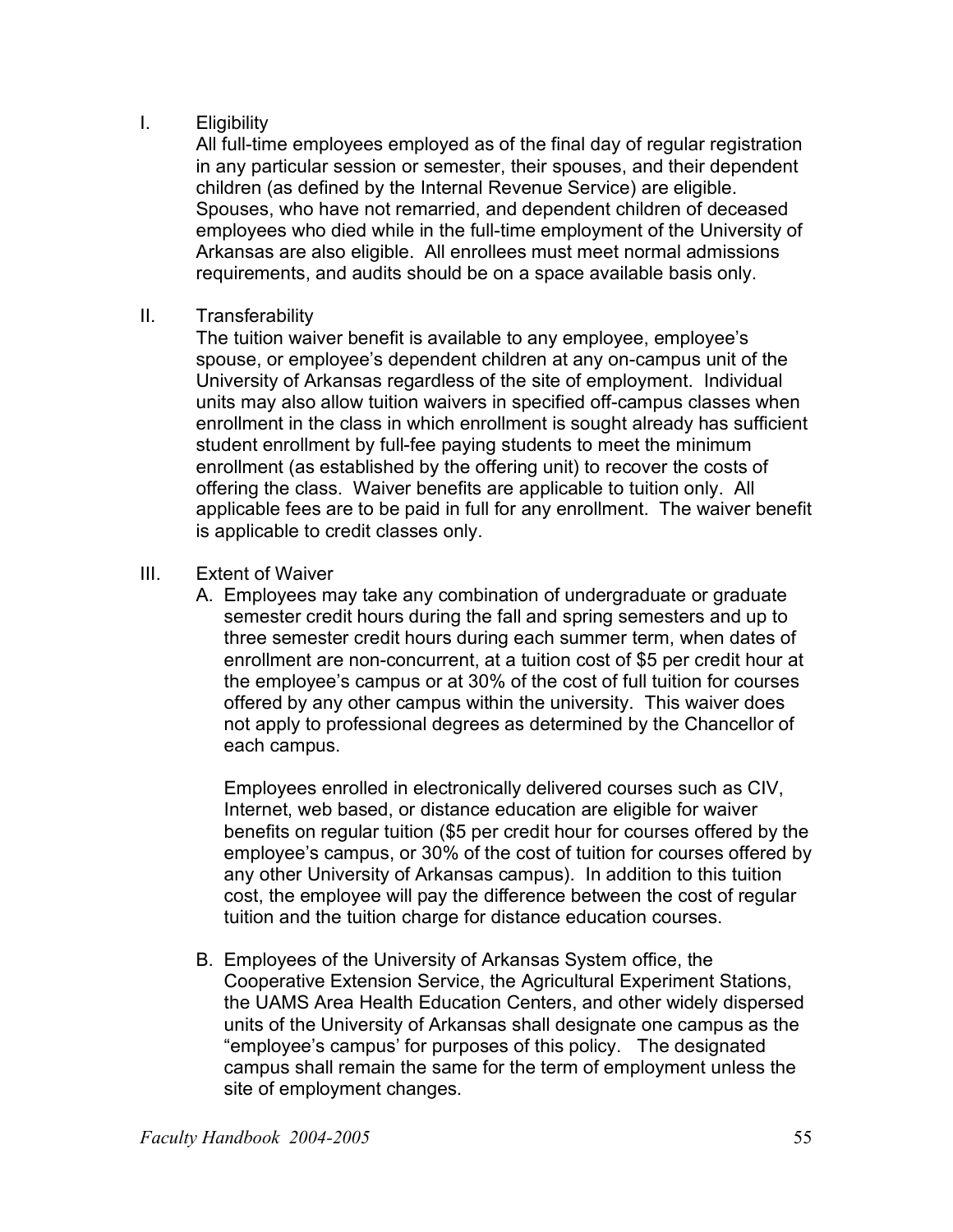C. Spouses and dependent children may take up to 132 undergraduate semester credit hours at 50% of tuition at the employee's campus or at 60% of full tuition at any other campus within the University of Arkansas.

> Spouses and dependent children enrolled in electronically delivered courses such as CIV, Internet, web based, or distance education will pay 50% of the cost of regular tuition for courses offered by the employee's campus, or 60% of the cost of regular tuition for courses offered by any other University of Arkansas campus. In addition to this regular tuition cost, the spouse/dependent children will pay the difference between the cost of regular tuition and the tuition charge for distance education courses. A student may not receive discounts as both an employee and as a spouse or dependent child of an employee.

#### IV. Effective Date

This policy shall be effective July 1, 2003.

June 6, 2003 (Revised) June 7, 2002 (Revised) November 8, 1996 (Revised) November 12, 1993 (Revised) June 25, 1987 (Revised) January 16, 1986

#### **Resident Status of University Employees**

*(Universitywide Administrative Memorandum 245.3, revised September 1, 1981*) University employees whose appointments for pay purposes are for half-time or greater shall be considered as residents for fee purposes. Similarly, such employee's spouse, children under the age of eighteen, and children who are dependent upon the employee for support (as defined by the Internal Revenue Service) and are full-time students at the University of Arkansas shall also be considered as residents for fee purposes. Part-time employees who desire to take course work, or whose immediate family members (as defined above) desire to take course work, must obtain a form from the office of the chief fiscal officer on the campus, certifying their appointment and present it to the Registrar, who will be instructed not to charge non-resident tuition. Only those persons whose appointment forms are on file in the office of the chief fiscal officer on the campus shall be certified. This policy clarifies and provides implementation procedures for Board of Trustees Policy 520.6. Graduate students and graduate assistants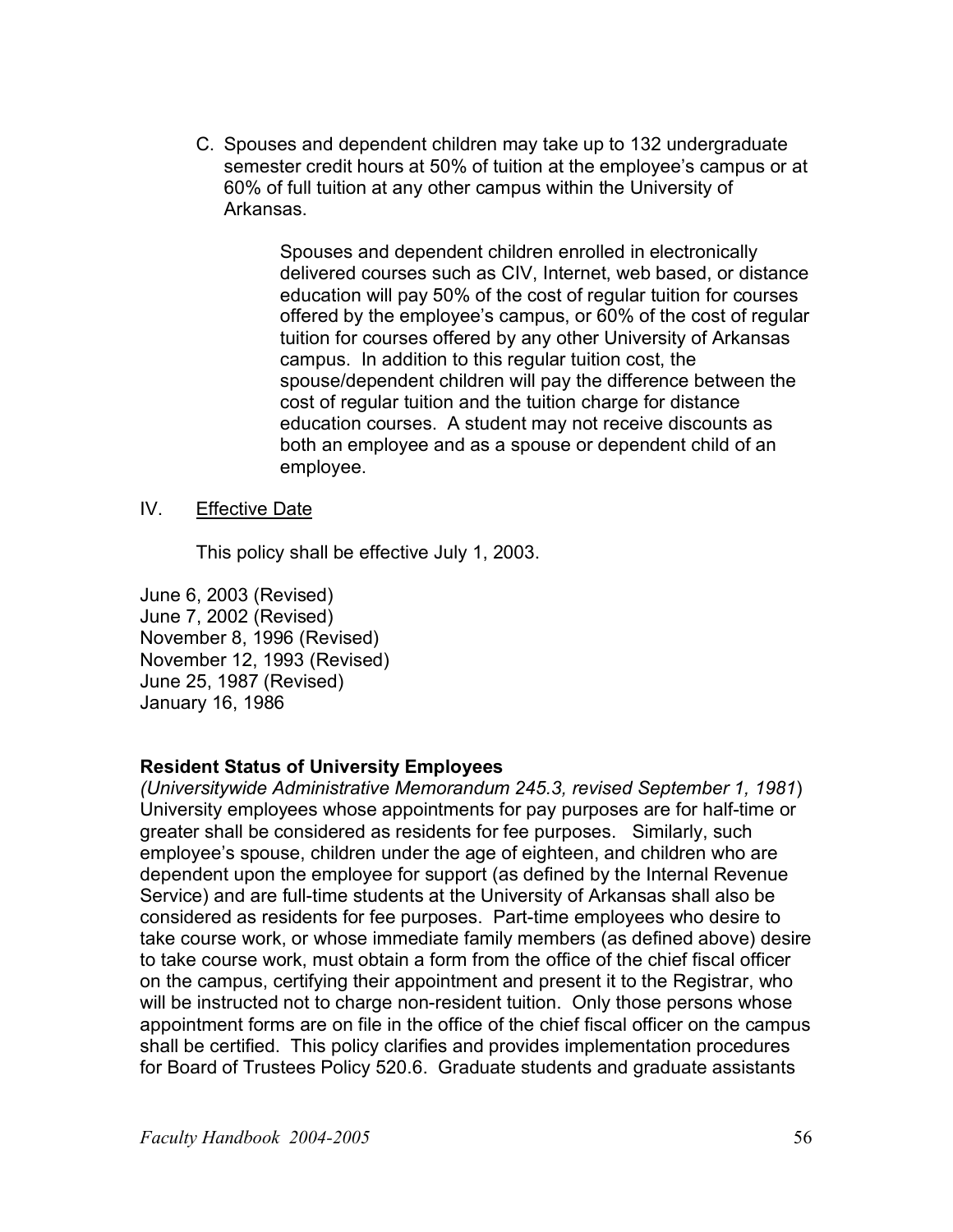are considered students as distinguished from employees for the purpose of this memorandum.

### **Bookstore Discount**

University faculty and staff receive a 10 percent discount on items in the UA bookstore. The Bookstore and Computer Store located in the Arkansas Union, offer textbooks, trade books, and departmental supplies; computers and computing equipment; and gift and memorabilia items. See http://www.uark.edu/bookstore for more information.

### **Direct Deposit of Pay**

*(Fayetteville Policies and Procedures 323.0)* It is the practice of the Fayetteville campus of the University of Arkansas to deposit employee pay directly to a financial institution that receives electronic transfers. Net pay can be deposited in up to six separate accounts. The accounts can be at the same financial institution or as many as six different ones. Employees should complete a direct deposit form, specifying the financial institution(s) and the account(s) to which they want their paychecks deposited. Employees may request paper checks by so noting on the direct deposit form available from the payroll section of Human Resources. There will be a fee of \$50.00 to change from electronic deposits to paper checks because of the additional costs of paper checks. This fee may be waived if there are extenuating circumstances.

### **UARK Federal Credit Union**

The Credit Union serves the faculty, staff, students and alumni of the University of Arkansas System. The Credit Union offers a full range of financial services, which include checking accounts, Visa check cards, credit cards, home loans, vehicle loans, certificates of deposit, internet banking and much more. Credit Unions are non-profit, financial cooperatives. This enables them to offer better deposit and loan rates than most other financial institutions.

UARK has a full service branch located just off campus as well as three ATM machines on or near campus. For more information about the service or operating hours call 521-1199.

#### **Garnishment and Salary Liens**

Wages and other amounts due an employee from the university are legally subject to seizure by a court order of garnishment or by a governmental lien. The university is required to comply with an order of garnishment only when one is issued after a legal judgment has been entered against the employee-debtor. The university must also honor governmental liens such as those arising from claims for unpaid taxes and from bankruptcy claims. The university has a concern when a garnishment or salary lien is issued against its employee and served on the university. Upon receipt of two orders of garnishment, two salary liens, or a combination of one of each type of seizure against the salary of a university employee during any period of twelve months dating from the receipt of the first such order, grounds shall be deemed to exist for termination of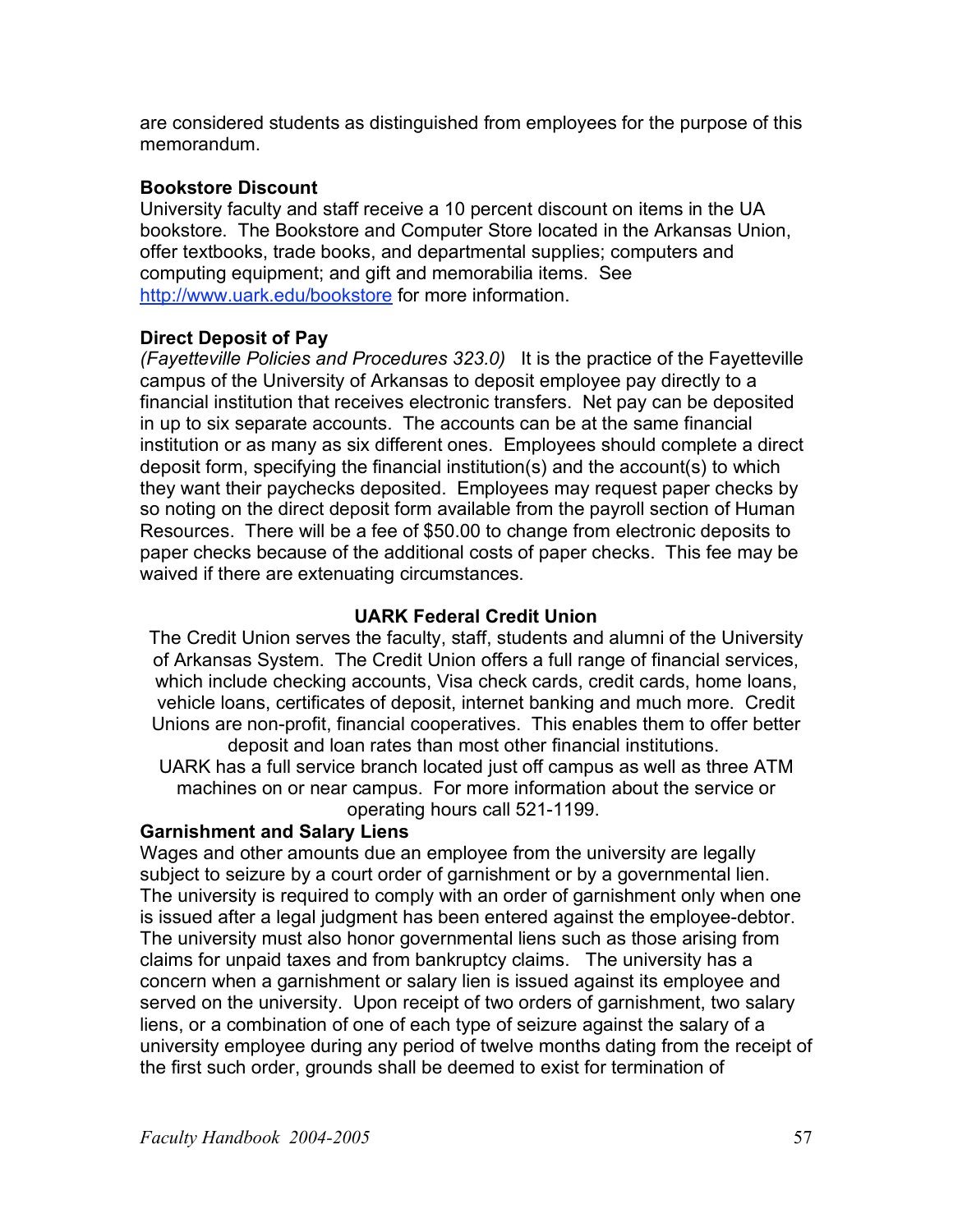employment of such employee according to regular university procedures. (See Universitywide Administrative Memorandum 440.9 for details.)

### **Authorization to Offset Amounts due University by an Employee against Amounts Owed by the University to That Employee**

*(Board Policy 405.2, revised January 20, 1995)*

The University shall have the right to set off against amounts due and payable to an employee, including a student-employee, by the University those liquidated amounts due and payable by the employee to the University for any reason, with the University then paying the net amount remaining to the employee in full satisfaction of his or her wages or other amount due as follows:

- 1. If the amounts owed by the employee to the University were the result of moneys advanced to the employee or misappropriation by the employee of moneys or personal property belonging to the University, the University may set off amounts owed to the University against all wages or other moneys owed to the employee.
- 2. In all other cases of setoffs against an employee's wages, the University may only set off amounts owed the University against those wages which are above the statutory minimum hourly wage.
- 3. If the amounts owed to student-employees constitute payments for work-study or are student loans under a program guaranteed or established by the U.S. Government, any set off shall be subject to law and regulation governing those programs.
- 4. The university shall set off amounts owed to the University against all sums owed to an employee other than wages, or student work-study or loan payments.

Subject to the above limitation, each Chancellor, through the business officers of that campus, may develop with an affected employee a repayment plan for successive offsets so that the entire amount owed to the University is not offset on a single occasion; provided, however, that no such plan shall develop in the instance of any final settlement of accounts, such as where a final check for wages for a terminating employee may be involved.

This Board Policy shall be reflected in faculty, staff and student handbooks.

#### **Moving Expenses**

State-supported colleges and universities may utilize maintenance and operations funds for the payment of moving expenses of employees, including new hires, if such funds are available and consistent with university policy (Fayetteville Policies and Procedures 411.1).

## **Business Affairs Regulations**

## Purchasing

*Faculty Handbook 2004-2005* 58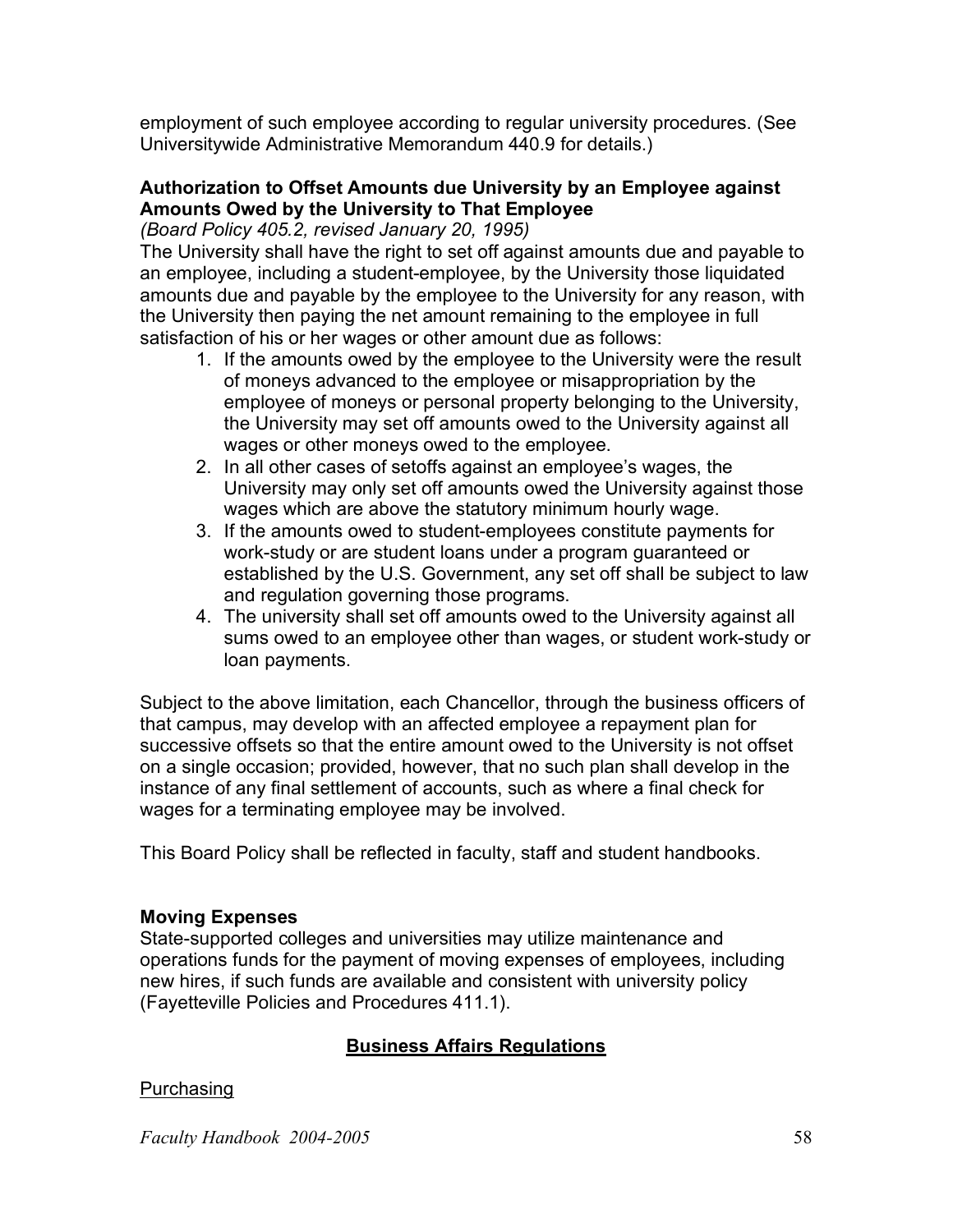All purchases paid by funds under university control are to be made through the Purchasing Office via electronic requisition. Only purchases authorized by this authority are legal obligations of the university; all others are personal liabilities. For more information see http://www.uark.edu/admin/busaffrs/purchasing/.

### Contract Signature Authority

Authority to bind the University of Arkansas to other than purchase order obligations rests with the Executive Vice President or his designee. All contracts are to be forwarded first to the Purchasing Division for review and consideration.

### Conflict of Interest

University of Arkansas Board of Trustees Policy 330.1 provides that the university shall not, without approval of the Chancellor, enter into a contract with a current or former state employee or any entity in which any current or former state employee holds an ownership interest of ten percent or greater. For more information see http://www.uark.edu/admin/vcfainfo/systempp/systemindex.html.

### Sale or Disposal of University Property

Sale of any item of property, equipment or land must be handled by the Office of Business Affairs. No state property may be sold, traded, cannibalized, or otherwise disposed of without their authorization. For more information see http://www.uark.edu/admin/busaffrs/surplus/.

### Sale of Books

Under university policy, instructors are not permitted to sell books or other instructional materials, including class packets to students. When students are required to purchase books or other instructional materials in any academic program, the teacher in charge should arrange for sale of the required articles through the Bookstore or Printing Services.

## *Travel Regulations*

Current state and university travel regulations may be viewed at www.uark.edu/travel. Employees who travel on university business and at university expense may apply for a travel advance. Travel advances must be requested by the department supporting the travel at the time the travel authorization is submitted and are generally limited to 50 percent of the allowable expenses, excluding airfare and registration, which may be purchased with a U of A Purchase Order, or in the instance of airfare, a University Travel Card. Travel advances will be mailed to the traveler's campus address seven days prior to day of departure. All advances must be settled (by filed reimbursement claims) within 30 days of return from the trip consistent with Governor's Policy Directive No. 6. State authorized travel Cards are available to qualified employees to be used while traveling in an official capacity. Each cardholder is responsible for all charges made to these cards. Application forms are available from Travel Services (479-575-5363 or 479-575-7951).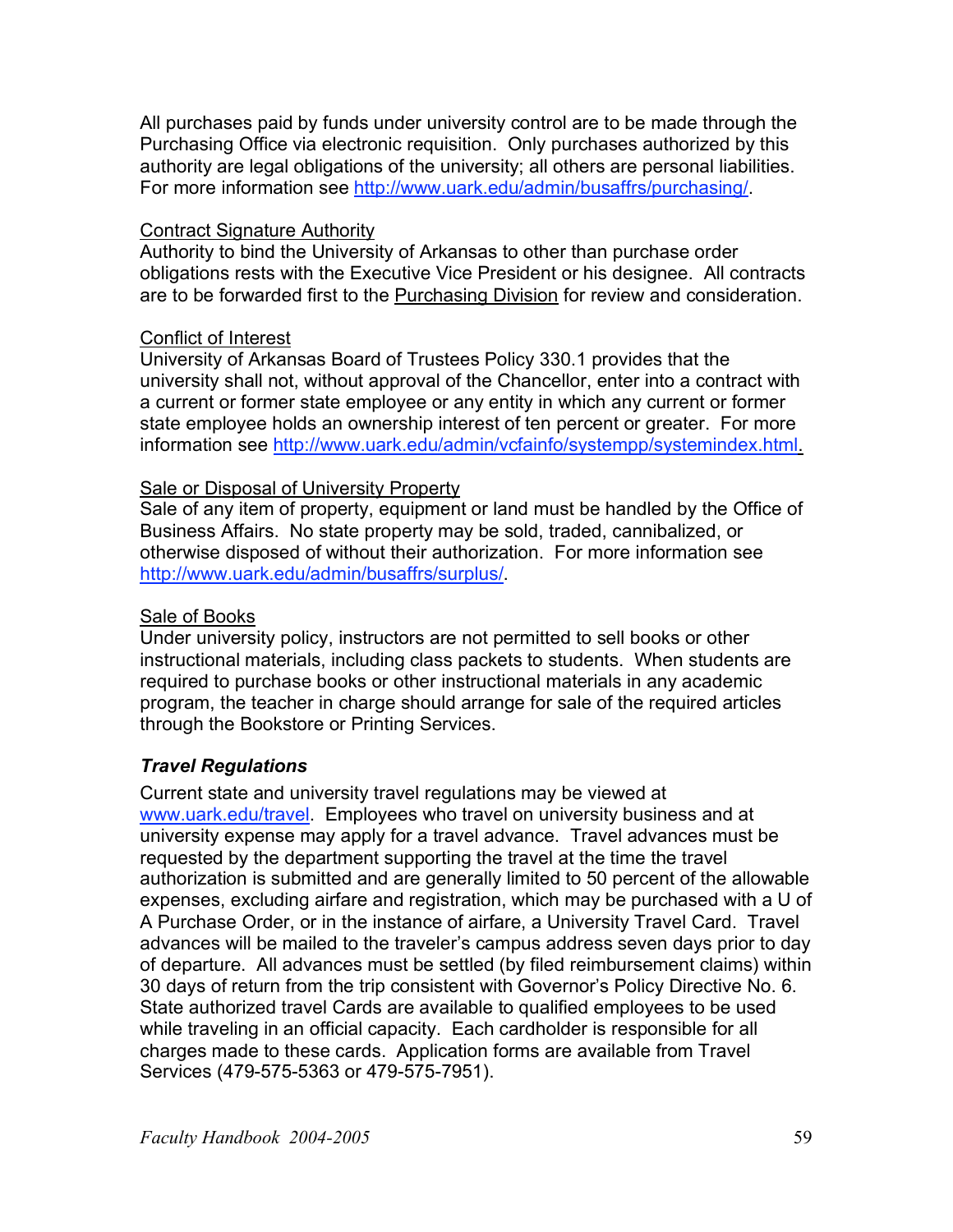## *Use of Tower Logo and Other Trademarks*

The Trademark Licensing Program at the University of Arkansas regulates, promotes, and protects the use of the university's name and identifying trademarks such as the University tower logo and other identifying marks or logos, identifying names like "Razorbacks," Hogs," and "University of Arkansas," as well as products, promotions, and advertising upon which these marks are used. Prior written consent is required from the Trademark Licensing Program for any use of the university name or marks for other than official university business. For further information, see the website at http://www.hogwired.com/license.asp. Or http://advancement.uark.edu/depts/our/services/design.html.

Products ordered by a university department by purchase order for internal consumption shall be exempt from licensing fees; however, such products are to be purchased from licensed sources to the extent practicable. Products purchased by the university for resale, such as athletic concessions, bookstore, or departmental fundraising merchandise will be purchased from licensed sources with royalties paid. Contact the Trademark Licensing Office at 575-7404 for additional assistance. The name of the University of Arkansas is used in a great many official business contexts and for a wide range of purposes. It is important to the institution that the use of the name "University of Arkansas" be limited to activities which are in fact activities of the university.

The following broad clarifications are applicable to most uses of the name of the university.

#### 1. Public Appearance

Public appearances by individual faculty, staff, and students almost inevitably involve use of the name of the university. Beyond the normal care which such responsibility imposes, there are certain specific policies which have been established. Students must, in order to be involved in extracurricular activities, meet eligibility requirements of the campus in which they are enrolled. Appearances in intercollegiate athletics are subject to rules of the athletic conference to which the university belongs. When university representatives appear on commercially sponsored radio and television programs, they should be identified as guests. Appearances on unsponsored radio and television programs are considered simply as public appearances and impose only normal obligations on the participant for responsibility and good taste.

2. Sponsorship of Activities

When the name of the university is used in connection with seminars, institutes, conferences, workshops, short courses, and other such activities, the university shall in fact be a sponsor, cooperating through an extension or departmental unit.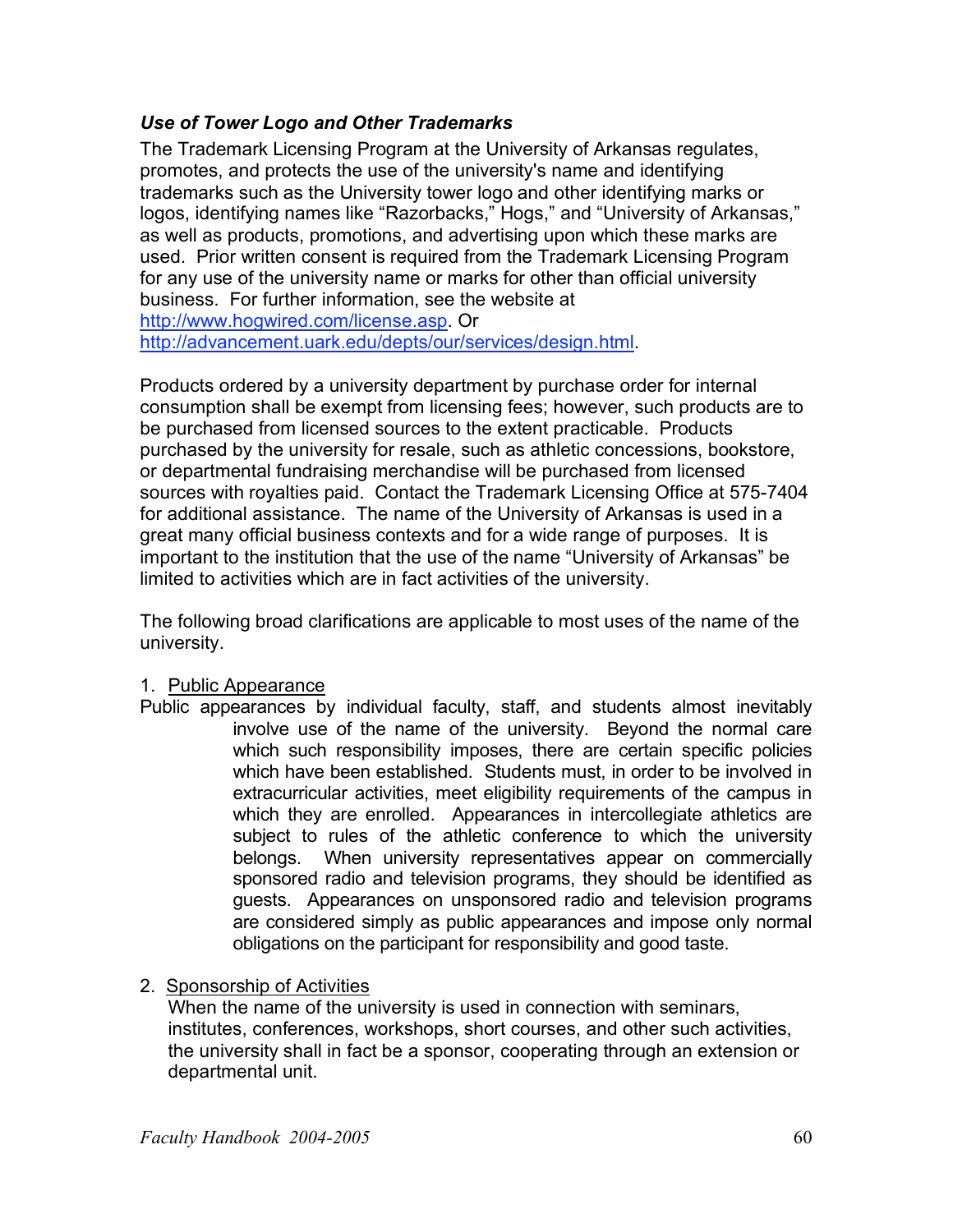#### 3. Public Statements

The chancellor of the university is responsible for official statements affecting

the

university. News releases affecting the University System should be submitted to

the Office of the President, through the campus office of University Relations. See

also Universitywide Administrative Memorandum 215.1, adopted November 17, 1975.

### **Publications, Logo, and Stationery Guidelines**

*While the University of Arkansas traditionally has allowed freedom for departments and programs to generate their own publications and communications, there are guidelines in several areas. Coordination with University Relations is required before proceeding with the following: 1. Publications for general audiences that communicate a general message about the*

*university including any material to be distributed to new media.*

- 2. Academic publications that promote specific courses and programs
- 3. Admissions or related publications intended for prospective students
- 4. Any deviations from guidelines published in Logo and Stationery Guidelines

See http://advancement.uark.edu/depts/our/standards/index.html, the University Relations website, for information on use of the University logo and seal, the printing of university stationery, and related matters. Official university stationery and business cards must be purchased through Printing Services. Direct all questions to University Relations, 800 Hotz Hall, ext. 5555.

#### **Facilities**

#### **Use of University Facilities**

*(Board Policy 705.1, revised November 11, 1988)*

University facilities exist for the primary purpose of serving a planned and scheduled program of educational activity. At times when not required in the regularly planned educational program, university facilities may be made available for extracurricular use to colleges, departments, and other organizational units of the university; to organizations composed exclusively of faculty and staff; to organizations which exist solely for the benefit of the university; and to recognized student organizations with the approval of the faculty adviser. University facilities, under the law, cannot be made available to other organizations for their own purposes. However, when a facility is in use neither for a regularly scheduled educational activity nor for an extracurricular use by one of the university organizations listed above, the President or Chancellor is authorized to approve the use of the facility when such use serves the educational objectives of the university. It is an objective of the university to provide opportunities for university and broader communities to see and hear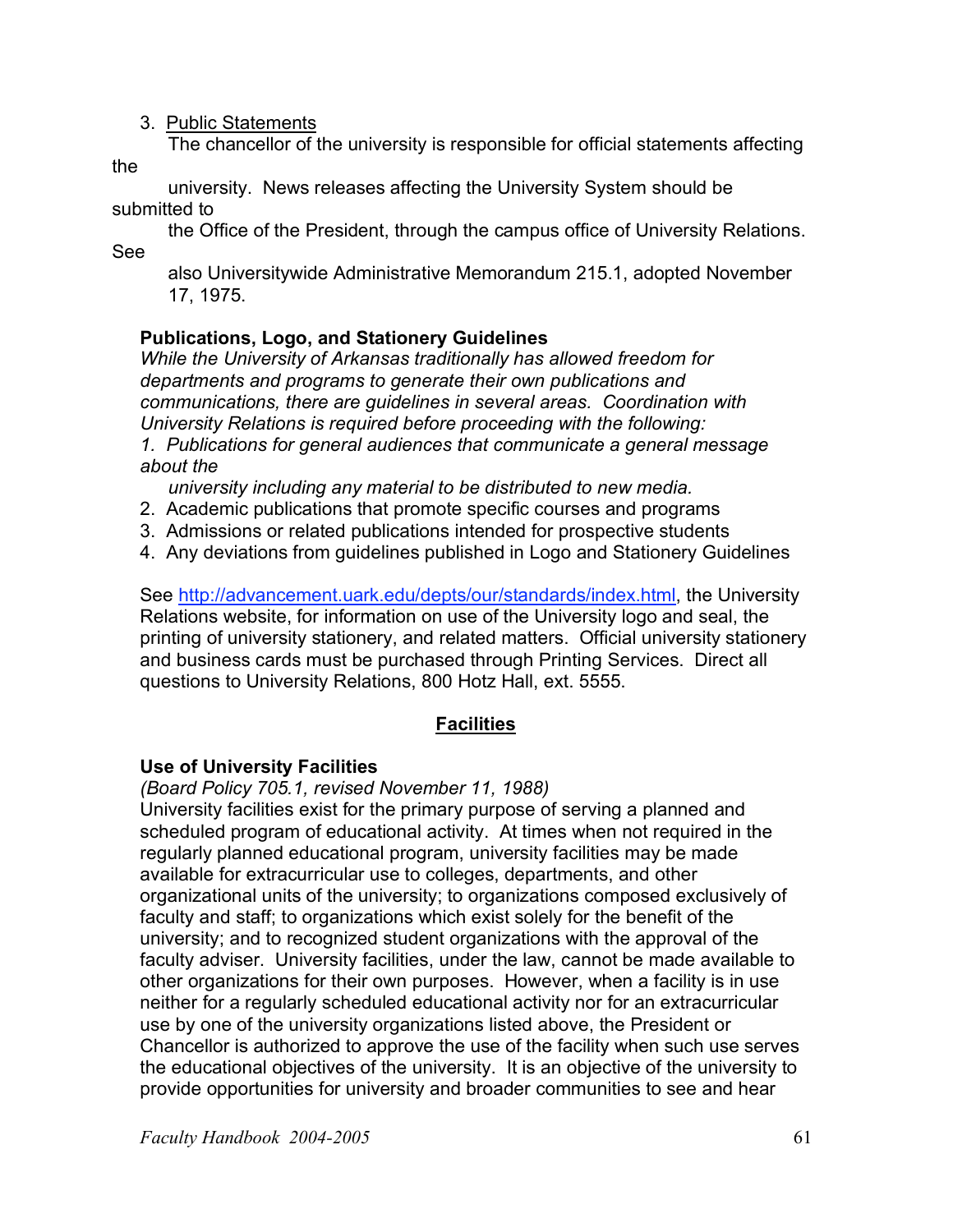major leaders from throughout the state, nation, and world. Speeches and debates by or on behalf of candidates for major state or national offices may be scheduled in university facilities under arrangements which allow reasonable opportunities for opposing candidates or points of view. It must be made clear that the university neither supports nor opposes the views stated by and/or the candidacy of such individuals. See Universitywide Administrative Memorandum 715.1 for statement of principles, policies, and procedures.

Many facilities are available throughout the campus, including conference rooms, auditoriums, and meeting rooms of various kinds. Facilities are typically scheduled through the office of the dean or director responsible for the facility or building. Depending upon use, fees may be charged for some activities. See *Fayetteville Policies and Procedures*, 708.0 August 20, 2001 at http://www.uark.edu/admin/vcfainfo/policyprocedures/ppindex2.html.

#### **Building Executives – Major Duties and Responsibilities** Fayetteville Policies and Procedures 702.1.

The building executive for each campus facility is the main contact person for that facility. Individuals in the building will contact the building executive relative to problems and concerns, and the building executive will coordinate with Facilities Management, or other University department, to address issues. The building executive will also serve as a key contact for Facilities Management in providing feedback on the condition of academic and administrative space, helping to determine building priorities and identify problems. See the complete policy at the website for a summary of some of the major duties and responsibilities of a building executive.

http://www.uark.edu/admin/vcfainfo/policyprocedures/facilities.htm.

#### **Use of Building Exteriors and Roofs**

Roofs of buildings and exterior sides of buildings are not intended for general uses. Access for members of the faculty and their students in connection with a regularly scheduled curriculum course which may require such access is limited to the areas on which decks have been constructed. No roof top research or classroom uses are permitted nor machinery, equipment, antennae, greenhouses, or other property shall be installed on any roofs or roof edges without express written permission from the Director of the Physical Plant. Such requests should be routed through the Physical Plant Service Desk, extension 5050. Rappelling and climbing are specifically prohibited. (See Universitywide Administrative Memorandum 720.1 for details.)

## **Keys: Authorization, Issue, Return, Replacement**

Keys for university buildings and rooms (except student housing and food service) are issued by the Key Office located within Facilities Management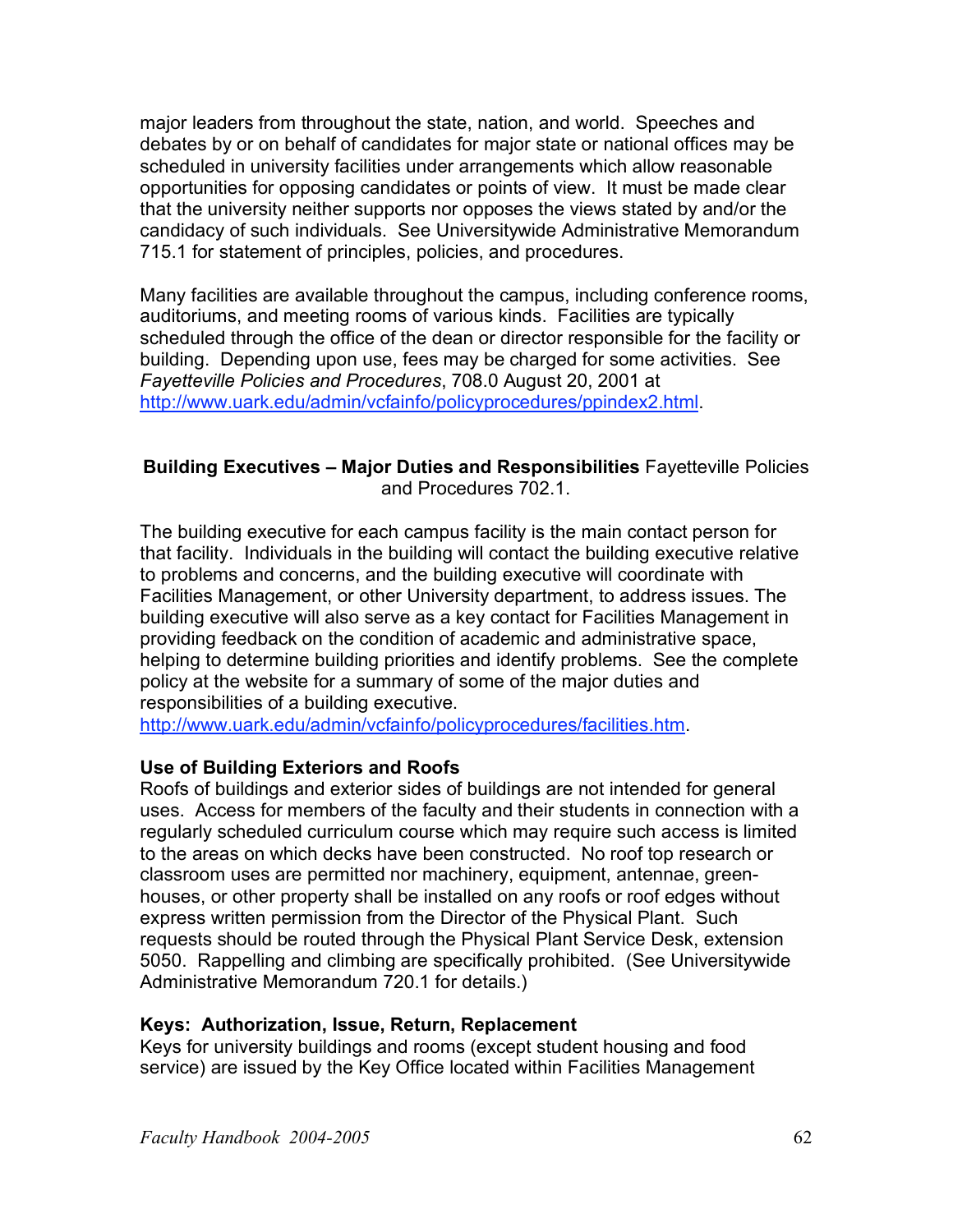Accounting, with customer access through the Service Center entrance, and parking located on Mitchell Street.

- **Key Authorization** In order for an individual to be issued keys, the person must present to the Key Office staff a completed Key Authorization card manually signed by the appropriate official authorized to approve the issuance of keys for that particular area. The Key Office maintains a signature file of deans, directors, and department heads who control authorization of access to buildings or parts of buildings. More than one authorization signature may be required for some areas.
- *Authorization signatures must be manual; a stamped signature will not be accepted.*
- When the authorizing individual is temporarily unavailable, a letter on office letterhead designating temporary authority to another person will be accepted in the Key Office. The letter must contain beginning and ending dates and the signature of the person temporarily authorized to sign for keys.
- If there are changes in personnel who have authorization for specific areas or changes in the areas, the Key Office should be notified immediately and furnished with new authorization signatures and/or buildings/areas. Forms to indicate changes are available in the Key Office.
- **Key Issuance** The individual to be issued the key must present to the Key Office staff a completed Key Authorization card manually signed by the appropriate official authorized to approve the issuance of keys for that particular area. The individual receiving the key(s) must
- Personally pick up the key(s)
- Present a photo identification
- Sign the card acknowledging receipt and responsibility for the use of the key(s.)

Multiple keys may be issued to individuals *only,* not departments, with proper authorization.

- **Contractor Key Issuance** Keys may be issued on a temporary basis only for a specific period of time to contractors working on campus. The contractor is required to place a deposit for keys with the Facilities Management in accordance with the following schedule:
- \$35 for each individual key
- \$50 for each submaster key
- \$150 for each master key

*Requests to extend a specific contractor time period* must be approved by a Facilities Management construction coordinator from Contracted Services. If keys are returned within the specified time period, the contractor deposit will be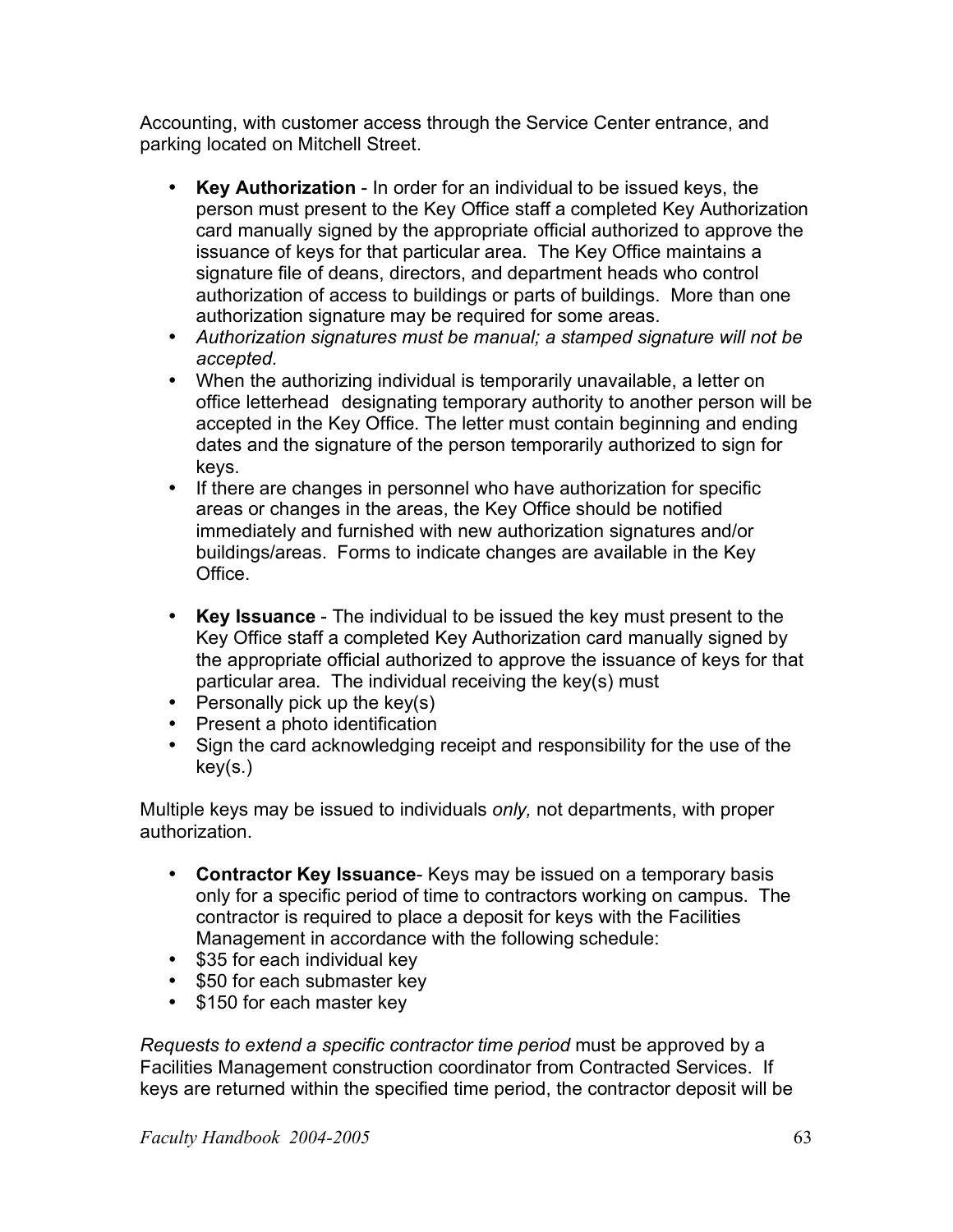refunded. If keys are not returned within the time period specified, or are lost, the deposit will be forfeited. Any expenses that occur due to lost or misplaced keys will be borne by the contractor. A contractor's final pay request may be held until resolution of lost keys or costs and related damages has been addressed to the satisfaction of Facilities Management.

- **Key Return** Upon termination, graduation or transfer, keys must be promptly returned to the key office not the employee's department. Keys are not transferable. Upon termination, faculty and staff final paychecks will be held until all keys are returned. A student's transcript will be held until all keys are returned.
- **Lost or Stolen Keys** If a key is lost or stolen, the appropriate dean, director or department head should be notified immediately. The individual losing the key and/or the department who authorized the issuance of the key will be assessed
- \$10 for room keys,
- \$20 for sub-master keys
- \$50 for master keys

As in the past, the keyholder or the employee's department may be held responsible for additional expenses due to lost keys, such as theft of university property, damage to facilities, and costs to rekey facilities.

- **Rekeying** All Educational and General Purpose facility rekeying due to lost keys will either be performed or authorized by Facilities Management.
- **ANY DUPLICATION OF A UNIVERSITY KEY IS STRICTLY PROHIBITED.**

## **Workplace Policies**

## **Inclement Weather Policy and Emergency Procedures**

(*Fayetteville Policies and Procedures 210.0 and 211.0)*

http://www.uark.edu/admin/vcfainfo/policyprocedures/administration.htm.

It is the policy of the university to remain open regardless of weather conditions. However, when inclement weather occurs, designated university officials assess weather and road conditions and decide whether it is necessary to close the offices and cancel classes based on whether conditions appear to be such as to allow students, faculty, and staff to safely reach campus. If the university remains open but transit buses run on alternate snow routes, an official inclement weather day will be declared, and employees who arrive within two hours of their normal starting time will be given credit for a full day's attendance. Employees arriving later will be charged the full amount of time involved in their tardiness, and employees not coming to work will be charged a full day's absence. With the approval of the supervisor, an employee may elect to use "leave without pay" in lieu of "annual leave." This will be considered an excused absence. However,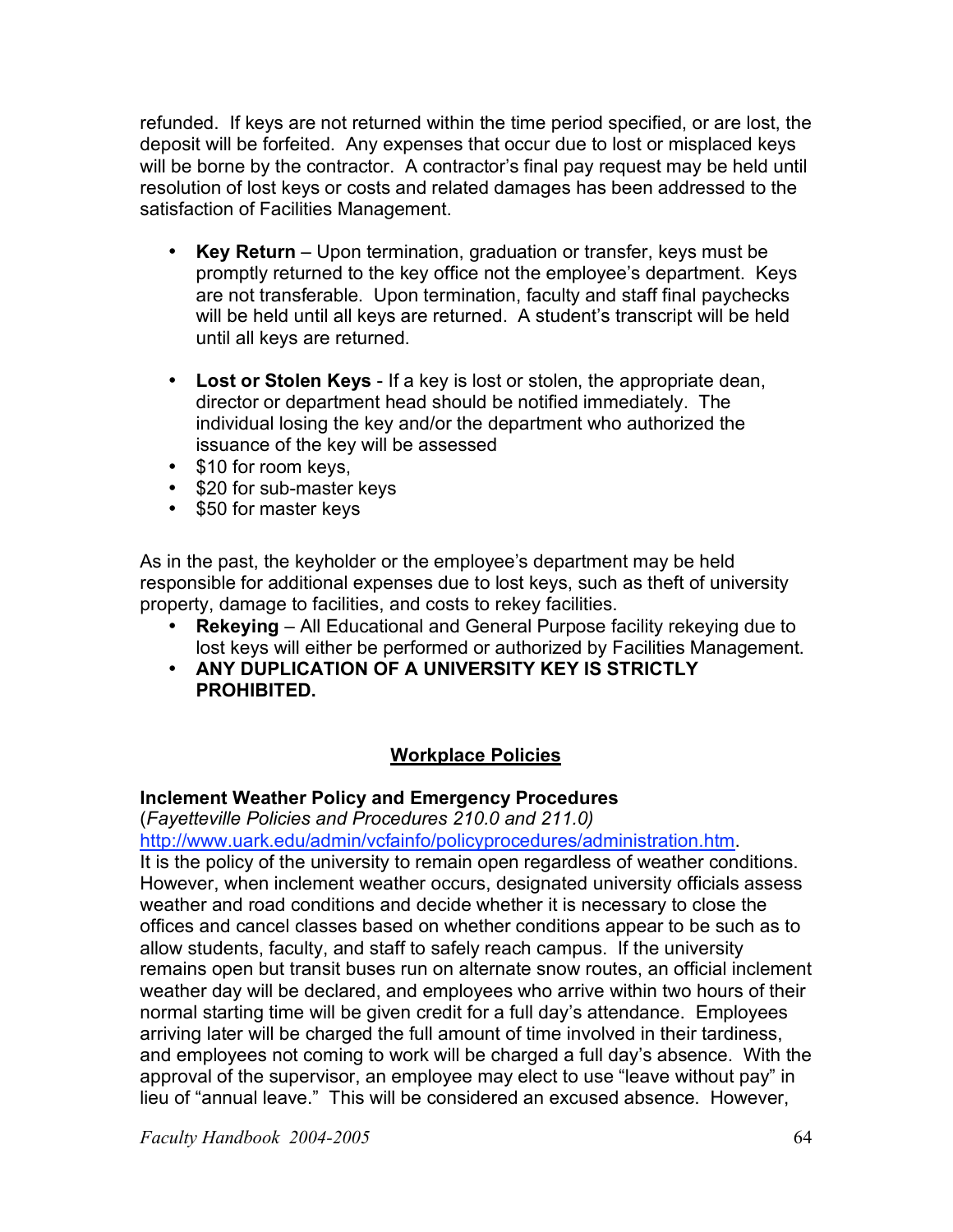individual departments may develop and implement additional policies concerning requirements for essential personnel during periods of inclement weather. If the university remains open, each person is expected to make his or her own determination to work but should make every attempt to get to work within the bounds of personal safety.

Class cancellations made when the university is open or when an inclement weather day has been declared must be made consistent with Academic Policy 1858.10

http://www.uark.edu/admin/vcacsey/AcaPolicySeries/academic\_policies.html.

For information regarding whether the university is closed or an inclement weather day is declared, use the following sources:

See the inclement weather web site at

http://www.uark.edu/admin/vcfainfo/policyprocedures/administration.htm.

- Call 479-575-7000 or the university switchboard at 575-2000 for recorded announcements about closings.
- Check voice mail for announcements.
- Listen to KUAF Radio, 91.3 FM, or other local radio and television stations for announcements.
- Contact your supervisor.

If the university remains open, no announcement will be made.

## **Environmental Health and Safety**

Facilities Management Environmental Health and Safety provides assistance to the university community with a variety of conditions and situations related to environmental health and safety, including assistance with fire prevention; fire extinguisher testing and replacement; hazardous materials management; chemical handling and storage procedures; disposal of lab animals, laboratory chemicals, biological waste, radioactive waste, or other hazardous waste; radiation safety; occupational health and safety; chemical and laboratory safety; farm safety; emergency equipment selection and testing; building environmental conditions; compliance with various environmental health and safety laws and regulations; and training in these and other subjects. This service extends to all university departments and divisions, including the Agricultural Experiment Station located throughout the state. For environmental health and safety assistance, call extension 5448, or visit the website at www.phpl.uark.edu/ehs/ehs1/ehsMainMenu2.htm.

## **On-the-Job-Injury**

## **Workers Compensation**

(Arkansas Code Ann. §11-9-514, 529, 701; AHRMS Policy Manual 105-4)

If you become injured or ill while you are at work due to a work-related incident, you may be eligible to receive Workers' Compensation. Workers' Compensation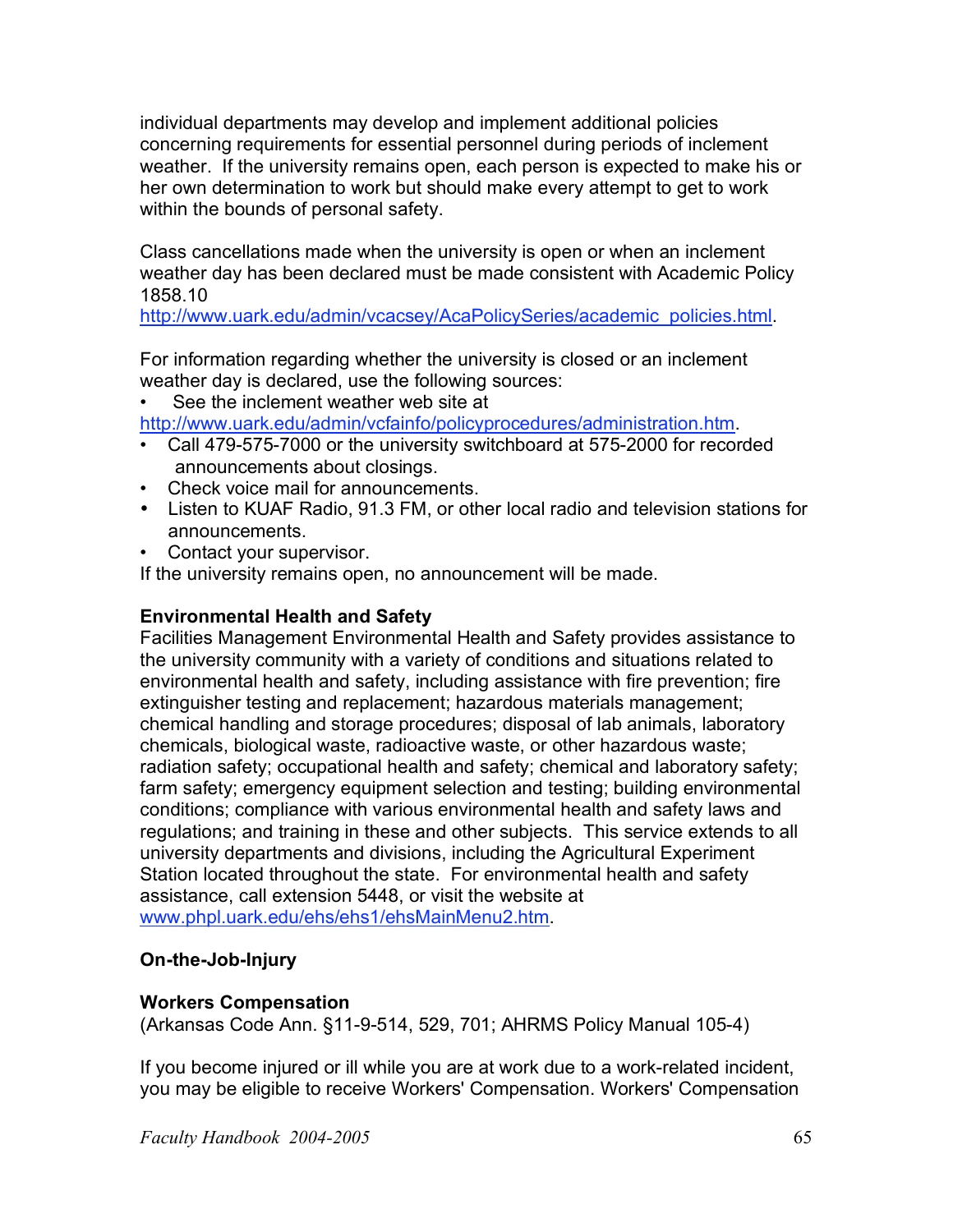is available to you by law to ensure that you get appropriate and reasonable medical care for injuries or illnesses sustained while you are on the job. Should your injury or illness require that you take an extended period of absence from work, you may be eligible for disability benefits through Workers' Compensation. Leave taken because of a serious health condition for which Workers' Compensation benefits are received will be designated as Family and Medical Leave if it meets the definitions in Section 7.5, above. Workers' Compensation claims are submitted to the Office of Risk Management. Determination and payment of claims is made by the Public Employee Claims Division located in Little Rock.

For the Procedure for Reporting and Treatment of an On-the-Job Injury of Illness and information on Medical Providers, please see http://hr.uark.edu/general/staffhandbook.asp?SectionNumber=7.15

#### **Disturbances and Demonstrations**

University regulations prohibit activities which (1) interfere with campus order and access, the normal functioning of the university, or the rights of other members of the university community; (2) result in injury to individuals on campus, damage to individual or university property, or unauthorized attempted or actual entry into university buildings; and (3) present a clear and impending threat to the safety of individuals, to university property, or to the university community in general. See Act 328 of 1967 and Board Policy 220.1.

#### **Alcohol Policy**

Dispensing and consuming alcoholic beverages on state property is strictly prohibited (except for special consideration provided to students aged 21 years or over, who are allowed to consume alcoholic beverages in the privacy of their rooms, in selected residence halls). The consumption of alcoholic beverages on university property or during working hours is prohibited, as is intoxication while on duty as an employee. See Board Policy 705.2.

#### **Smoking Policy/Tobacco Use Policy**

(*Fayetteville Policies and Procedures*, 724.0, July 1, 2002)

The University of Arkansas, Fayetteville, is dedicated to providing a healthy, comfortable, and productive environment for students, faculty, and staff. In that endeavor, the following policy supersedes any and all other smoking policies:

1. The University of Arkansas is considered a tobacco-free workplace and the use of any tobacco is prohibited. A person shall not smoke in university education and

general buildings. Some residence halls have designated floors for smoking. These

designated floors will be eliminated by the Fall of 2003.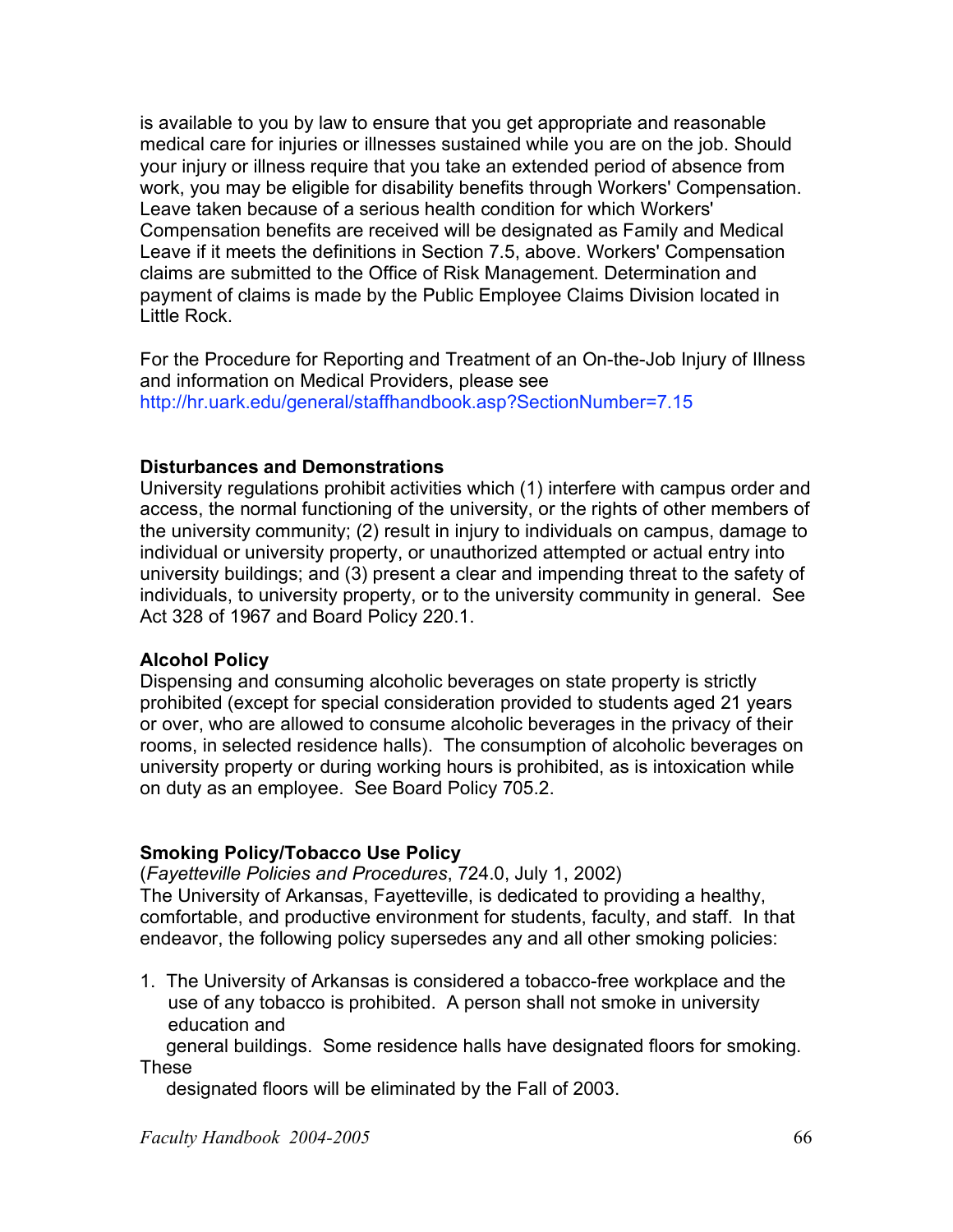- 2. Outside smoking and use of tobacco products is permitted only if done at least 25 feet from public entrances, exits, or air supply to a building. In the case of smoking, this is necessary so that those entering, leaving, and occupying the building will not be exposed to secondhand smoke. Preferably, smoking and use of other tobacco products should be limited to an area in the back of a building.
- 3. A non-smoking student will not be required to share living quarters with a smoking student in residence halls.
- 4. All residence dining facilities, including the Brough Commons Coffee Shop and Club Red, are non-smoking facilities. The Arkansas Union is a nonsmoking facility; therefore, all its dining facilities are non-smoking areas.
- 5. The university prohibits the campus-controlled advertising, sale, or free sampling of tobacco products on campus.
- 6. Smoking and use of other tobacco products is prohibited in gymnasiums, arenas, and other indoor athletic facilities, as well as the grandstands of outdoor facilities.
- 7. Buses, vans, and all other university vehicles are considered non-smoking and no-tobacco-use areas.
- 8. The university supports students, faculty, and staff efforts to sustain good health. In so doing, the university strongly advises against the use of tobacco products on the university campus. Assistance to students, faculty, and staff to overcome addiction to tobacco products is available through Human Resources and the Health Center.
- 9. Littering the campus with remains of tobacco products or any other disposable products is prohibited. In addition, smokers are required to dispose of the remains of tobacco products in receptacles that are fireproof.

#### **Drug Free Workplace Policy**

(*Governor's Executive Order 89-2;* approved by Campus Council April 27, 1989) Drug abuse and use at the workplace are subjects of immediate concern in our society. These problems are extremely complex and ones for which there are no easy solutions. From a safety perspective, the users of drugs may impair the well-being of all employees, the public at large, and result in damage to state property. Therefore, it is the policy of the State of Arkansas that the unlawful manufacture, distribution, dispensation, possession, or use of a controlled substance in a state agency's workplace is prohibited. Any employees violating this policy will be subject to discipline up to and including termination. The specifics of this policy are as follows: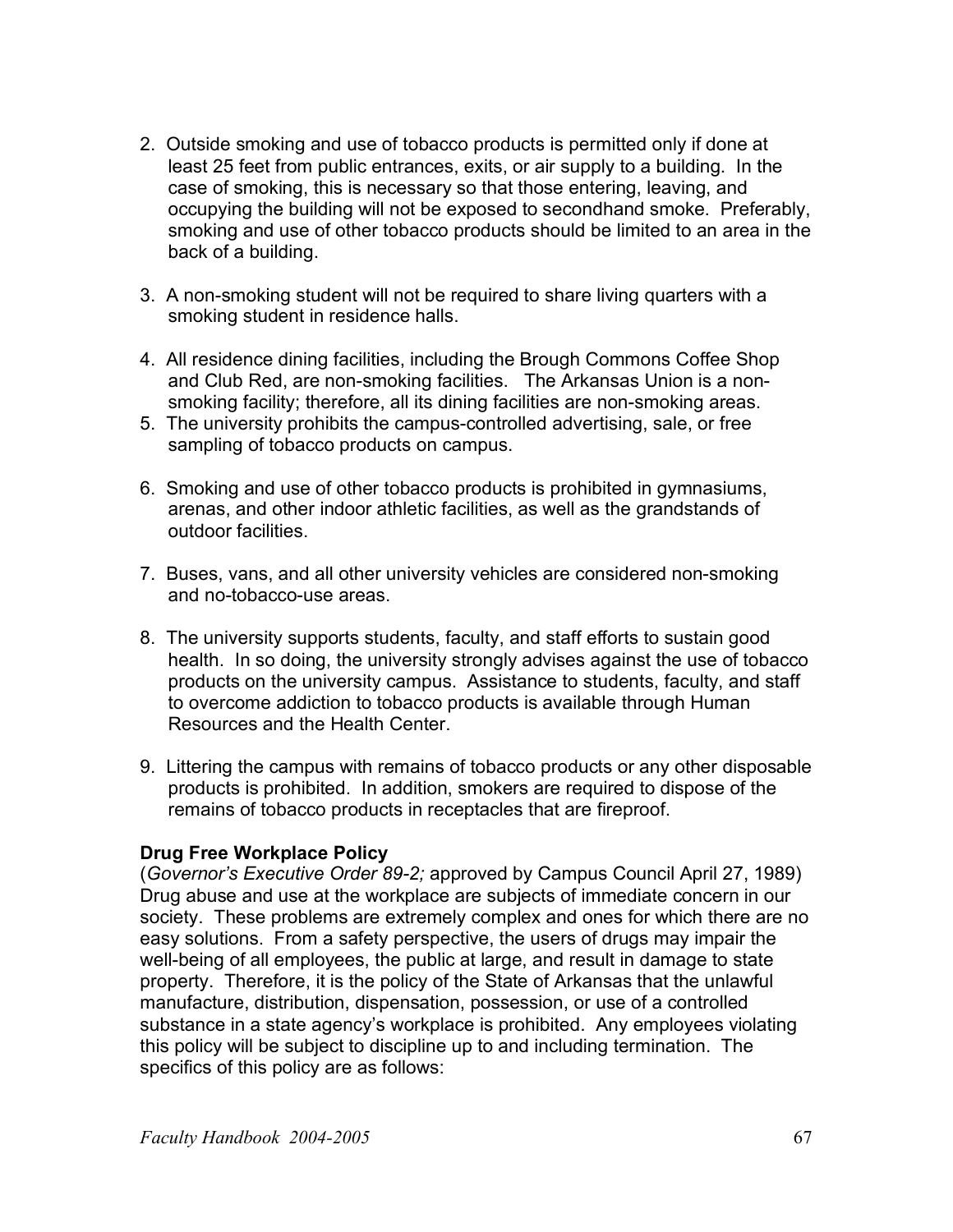- 1. State agencies will not differentiate between drug users and drug pushers or sellers. Any employee who gives or in any way transfers a controlled substance while on the job or on agency premises will be subject to discipline up to and including termination.
- 2. The term "controlled substance" means any drug listed in 21 U.S.C. Section 812 and other federal regulations. Generally, these are drugs which have a high potential for abuse. Such drugs include, but are not limited to, heroin, marijuana, cocaine, PCP, and "crack." They also include "legal drugs" which are not prescribed by a licensed physician.
- 3. Each employee is required by law to inform the agency within five days after he or she is convicted for violation of any federal or state criminal drug statute where such violation occurred on the agency's premises. A conviction means a finding of guilt (including a plea of nolo contendere) or the imposition of a sentence by a judge or jury in any federal court, state court, or other court of competent jurisdiction.
- 4. The University of Arkansas, Fayetteville, must notify the U.S. government agency with which the contract was made within ten days after receiving notice from the employee or otherwise receiving actual notice of such a conviction.
- 5. If an employee is convicted of violating any criminal drug statute while in the workplace, he or she will be subject to discipline up to and including termination. Alternatively, the agency may require the employee to successfully finish a drug abuse program sponsored by an approved private or governmental institution.
- 6. As a condition of further employment on any federal government contract, the law requires all employees to abide by this policy.

Note: At the University of Arkansas, Fayetteville, sections 3. and 4. of the Drug Free Workplace Policy will be carried out by requiring the convicted employee to inform his or her department head, director, or other appropriate supervisor of the conviction immediately and of having that supervisor report the conviction immediately to the vice chancellor to whom he or she reports. The vice chancellor so notified will convey the information, on behalf of the university, within the required ten-day period, to the U.S. agency with whom the federal government contract in question is held.

## **Workforce Violence Policy**

*(Fayetteville Policies and Procedures 416.0, July 1, 2001)*

The University of Arkansas is committed to providing a safe, healthful workplace that is free from violence or threats of violence. Reports of threatening or violent incidents are taken seriously and dealt with appropriately. Individuals who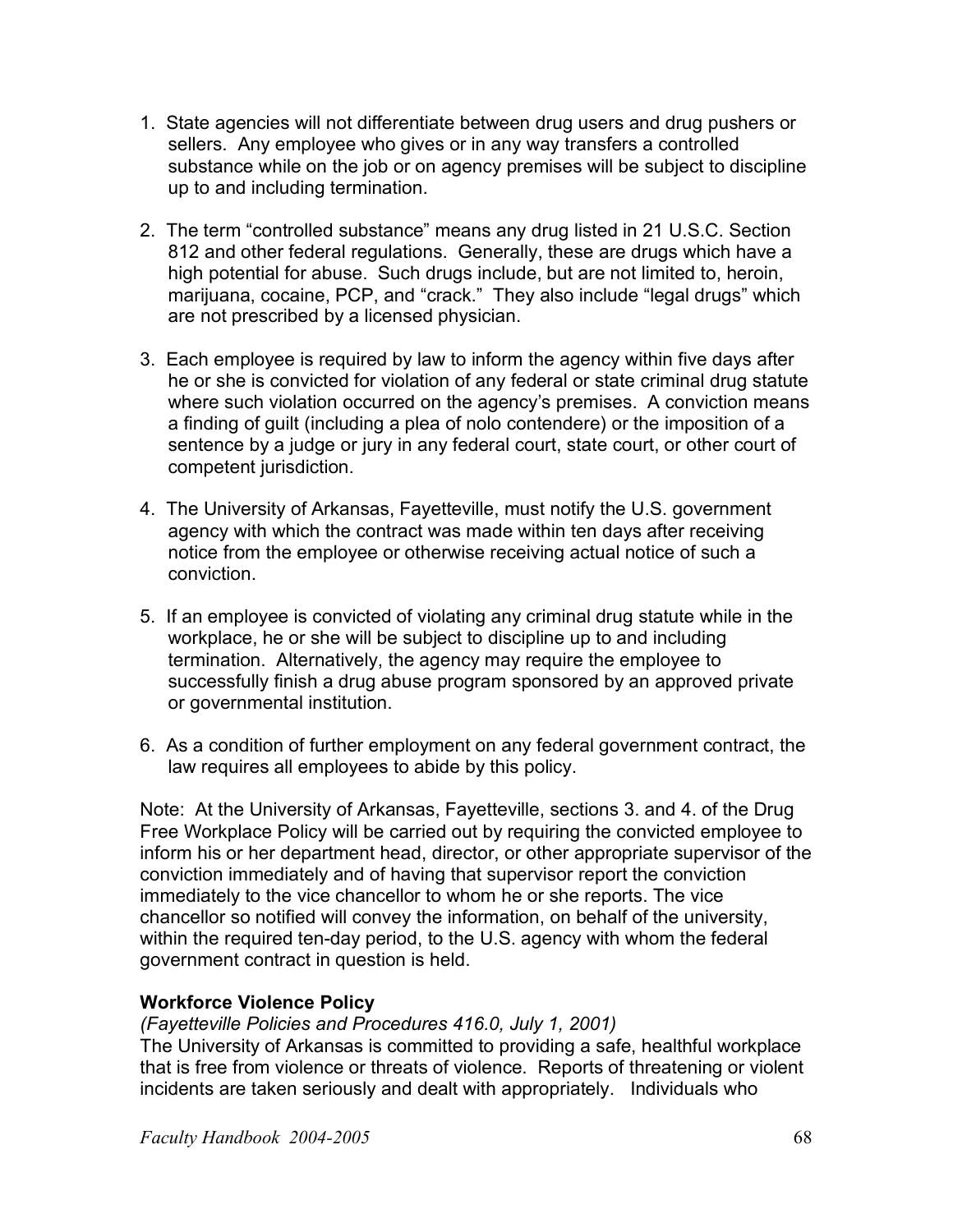engage in violent or threatening behavior may be removed from the premises, and may be subject to dismissal or other disciplinary action, arrest and/or criminal prosecution. The university does not tolerate behavior that is violent, threatens violence, harasses or intimidates others, interferes with an individual's legal rights of movement or expression, or disrupts the workplace, the academic environment or the university's ability to provide service to the public. Violent or threatening behavior can include physical acts, oral or written statements, or gestures and expressions. For procedures on reporting and action, see http://www.uark.edu/admin/vcfainfo/policyprocedures/facstaff.htm.

### **Campus Services**

#### **Bookstore, Computer Store, Razorback Shop and Razorback Shop in the NWA Mall**

The bookstore offers a large selection of new and used textbooks, reference books and general reading books, and special orders are welcome. The bookstore also carries art, engineering, architectural and school supplies. The departmental supplies area offers items to UA departments at state contract prices and handles special orders. Textbook orders should be turned in for the fall semester by April 1, spring semester orders by October 15, and summer orders by March 1. For information regarding textbook orders, call 575-3010. The Razorback Shops offers clothing, gifts, cards and snacks. Special orders are welcome. The Computer Store carries hardware, software, parts and supplies. The factory-authorized service center also provides repair and upgrade services. Discounts - Faculty and staff receive a 10 percent discount on books (new, used, and general reading), supplies, clothing, gifts and sundries. There are no discounts on food, magazines, *New York Times* subscriptions, or items on the *New York Times* Best Seller list, or on faculty/staff computer store purchases. No discounts are allowed on temporary markdowns, and discounts cannot be combined. For charge account information, call the bookstore office at 575-2155. For further details on bookstore services and special opportunities, visit the University Bookstore website at http://www.uark.edu/bookstore.

#### **Mailing Services**

The department provides delivery of the university's U.S. mail and campus interdepartmental mail and processes outgoing university mail via U.S. Postal Service, United Parcel Service (UPS), and express carriers. A complete list of services and guidelines may be obtained from Mailing Services, 105 Arkansas Union, or by calling 575-5649. Although personal mail is not permitted in the university mail system, a post office station located next to Mailing Services is maintained on the first floor of the Arkansas Union to accommodate personal mail. The Post Office/Postal Plus facility offers U.S. Postal Services, P.O. box rental, services by carriers such as UPS, Airborne Express, Federal Express, and DHL, as well as packaging materials and FAX services. Please visit the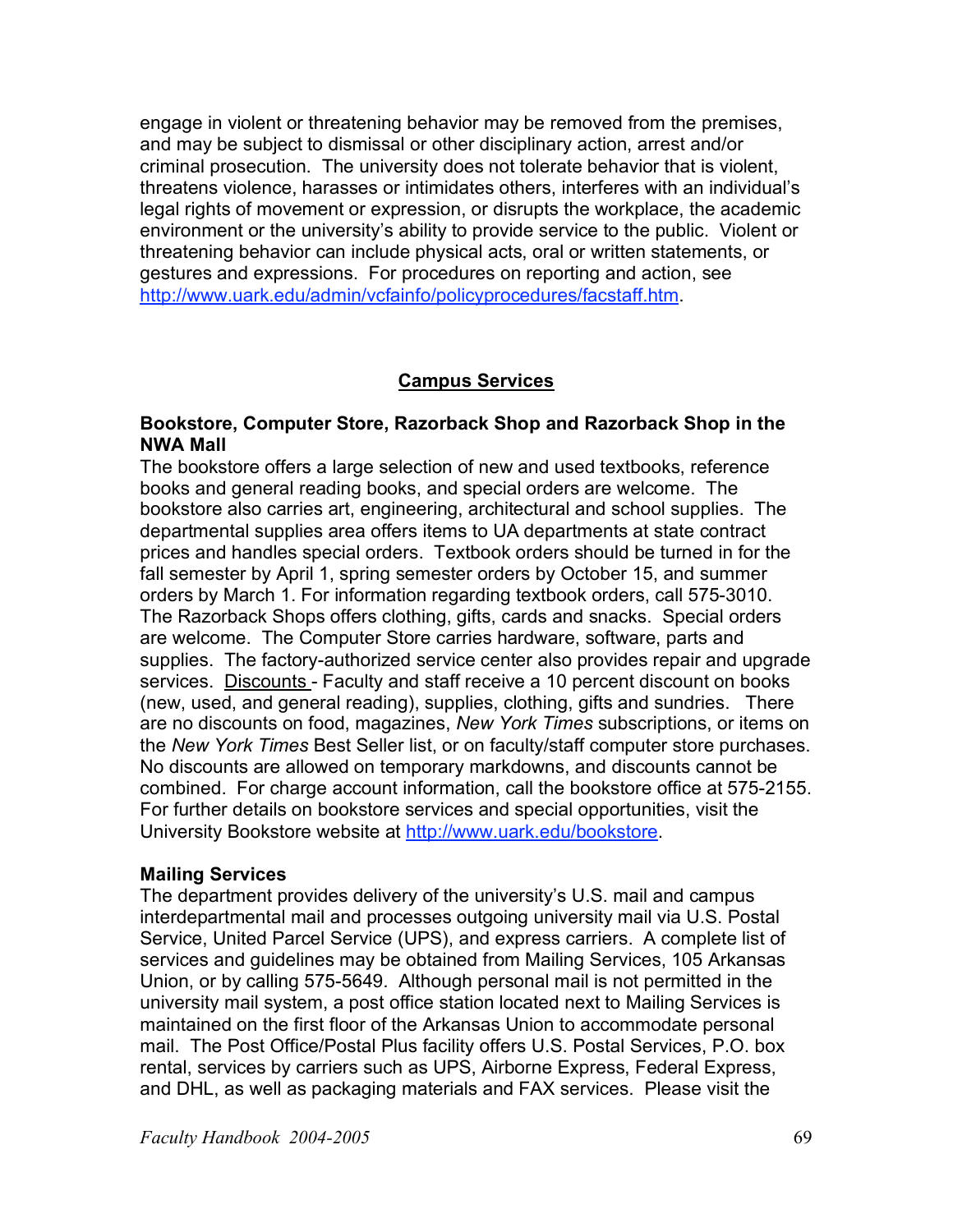mailing services website at www.uark.edu/admin/busaffrs/mailserv for more information.

### **Printing and Copying Services**

Printing and Copying Services are available to the campus through an oncampus printing facility, two major copy centers and convenience copiers located throughout the campus. In most cases, these services can be billed to departmental accounts.

The on-campus printing facility is located in the Printing Services/Press Warehouse building at 1580 W. Mitchell Street. This facility offers a full range of printing services from design advice to delivery of the finished product. Among the many options available are prepress services including but not limited to: typesetting, graphic design, high resolution digital color proofing and output directly to film. Printing Services is capable of utilizing a variety of software applications on both the Macintosh and Windows platforms. The press and postpress areas offer single and multi-color printing including five-color printing. Flat sheet size can be up to 21" x 36". These areas also offer folding, trimming, saddle and perfect binding, perforating, crash numbering, and numerous other finishing processes.

Copy Centers are located at 305 (IMTF) Intermodal Transit Facility/Parking Deck and 213 Arkansas Union. These copy centers offer a variety of services including pick-up and delivery, convenience copying, sending and receiving faxes, high speed reproduction of exams, theses, dissertations, class materials, and reports on a variety of paper stocks, binding with thermotape, plastic coil, GBC, and other methods, and many other products including labels, certificates and both black and white and color transparencies. Network printing is also available through Copy Central via the Docutech network. Other specialty services available include full-color copying from disk, prints, drawings, drymounting, large document copying for items such as signs or displays, and demand bookbinding which produces an attractive hardbound book. The Book Factory is located at Copy Central, 305 IMTF, which produces perfect bound books at low to medium quantities at a very reasonable price.

For additional information, call Printing Services at 575-2404 or Copy Central at 575-6832 or visit the website on line: http://www.uark.edu/depts/prntsrv/. Copies of *A Guide to University Copy Centers and Satellite Copier*s are available at either copy center location.

## **Transit System**

Razorback Transit provides fare-free bus services from 7 a.m. until 10:00 p.m. Monday through Friday, on UA fall and spring semester class days. Two buses will provide service on Saturday from 9 a.m. until 10 p.m. during this same time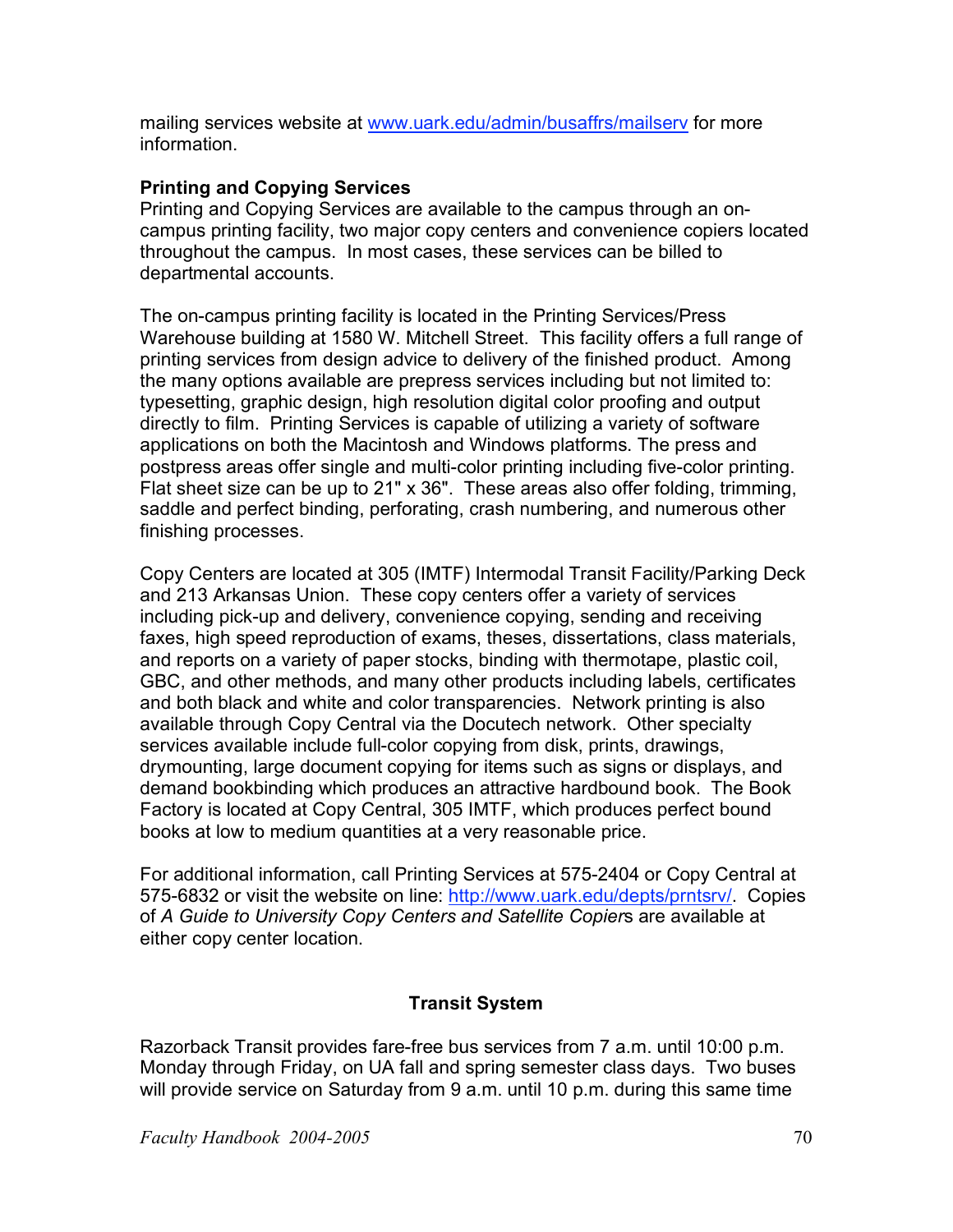period. Razorback Transit operates 13 buses on ten bus routes between major living, shopping, and medical service areas and the UA central campus. A 1,400-space Off Campus parking lot at 6th Street and Razorback Road and other lots are available at several campus perimeter locations. Bus service is provided on frequent schedules from these locations to and from the central campus. Complementary paratransit van service is also available during the same hours as regular scheduled fixed route service to ADA certified eligible persons who cannot ride a transit bus.

Reduced transit service is provided from 7 a.m. to 5:30 p.m. Monday through Friday during UA summer sessions and non-class days during the fall and spring semesters, except on official UA holidays. Bus schedules and route maps are available at the Transit and Parking Department at 155 Razorback Road, at the Arkansas Union information desk and on the Transit and Parking web page at www.uark.edu/parking.

Charter bus services are available to all university departments, at reasonable rates, for field trips and other official functions. Arrangements for charter services can be made by contacting Transit and Parking at 575-RIDE (7433). Razorback Transit information is also available on the web at www.uark.edu/parking.

#### **Parking on Campus**

Regulations for parking and traffic control, with appropriate penalties for violations, have been approved by the Board of Trustees. Any person who parks a vehicle on campus must display a valid parking permit on that vehicle, or park at a parking meter and pay the posted meter fee. Parking permits and copies of regulations with maps indicating authorized parking zones may be obtained from the Transit and Parking Department in the Administrative Services Building at 155 Razorback Road. Faculty/staff and reserved permits may be purchased on a payroll deduction plan. Call 575-PARK (7275) for further information. Parking information is also available on the web at www.uark.edu/parking. (See also *Act 328 of 1967* and *Board Policy 815.1*.)

#### **University Identification Cards**

*The Campus Card Office in room 427 of the Arkansas Union issues photo identification cards to faculty, staff and students of the university. The schedule for taking I.D. photos is Monday through Thursday, 8 a.m. to 7 p.m., Friday 8 a.m. to 5 p.m. For schedule changes or special scheduling problems, call 575- 7563. Faculty and staff members must present authorization from their department and a driver's license. The form can be obtained on line at http://uark.edu/campus-resources/union/raborbucks/about\_the\_id.htm Students must show a driver's license and pay \$20.00. The replacement charge for lost or*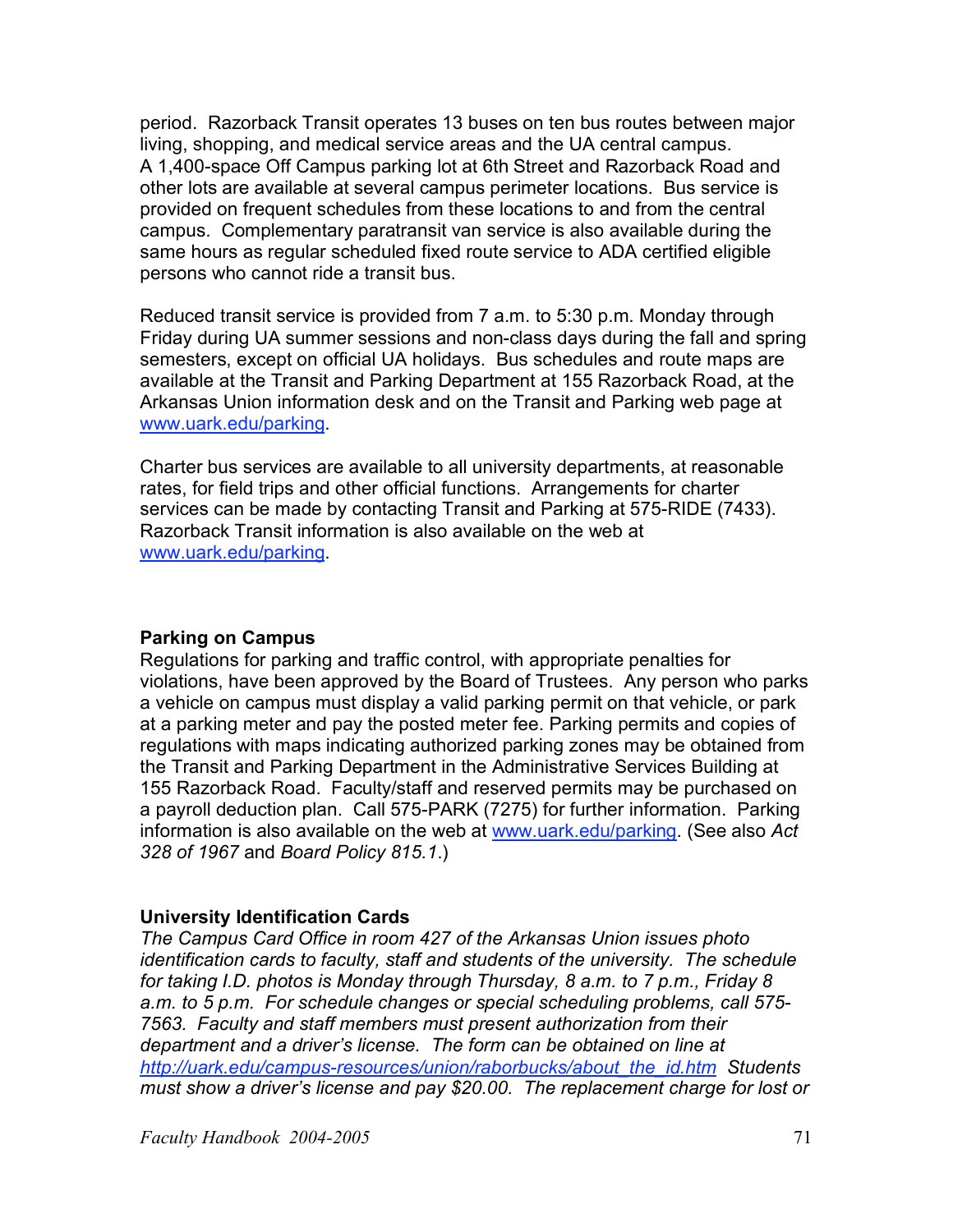*damaged I.D.s is \$18.00. Faculty or staff who are also enrolled as students do not need a student I.D. The computerized I.D. card system allows for verification of current enrollment or employment. I.D.s are required to check out library books, enter the HPER Building, and other activities. Another feature of the I.D. system allows cardholders to deposit money in their card account in order to make cashless purchases at most university locations and copies at many general access copiers on campus. This service is called Razorbuck\$. Deposits can be made in the Campus Card Office during business hours or at the Razorbuck\$ machine on the 2nd floor of Mullins Library in the copier room. We now have a web site to add money to Razorbuck\$. http://web3.onlinecardoffice.com/uark/ For more information, call extension 575- 7563.*

## **Lost and Found**

Facilities Management Central Supply and Receiving, 521 Razorback Road, phone 575-4494, operates the campus Lost and Found Service. For questions regarding items lost or misplaced on campus, please call between 7:30 a.m. and 3:30 p.m. Monday through Friday. Items must be identified and claimed in person. Non-cash items are held for 60 days, thereafter they will be donated to Salvation Army.

### **For additional information on UA policies, including listings of policies, visit the following websites.**

*Board of Trustees Policies* are available at http://www.uark.edu/admin/vcfainfo/systempp/systemindex.html

*Fayetteville Policies and Procedures* are available at http://www.uark.edu/admin/vcfainfo/policyprocedures/ppindex2.html

*Academic Policies* are available at http://www.uark.edu/admin/vcacsey/AcaPolicySeries/academic\_policies.html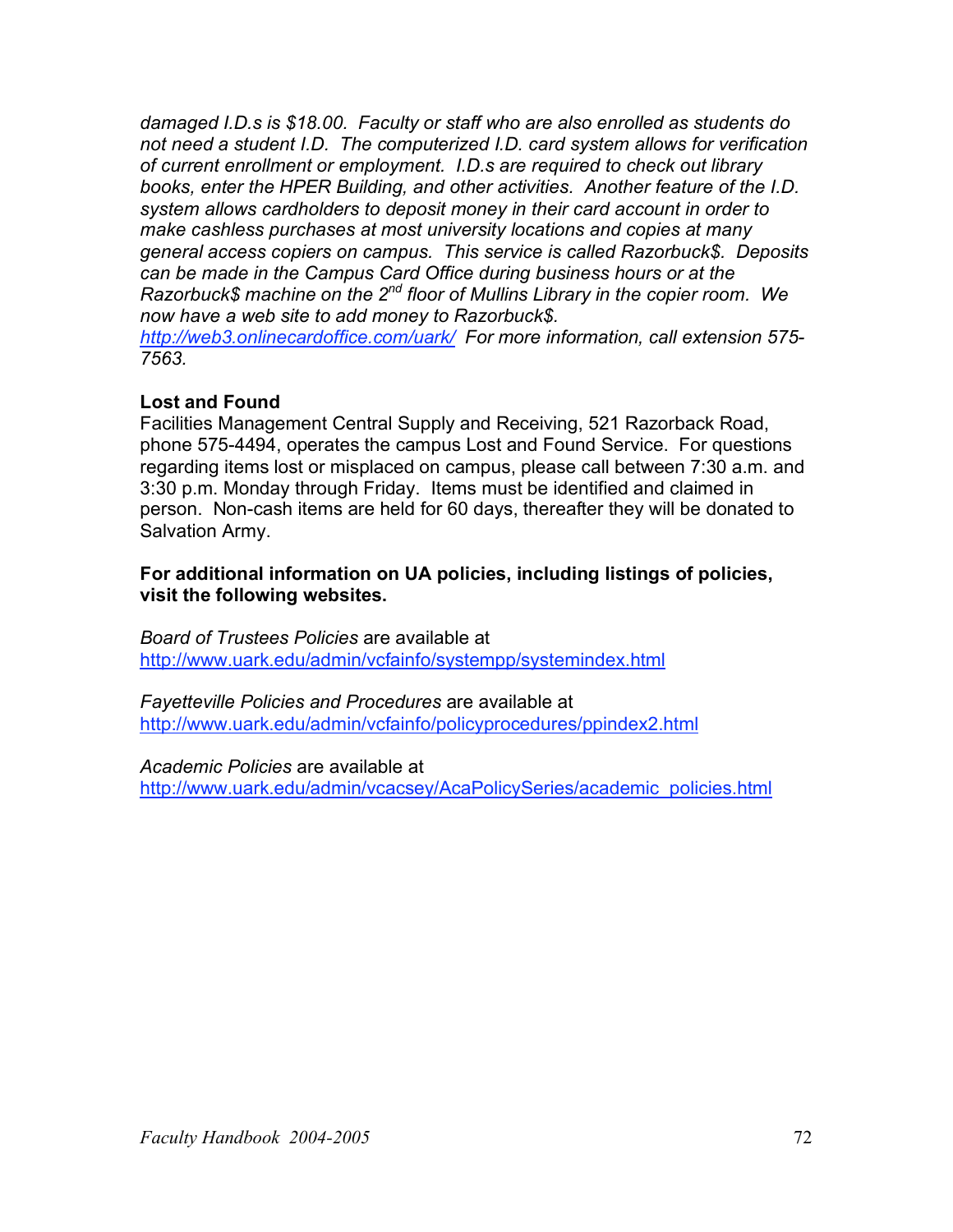# **POLICIES ON EMPLOYMENT, STUDENT RECORDS, SEXUAL ASSAULT AND SEXUAL HARASSMENT**

The following federal laws and executive orders apply to the operation of all units of the university: Title VI of the Civil Rights Act of 1964 prohibits discrimination on the basis of race, color, or national origin by educational programs receiving federal funds.

Title VII of the Civil Rights Act of 1964, as amended by the Equal Employment Opportunity Act of 1972, prohibits discrimination in employment (including hiring, upgrading, salaries, fringe benefits, training, and other conditions of employment) on the basis of race, color, national origin, or sex.

The Civil Rights Act of 1991 amends the provisions of Title VII, the ADEA, and the ADA, bringing together prohibition of discrimination on the basis of age for person over 40 and disability.

Executive Order 11246, as amended by Executive Orders 11375 and 12086, prohibits discrimination in employment by federal contractors on the basis of race, color, religion, national origin, or sex.

The Equal Pay Act of 1963 prohibits discrimination in salaries on the basis of sex. Title IX of the Education Amendments of 1972 (Higher Education Act) prohibits discrimination on the basis of sex against students or others in education programs or activities.

Title VII (Section 799A) and Title VIII (Section 845) of the Public Health Service Act, as amended by the Comprehensive Health Manpower Training Act, and the Nurse Training Amendment Act of 1971, prohibit discrimination based on sex in admission of students to federally assisted health personnel training programs and in employment practices in these programs.

The Age Discrimination in Employment Act covers people over the age of 40 and forbids discrimination on the basis of age unless age is a bona fide occupational qualification.

The Rehabilitation Act of 1973 prohibits discrimination in employment of qualified individuals with disabilities. The same act prohibits discrimination against students with disabilities.

The Americans with Disabilities Act of 1990 also prohibits discrimination against students, employees, and the general public on the basis of disabilities.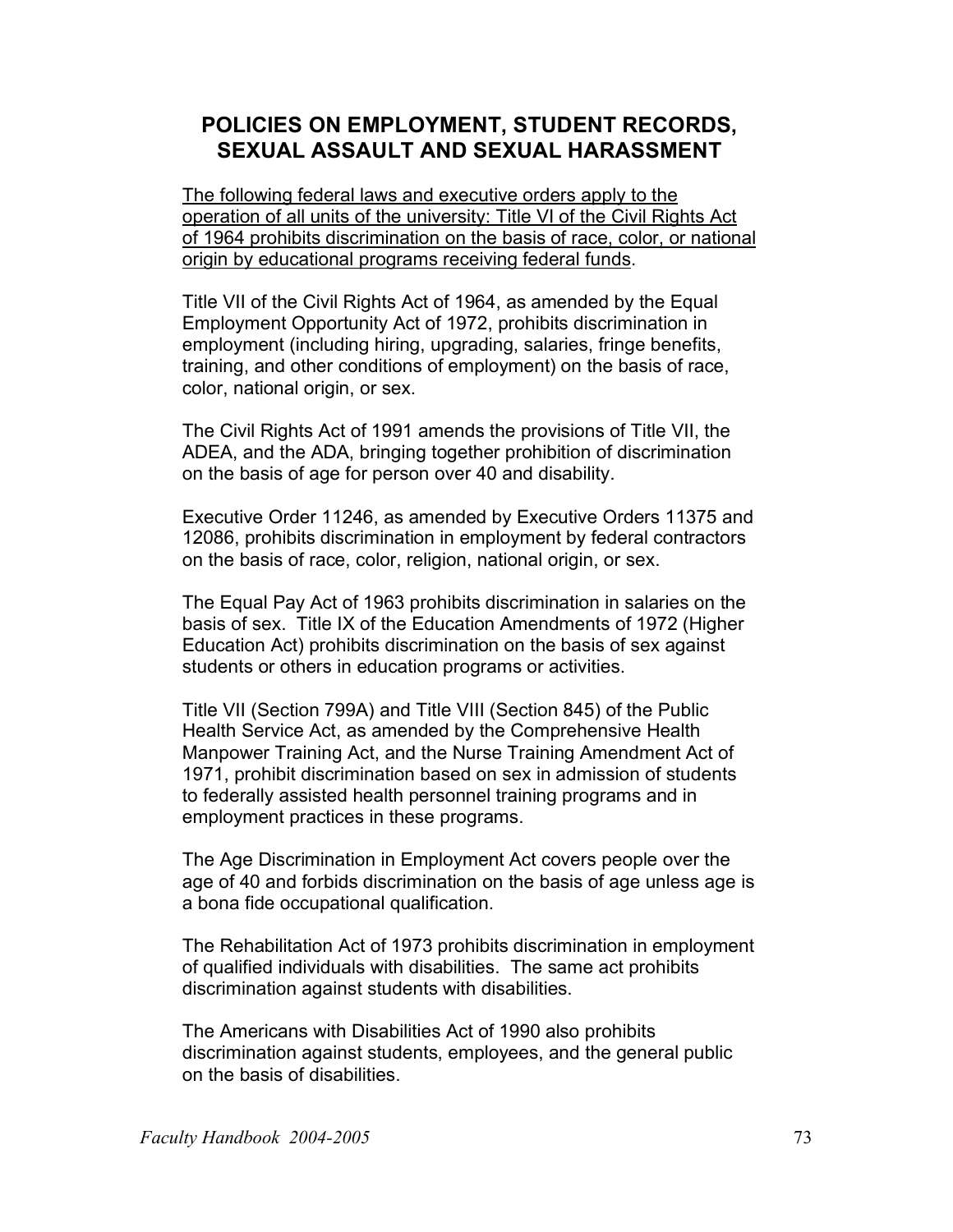The Vietnam Era Veterans Readjustment Assistance Act of 1974 prohibits discrimination against qualified disabled veterans and veterans of the Vietnam era. If you are a Vietnam-era veteran, a disabled veteran, or if you have a disability that requires accommodation, please notify the Office of Affirmative Action of your status.

### **Non Discrimination**

In the Spring of 1983 the Campus Council adopted a statement regarding discrimination which was amended in the Fall of 1991: "The Campus Council of the University of Arkansas, Fayetteville, does not condone discriminatory treatment of students or staff on the basis of age, disability, ethnic origin, marital status, race, religious commitment, sex, or sexual orientation in any of the activities conducted upon this campus. Members of the faculty are requested to be sensitive to this issue when, for example, presenting lecture material, assigning seating within the classroom, selecting groups for laboratory experiments, and assigning student work. The University faculty, administration, and staff are committed to providing an equal educational opportunity to all students."

The University of Arkansas is committed to the policy of providing educational opportunities to all qualified students regardless of their economic or social status, and will not discriminate on the basis of handicaps, race, color, sex, creed, veteran's status, age, marital or parental status, or national origin.

In the area of employment (including hiring, upgrading, salaries, fringe benefits, training and other conditions of employment), the University will not discriminate on the basis of race, color, sex, creed, veteran's status, age, marital or parental status, or national origin, and it does not discriminate against qualified handicapped individuals or veterans, in treatment or employment in its programs and activities. The Office of Affirmative Action has been designated to coordinate efforts to comply with laws and regulations relating to affirmative action and nondiscrimination.

#### **Personally Identifiable Student Records**

The university adheres to the requirements of the "Family Educational Rights and Privacy Act of 1974" as amended (Buckley Amendment). Under this act, students have a right of access to personal records, may challenge the content of records, and have the assurance that their records will be kept confidential. There are exceptions to these regulations which must be carefully observed and documented. See the *Catalog of Studies* for additional information: http://catalogofstudies.uark.edu/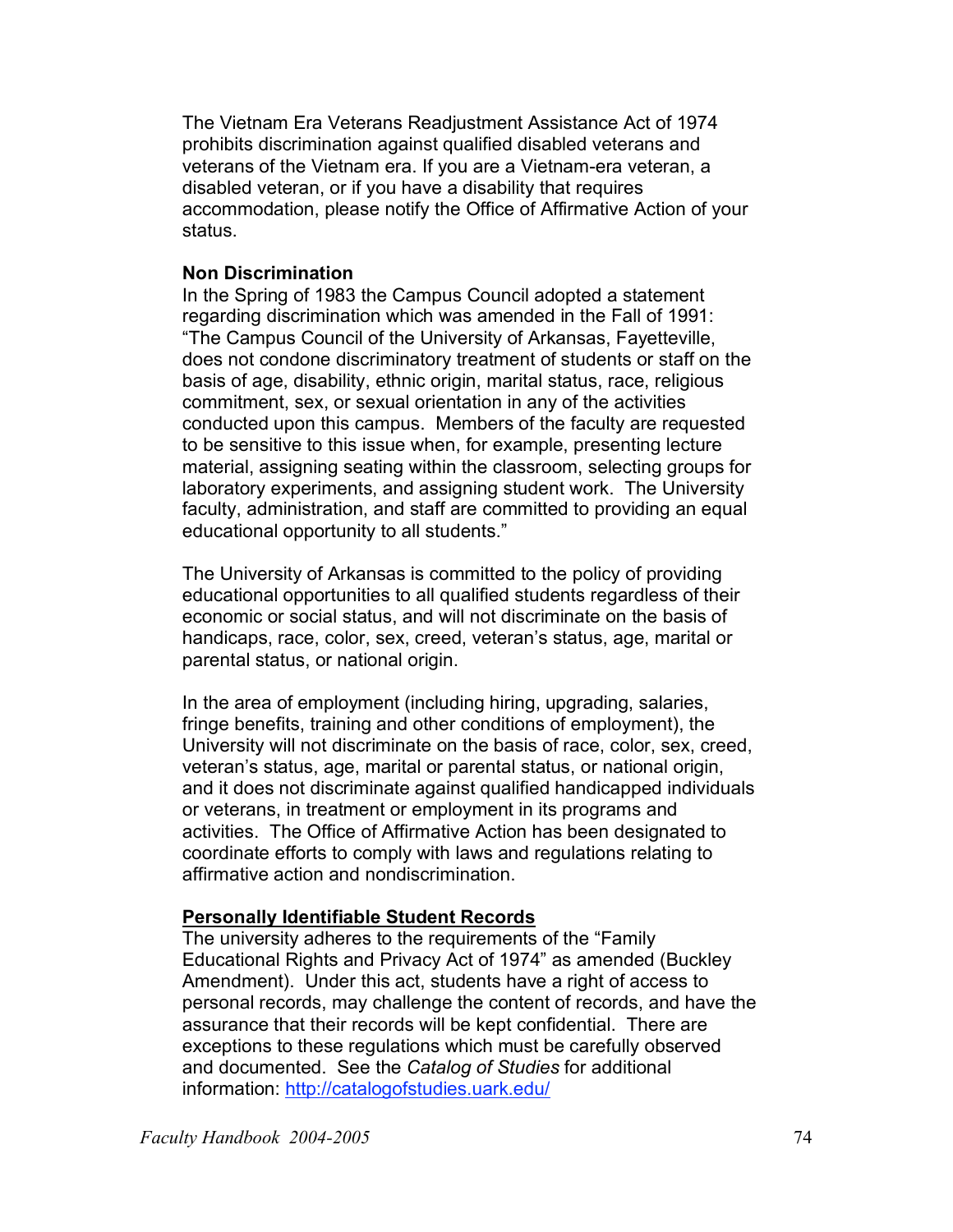**Sexual Assault Policy** *(Adopted by the Campus Council, Sept. 23, 1993)*

### **Policy Statement**

It is the policy of the University of Arkansas to prohibit sexual assault and to prevent sex offenses committed against students, employees, visitors to the campus, and other persons who use University facilities. Sexual assault is an extreme form of sexual harassment. Sexual harassment is prohibited by University policy and is a form of sex discrimination prohibited by Title VII of the Civil Rights Act of 1964 and by Title IX of the Education Amendments of 1972. Sexual assault is also a crime, defined by the Arkansas criminal code.

#### **Definitions**

Sexual assault may include any involuntary sexual act which a person is threatened, coerced, or forced to engage in against her or his will. Sexual assault may be committed by a stranger or by an acquaintance.

Acts defined as sexual assault include rape, date rape, acquaintance rape, and gang rape, but may also include sexual touching of another person against his or her will, and forcing an unwilling person to touch another person sexually.

Sexual assault occurs when such acts are committed either by force, threat, or intimidation, or through the use of the victim's mental or physical helplessness, of which the assailant was aware or should have been aware.

#### Responsibility to Report

Any student, faculty member, staff member, administrator, or visitor to the campus who has experienced or witnessed sexual assault should report the assault immediately to the University Police (Department of Public Safety. If the assault occurred outside the jurisdiction of the University Police, they will assist in reporting it to the proper authorities.

Sexual assault may also be reported to the Fayetteville police, if it occurred within the city limits, or to the police of another municipality if the assault occurred within another township or city which has a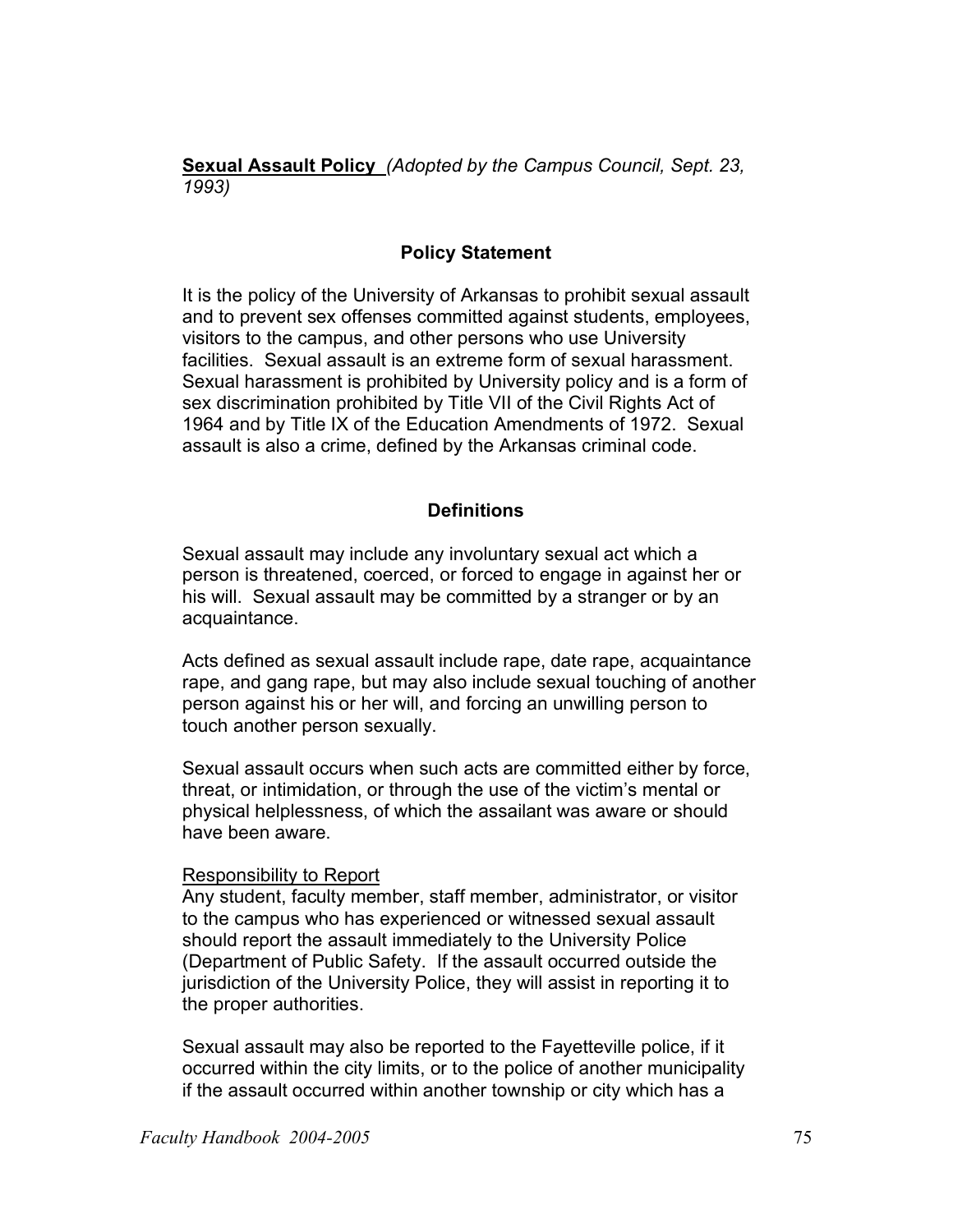police force. It may be reported to the Washington County Sheriff's Department if it occurred outside city limits but within the county. Sexual assault may also be reported to the community Rape Crisis Help Line.

# **Preserving Evidence**

It is important that evidence of sexual assault be preserved, because it may be necessary as proof in a criminal case. Victims and others should not alter the scene of the attack. The victim should not change clothes or take a bath before calling the police or Rape Crisis. The victim should be taken to a local hospital which has kits to collect and preserve evidence of rape and sexual assault.

# **Availability of Counseling**

Counseling and other mental health services for victims of sexual assault are available on campus and in the community. Students and employees may use the Counseling and Psychology Services (CAPS) unit of the University Health Center. The Psychological Clinic of the Department of Psychology may be able to provide assistance in some cases. Community mental health agencies, such as the Ozark Guidance Center, and counselors and psychotherapists in private practice in the area can provide individual and group therapy. The Rape Crisis Help Line may make referrals for individual counseling and support groups.

# **Education and Awareness Programs**

The Sexual Health Education Coordinator in the Department of Health Promotion and Education of the University Health Center is responsible for planning and coordinating campus education and awareness programs about all forms of sexual assault, including rape, acquaintance rape, and other sex offenses. Programs are presented regularly throughout the academic year in residence halls, fraternities, sororities, and for student organizations, academic classes, and in other settings that are likely to reach people throughout the campus community. Campus-wide education and awareness activities are also conducted during Sexual Assault Prevention Week.

Other campus resources for sexual assault awareness, education, and prevention include the peer education group Sexual Harassment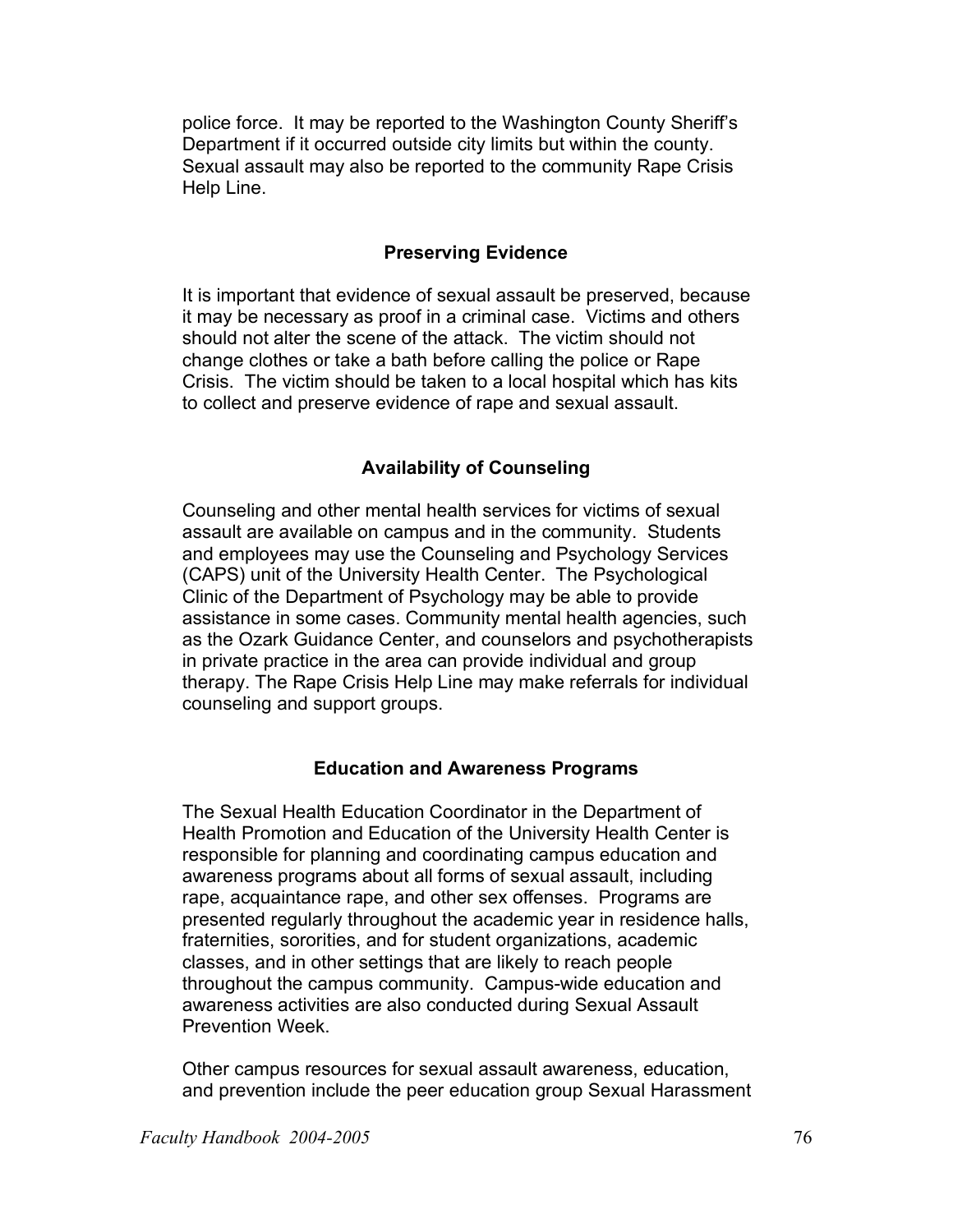and Rape Prevention (SHARP), and the Sexual Assault Victim Advocacy and Education Program (SAVE), sponsored by Rape Crisis, the University Health Center, and the Alliance for Women's Concerns. A peer education course in sexual assault prevention will be offered, starting in the Spring of 1994.

### **University Judicial System**

When appropriate, the University Police (Department of Public Safety) or any member of the University community may refer allegations of sexual assault to the University judicial system. The judicial system, which is described in the Student Handbook portion of the Undergraduate Studies Catalog, provides a just and equitable process for dealing with alleged infractions by students of University rules, regulations, or laws. The system is informal and nonadversarial, and is intended to educate students, to help them make responsible decisions, and to be accountable for their actions.

In some instances, it may be appropriate for University faculty and staff members to use the University's formal grievance procedures to address grievances related to allegations of sexual assault. The faculty grievance procedure is described in the University of Arkansas Faculty Handbook. The staff grievance procedure is described in the Staff Handbook.

During University judicial proceedings and grievance procedures, both the accuser and the person accused are entitled to the same opportunities to have others present. Both the accuser and the person accused shall be informed of the outcome of any campus judicial proceeding or grievance procedure in which sexual assault is alleged.

#### **Disciplinary Action**

Students and employees who are convicted of sexual assault may also be subject to University disciplinary action. According to the circumstances of the case, possible sanctions may range from a formal reprimand to dismissal from the University. Victims of sexual assault may receive assistance in making reasonable changes in their work, academic, or living situations. Students may request assistance in changing their living situations from Residence Life and Dining Services. Requests for academic changes should be directed to the dean of the appropriate college. Staff may request assistance in changing their work situations from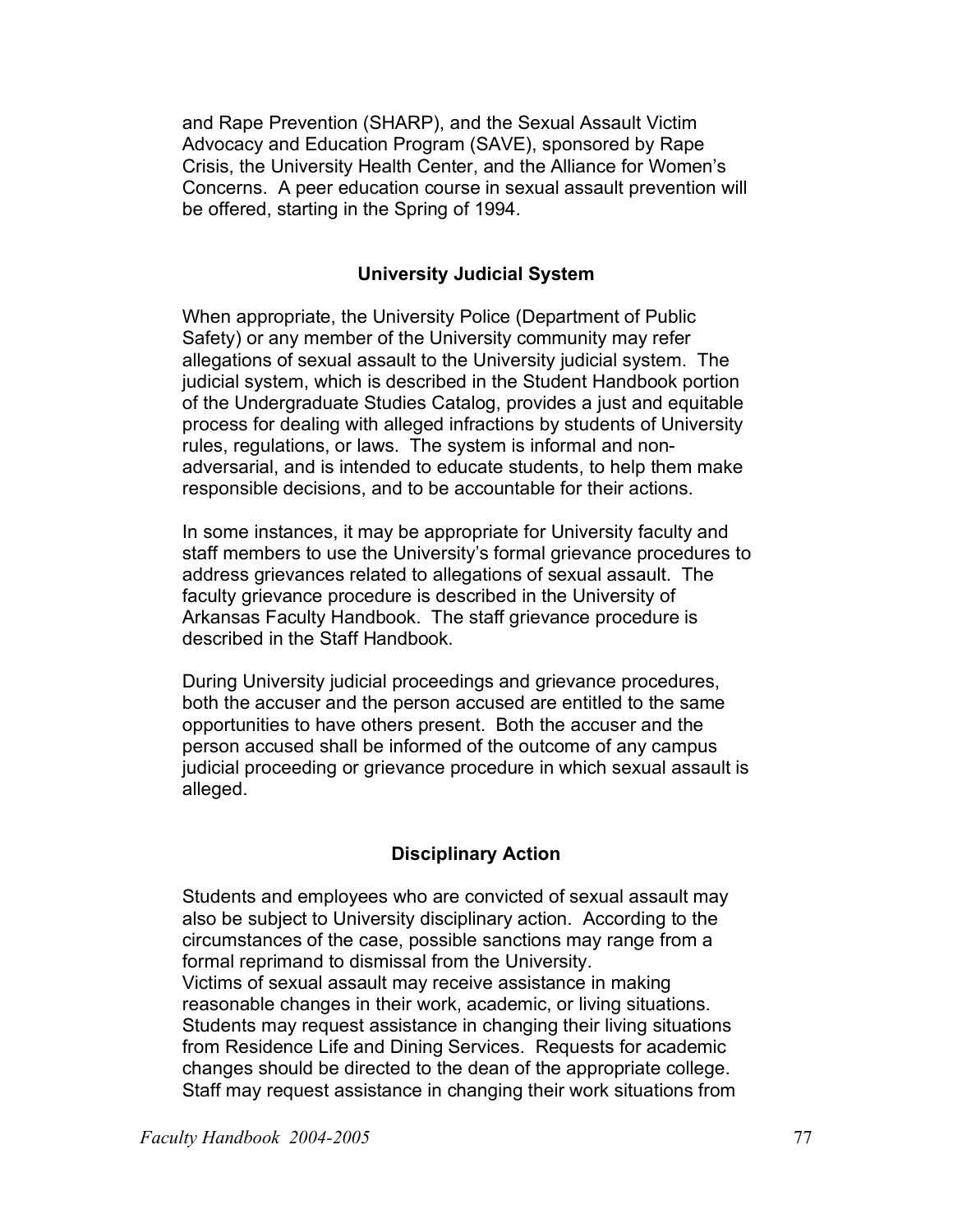their supervisors or from the Department of Human Resources. Requests for such changes will be considered on the basis of their appropriateness and whether the requested change is reasonably available.

### **Sexual Harassment Policy**

*(Adopted by the Campus Council, February 17, 1994, Amended, March 17, 1994)*

## **Policy Statement**

It is the policy of the University of Arkansas to provide an educational and work environment in which thought, creativity, and growth are stimulated, and in which individuals are free to realize their full potential. The university should be a place of work and study for students, faculty, and staff, which is free of all forms of sexual intimidation and exploitation. Therefore, it is the policy of the University of Arkansas to prohibit sexual harassment of its students, faculty, and staff and to make every effort to eliminate sexual harassment in the university.

The university's prohibition of sexual harassment applies to members of the university community, to visitors to the campus, and to contractors and others who do business with the university or who use university facilities. The policy prohibiting sexual harassment applies regardless of the gender of the harasser or of the person being harassed. The policy applies to sexual harassment which takes place in any relationship, including both those involving a power differential and those between peers, colleagues, and co-workers. The university policy prohibits sexual harassment between or among students, faculty, staff, and others visiting or conducting official business on campus, and in all areas of the university's work and educational environments.

Sexual harassment of employees is a form of sex discrimination prohibited by Title VII of the Civil Rights Act of 1964. Sexual harassment of students is a violation of Title IX of the Education Amendments of 1972. These laws apply to both the university and to individuals. Those who engage in sexual harassment may be subject to legal consequences, including civil and criminal penalties and monetary damages. Sexual harassment subverts the mission of the university and threatens the careers, educational experience, and well-being of students, faculty, staff, and visitors to the campus. In both obvious and subtle ways, sexual harassment is destructive to individual students, faculty, staff, and the academic community as a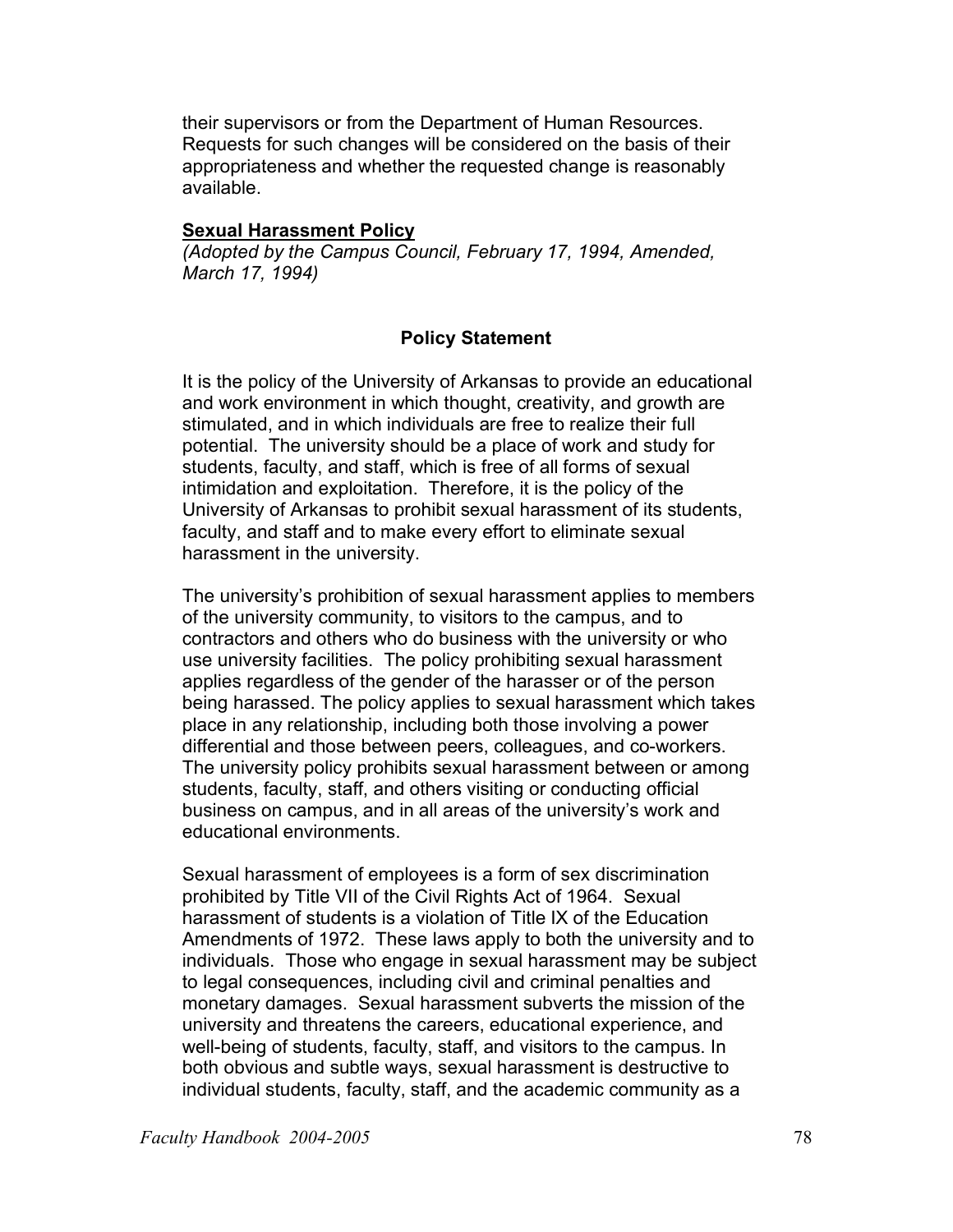whole. Sexual harassment blurs the boundary between professional and personal relationships by introducing a conflicting personal element into what should be a professional situation. When, through fear of reprisal, a student, staff member, or faculty member submits or is pressured to submit to unwanted sexual attention, the university's ability to carry out its mission is seriously undermined.

Sexual harassment is especially destructive when it threatens relationships between teachers and students or supervisors and subordinates. Through control over grades, salary decisions, changes in duties or workloads, recommendations for graduate study, promotion, and the like, a teacher or supervisor can have a decisive influence on a student's, staff member's, or faculty member's career at the university and beyond. Sexual harassment in such situations constitutes an abuse of the power inherent in a faculty member's or supervisor's position.

#### **Definitions**

Sexual harassment as defined by the U.S. Equal Employment Opportunity Commission and adapted to the academic environment consists of unwelcome sexual advances, requests for sexual favors, and other verbal or physical conduct or written communication of a sexual nature, regardless of where such conduct might occur, when:

- **(1)** submission to the conduct is made either implicitly or explicitly a term or condition of an individual's employment with the university or of an individual's academic status or advancement in a university program, course, or activity;
- **(2)** submission to or rejection of the conduct by an individual is used as the basis for employment or academic decisions affecting that individual; and/or
- **(3)** the conduct has the purpose or effect of unreasonably interfering with an individual's work or academic performance or creating an intimidating, hostile, or offensive working or learning environment.

Sexual harassment is distinguished from voluntary sexual relationships in that it introduces such elements as coercion, threat, unwanted sexual attention, and/or promises of academic or professional rewards in exchange for sexual favors. Sexual harassment is unwelcome behavior. Behavior that the courts have found to constitute sexual harassment is usually repeated or continues even after the individual makes it clear that it is unwanted. Sexual harassment is often divided into two categories: (1) *quid pro quo* harassment and (2) harassment resulting from a hostile or abusive environment.

*Quid pro quo* harassment involves an explicit or implied exchange; that is, the granting or denial of a benefit or privilege in exchange for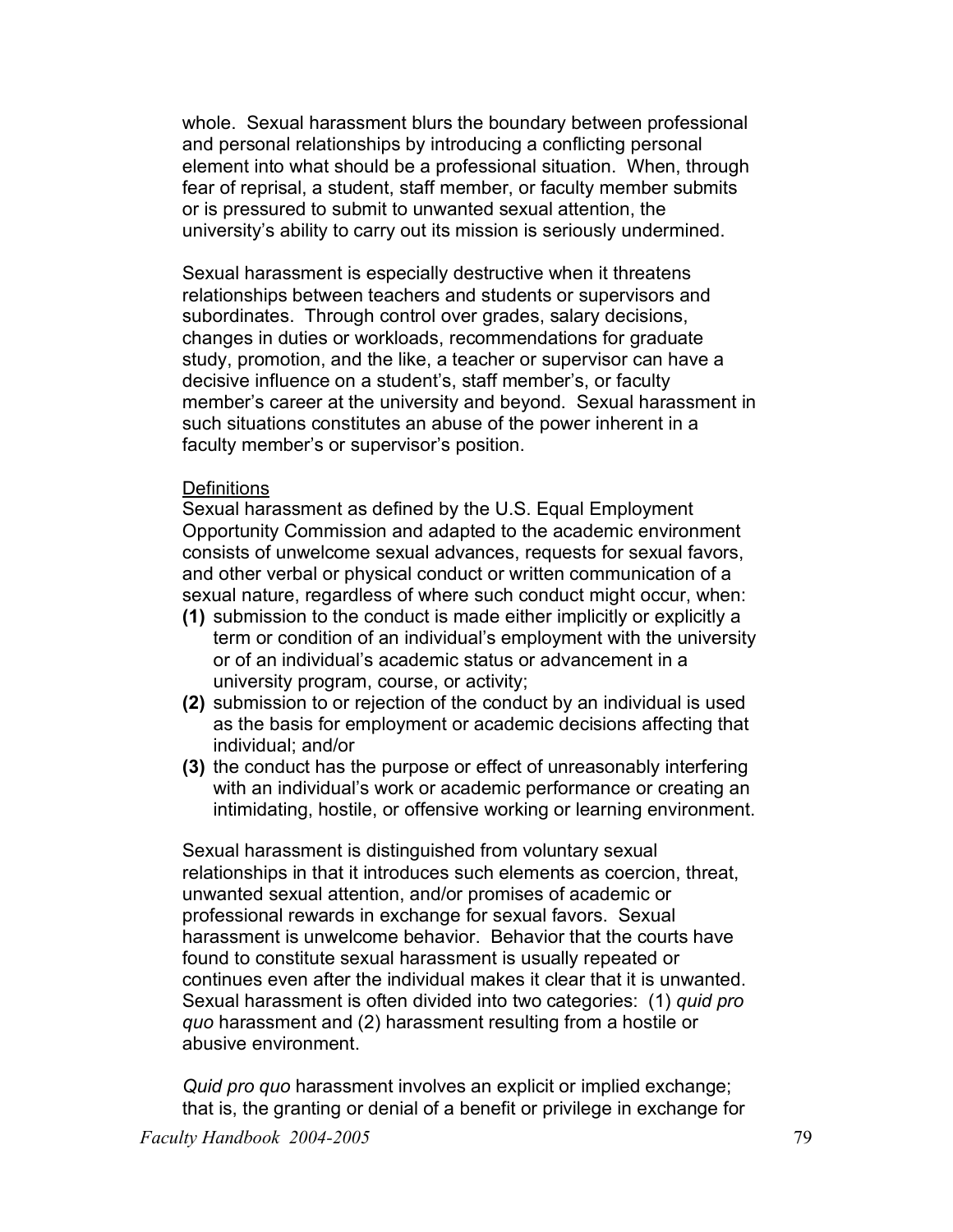sexual considerations. The harasser uses submission to or rejection of the offensive conduct as the basis for decisions such as employment, promotion, transfer, selection for training, performance evaluation, or the basis for academic evaluation or recommendations.

Court decisions have established that a hostile or abusive working or learning environment may also constitute sexual harassment. While the exact definitions and limits of a hostile or abusive environment continue to be delineated by the courts, case law indicates that such an environment exists when the workplace or educational environment is permeated by discriminatory intimidation, insults, and ridicule, such as sexual innuendos, uninvited sexual advances, sexually suggestive or discriminatory remarks, sexually suggestive or offensive signs, graffiti, or pictures, the use of sexually crude and vulgar language, etc. The U.S. Supreme Court has held that, to constitute sexual harassment, the offensive conduct must be sufficiently severe and pervasive that a reasonable person would find the conditions of the working or learning environment to have been adversely affected. The employee or student must also subjectively perceive the environment to be hostile or abusive. However, it is not necessary that an employee's or student's psychological well-being be seriously affected or that she or he suffer injury for a discriminatorily hostile or abusive environment to exist. One utterance of an offensive epithet does not by itself constitute sexual harassment. The Supreme Court has indicated that whether an environment is hostile or abusive can be determined only by looking at all the circumstances, which may include the frequency of the discriminatory conduct; its severity; whether it is physically threatening or humiliating, or a mere offensive utterance; and whether it unreasonably interferes with an employee's work performance or a student's learning. Examples of behavior that may constitute sexual harassment are included in the policy's Appendix.

#### **Academic Freedom**

Works of art and literature, readings, and other written, auditory, or visual course materials which are used in an educational context, including classrooms, academic offices, and all other learning environments, or which are part of academic or cultural programs, do not constitute sexual harassment, regardless of their sexual, erotic, suggestive, or vulgar content and regardless of whether they may be offensive to some individuals.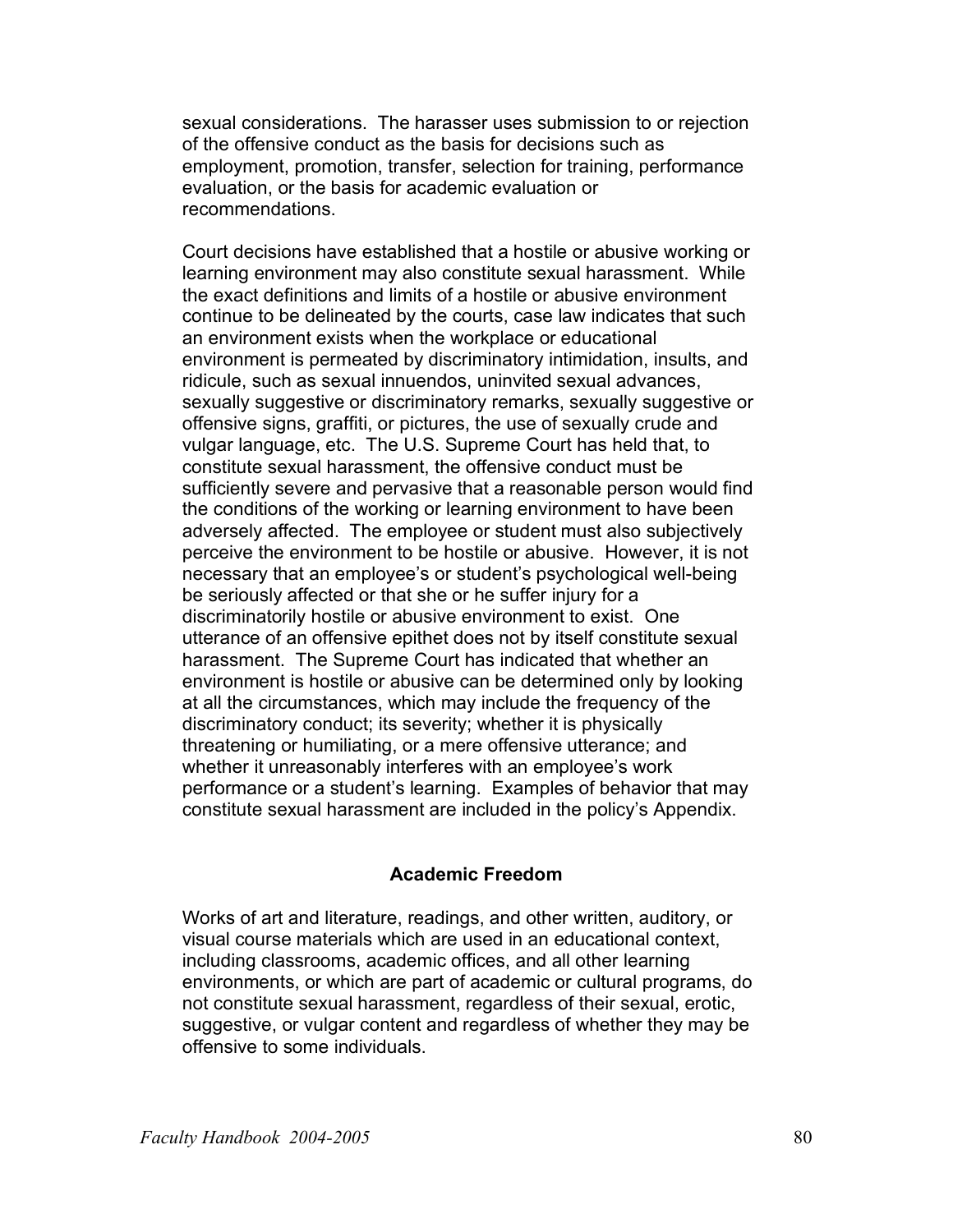# *Consensual Relationships*

Consensual sexual relationships between faculty and their students or between supervisors and their employees in some instances may result in charges of sexual harassment. Consensual relationships may lead other faculty and students or supervisors and coworkers to question the validity of grades, evaluations, and other interactions between the people involved in such a relationship. The integrity of the work of both people in the relationship may be compromised.

University faculty, administrators, and other supervisory staff should be aware that any sexual involvement with their students or employees could subject them to formal action if a sexual harassment complaint is subsequently made and substantiated, and that they bear the greater burden of responsibility should it be proven that the power differential between them made the relationship other than fully consensual. Even when both parties have consented to a relationship, it is the faculty member, administrator, or supervisor who may be held accountable for unprofessional behavior. Other students or employees may allege that the relationship creates a hostile or abusive environment affecting them. Graduate assistants, residence hall staff, tutors, and undergraduate course assistants who are professionally responsible for students will be held to the same standards of accountability as faculty in their relationships with students whom they instruct or evaluate.

When a consensual relationship exists between a student and a faculty member who has control over the student's academic work or status or between an employee and his or her supervisor, the resulting conflict of interest should be addressed in accordance with university policies concerning conflict of interest.

## **Responsibility to Report**

Any student, faculty member, staff member, administrator, or visitor to the campus who has experienced or witnessed sexual harassment is strongly urged to report it. The university must know about incidents of sexual harassment in order to stop them, protect victims, and prevent future incidents. It is the responsibility of university faculty, administrators, and supervisors to report complaints of sexual harassment which they receive and of possible sexual harassment of which they become aware. When there is a relationship that involves legally-recognized professional confidentiality between the complainant and the person to whom the harassment is reported, the report may be withheld at the request of the complainant.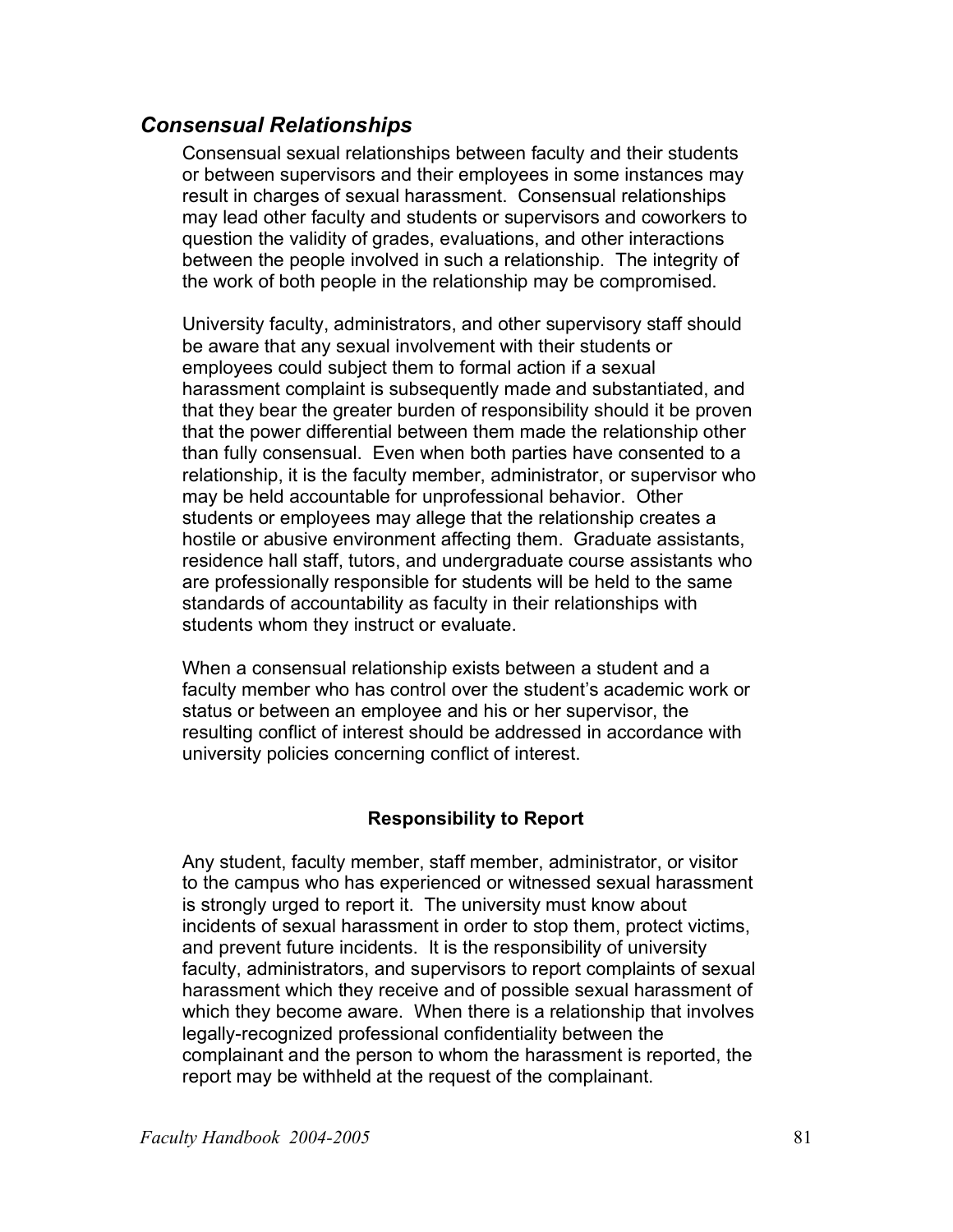# **Timeframe for Reporting**

Sexual harassment should be reported immediately and must be reported within 180 days of its occurrence. However, under compelling circumstances, a delayed report of sexual harassment may be made, provided it is made within 180 days after a student has graduated from the university or 180 days after an employee has left his or her current position at the university.

# **Retaliation Prohibited**

University policy and federal law prohibit any form of retaliation against a person who makes a sexual harassment complaint, participates in an investigation of sexual harassment, or participates in formal grievance or disciplinary procedures. Retaliation against a complainant or witness is, in itself, a violation of university policy and the law, and is a serious separate offense.

# **False Reports of Sexual Harassment**

Willfully making a false report of sexual harassment is a violation of university policy and is a serious offense. Any person who willfully makes or participates in making a false or frivolous report of sexual harassment will be subject to disciplinary action.

## **Reporting System**

Students, faculty members, administrators, staff members, or visitors to the university may report allegations of sexual harassment to an official (hereinafter referred to as the "complaint officer") who is designated by, and who reports to, the Chancellor. They may discuss with the complaint officer any situation which they believe may constitute sexual harassment. Reports may be made by the person experiencing the harassment or by a third party, such as a witness to the harassment or someone who is told of the harassment.

## **Investigation of Complaints**

The complaint officer must investigate every allegation of sexual harassment, including informal and third party reports. The investigation shall be appropriate to the complaint, taking into consideration its seriousness, the extent to which it is or can be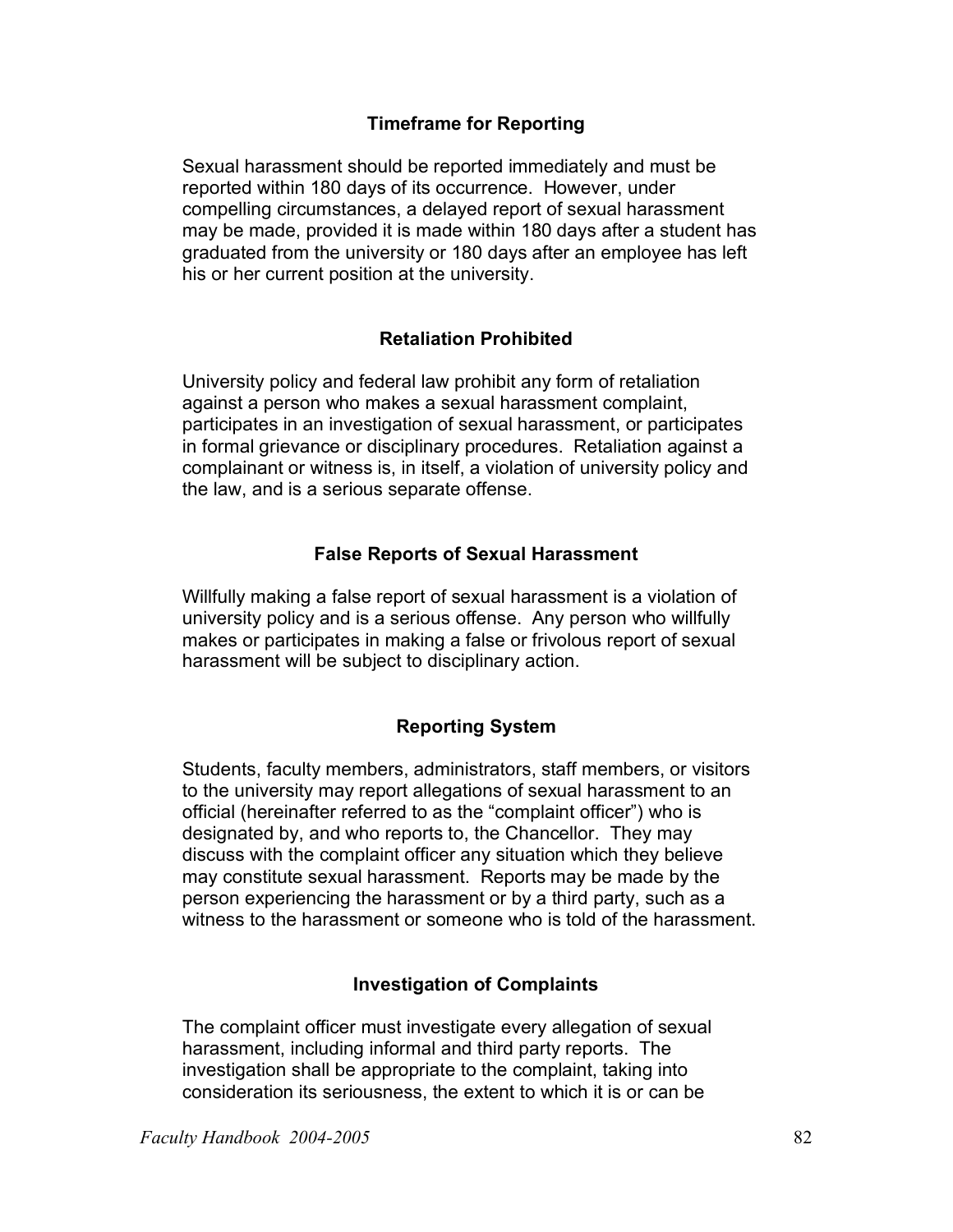substantiated, and the nature of the resolution desired by the complainant. The investigation must be initiated within five working days after the complaint is made.

Upon receiving a complaint, the complaint officer will interview the complainant (and the alleged victim if it is a third party report) to compile as much specific information as possible, including the nature of each incident, the time, place, actual or potential witnesses, any actions or other responses to the alleged harassment already taken by the complainant, identification of the alleged harasser, and other pertinent facts or allegations. The complaint officer will explain the university's obligation to investigate and take appropriate corrective action. The complaint officer will present options for resolution of the complaint, including actions which the aggrieved person can take, methods of informal resolution, the appropriate formal University of Arkansas grievance procedure, and legal remedies. The complaint officer will offer information about the availability of counseling and other assistance appropriate to the situation.

The complaint officer will meet with the person accused of sexual harassment and present the allegations, indicating whether there are witnesses or other evidence that would appear to substantiate the charge, and whether the complaint is informal or formal. The alleged harasser may make an initial, informal response to the allegations. If the issue is not resolved at that point, the complaint officer will proceed with an informal complaint resolution process or, if appropriate, will refer the complainant to a formal grievance procedure.

Deans, department heads or chairpersons, directors, and other administrators who are responsible for personnel matters will participate with the complaint officer, as appropriate, in investigating charges of sexual harassment and in the process of informal and formal resolution of sexual harassment complaints.

## **Resolution and Grievance Procedures**

Individuals who make complaints of sexual harassment and individuals who are accused of sexual harassment are entitled to due process and to a fair and prompt resolution of the complaint. Resolution may be attempted through direct informal action, through an informal resolution process, or through a formal grievance process.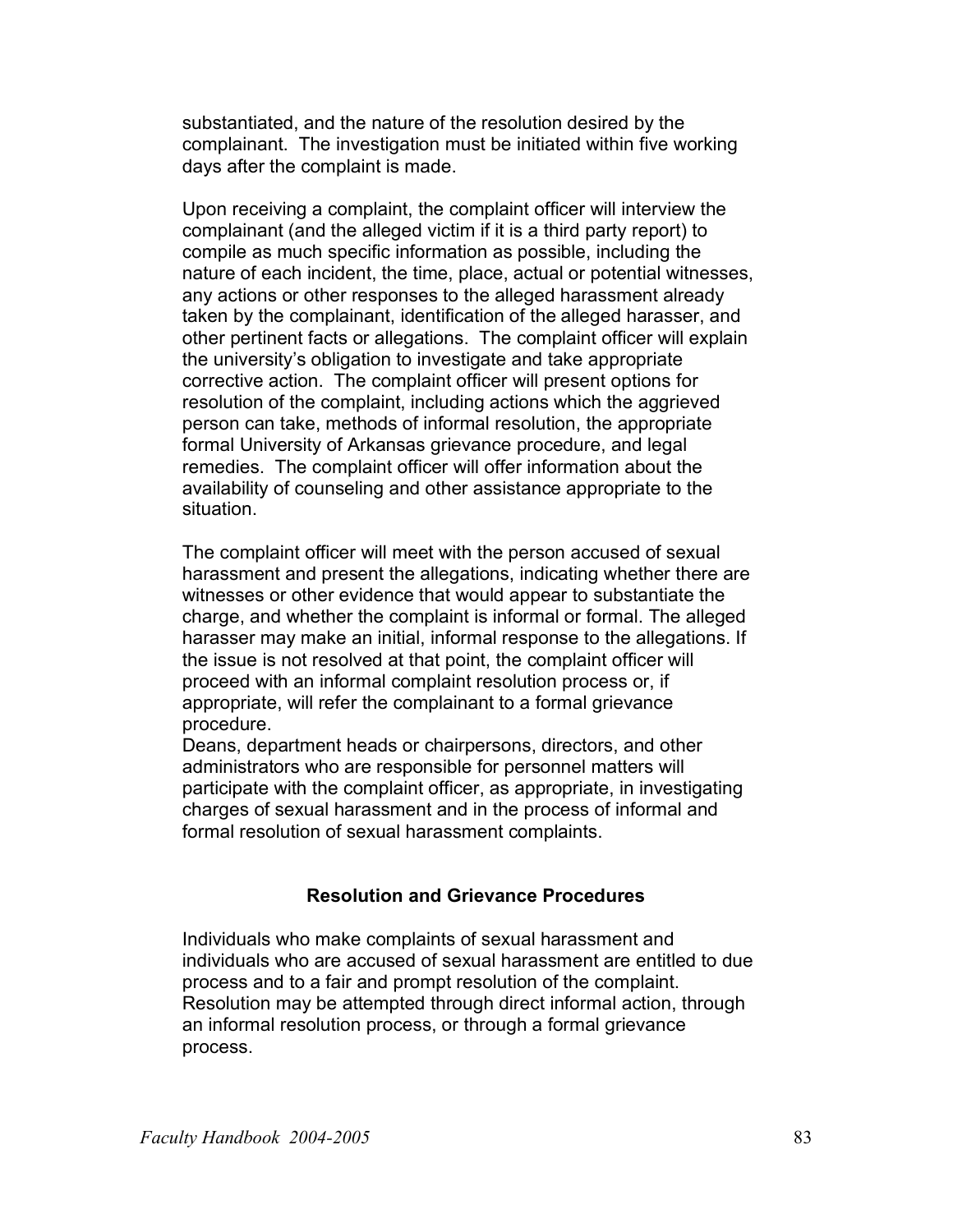# **Direct, Informal Action**

After the complaint officer has discussed the complaint with the complainant and informed the person accused that a complaint has been made, the complainant may choose to attempt to resolve the matter by confronting the accused harasser directly. The complaint officer can suggest methods and models; for example, writing a letter describing the offensive behavior, its effects on the complainant, and her or his request that the behavior cease.

# **Informal Resolution Process**

If the complainant wishes to attempt to resolve the problem informally, the complaint officer may serve as a mediator, or otherwise assist both parties in coming to an understanding and resolving the problem, with a focus on changing current and future behavior. Both parties must be informed of their rights to due process. The complaint officer may take statements from either party and from any witnesses that either party identifies, but the main focus will be on resolution and conciliation. Deans, directors, and department heads or chairpersons will be involved, as appropriate, in the informal resolution process.

# **Formal Grievance Procedure**

If either party is not satisfied with the result of the informal process or if the complainant chooses, instead, to use a formal University of Arkansas grievance procedure, the complaint officer will help identify the appropriate procedure and explain how to use it. The matter will then follow the steps outlined in the Staff Handbook, the Faculty Handbook, or the Catalog of Studies for that specific grievance procedure. The complaint officer's records concerning the matter may be made available during the formal grievance procedure, as appropriate. Both parties will be informed in writing of the results of the resolution and grievance procedures and reminded of the university's policy. In some instances, it may not be possible to determine whether sexual harassment has occurred. Allegations of sexual harassment which are not eventually substantiated are not necessarily false allegations.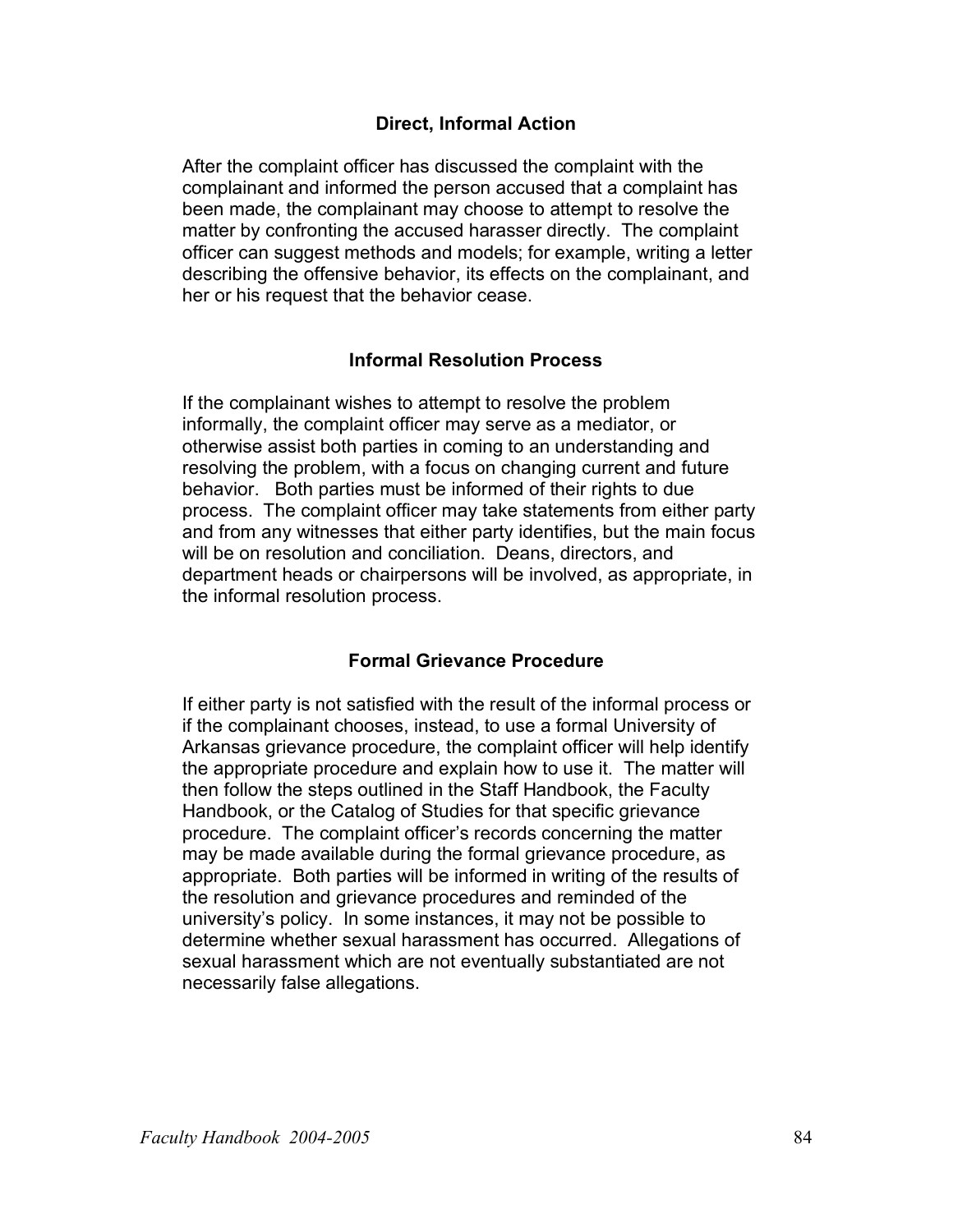### **Disclosure**

Every possible effort will be made to ensure the confidentiality of information received as part of the university's resolution and grievance procedures. All parties to the complaint will be asked to assist in keeping the complaint confidential. However, the university's obligation to stop sexual harassment means that it cannot fail to take appropriate action and that confidentiality cannot always be guaranteed. In the interests of fairness and problem resolution, disclosure of complaints and their substance and the results of investigations and grievance procedures, except as compelled by law, will be limited to the immediate parties and other appropriate administrative officials.

# **Disciplinary Action**

Disciplinary action up to and including dismissal will be taken against persons found to have engaged in sexual harassment or found to have willfully made a false or frivolous accusation of sexual harassment. The specific disciplinary action will be determined by the nature and seriousness of the offense. In all cases where disciplinary action is recommended, procedures in the Staff Handbook, the Faculty Handbook, or the Catalog of Studies are to be followed.

If a thorough investigation of a complaint substantiates that formal disciplinary action is warranted because either sexual harassment has occurred, or a false report of sexual harassment has been made, the complaint officer will report the findings to the appropriate vice chancellor, who is responsible for initiating disciplinary action. If a formal grievance procedure has been used, a recommendation for disciplinary action may be made by the administrator or panel that has heard and made a decision about the grievance. Recommendations for disciplinary action may be appealed, using the appropriate University of Arkansas grievance procedure.

At the direction of the vice chancellor and following applicable university rules, the Dean of Students, the academic dean, the director, or the department head or chairperson will implement disciplinary action against the student, faculty member, or staff member. The disciplinary action shall be implemented within thirty days of the notification of the vice chancellor. The complaint officer will monitor the implementation of the disciplinary process and its timeliness.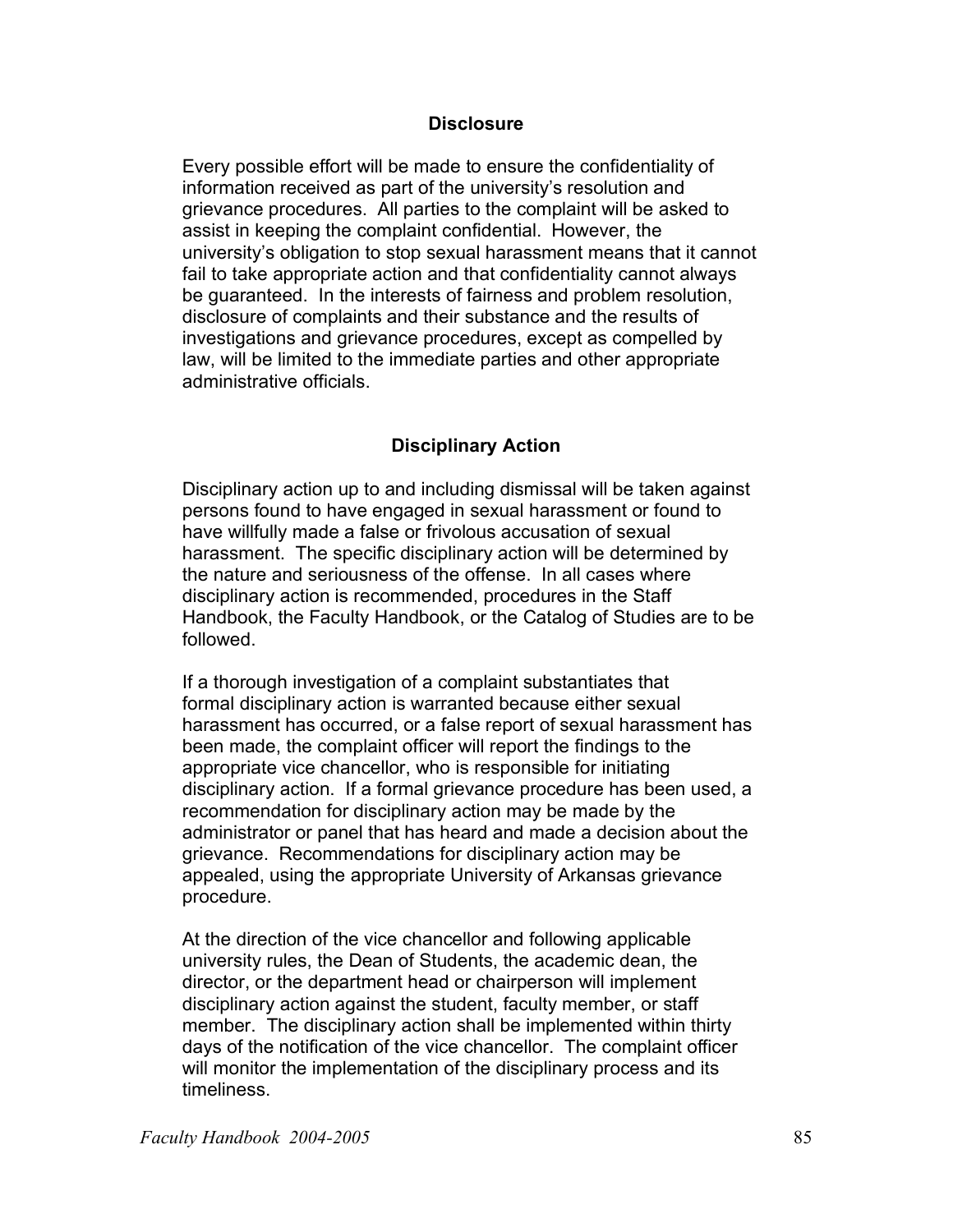# **Record Keeping**

Records will be kept in employee personnel files only if a complaint of sexual harassment is substantiated and disciplinary action is taken. All other records will be kept only for statistical purposes and to document that the university has responded to complaints. The Arkansas Freedom of Information Act compels disclosure of employee records only if they form the basis for decisions to suspend or terminate an employee and if there is a compelling public interest in their disclosure. Student records are protected from disclosure under the Family Education and Privacy Rights Act.

Records maintained by the complaint officer to document that the university has responded to all complaints will include information concerning the receipt of the complaint, the notification of the alleged harasser and his or her response, the steps taken to investigate the complaint, and indicate whether the complaint was substantiated. All written statements obtained, as well as summaries of witness interviews, will be included in the documentation. If the complaint is substantiated, the records will document actions taken to stop the harassment and to remedy its effects. If the complaint is not substantiated, all records pertaining to the complaint will be sealed, subject only to legally-ordered disclosure. Whether the complaint is substantiated or not, the records will document that all parties have been reminded in writing of the university's policy prohibiting sexual harassment.

## **Statistical Review**

The complaint officer will report periodically to the Chancellor the statistical data compiled from investigation records and all disciplinary action taken by the university.

#### **Appendix**

The following are some examples of behavior that the courts have found to constitute either quid pro quo or hostile atmosphere sexual harassment. The list is not inclusive; other behaviors not included on the list may be sexual harassment. Most of the behaviors listed, if they are welcome by the person at whom they are directed, would not be sexual harassment. An important distinction is that sexual harassment must be unwelcome.